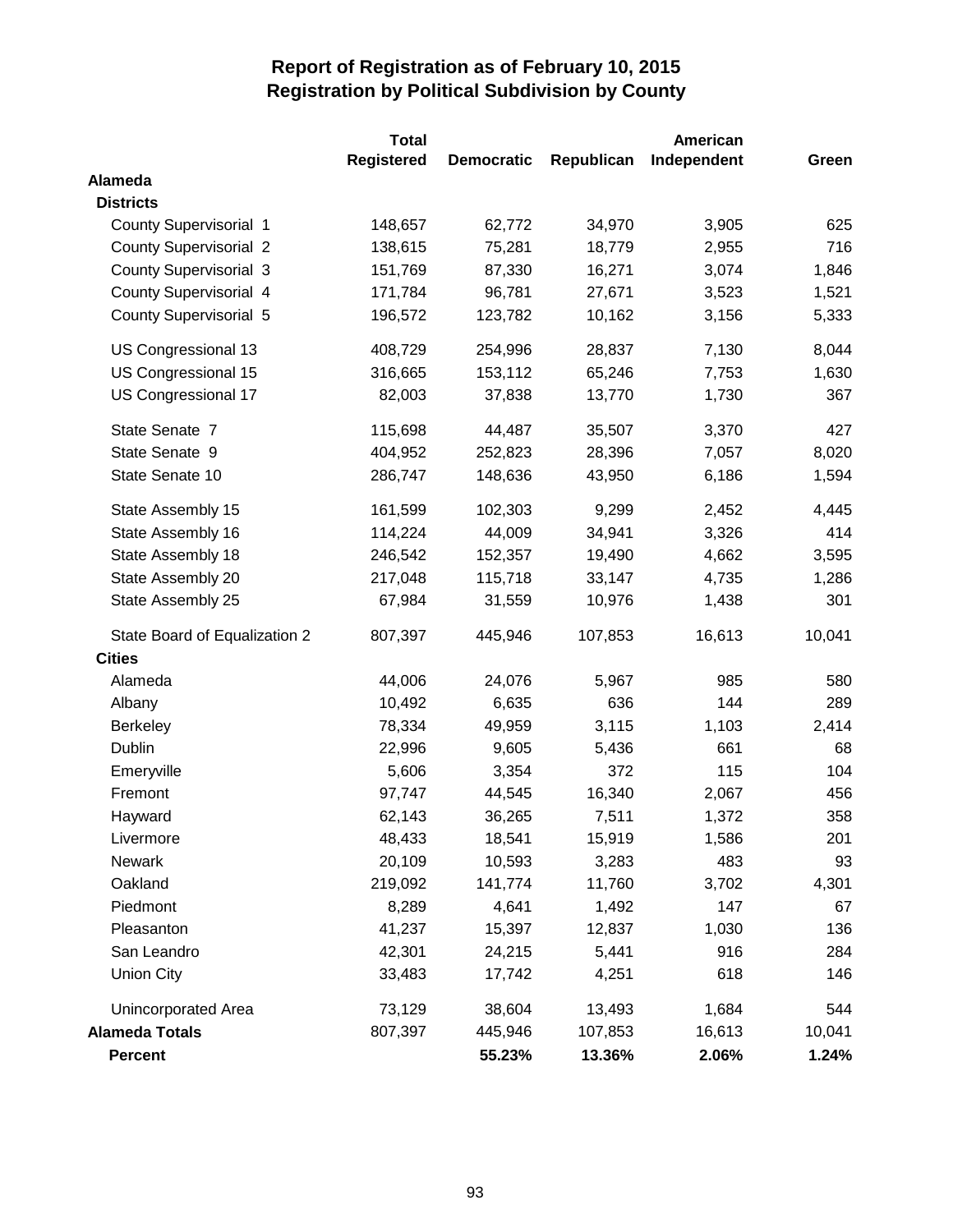|                               |             | Peace and |              | <b>No Party</b>   |
|-------------------------------|-------------|-----------|--------------|-------------------|
|                               | Libertarian | Freedom   | <b>Other</b> | <b>Preference</b> |
| <b>Alameda</b>                |             |           |              |                   |
| <b>Districts</b>              |             |           |              |                   |
| <b>County Supervisorial 1</b> | 885         | 287       | 8,753        | 36,460            |
| <b>County Supervisorial 2</b> | 641         | 494       | 7,408        | 32,341            |
| <b>County Supervisorial 3</b> | 779         | 674       | 7,741        | 34,054            |
| County Supervisorial 4        | 913         | 542       | 7,834        | 32,999            |
| <b>County Supervisorial 5</b> | 1,010       | 945       | 11,933       | 40,251            |
| US Congressional 13           | 1,973       | 1,882     | 21,989       | 83,878            |
| US Congressional 15           | 1,870       | 875       | 16,684       | 69,495            |
| US Congressional 17           | 385         | 185       | 4,996        | 22,732            |
| State Senate 7                | 841         | 186       | 6,272        | 24,608            |
| State Senate 9                | 1,953       | 1,867     | 21,797       | 83,039            |
| State Senate 10               | 1,434       | 889       | 15,600       | 68,458            |
| State Assembly 15             | 855         | 685       | 9,323        | 32,237            |
| State Assembly 16             | 836         | 185       | 6,208        | 24,305            |
| State Assembly 18             | 1,114       | 1,193     | 12,625       | 51,506            |
| State Assembly 20             | 1,101       | 725       | 11,364       | 48,972            |
| State Assembly 25             | 322         | 154       | 4,149        | 19,085            |
| State Board of Equalization 2 | 4,228       | 2,942     | 43,669       | 176,105           |
| <b>Cities</b>                 |             |           |              |                   |
| Alameda                       | 293         | 145       | 2,178        | 9,782             |
| Albany                        | 53          | 26        | 511          | 2,198             |
| <b>Berkeley</b>               | 431         | 397       | 5,105        | 15,810            |
| Dublin                        | 167         | 43        | 1,506        | 5,510             |
| Emeryville                    | 44          | 13        | 366          | 1,238             |
| Fremont                       | 461         | 214       | 6,179        | 27,485            |
| Hayward                       | 296         | 276       | 3,291        | 12,774            |
| Livermore                     | 357         | 85        | 2,338        | 9,406             |
| <b>Newark</b>                 | 112         | 60        | 938          | 4,547             |
| Oakland                       | 933         | 1,138     | 11,543       | 43,941            |
| Piedmont                      | 29          | 12        | 281          | 1,620             |
| Pleasanton                    | 296         | 56        | 2,321        | 9,164             |
| San Leandro                   | 185         | 147       | 1,964        | 9,149             |
| <b>Union City</b>             | 112         | 101       | 1,831        | 8,682             |
| Unincorporated Area           | 459         | 229       | 3,317        | 14,799            |
| <b>Alameda Totals</b>         | 4,228       | 2,942     | 43,669       | 176,105           |
| <b>Percent</b>                | 0.52%       | 0.36%     | 5.41%        | 21.81%            |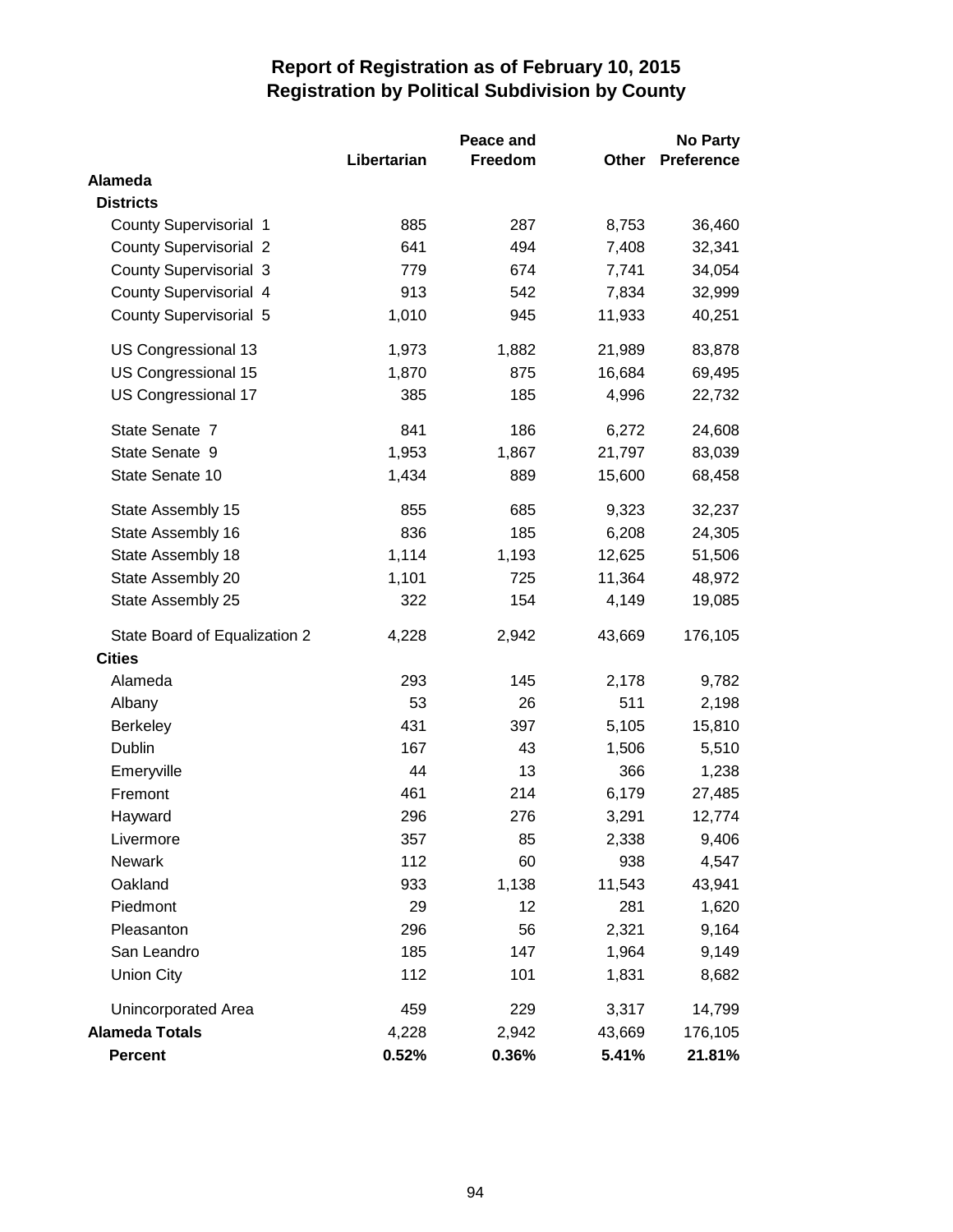|                                                | Total             |                   |            | American       |                  |
|------------------------------------------------|-------------------|-------------------|------------|----------------|------------------|
|                                                | <b>Registered</b> | <b>Democratic</b> | Republican | Independent    | Green            |
| <b>Alpine</b>                                  |                   |                   |            |                |                  |
| <b>Districts</b>                               |                   |                   |            |                |                  |
| County Supervisorial 1                         | 145               | 60                | 46         | 8              | 3                |
| <b>County Supervisorial 2</b>                  | 140               | 54                | 40         | 1              | 3                |
| <b>County Supervisorial 3</b>                  | 108               | 48                | 16         | 9              | $\boldsymbol{0}$ |
| County Supervisorial 4                         | 195               | 67                | 53         | 5              | 3                |
| <b>County Supervisorial 5</b>                  | 162               | 45                | 66         | 7              | 3                |
| US Congressional 4                             | 750               | 274               | 221        | 30             | 12               |
| State Senate 1                                 | 750               | 274               | 221        | 30             | 12               |
| State Assembly 5                               | 750               | 274               | 221        | 30             | 12               |
| State Board of Equalization 1<br><b>Cities</b> | 750               | 274               | 221        | 30             | 12               |
| <b>Unincorporated Area</b>                     | 750               | 274               | 221        | 30             | 12               |
| <b>Alpine Totals</b>                           | 750               | 274               | 221        | 30             | 12               |
| <b>Percent</b>                                 |                   | 36.53%            | 29.47%     | 4.00%          | 1.60%            |
| <b>Amador</b>                                  |                   |                   |            |                |                  |
| <b>Districts</b>                               |                   |                   |            |                |                  |
| <b>County Supervisorial 1</b>                  | 3,899             | 1,242             | 1,633      | 179            | 19               |
| <b>County Supervisorial 2</b>                  | 4,510             | 1,229             | 2,165      | 209            | 18               |
| <b>County Supervisorial 3</b>                  | 3,788             | 1,236             | 1,575      | 178            | 35               |
| County Supervisorial 4                         | 4,017             | 1,273             | 1,804      | 167            | 18               |
| <b>County Supervisorial 5</b>                  | 4,211             | 1,341             | 1,830      | 163            | 34               |
| US Congressional 4                             | 20,425            | 6,321             | 9,007      | 896            | 124              |
| State Senate 8                                 | 20,425            | 6,321             | 9,007      | 896            | 124              |
| State Assembly 5                               | 20,425            | 6,321             | 9,007      | 896            | 124              |
| State Board of Equalization 1                  | 20,425            | 6,321             | 9,007      | 896            | 124              |
| <b>Cities</b>                                  |                   |                   |            |                |                  |
| Amador                                         | 128               | 47                | 47         | $\overline{7}$ | $\mathbf 0$      |
| Ione                                           | 2,233             | 599               | 1,083      | 104            | 10               |
| Jackson                                        | 2,459             | 808               | 971        | 124            | 16               |
| Plymouth                                       | 456               | 144               | 175        | 21             | $\mathbf{1}$     |
| <b>Sutter Creek</b>                            | 1,558             | 553               | 634        | 66             | 9                |
| Unincorporated Area                            | 13,591            | 4,170             | 6,097      | 574            | 88               |
| <b>Amador Totals</b>                           | 20,425            | 6,321             | 9,007      | 896            | 124              |
| <b>Percent</b>                                 |                   | 30.95%            | 44.10%     | 4.39%          | 0.61%            |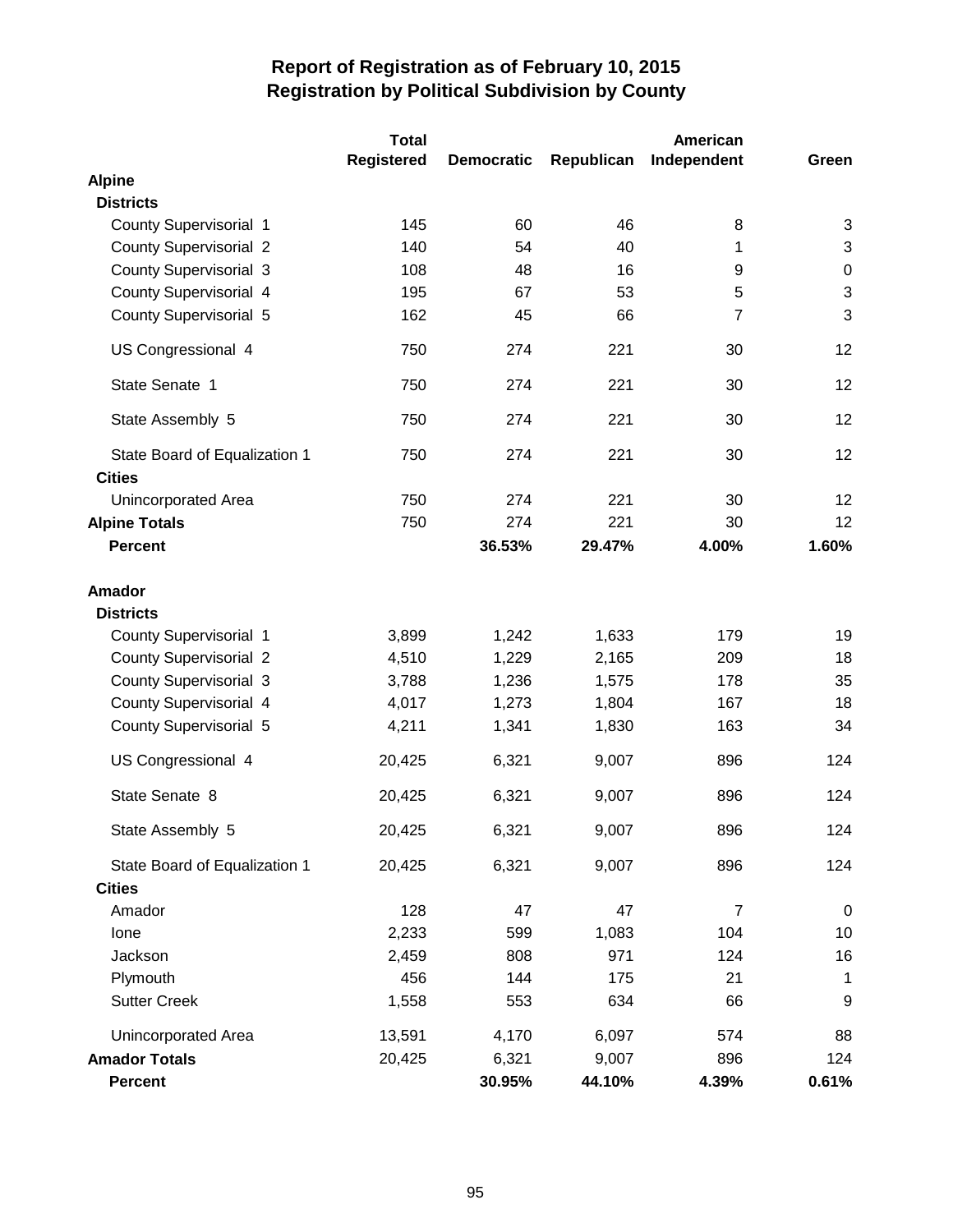|                               | Libertarian    | Peace and<br><b>Freedom</b> | Other          | No Party<br><b>Preference</b> |
|-------------------------------|----------------|-----------------------------|----------------|-------------------------------|
| <b>Alpine</b>                 |                |                             |                |                               |
| <b>Districts</b>              |                |                             |                |                               |
| <b>County Supervisorial 1</b> | 0              | 0                           | 0              | 28                            |
| <b>County Supervisorial 2</b> | 0              | 0                           | 2              | 40                            |
| <b>County Supervisorial 3</b> | 2              | 1                           | 0              | 32                            |
| County Supervisorial 4        | 3              | 0                           | 3              | 61                            |
| <b>County Supervisorial 5</b> | 0              | 0                           | 1              | 40                            |
| US Congressional 4            | 5              | 1                           | 6              | 201                           |
| State Senate 1                | 5              | 1                           | 6              | 201                           |
| State Assembly 5              | 5              | 1                           | 6              | 201                           |
| State Board of Equalization 1 | 5              | 1                           | 6              | 201                           |
| <b>Cities</b>                 |                |                             |                |                               |
| Unincorporated Area           | 5              | 1                           | 6              | 201                           |
| <b>Alpine Totals</b>          | 5              | 1                           | 6              | 201                           |
| <b>Percent</b>                | 0.67%          | 0.13%                       | 0.80%          | 26.80%                        |
| <b>Amador</b>                 |                |                             |                |                               |
| <b>Districts</b>              |                |                             |                |                               |
| <b>County Supervisorial 1</b> | 45             | 10                          | 11             | 760                           |
| <b>County Supervisorial 2</b> | 48             | 18                          | 12             | 811                           |
| <b>County Supervisorial 3</b> | 33             | 9                           | 15             | 707                           |
| County Supervisorial 4        | 45             | $\overline{7}$              | 6              | 697                           |
| County Supervisorial 5        | 50             | 12                          | 16             | 765                           |
| US Congressional 4            | 221            | 56                          | 60             | 3,740                         |
| State Senate 8                | 221            | 56                          | 60             | 3,740                         |
| State Assembly 5              | 221            | 56                          | 60             | 3,740                         |
| State Board of Equalization 1 | 221            | 56                          | 60             | 3,740                         |
| <b>Cities</b>                 |                |                             |                |                               |
| Amador                        | $\overline{2}$ | 0                           | 1              | 24                            |
| Ione                          | 26             | 8                           | $\overline{2}$ | 401                           |
| Jackson                       | 35             | 5                           | 10             | 490                           |
| Plymouth                      | 9              | $\overline{2}$              | 1              | 103                           |
| <b>Sutter Creek</b>           | 17             | 4                           | 1              | 274                           |
| Unincorporated Area           | 132            | 37                          | 45             | 2,448                         |
| <b>Amador Totals</b>          | 221            | 56                          | 60             | 3,740                         |
| <b>Percent</b>                | 1.08%          | 0.27%                       | 0.29%          | 18.31%                        |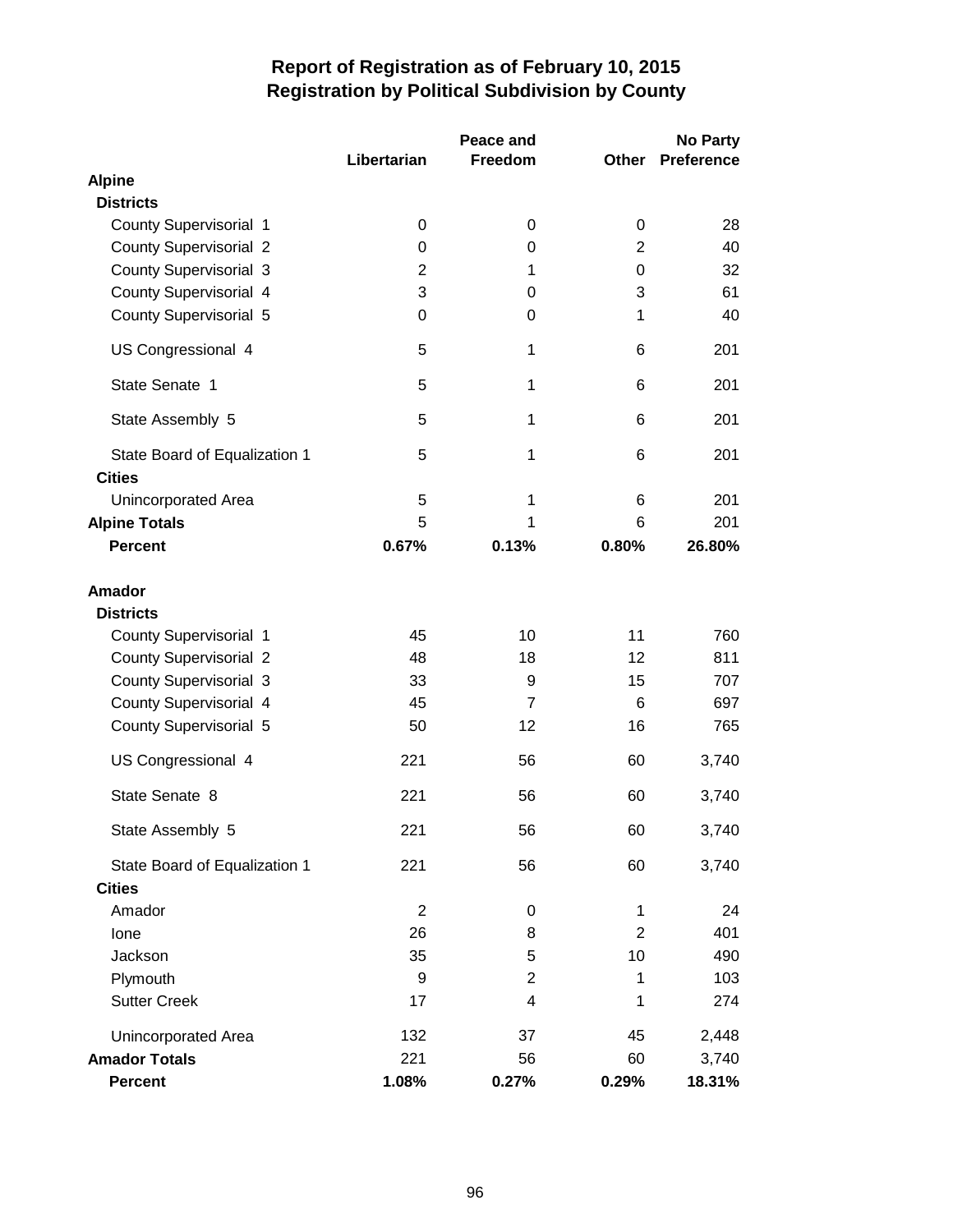|                               | <b>Total</b>      |                   |            | American    |       |
|-------------------------------|-------------------|-------------------|------------|-------------|-------|
|                               | <b>Registered</b> | <b>Democratic</b> | Republican | Independent | Green |
| <b>Butte</b>                  |                   |                   |            |             |       |
| <b>Districts</b>              |                   |                   |            |             |       |
| <b>County Supervisorial 1</b> | 22,011            | 6,453             | 8,272      | 929         | 169   |
| <b>County Supervisorial 2</b> | 23,316            | 8,212             | 7,564      | 693         | 376   |
| County Supervisorial 3        | 24,681            | 9,214             | 8,153      | 717         | 377   |
| County Supervisorial 4        | 20,913            | 6,729             | 7,810      | 752         | 247   |
| County Supervisorial 5        | 27,084            | 8,099             | 10,748     | 1,142       | 285   |
| US Congressional 1            | 118,005           | 38,707            | 42,547     | 4,233       | 1,454 |
| State Senate 4                | 118,005           | 38,707            | 42,547     | 4,233       | 1,454 |
| State Assembly 1              | 11,980            | 3,563             | 4,472      | 535         | 152   |
| State Assembly 3              | 106,025           | 35,144            | 38,075     | 3,698       | 1,302 |
| State Board of Equalization 1 | 118,005           | 38,707            | 42,547     | 4,233       | 1,454 |
| <b>Cities</b>                 |                   |                   |            |             |       |
| <b>Biggs</b>                  | 716               | 252               | 276        | 29          | 5     |
| Chico                         | 44,578            | 16,938            | 13,230     | 1,337       | 742   |
| Gridley                       | 2,585             | 937               | 898        | 93          | 17    |
| Oroville                      | 6,319             | 1,961             | 2,195      | 251         | 47    |
| Paradise                      | 16,065            | 4,777             | 6,394      | 648         | 168   |
| Unincorporated Area           | 47,742            | 13,842            | 19,554     | 1,875       | 475   |
| <b>Butte Totals</b>           | 118,005           | 38,707            | 42,547     | 4,233       | 1,454 |
| <b>Percent</b>                |                   | 32.80%            | 36.06%     | 3.59%       | 1.23% |
| <b>Calaveras</b>              |                   |                   |            |             |       |
| <b>Districts</b>              |                   |                   |            |             |       |
| <b>County Supervisorial 1</b> | 5,165             | 1,427             | 2,360      | 235         | 20    |
| <b>County Supervisorial 2</b> | 5,053             | 1,711             | 1,828      | 265         | 86    |
| <b>County Supervisorial 3</b> | 5,790             | 1,974             | 2,247      | 241         | 73    |
| County Supervisorial 4        | 5,867             | 1,660             | 2,522      | 285         | 43    |
| County Supervisorial 5        | 4,994             | 1,322             | 2,295      | 245         | 20    |
| US Congressional 4            | 26,869            | 8,094             | 11,252     | 1,271       | 242   |
| State Senate 8                | 26,869            | 8,094             | 11,252     | 1,271       | 242   |
| State Assembly 5              | 26,869            | 8,094             | 11,252     | 1,271       | 242   |
| State Board of Equalization 1 | 26,869            | 8,094             | 11,252     | 1,271       | 242   |
| <b>Cities</b>                 |                   |                   |            |             |       |
| Angels                        | 2,198             | 660               | 935        | 91          | 17    |
| Unincorporated Area           | 24,671            | 7,434             | 10,317     | 1,180       | 225   |
| <b>Calaveras Totals</b>       | 26,869            | 8,094             | 11,252     | 1,271       | 242   |
| Percent                       |                   | 30.12%            | 41.88%     | 4.73%       | 0.90% |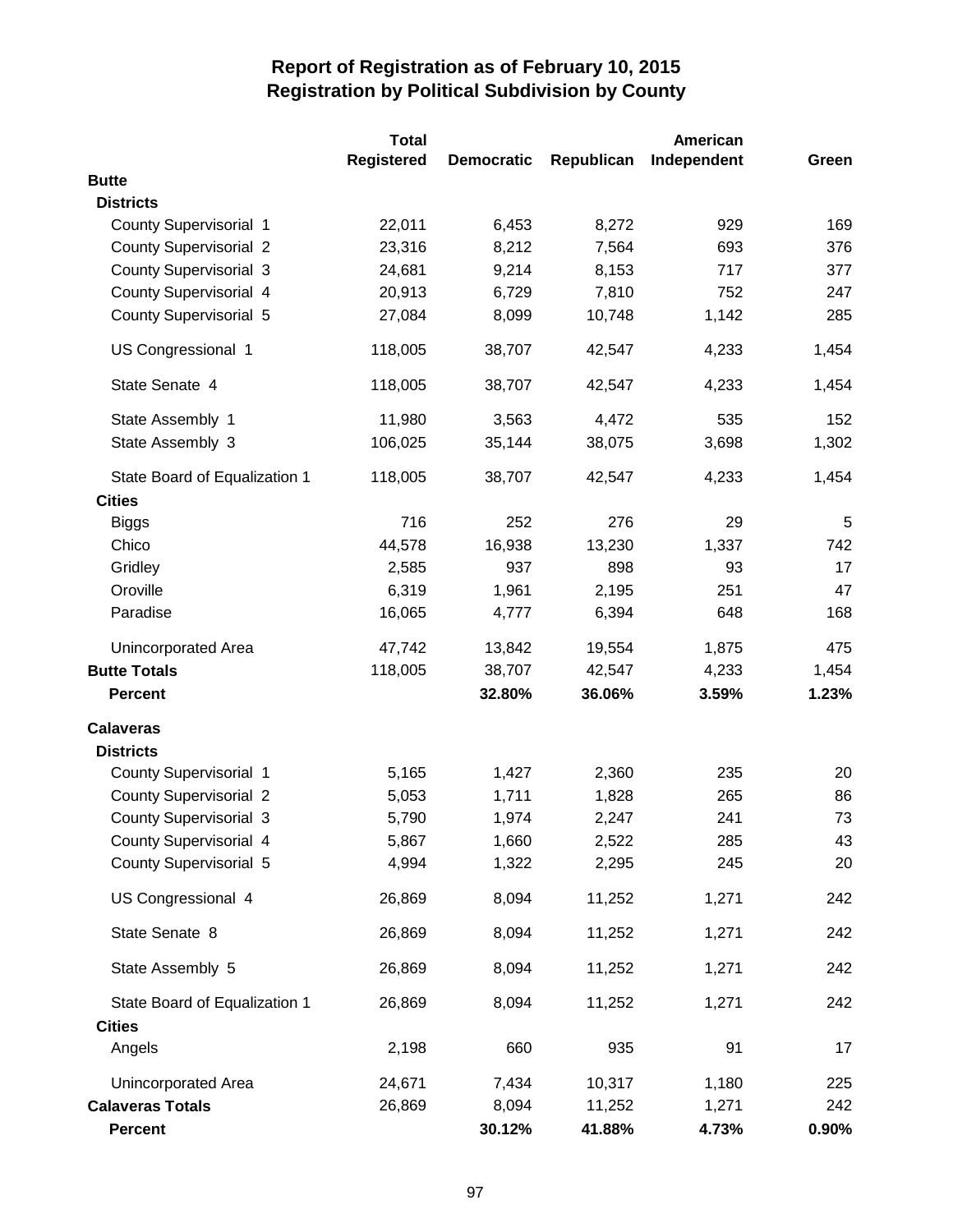|                               |             | Peace and |                | No Party          |
|-------------------------------|-------------|-----------|----------------|-------------------|
|                               | Libertarian | Freedom   | Other          | <b>Preference</b> |
| <b>Butte</b>                  |             |           |                |                   |
| <b>Districts</b>              |             |           |                |                   |
| <b>County Supervisorial 1</b> | 215         | 123       | 364            | 5,486             |
| <b>County Supervisorial 2</b> | 280         | 107       | 301            | 5,783             |
| <b>County Supervisorial 3</b> | 287         | 89        | 329            | 5,515             |
| <b>County Supervisorial 4</b> | 225         | 71        | 273            | 4,806             |
| <b>County Supervisorial 5</b> | 291         | 123       | 481            | 5,915             |
| US Congressional 1            | 1,298       | 513       | 1,748          | 27,505            |
| State Senate 4                | 1,298       | 513       | 1,748          | 27,505            |
| State Assembly 1              | 142         | 63        | 189            | 2,864             |
| State Assembly 3              | 1,156       | 450       | 1,559          | 24,641            |
| State Board of Equalization 1 | 1,298       | 513       | 1,748          | 27,505            |
| <b>Cities</b>                 |             |           |                |                   |
| <b>Biggs</b>                  | 2           | 4         | $\overline{7}$ | 141               |
| Chico                         | 537         | 180       | 611            | 11,003            |
| Gridley                       | 21          | 11        | 31             | 577               |
| Oroville                      | 74          | 43        | 98             | 1,650             |
| Paradise                      | 162         | 81        | 315            | 3,520             |
| Unincorporated Area           | 502         | 194       | 686            | 10,614            |
| <b>Butte Totals</b>           | 1,298       | 513       | 1,748          | 27,505            |
| <b>Percent</b>                | 1.10%       | 0.43%     | 1.48%          | 23.31%            |
| <b>Calaveras</b>              |             |           |                |                   |
| <b>Districts</b>              |             |           |                |                   |
| <b>County Supervisorial 1</b> | 48          | 14        | 42             | 1,019             |
| <b>County Supervisorial 2</b> | 79          | 29        | 38             | 1,017             |
| <b>County Supervisorial 3</b> | 75          | 20        | 50             | 1,110             |
| <b>County Supervisorial 4</b> | 108         | 23        | 52             | 1,174             |
| <b>County Supervisorial 5</b> | 56          | 15        | 46             | 995               |
| US Congressional 4            | 366         | 101       | 228            | 5,315             |
| State Senate 8                | 366         | 101       | 228            | 5,315             |
| State Assembly 5              | 366         | 101       | 228            | 5,315             |
| State Board of Equalization 1 | 366         | 101       | 228            | 5,315             |
| <b>Cities</b>                 |             |           |                |                   |
| Angels                        | 54          | 9         | 16             | 416               |
| Unincorporated Area           | 312         | 92        | 212            | 4,899             |
| <b>Calaveras Totals</b>       | 366         | 101       | 228            | 5,315             |
| <b>Percent</b>                | 1.36%       | 0.38%     | 0.85%          | 19.78%            |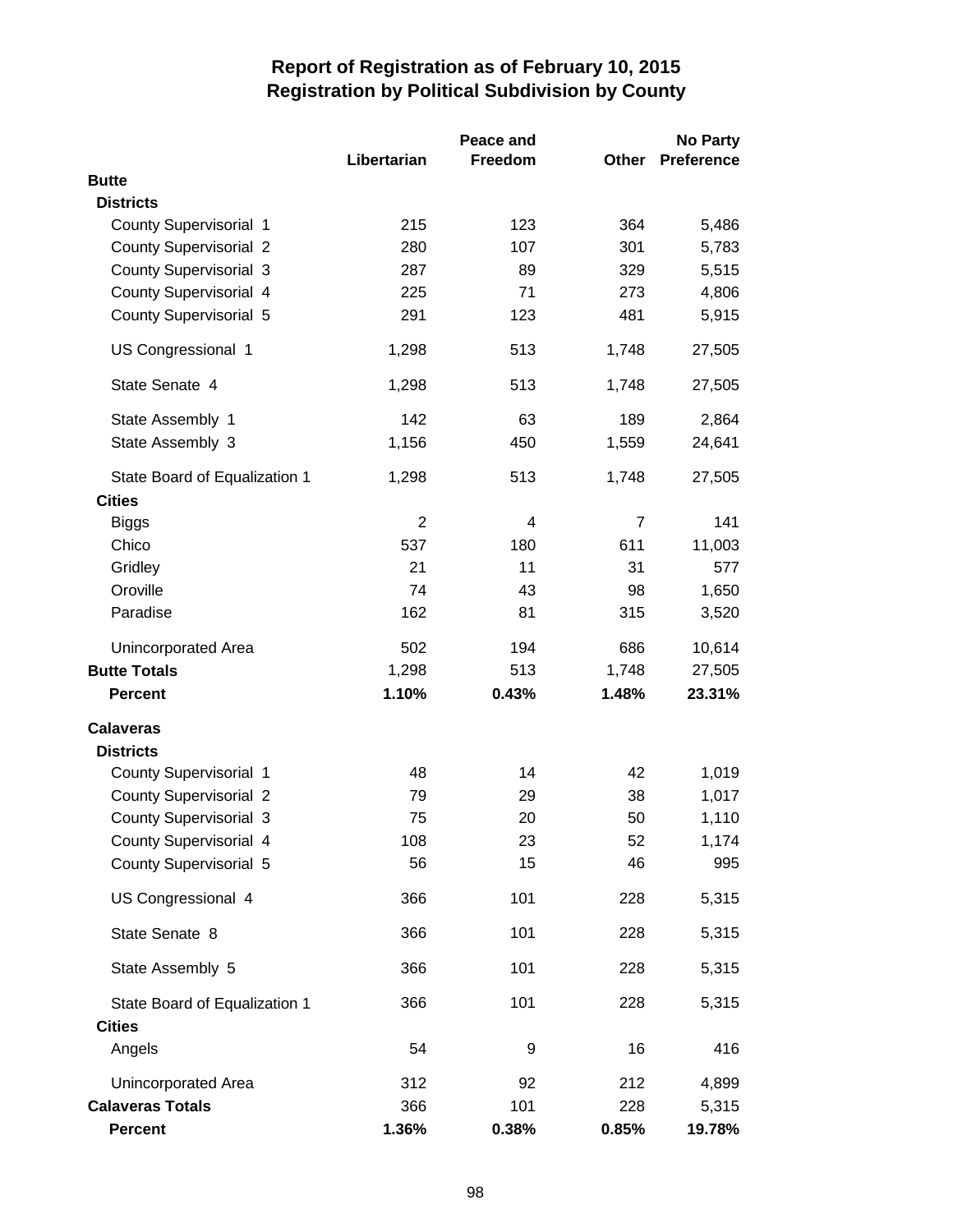|                               | Total             |                   |            | American    |                           |
|-------------------------------|-------------------|-------------------|------------|-------------|---------------------------|
|                               | <b>Registered</b> | <b>Democratic</b> | Republican | Independent | Green                     |
| Colusa                        |                   |                   |            |             |                           |
| <b>Districts</b>              |                   |                   |            |             |                           |
| <b>County Supervisorial 1</b> | 1,599             | 557               | 683        | 40          | 3                         |
| <b>County Supervisorial 2</b> | 1,669             | 576               | 721        | 46          | $\overline{4}$            |
| <b>County Supervisorial 3</b> | 1,231             | 447               | 476        | 22          | $\mathbf 5$               |
| County Supervisorial 4        | 1,320             | 439               | 577        | 36          | $\ensuremath{\mathsf{3}}$ |
| County Supervisorial 5        | 1,767             | 506               | 855        | 59          | 5                         |
| US Congressional 3            | 7,586             | 2,525             | 3,312      | 203         | 20                        |
| State Senate 4                | 7,586             | 2,525             | 3,312      | 203         | 20                        |
| State Assembly 3              | 4,207             | 1,297             | 1,976      | 131         | 11                        |
| State Assembly 4              | 3,379             | 1,228             | 1,336      | 72          | 9                         |
| State Board of Equalization 2 | 7,586             | 2,525             | 3,312      | 203         | 20                        |
| <b>Cities</b>                 |                   |                   |            |             |                           |
| Colusa                        | 2,344             | 773               | 1,015      | 72          | 6                         |
| Williams                      | 1,185             | 510               | 330        | 18          | 3                         |
| Unincorporated Area           | 4,057             | 1,242             | 1,967      | 113         | 11                        |
| <b>Colusa Totals</b>          | 7,586             | 2,525             | 3,312      | 203         | 20                        |
| <b>Percent</b>                |                   | 33.28%            | 43.66%     | 2.68%       | 0.26%                     |
| <b>Contra Costa</b>           |                   |                   |            |             |                           |
| <b>Districts</b>              |                   |                   |            |             |                           |
| County Supervisorial 1        | 87,380            | 56,350            | 7,750      | 1,566       | 1,140                     |
| <b>County Supervisorial 2</b> | 132,495           | 52,471            | 43,508     | 3,354       | 539                       |
| <b>County Supervisorial 3</b> | 100,326           | 46,668            | 27,769     | 3,232       | 288                       |
| County Supervisorial 4        | 114,478           | 51,956            | 30,154     | 3,418       | 785                       |
| <b>County Supervisorial 5</b> | 92,938            | 50,766            | 16,229     | 2,530       | 604                       |
| US Congressional 5            | 46,629            | 25,782            | 7,686      | 1,217       | 384                       |
| US Congressional 9            | 87,004            | 41,776            | 22,882     | 2,875       | 260                       |
| US Congressional 11           | 358,182           | 176,945           | 84,446     | 9,047       | 2,621                     |
| US Congressional 15           | 35,802            | 13,708            | 10,396     | 961         | 91                        |
| State Senate 3                | 46,234            | 22,002            | 10,950     | 1,414       | 494                       |
| State Senate 7                | 372,510           | 167,315           | 103,770    | 10,661      | 1,600                     |
| State Senate 9                | 108,873           | 68,894            | 10,690     | 2,025       | 1,262                     |
| State Assembly 11             | 103,942           | 51,597            | 25,592     | 3,395       | 335                       |
| State Assembly 14             | 158,221           | 76,548            | 36,970     | 4,724       | 1,098                     |
| State Assembly 15             | 104,411           | 66,241            | 10,030     | 1,921       | 1,231                     |
| State Assembly 16             | 161,043           | 63,825            | 52,818     | 4,060       | 692                       |
| State Board of Equalization 2 | 527,617           | 258,211           | 125,410    | 14,100      | 3,356                     |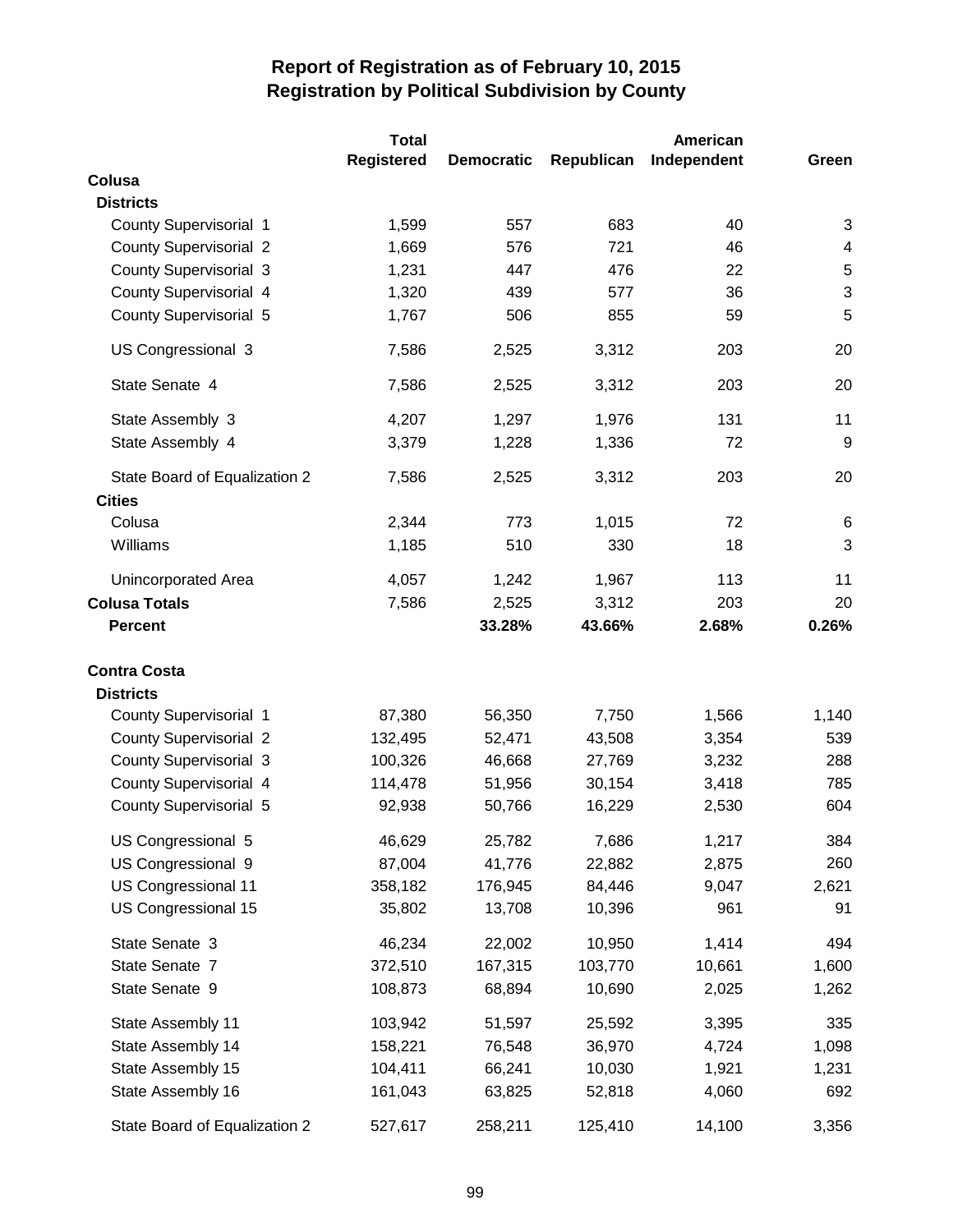|                               |                | Peace and |                | <b>No Party</b>   |
|-------------------------------|----------------|-----------|----------------|-------------------|
|                               | Libertarian    | Freedom   | Other          | <b>Preference</b> |
| Colusa                        |                |           |                |                   |
| <b>Districts</b>              |                |           |                |                   |
| <b>County Supervisorial 1</b> | 6              | 1         | 0              | 309               |
| <b>County Supervisorial 2</b> | $\overline{7}$ | 3         | 0              | 312               |
| <b>County Supervisorial 3</b> | 8              | 3         | 1              | 269               |
| County Supervisorial 4        | 5              | 0         | 1              | 259               |
| <b>County Supervisorial 5</b> | 13             | 6         | 0              | 323               |
| US Congressional 3            | 39             | 13        | $\overline{2}$ | 1,472             |
| State Senate 4                | 39             | 13        | $\overline{2}$ | 1,472             |
| State Assembly 3              | 23             | 9         | 1              | 759               |
| State Assembly 4              | 16             | 4         | 1              | 713               |
| State Board of Equalization 2 | 39             | 13        | 2              | 1,472             |
| <b>Cities</b>                 |                |           |                |                   |
| Colusa                        | 14             | 9         | 0              | 455               |
| Williams                      | 6              | 3         | 1              | 314               |
| <b>Unincorporated Area</b>    | 19             | 1         | 1              | 703               |
| <b>Colusa Totals</b>          | 39             | 13        | 2              | 1,472             |
| <b>Percent</b>                | 0.51%          | 0.17%     | 0.03%          | 19.40%            |
| <b>Contra Costa</b>           |                |           |                |                   |
| <b>Districts</b>              |                |           |                |                   |
| County Supervisorial 1        | 368            | 355       | 246            | 19,605            |
| <b>County Supervisorial 2</b> | 810            | 112       | 318            | 31,383            |
| <b>County Supervisorial 3</b> | 603            | 186       | 206            | 21,374            |
| County Supervisorial 4        | 803            | 247       | 340            | 26,775            |
| <b>County Supervisorial 5</b> | 609            | 296       | 270            | 21,634            |
| US Congressional 5            | 283            | 130       | 137            | 11,010            |
| US Congressional 9            | 520            | 164       | 187            | 18,340            |
| US Congressional 11           | 2,201          | 873       | 974            | 81,075            |
| US Congressional 15           | 189            | 29        | 82             | 10,346            |
| State Senate 3                | 402            | 118       | 162            | 10,692            |
| State Senate 7                | 2,341          | 668       | 921            | 85,234            |
| State Senate 9                | 450            | 410       | 297            | 24,845            |
| State Assembly 11             | 605            | 228       | 229            | 21,961            |
| State Assembly 14             | 1,168          | 436       | 484            | 36,793            |
| State Assembly 15             | 430            | 395       | 286            | 23,877            |
| State Assembly 16             | 990            | 137       | 381            | 38,140            |
| State Board of Equalization 2 | 3,193          | 1,196     | 1,380          | 120,771           |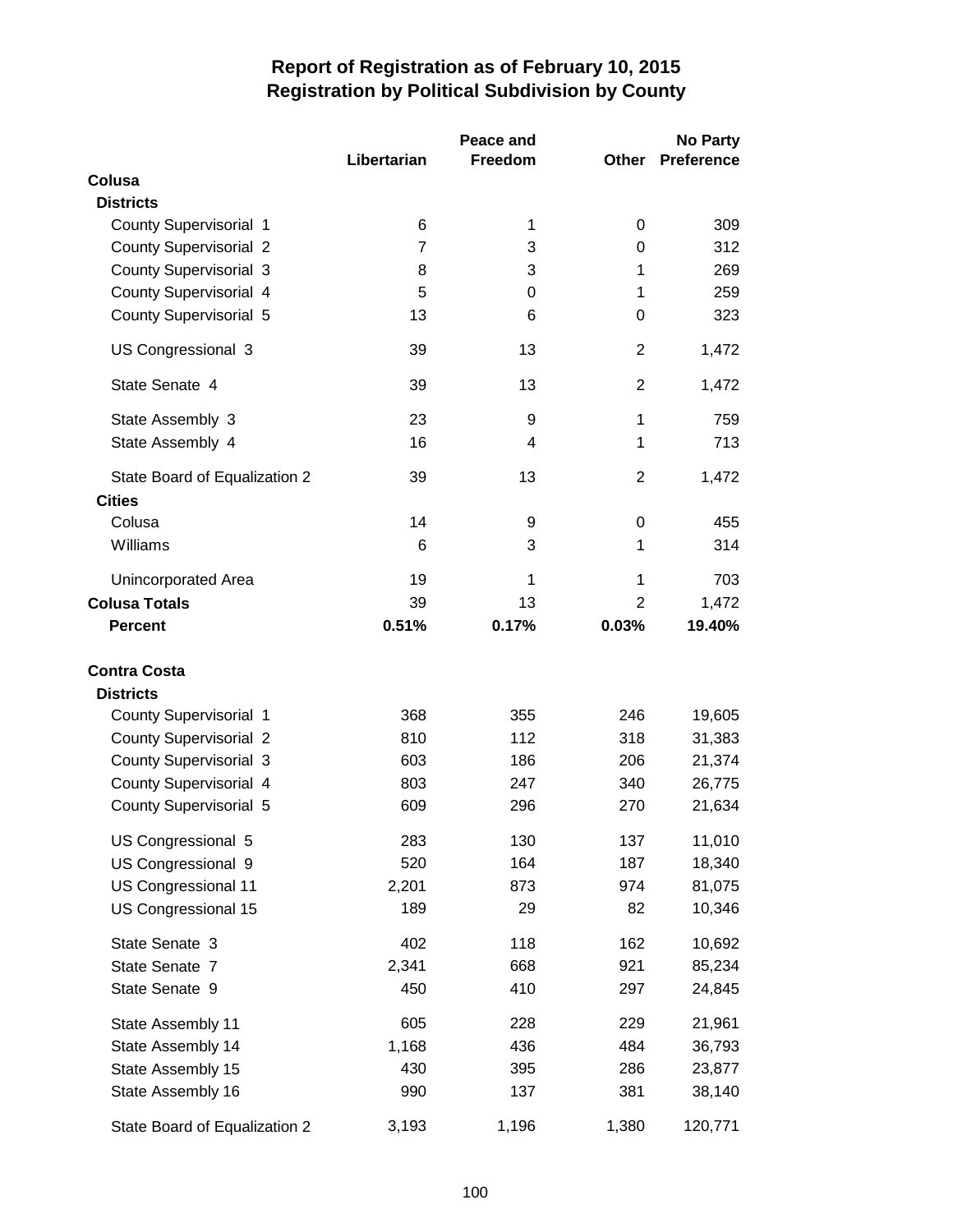|                               | Total             |                   |            | American    |       |
|-------------------------------|-------------------|-------------------|------------|-------------|-------|
|                               | <b>Registered</b> | <b>Democratic</b> | Republican | Independent | Green |
| <b>Cities</b>                 |                   |                   |            |             |       |
| Antioch                       | 44,257            | 24,422            | 8,214      | 1,355       | 164   |
| Brentwood                     | 26,649            | 11,201            | 8,545      | 901         | 77    |
| Clayton                       | 7,270             | 2,744             | 2,770      | 252         | 19    |
| Concord                       | 56,405            | 26,688            | 13,548     | 1,802       | 362   |
| Danville                      | 27,207            | 9,066             | 11,182     | 732         | 73    |
| El Cerrito                    | 13,722            | 8,711             | 1,170      | 168         | 300   |
| <b>Hercules</b>               | 12,298            | 7,136             | 1,645      | 244         | 51    |
| Lafayette                     | 16,117            | 7,125             | 4,767      | 370         | 99    |
| Martinez                      | 21,487            | 10,378            | 5,151      | 660         | 204   |
| Moraga                        | 10,031            | 4,043             | 3,187      | 212         | 47    |
| Oakley                        | 16,558            | 8,598             | 3,898      | 543         | 51    |
| Orinda                        | 12,671            | 5,671             | 3,683      | 267         | 76    |
| Pinole                        | 9,716             | 5,539             | 1,600      | 241         | 75    |
| Pittsburg                     | 26,076            | 15,464            | 3,563      | 644         | 86    |
| Pleasant Hill                 | 18,984            | 8,756             | 4,590      | 562         | 202   |
| Richmond                      | 41,999            | 27,925            | 3,009      | 775         | 496   |
| San Pablo                     | 8,307             | 5,355             | 601        | 141         | 53    |
| San Ramon                     | 33,827            | 13,030            | 9,577      | 901         | 88    |
| <b>Walnut Creek</b>           | 40,734            | 18,258            | 11,858     | 1,010       | 221   |
| Unincorporated Area           | 83,302            | 38,101            | 22,852     | 2,320       | 612   |
| <b>Contra Costa Totals</b>    | 527,617           | 258,211           | 125,410    | 14,100      | 3,356 |
| <b>Percent</b>                |                   | 48.94%            | 23.77%     | 2.67%       | 0.64% |
| <b>Del Norte</b>              |                   |                   |            |             |       |
| <b>Districts</b>              |                   |                   |            |             |       |
| County Supervisorial 1        | 1,996             | 654               | 589        | 96          | 22    |
| <b>County Supervisorial 2</b> | 2,209             | 713               | 699        | 97          | 16    |
| <b>County Supervisorial 3</b> | 2,874             | 959               | 1,100      | 138         | 20    |
| <b>County Supervisorial 4</b> | 2,873             | 846               | 1,185      | 126         | 12    |
| County Supervisorial 5        | 2,753             | 936               | 940        | 137         | 23    |
| US Congressional 2            | 12,705            | 4,108             | 4,513      | 594         | 93    |
| State Senate 2                | 12,705            | 4,108             | 4,513      | 594         | 93    |
| State Assembly 2              | 12,705            | 4,108             | 4,513      | 594         | 93    |
| State Board of Equalization 2 | 12,705            | 4,108             | 4,513      | 594         | 93    |
| <b>Cities</b>                 |                   |                   |            |             |       |
| <b>Crescent City</b>          | 1,746             | 565               | 496        | 91          | 18    |
| Unincorporated Area           | 10,959            | 3,543             | 4,017      | 503         | 75    |
| <b>Del Norte Totals</b>       | 12,705            | 4,108             | 4,513      | 594         | 93    |
| Percent                       |                   | 32.33%            | 35.52%     | 4.68%       | 0.73% |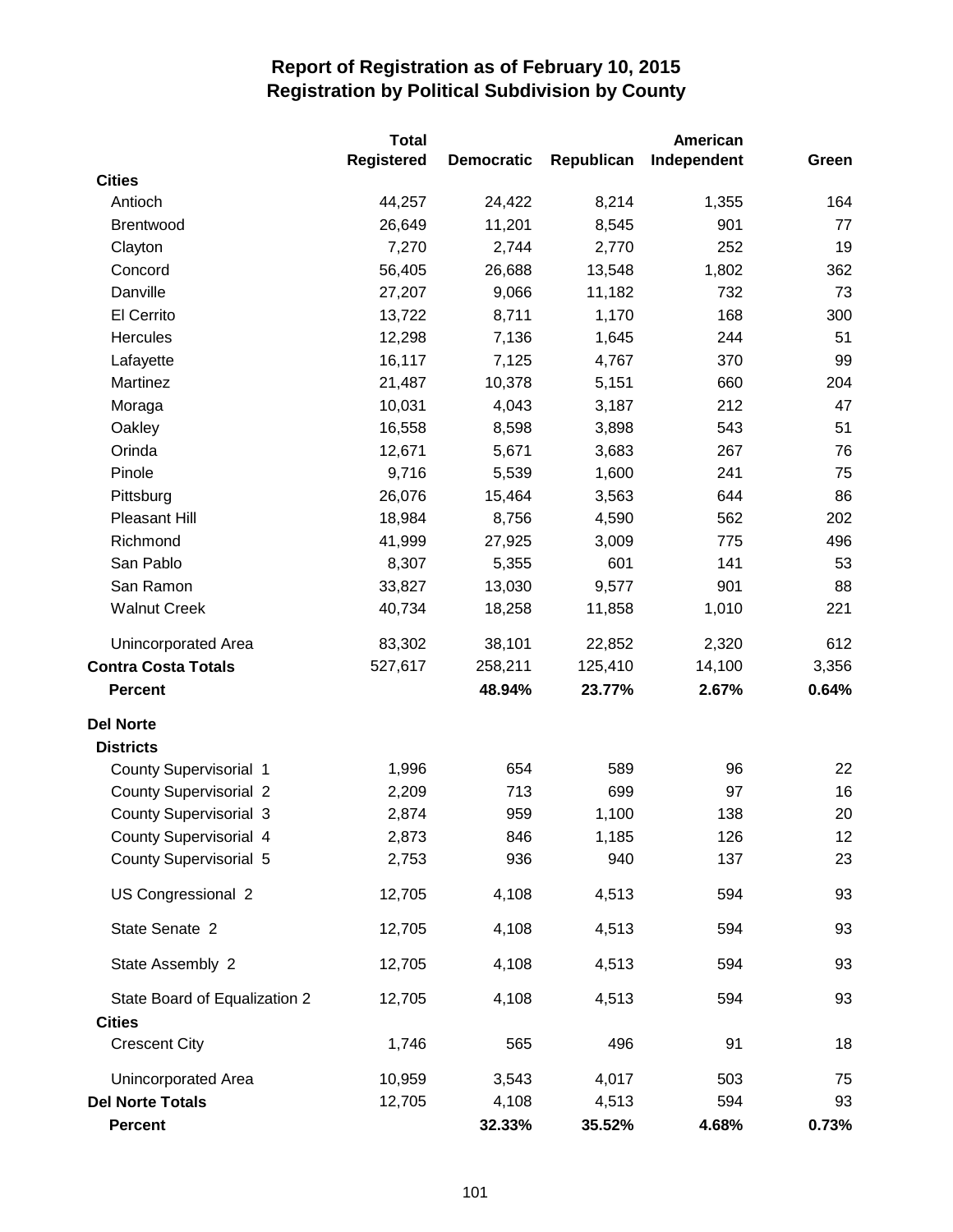|                               | Libertarian | Peace and<br>Freedom | <b>Other</b> | <b>No Party</b><br><b>Preference</b> |
|-------------------------------|-------------|----------------------|--------------|--------------------------------------|
| <b>Cities</b>                 |             |                      |              |                                      |
| Antioch                       | 237         | 117                  | 102          | 9,646                                |
| Brentwood                     | 167         | 46                   | 57           | 5,655                                |
| Clayton                       | 41          | 9                    | 18           | 1,417                                |
| Concord                       | 425         | 160                  | 175          | 13,245                               |
| Danville                      | 178         | 19                   | 48           | 5,909                                |
| El Cerrito                    | 78          | 44                   | 26           | 3,225                                |
| Hercules                      | 37          | 24                   | 27           | 3,134                                |
| Lafayette                     | 109         | 22                   | 49           | 3,576                                |
| Martinez                      | 211         | 60                   | 83           | 4,740                                |
| Moraga                        | 73          | $\overline{7}$       | 26           | 2,436                                |
| Oakley                        | 97          | 24                   | 34           | 3,313                                |
| Orinda                        | 80          | 10                   | 34           | 2,850                                |
| Pinole                        | 47          | 26                   | 21           | 2,167                                |
| Pittsburg                     | 135         | 82                   | 66           | 6,036                                |
| <b>Pleasant Hill</b>          | 139         | 42                   | 58           | 4,635                                |
| Richmond                      | 145         | 200                  | 138          | 9,311                                |
| San Pablo                     | 37          | 39                   | 24           | 2,057                                |
| San Ramon                     | 179         | 26                   | 79           | 9,947                                |
| <b>Walnut Creek</b>           | 234         | 44                   | 97           | 9,012                                |
| Unincorporated Area           | 544         | 195                  | 218          | 18,460                               |
| <b>Contra Costa Totals</b>    | 3,193       | 1,196                | 1,380        | 120,771                              |
| <b>Percent</b>                | 0.61%       | 0.23%                | 0.26%        | 22.89%                               |
| <b>Del Norte</b>              |             |                      |              |                                      |
| <b>Districts</b>              |             |                      |              |                                      |
| <b>County Supervisorial 1</b> | 22          | $\overline{7}$       | 35           | 571                                  |
| <b>County Supervisorial 2</b> | 22          | 14                   | 39           | 609                                  |
| <b>County Supervisorial 3</b> | 34          | 8                    | 27           | 588                                  |
| County Supervisorial 4        | 22          | 13                   | 37           | 632                                  |
| County Supervisorial 5        | 21          | 8                    | 38           | 650                                  |
| US Congressional 2            | 121         | 50                   | 176          | 3,050                                |
| State Senate 2                | 121         | 50                   | 176          | 3,050                                |
| State Assembly 2              | 121         | 50                   | 176          | 3,050                                |
| State Board of Equalization 2 | 121         | 50                   | 176          | 3,050                                |
| <b>Cities</b>                 |             |                      |              |                                      |
| <b>Crescent City</b>          | 17          | 9                    | 24           | 526                                  |
| Unincorporated Area           | 104         | 41                   | 152          | 2,524                                |
| <b>Del Norte Totals</b>       | 121         | 50                   | 176          | 3,050                                |
| <b>Percent</b>                | 0.95%       | 0.39%                | 1.39%        | 24.01%                               |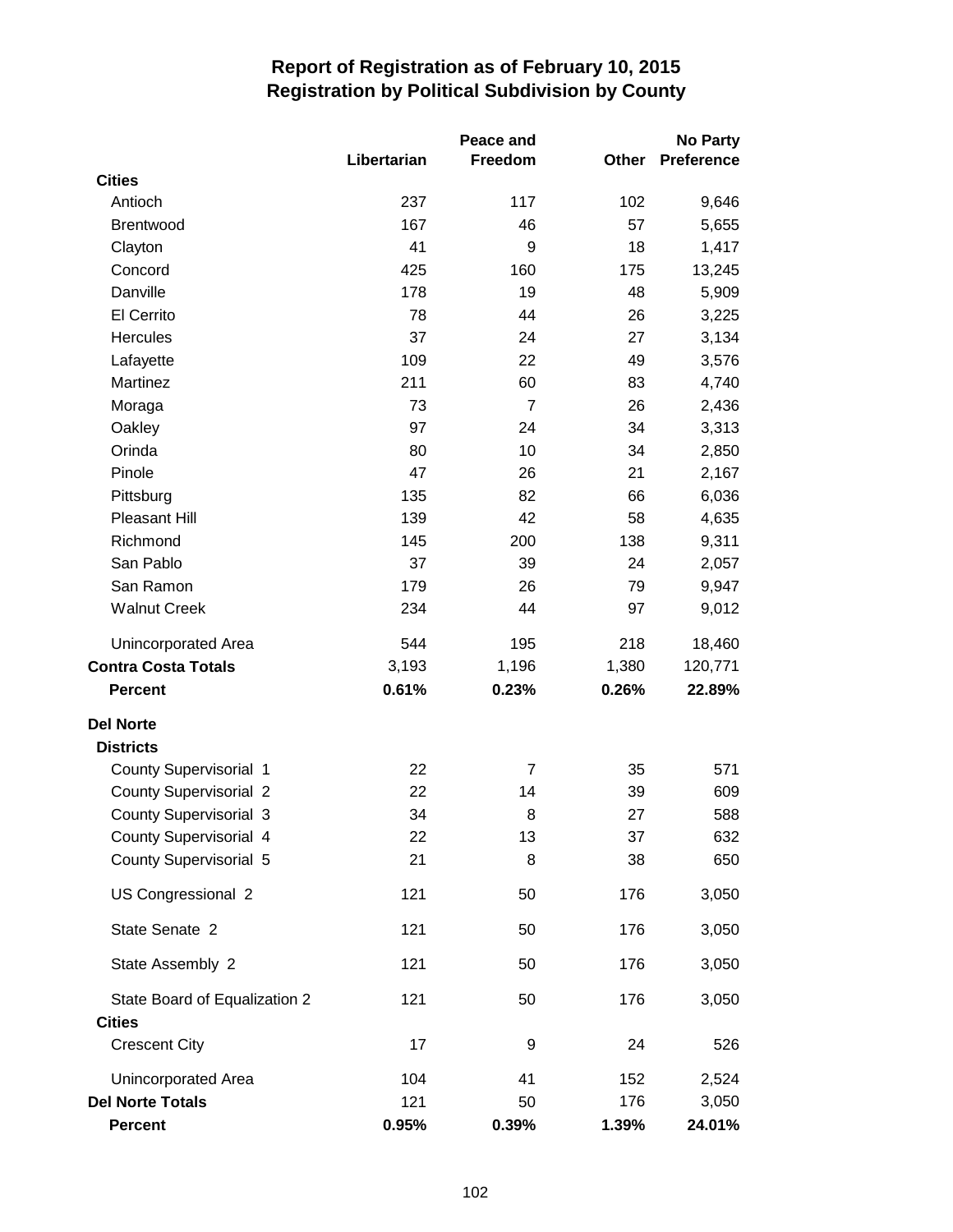|                               | <b>Total</b>      |                   |            | American    |       |
|-------------------------------|-------------------|-------------------|------------|-------------|-------|
|                               | <b>Registered</b> | <b>Democratic</b> | Republican | Independent | Green |
| <b>El Dorado</b>              |                   |                   |            |             |       |
| <b>Districts</b>              |                   |                   |            |             |       |
| County Supervisorial 1        | 21,854            | 5,581             | 10,695     | 741         | 62    |
| <b>County Supervisorial 2</b> | 22,430            | 5,959             | 10,446     | 979         | 121   |
| <b>County Supervisorial 3</b> | 21,259            | 6,397             | 8,909      | 938         | 185   |
| County Supervisorial 4        | 22,985            | 6,054             | 10,797     | 959         | 161   |
| County Supervisorial 5        | 17,725            | 6,294             | 4,657      | 786         | 313   |
| US Congressional 4            | 106,253           | 30,285            | 45,504     | 4,403       | 842   |
| State Senate 1                | 106,253           | 30,285            | 45,504     | 4,403       | 842   |
| State Assembly 5              | 69,178            | 20,731            | 27,498     | 3,062       | 713   |
| State Assembly 6              | 37,075            | 9,554             | 18,006     | 1,341       | 129   |
| State Board of Equalization 1 | 106,253           | 30,285            | 45,504     | 4,403       | 842   |
| <b>Cities</b><br>Placerville  |                   |                   |            | 261         |       |
|                               | 5,362             | 1,785             | 1,903      | 405         | 63    |
| South Lake Tahoe              | 8,784             | 3,240             | 1,892      |             | 184   |
| Unincorporated Area           | 92,107            | 25,260            | 41,709     | 3,737       | 595   |
| <b>El Dorado Totals</b>       | 106,253           | 30,285            | 45,504     | 4,403       | 842   |
| <b>Percent</b>                |                   | 28.50%            | 42.83%     | 4.14%       | 0.79% |
| <b>Fresno</b>                 |                   |                   |            |             |       |
| <b>Districts</b>              |                   |                   |            |             |       |
| County Supervisorial 1        | 73,013            | 34,430            | 20,577     | 1,913       | 206   |
| <b>County Supervisorial 2</b> | 104,873           | 34,558            | 46,917     | 2,974       | 489   |
| <b>County Supervisorial 3</b> | 70,174            | 36,901            | 16,300     | 1,388       | 341   |
| <b>County Supervisorial 4</b> | 65,652            | 27,389            | 23,798     | 1,540       | 135   |
| <b>County Supervisorial 5</b> | 101,843           | 31,603            | 45,890     | 3,139       | 324   |
| US Congressional 4            | 9,052             | 1,959             | 5,057      | 343         | 37    |
| US Congressional 16           | 129,705           | 65,726            | 32,275     | 2,759       | 555   |
| US Congressional 21           | 68,292            | 29,149            | 23,767     | 1,755       | 137   |
| US Congressional 22           | 208,506           | 68,047            | 92,383     | 6,097       | 766   |
| State Senate 8                | 270,939           | 94,798            | 111,149    | 7,828       | 1,084 |
| State Senate 12               | 43,076            | 16,519            | 16,549     | 1,242       | 84    |
| State Senate 14               | 101,540           | 53,564            | 25,784     | 1,884       | 327   |
| State Assembly 23             | 245,499           | 82,828            | 104,675    | 7,219       | 963   |
| State Assembly 31             | 170,056           | 82,053            | 48,807     | 3,735       | 532   |
| State Board of Equalization 1 | 415,555           | 164,881           | 153,482    | 10,954      | 1,495 |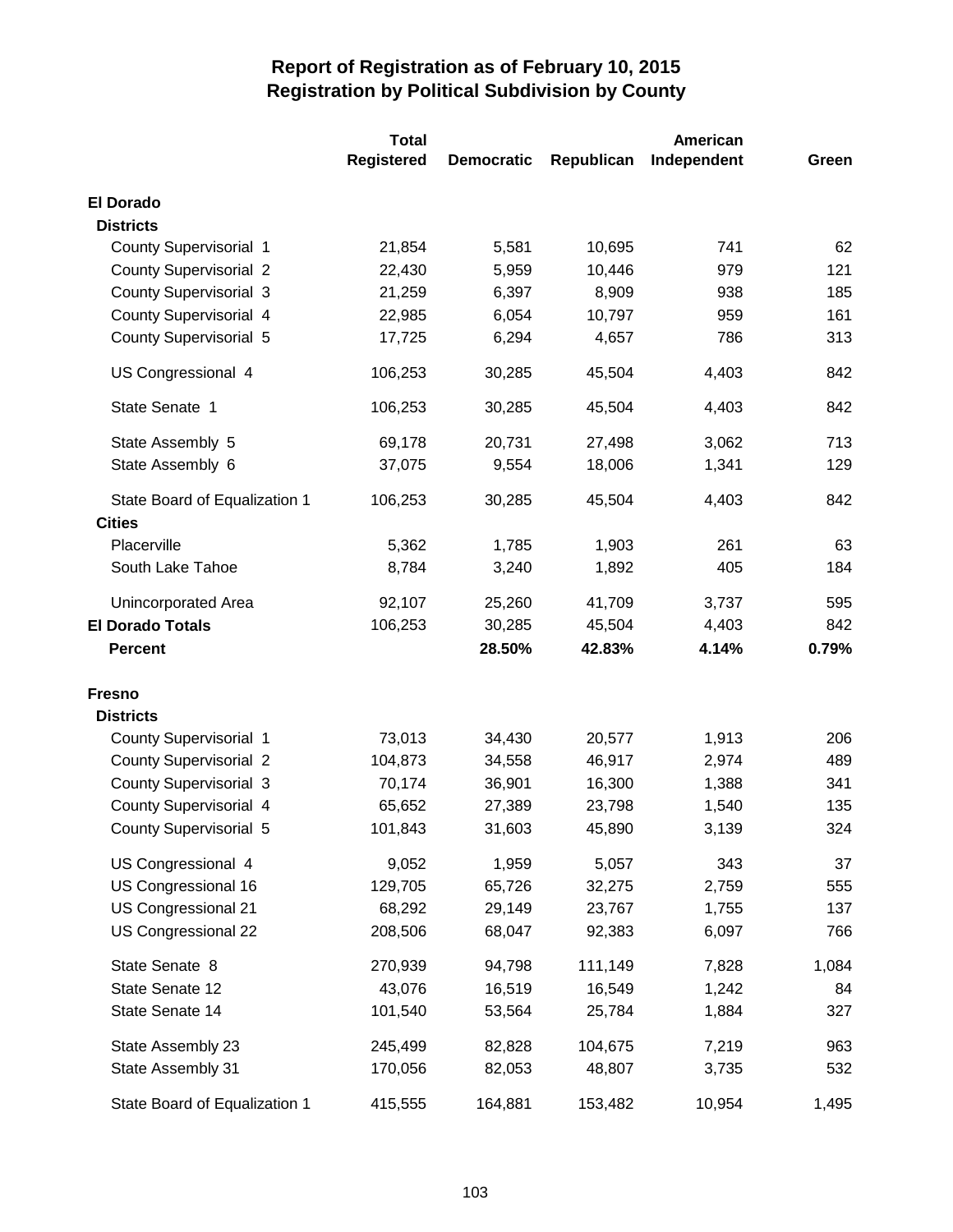|                                                |             | Peace and | <b>No Party</b> |                   |
|------------------------------------------------|-------------|-----------|-----------------|-------------------|
|                                                | Libertarian | Freedom   | Other           | <b>Preference</b> |
| <b>El Dorado</b>                               |             |           |                 |                   |
| <b>Districts</b>                               |             |           |                 |                   |
| County Supervisorial 1                         | 221         | 14        | 186             | 4,354             |
| <b>County Supervisorial 2</b>                  | 275         | 50        | 194             | 4,406             |
| County Supervisorial 3                         | 239         | 86        | 171             | 4,334             |
| County Supervisorial 4                         | 266         | 49        | 199             | 4,500             |
| <b>County Supervisorial 5</b>                  | 237         | 103       | 192             | 5,143             |
| US Congressional 4                             | 1,238       | 302       | 942             | 22,737            |
| State Senate 1                                 | 1,238       | 302       | 942             | 22,737            |
| State Assembly 5                               | 847         | 256       | 624             | 15,447            |
| State Assembly 6                               | 391         | 46        | 318             | 7,290             |
| State Board of Equalization 1<br><b>Cities</b> | 1,238       | 302       | 942             | 22,737            |
| Placerville                                    | 64          | 28        | 45              | 1,213             |
| South Lake Tahoe                               | 132         | 72        | 94              | 2,765             |
| Unincorporated Area                            | 1,042       | 202       | 803             | 18,759            |
| <b>El Dorado Totals</b>                        | 1,238       | 302       | 942             | 22,737            |
| <b>Percent</b>                                 | 1.17%       | 0.28%     | 0.89%           | 21.40%            |
| <b>Fresno</b>                                  |             |           |                 |                   |
| <b>Districts</b>                               |             |           |                 |                   |
| <b>County Supervisorial 1</b>                  | 304         | 238       | 807             | 14,538            |
| <b>County Supervisorial 2</b>                  | 648         | 208       | 1,386           | 17,693            |
| <b>County Supervisorial 3</b>                  | 332         | 301       | 825             | 13,786            |
| County Supervisorial 4                         | 251         | 177       | 705             | 11,657            |
| County Supervisorial 5                         | 669         | 205       | 1,340           | 18,673            |
| US Congressional 4                             | 75          | 14        | 125             | 1,442             |
| US Congressional 16                            | 595         | 523       | 1,523           | 25,749            |
| US Congressional 21                            | 271         | 183       | 706             | 12,324            |
| US Congressional 22                            | 1,263       | 409       | 2,709           | 36,832            |
| State Senate 8                                 | 1,636       | 661       | 3,549           | 50,234            |
| State Senate 12                                | 189         | 110       | 476             | 7,907             |
| State Senate 14                                | 379         | 358       | 1,038           | 18,206            |
| State Assembly 23                              | 1,497       | 553       | 3,202           | 44,562            |
| State Assembly 31                              | 707         | 576       | 1,861           | 31,785            |
| State Board of Equalization 1                  | 2,204       | 1,129     | 5,063           | 76,347            |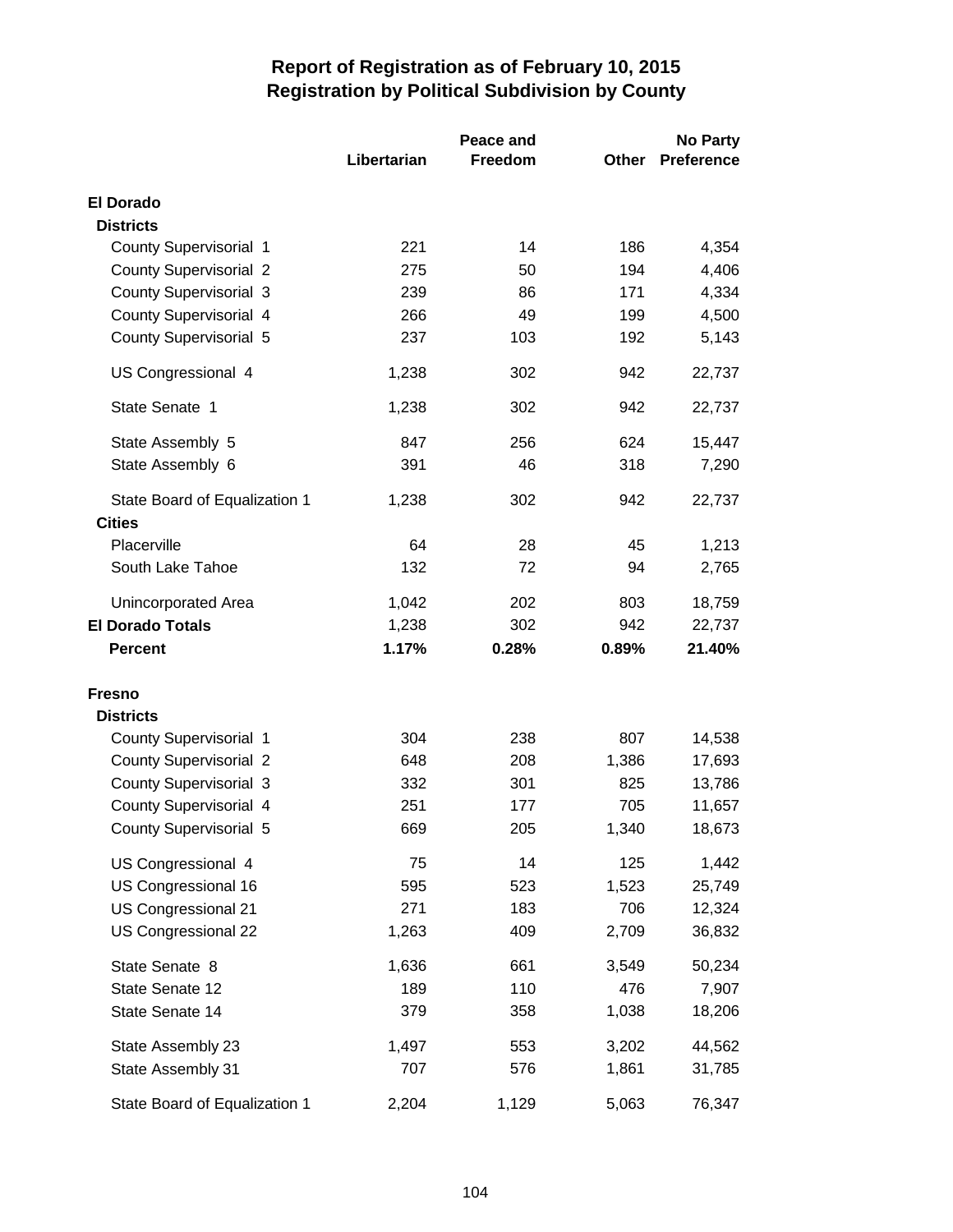|                               |                   |                   |            |             | American                  |  | <b>Total</b> |  |  |  |
|-------------------------------|-------------------|-------------------|------------|-------------|---------------------------|--|--------------|--|--|--|
|                               | <b>Registered</b> | <b>Democratic</b> | Republican | Independent | Green                     |  |              |  |  |  |
| <b>Cities</b>                 |                   |                   |            |             |                           |  |              |  |  |  |
| Clovis                        | 54,148            | 15,378            | 26,180     | 1,727       | 136                       |  |              |  |  |  |
| Coalinga                      | 4,649             | 1,764             | 1,553      | 171         | 14                        |  |              |  |  |  |
| Firebaugh                     | 2,166             | 1,180             | 470        | 52          | 4                         |  |              |  |  |  |
| Fowler                        | 2,638             | 1,112             | 881        | 47          | 3                         |  |              |  |  |  |
| Fresno                        | 223,192           | 96,796            | 71,936     | 5,585       | 944                       |  |              |  |  |  |
| Huron                         | 971               | 585               | 159        | 21          | 1                         |  |              |  |  |  |
| Kerman                        | 5,149             | 2,345             | 1,454      | 225         | $\overline{7}$            |  |              |  |  |  |
| Kingsburg                     | 6,087             | 1,450             | 3,366      | 181         | 17                        |  |              |  |  |  |
| Mendota                       | 2,195             | 1,413             | 339        | 27          | $\,6$                     |  |              |  |  |  |
| Orange Cove                   | 2,669             | 1,730             | 425        | 40          | $\,6$                     |  |              |  |  |  |
| Parlier                       | 3,937             | 2,411             | 687        | 50          | 10                        |  |              |  |  |  |
| Reedley                       | 8,916             | 3,471             | 3,490      | 197         | 21                        |  |              |  |  |  |
| San Joaquin                   | 694               | 411               | 121        | 16          | $\mathbf 0$               |  |              |  |  |  |
| Sanger                        | 10,244            | 5,057             | 3,006      | 200         | 25                        |  |              |  |  |  |
| Selma                         | 8,697             | 4,054             | 2,734      | 215         | 9                         |  |              |  |  |  |
| Unincorporated Area           | 79,203            | 25,724            | 36,681     | 2,200       | 292                       |  |              |  |  |  |
| <b>Fresno Totals</b>          | 415,555           | 164,881           | 153,482    | 10,954      | 1,495                     |  |              |  |  |  |
| <b>Percent</b>                |                   | 39.68%            | 36.93%     | 2.64%       | 0.36%                     |  |              |  |  |  |
| Glenn                         |                   |                   |            |             |                           |  |              |  |  |  |
| <b>Districts</b>              |                   |                   |            |             |                           |  |              |  |  |  |
| <b>County Supervisorial 1</b> | 2,437             | 679               | 1,043      | 98          | 8                         |  |              |  |  |  |
| <b>County Supervisorial 2</b> | 2,424             | 754               | 996        | 91          | 12                        |  |              |  |  |  |
| <b>County Supervisorial 3</b> | 2,558             | 615               | 1,334      | 90          | $\,6$                     |  |              |  |  |  |
| County Supervisorial 4        | 2,278             | 692               | 900        | 105         | $\ensuremath{\mathsf{3}}$ |  |              |  |  |  |
| <b>County Supervisorial 5</b> | 2,203             | 764               | 935        | 67          | $\overline{7}$            |  |              |  |  |  |
| US Congressional 1            | 1,110             | 253               | 634        | 34          | $\overline{\mathbf{4}}$   |  |              |  |  |  |
| US Congressional 3            | 10,790            | 3,251             | 4,574      | 417         | 32                        |  |              |  |  |  |
| State Senate 4                | 11,900            | 3,504             | 5,208      | 451         | 36                        |  |              |  |  |  |
| State Assembly 3              | 11,900            | 3,504             | 5,208      | 451         | 36                        |  |              |  |  |  |
| State Board of Equalization 2 | 11,900            | 3,504             | 5,208      | 451         | 36                        |  |              |  |  |  |
| <b>Cities</b>                 |                   |                   |            |             |                           |  |              |  |  |  |
| Orland                        | 2,896             | 947               | 1,100      | 108         | 14                        |  |              |  |  |  |
| Willows                       | 2,438             | 742               | 953        | 113         | 3                         |  |              |  |  |  |
| Unincorporated Area           | 6,566             | 1,815             | 3,155      | 230         | 19                        |  |              |  |  |  |
| <b>Glenn Totals</b>           | 11,900            | 3,504             | 5,208      | 451         | 36                        |  |              |  |  |  |
| <b>Percent</b>                |                   | 29.45%            | 43.76%     | 3.79%       | 0.30%                     |  |              |  |  |  |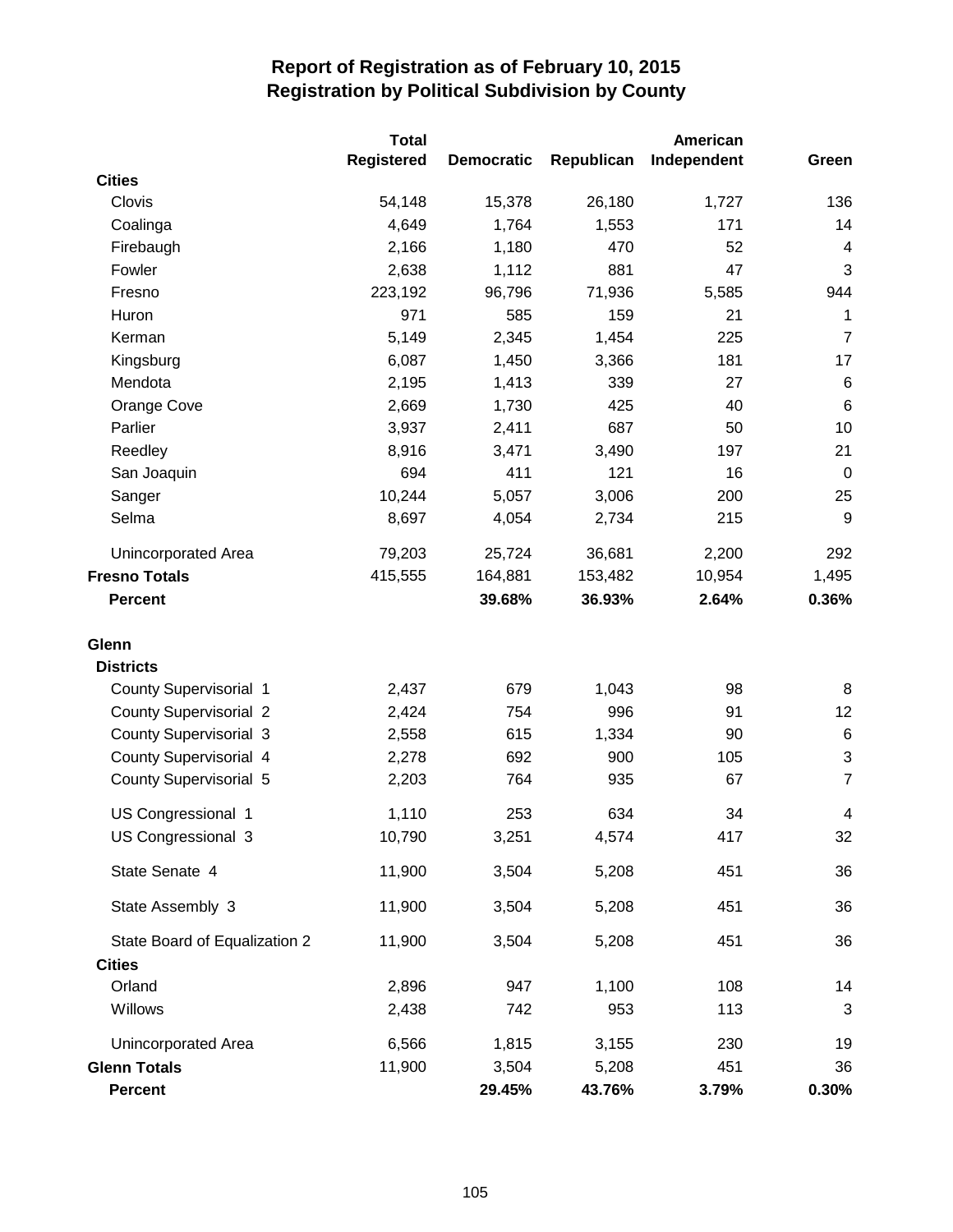|                               | Libertarian    | Peace and<br>Freedom | Other | <b>No Party</b><br><b>Preference</b> |
|-------------------------------|----------------|----------------------|-------|--------------------------------------|
| <b>Cities</b>                 |                |                      |       |                                      |
| Clovis                        | 331            | 101                  | 688   | 9,607                                |
| Coalinga                      | 36             | 16                   | 64    | 1,031                                |
| Firebaugh                     | $\overline{7}$ | 11                   | 18    | 424                                  |
| Fowler                        | $\overline{7}$ | 8                    | 27    | 553                                  |
| Fresno                        | 1,180          | 683                  | 2,799 | 43,269                               |
| Huron                         | 4              | 6                    | 13    | 182                                  |
| Kerman                        | 12             | 13                   | 58    | 1,035                                |
| Kingsburg                     | 23             | 8                    | 82    | 960                                  |
| Mendota                       | 11             | 4                    | 16    | 379                                  |
| Orange Cove                   | 3              | 9                    | 27    | 429                                  |
| Parlier                       | 4              | 20                   | 35    | 720                                  |
| Reedley                       | 39             | 24                   | 106   | 1,568                                |
| San Joaquin                   | 3              | 3                    | 5     | 135                                  |
| Sanger                        | 40             | 29                   | 84    | 1,803                                |
| Selma                         | 33             | 23                   | 81    | 1,548                                |
| Unincorporated Area           | 471            | 171                  | 960   | 12,704                               |
| <b>Fresno Totals</b>          | 2,204          | 1,129                | 5,063 | 76,347                               |
| <b>Percent</b>                | 0.53%          | 0.27%                | 1.22% | 18.37%                               |
| Glenn                         |                |                      |       |                                      |
| <b>Districts</b>              |                |                      |       |                                      |
| County Supervisorial 1        | 25             | 11                   | 7     | 566                                  |
| <b>County Supervisorial 2</b> | 20             | 6                    | 3     | 542                                  |
| <b>County Supervisorial 3</b> | 11             | $\overline{7}$       | 3     | 492                                  |
| <b>County Supervisorial 4</b> | 15             | 11                   | 6     | 546                                  |
| <b>County Supervisorial 5</b> | 14             | 6                    | 3     | 407                                  |
|                               |                |                      |       |                                      |
| US Congressional 1            | 8              | 0                    | 1     | 176                                  |
| US Congressional 3            | 77             | 41                   | 21    | 2,377                                |
| State Senate 4                | 85             | 41                   | 22    | 2,553                                |
| State Assembly 3              | 85             | 41                   | 22    | 2,553                                |
| State Board of Equalization 2 | 85             | 41                   | 22    | 2,553                                |
| <b>Cities</b>                 |                |                      |       |                                      |
| Orland                        | 26             | 11                   | 4     | 686                                  |
| Willows                       | 17             | 11                   | 6     | 593                                  |
| Unincorporated Area           | 42             | 19                   | 12    | 1,274                                |
| <b>Glenn Totals</b>           | 85             | 41                   | 22    | 2,553                                |
| <b>Percent</b>                | 0.71%          | 0.34%                | 0.18% | 21.45%                               |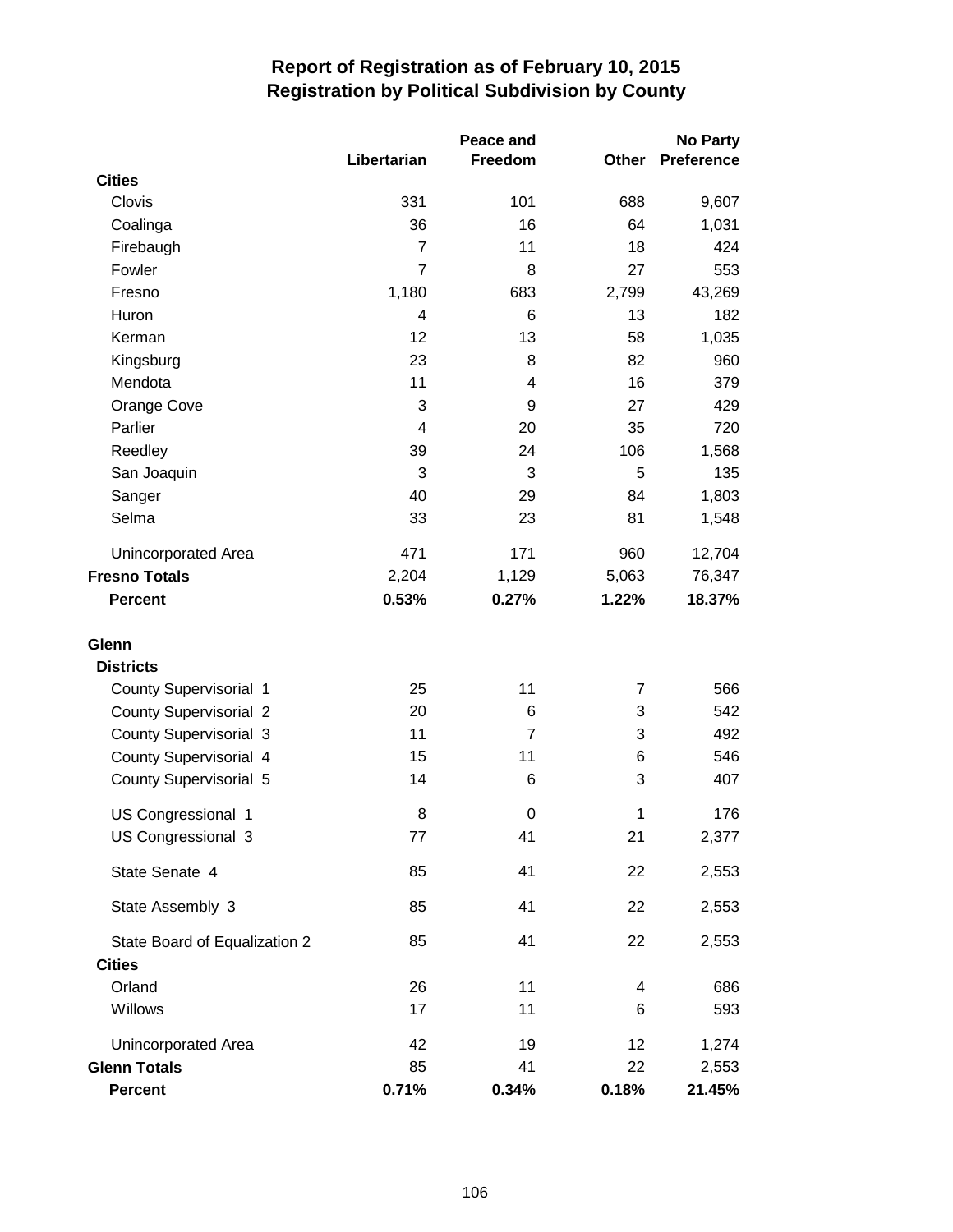|                               | <b>Total</b>      | American          |            |             |       |
|-------------------------------|-------------------|-------------------|------------|-------------|-------|
|                               | <b>Registered</b> | <b>Democratic</b> | Republican | Independent | Green |
| <b>Humboldt</b>               |                   |                   |            |             |       |
| <b>Districts</b>              |                   |                   |            |             |       |
| County Supervisorial 1        | 15,465            | 5,845             | 5,233      | 491         | 289   |
| <b>County Supervisorial 2</b> | 14,628            | 5,391             | 4,239      | 598         | 477   |
| <b>County Supervisorial 3</b> | 16,742            | 7,442             | 2,581      | 469         | 1,016 |
| County Supervisorial 4        | 13,654            | 5,586             | 3,119      | 468         | 466   |
| <b>County Supervisorial 5</b> | 15,101            | 6,621             | 3,589      | 490         | 539   |
| US Congressional 2            | 75,590            | 30,885            | 18,761     | 2,516       | 2,787 |
| State Senate 2                | 75,590            | 30,885            | 18,761     | 2,516       | 2,787 |
| State Assembly 2              | 75,590            | 30,885            | 18,761     | 2,516       | 2,787 |
| State Board of Equalization 2 | 75,590            | 30,885            | 18,761     | 2,516       | 2,787 |
| <b>Cities</b>                 |                   |                   |            |             |       |
| Arcata                        | 10,301            | 4,673             | 1,062      | 309         | 690   |
| <b>Blue Lake</b>              | 794               | 333               | 161        | 23          | 45    |
| Eureka                        | 14,246            | 5,845             | 3,360      | 468         | 450   |
| Ferndale                      | 937               | 362               | 342        | 27          | 10    |
| Fortuna                       | 6,070             | 1,977             | 2,269      | 240         | 62    |
| Rio Dell                      | 1,719             | 557               | 577        | 90          | 21    |
| Trinidad                      | 230               | 126               | 43         | 3           | 10    |
| Unincorporated Area           | 41,293            | 17,012            | 10,947     | 1,356       | 1,499 |
| <b>Humboldt Totals</b>        | 75,590            | 30,885            | 18,761     | 2,516       | 2,787 |
| <b>Percent</b>                |                   | 40.86%            | 24.82%     | 3.33%       | 3.69% |
| <b>Imperial</b>               |                   |                   |            |             |       |
| <b>Districts</b>              |                   |                   |            |             |       |
| <b>County Supervisorial 1</b> | 13,650            | 8,076             | 1,263      | 254         | 30    |
| <b>County Supervisorial 2</b> | 12,335            | 5,697             | 3,186      | 306         | 31    |
| <b>County Supervisorial 3</b> | 11,196            | 4,942             | 3,028      | 322         | 24    |
| County Supervisorial 4        | 10,146            | 4,459             | 3,022      | 306         | 21    |
| <b>County Supervisorial 5</b> | 10,607            | 5,345             | 2,227      | 225         | 26    |
| US Congressional 51           | 57,934            | 28,519            | 12,726     | 1,413       | 132   |
| State Senate 40               | 57,934            | 28,519            | 12,726     | 1,413       | 132   |
| State Assembly 56             | 57,934            | 28,519            | 12,726     | 1,413       | 132   |
| State Board of Equalization 4 | 57,934            | 28,519            | 12,726     | 1,413       | 132   |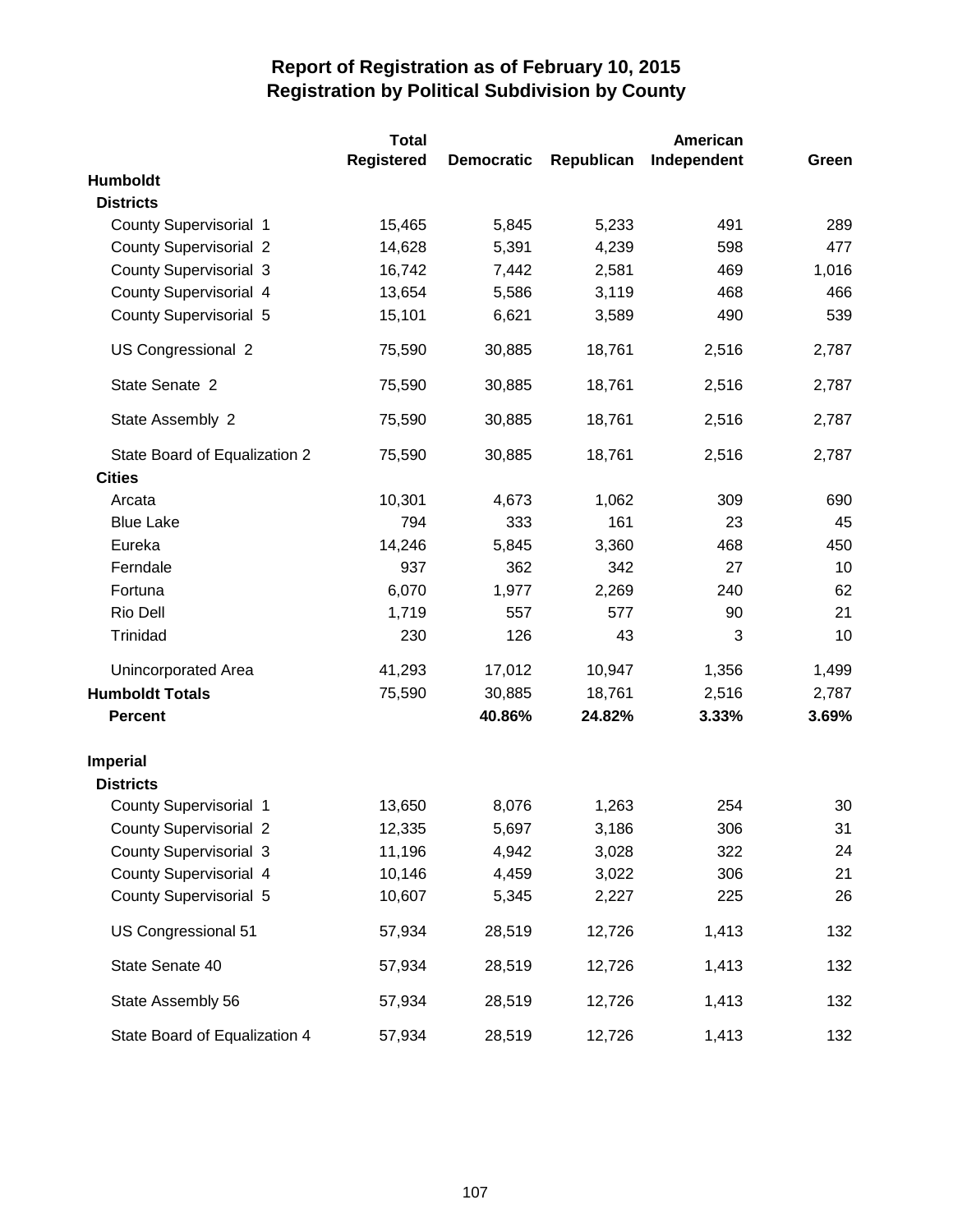|                               |             | Peace and      |                | <b>No Party</b> |  |
|-------------------------------|-------------|----------------|----------------|-----------------|--|
|                               | Libertarian | Freedom        | Other          | Preference      |  |
| Humboldt                      |             |                |                |                 |  |
| <b>Districts</b>              |             |                |                |                 |  |
| County Supervisorial 1        | 164         | 54             | 43             | 3,346           |  |
| <b>County Supervisorial 2</b> | 133         | 52             | 49             | 3,689           |  |
| County Supervisorial 3        | 215         | 87             | 88             | 4,844           |  |
| County Supervisorial 4        | 168         | 101            | 55             | 3,691           |  |
| County Supervisorial 5        | 133         | 75             | 46             | 3,608           |  |
| US Congressional 2            | 813         | 369            | 281            | 19,178          |  |
| State Senate 2                | 813         | 369            | 281            | 19,178          |  |
| State Assembly 2              | 813         | 369            | 281            | 19,178          |  |
| State Board of Equalization 2 | 813         | 369            | 281            | 19,178          |  |
| <b>Cities</b>                 |             |                |                |                 |  |
| Arcata                        | 145         | 68             | 61             | 3,293           |  |
| <b>Blue Lake</b>              | 7           | 3              | 10             | 212             |  |
| Eureka                        | 184         | 101            | 57             | 3,781           |  |
| Ferndale                      | 14          | 3              | 3              | 176             |  |
| Fortuna                       | 58          | 15             | 19             | 1,430           |  |
| Rio Dell                      | 19          | $\overline{7}$ | 9              | 439             |  |
| Trinidad                      | 1           | 0              | $\overline{2}$ | 45              |  |
| Unincorporated Area           | 385         | 172            | 120            | 9,802           |  |
| <b>Humboldt Totals</b>        | 813         | 369            | 281            | 19,178          |  |
| <b>Percent</b>                | 1.08%       | 0.49%          | 0.37%          | 25.37%          |  |
| <b>Imperial</b>               |             |                |                |                 |  |
| <b>Districts</b>              |             |                |                |                 |  |
| <b>County Supervisorial 1</b> | 46          | 74             | 78             | 3,829           |  |
| <b>County Supervisorial 2</b> | 52          | 41             | 81             | 2,941           |  |
| <b>County Supervisorial 3</b> | 54          | 41             | 84             | 2,701           |  |
| County Supervisorial 4        | 47          | 47             | 61             | 2,183           |  |
| County Supervisorial 5        | 45          | 49             | 68             | 2,622           |  |
| US Congressional 51           | 244         | 252            | 372            | 14,276          |  |
| State Senate 40               | 244         | 252            | 372            | 14,276          |  |
| State Assembly 56             | 244         | 252            | 372            | 14,276          |  |
| State Board of Equalization 4 | 244         | 252            | 372            | 14,276          |  |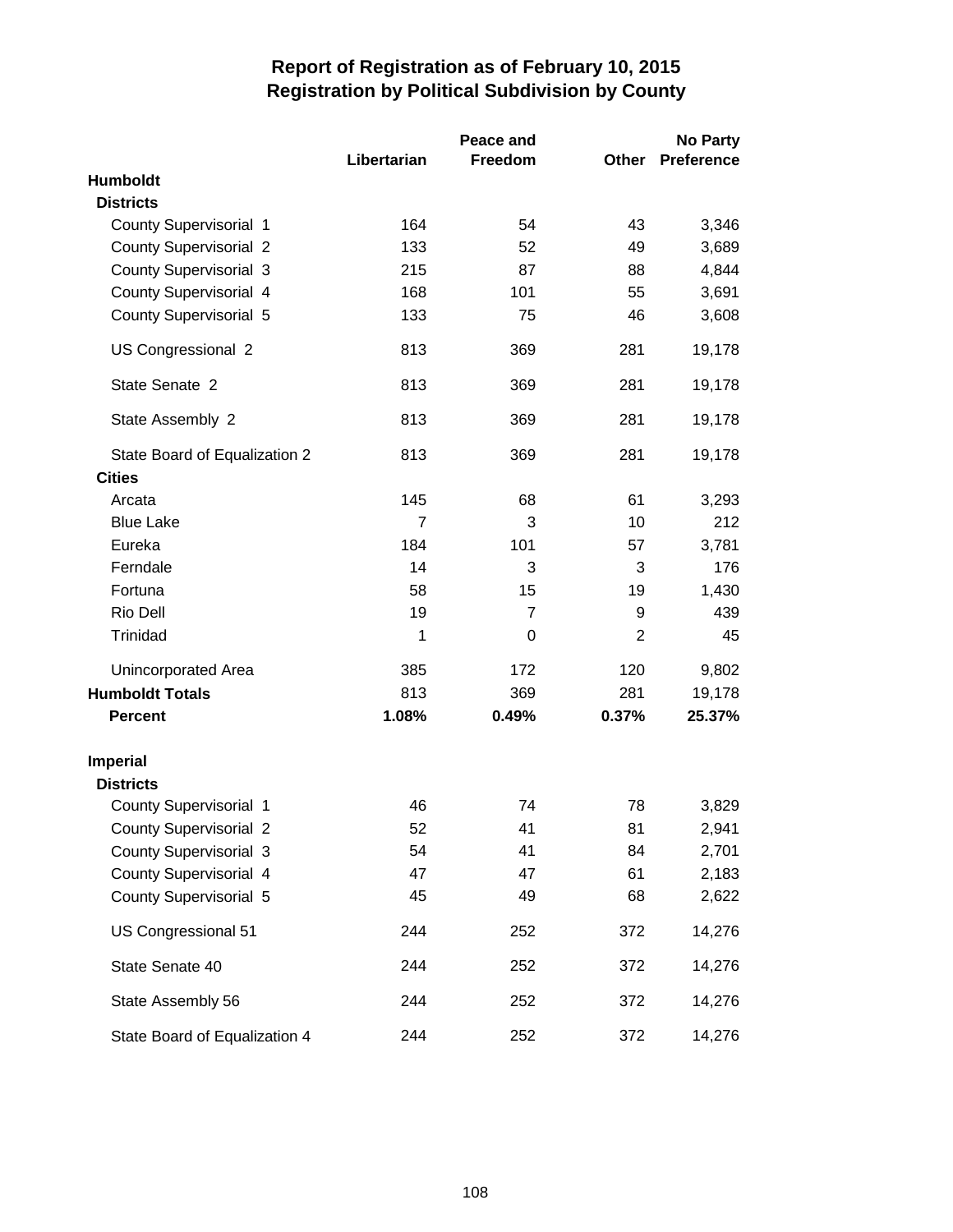|                               | <b>Total</b>      |                   |            | American    |                  |  |
|-------------------------------|-------------------|-------------------|------------|-------------|------------------|--|
|                               | <b>Registered</b> | <b>Democratic</b> | Republican | Independent | Green            |  |
| <b>Cities</b>                 |                   |                   |            |             |                  |  |
| <b>Brawley</b>                | 8,506             | 4,229             | 2,179      | 207         | 15               |  |
| Calexico                      | 14,517            | 8,508             | 1,267      | 249         | 30               |  |
| Calipatria                    | 1,119             | 587               | 196        | 22          | $\mathbf 0$      |  |
| El Centro                     | 15,203            | 7,322             | 3,612      | 352         | 39               |  |
| Holtville                     | 1,982             | 882               | 516        | 55          | $\mathbf{3}$     |  |
| Imperial                      | 5,481             | 2,130             | 1,639      | 184         | $\boldsymbol{9}$ |  |
| Westmorland                   | 695               | 390               | 128        | 23          | 3                |  |
| Unincorporated Area           | 10,431            | 4,471             | 3,189      | 321         | 33               |  |
| <b>Imperial Totals</b>        | 57,934            | 28,519            | 12,726     | 1,413       | 132              |  |
| <b>Percent</b>                |                   | 49.23%            | 21.97%     | 2.44%       | 0.23%            |  |
| Inyo                          |                   |                   |            |             |                  |  |
| <b>Districts</b>              |                   |                   |            |             |                  |  |
| <b>County Supervisorial 1</b> | 2,134             | 607               | 1,004      | 83          | 17               |  |
| <b>County Supervisorial 2</b> | 1,688             | 505               | 677        | 74          | 17               |  |
| <b>County Supervisorial 3</b> | 2,377             | 714               | 1,098      | 77          | 15               |  |
| County Supervisorial 4        | 1,837             | 552               | 765        | 88          | 10               |  |
| <b>County Supervisorial 5</b> | 1,481             | 513               | 471        | 89          | 21               |  |
| US Congressional 8            | 9,517             | 2,891             | 4,015      | 411         | 80               |  |
| State Senate 8                | 9,517             | 2,891             | 4,015      | 411         | 80               |  |
| State Assembly 26             | 9,517             | 2,891             | 4,015      | 411         | 80               |  |
| State Board of Equalization 1 | 9,517             | 2,891             | 4,015      | 411         | 80               |  |
| <b>Cities</b>                 |                   |                   |            |             |                  |  |
| <b>Bishop</b>                 | 1,567             | 471               | 623        | 62          | 16               |  |
| <b>Unincorporated Area</b>    | 7,950             | 2,420             | 3,392      | 349         | 64               |  |
| <b>Inyo Totals</b>            | 9,517             | 2,891             | 4,015      | 411         | 80               |  |
| Percent                       |                   | 30.38%            | 42.19%     | 4.32%       | 0.84%            |  |
| Kern                          |                   |                   |            |             |                  |  |
| <b>Districts</b>              |                   |                   |            |             |                  |  |
| County Supervisorial 1        | 63,202            | 21,389            | 26,159     | 2,154       | 158              |  |
| <b>County Supervisorial 2</b> | 70,058            | 22,849            | 26,852     | 2,810       | 166              |  |
| <b>County Supervisorial 3</b> | 71,303            | 24,180            | 29,558     | 2,389       | 192              |  |
| County Supervisorial 4        | 72,704            | 19,350            | 35,667     | 2,344       | 164              |  |
| <b>County Supervisorial 5</b> | 49,170            | 29,268            | 9,203      | 1,107       | 108              |  |
| US Congressional 21           | 83,258            | 48,615            | 16,596     | 1,716       | 116              |  |
| US Congressional 23           | 243,179           | 68,421            | 110,843    | 9,088       | 672              |  |
| State Senate 14               | 74,860            | 45,156            | 14,107     | 1,435       | 103              |  |
| State Senate 16               | 251,577           | 71,880            | 113,332    | 9,369       | 685              |  |
| State Assembly 26             | 8,180             | 2,135             | 3,701      | 519         | 43               |  |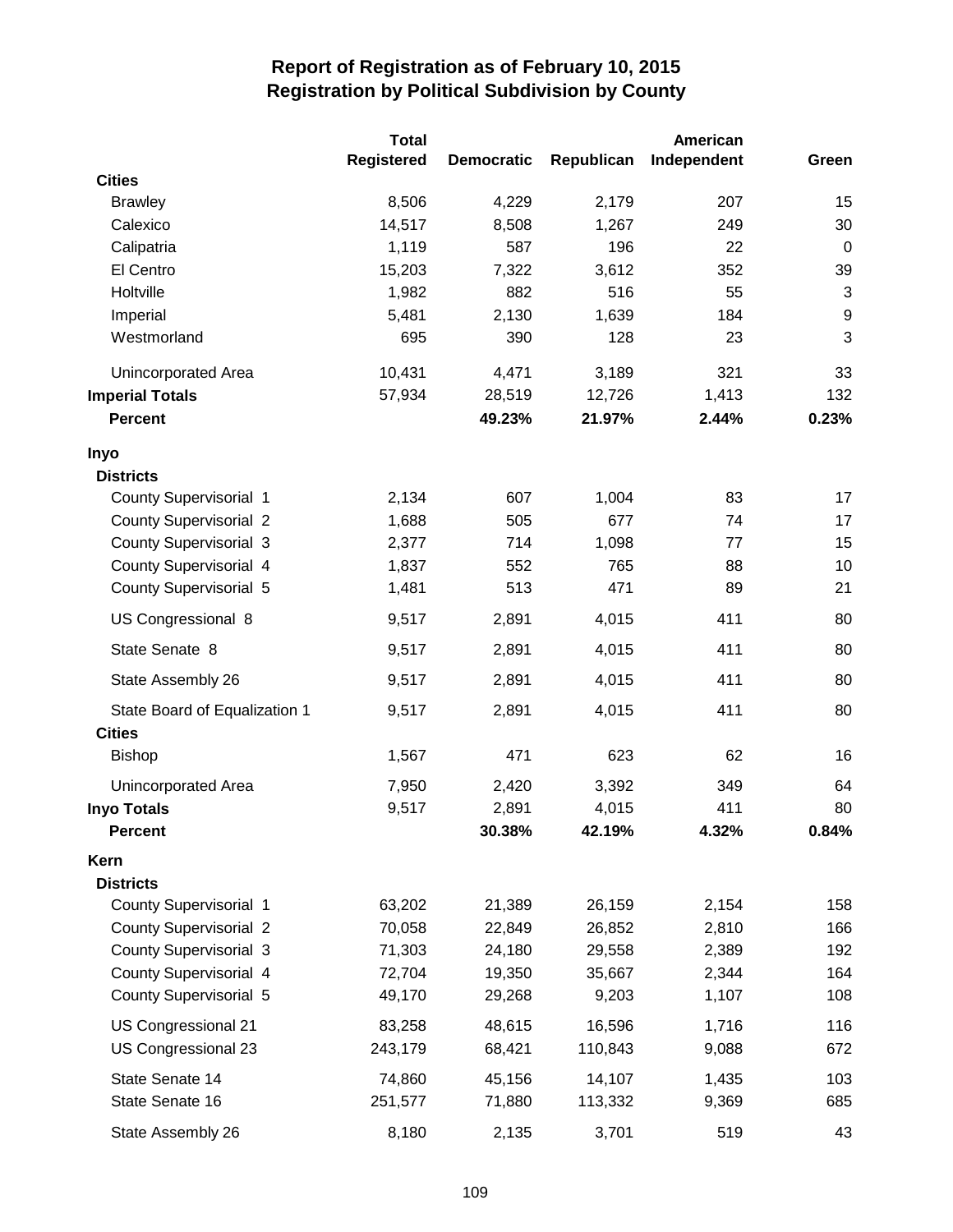|                               | Libertarian    | Peace and<br>Freedom | <b>Other</b>   | <b>No Party</b><br><b>Preference</b> |
|-------------------------------|----------------|----------------------|----------------|--------------------------------------|
| <b>Cities</b>                 |                |                      |                |                                      |
| <b>Brawley</b>                | 37             | 41                   | 43             | 1,755                                |
| Calexico                      | 51             | 69                   | 92             | 4,251                                |
| Calipatria                    | 6              | 6                    | 8              | 294                                  |
| El Centro                     | 65             | 58                   | 100            | 3,655                                |
| Holtville                     | 8              | 13                   | 15             | 490                                  |
| Imperial                      | 30             | 12                   | 44             | 1,433                                |
| Westmorland                   | $\overline{2}$ | 4                    | 4              | 141                                  |
| Unincorporated Area           | 45             | 49                   | 66             | 2,257                                |
| <b>Imperial Totals</b>        | 244            | 252                  | 372            | 14,276                               |
| <b>Percent</b>                | 0.42%          | 0.43%                | 0.64%          | 24.64%                               |
| Inyo                          |                |                      |                |                                      |
| <b>Districts</b>              |                |                      |                |                                      |
| <b>County Supervisorial 1</b> | 18             | 4                    | 13             | 388                                  |
| <b>County Supervisorial 2</b> | 15             | 7                    | $\overline{7}$ | 386                                  |
| <b>County Supervisorial 3</b> | 13             | 3                    | 17             | 440                                  |
| County Supervisorial 4        | 16             | 5                    | 8              | 393                                  |
| County Supervisorial 5        | 21             | $\overline{7}$       | 11             | 348                                  |
| US Congressional 8            | 83             | 26                   | 56             | 1,955                                |
| State Senate 8                | 83             | 26                   | 56             | 1,955                                |
| State Assembly 26             | 83             | 26                   | 56             | 1,955                                |
| State Board of Equalization 1 | 83             | 26                   | 56             | 1,955                                |
| <b>Cities</b>                 |                |                      |                |                                      |
| <b>Bishop</b>                 | 13             | $\overline{7}$       | 6              | 369                                  |
| <b>Unincorporated Area</b>    | 70             | 19                   | 50             | 1,586                                |
| <b>Inyo Totals</b>            | 83             | 26                   | 56             | 1,955                                |
| <b>Percent</b>                | 0.87%          | 0.27%                | 0.59%          | 20.54%                               |
| Kern                          |                |                      |                |                                      |
| <b>Districts</b>              |                |                      |                |                                      |
| <b>County Supervisorial 1</b> | 479            | 180                  | 82             | 12,601                               |
| <b>County Supervisorial 2</b> | 537            | 251                  | 101            | 16,492                               |
| <b>County Supervisorial 3</b> | 527            | 203                  | 78             | 14,176                               |
| County Supervisorial 4        | 476            | 170                  | 87             | 14,446                               |
| County Supervisorial 5        | 213            | 157                  | 57             | 9,057                                |
| US Congressional 21           | 284            | 298                  | 93             | 15,540                               |
| US Congressional 23           | 1,948          | 663                  | 312            | 51,232                               |
| State Senate 14               | 236            | 275                  | 84             | 13,464                               |
| State Senate 16               | 1,996          | 686                  | 321            | 53,308                               |
| State Assembly 26             | 72             | 35                   | 18             | 1,657                                |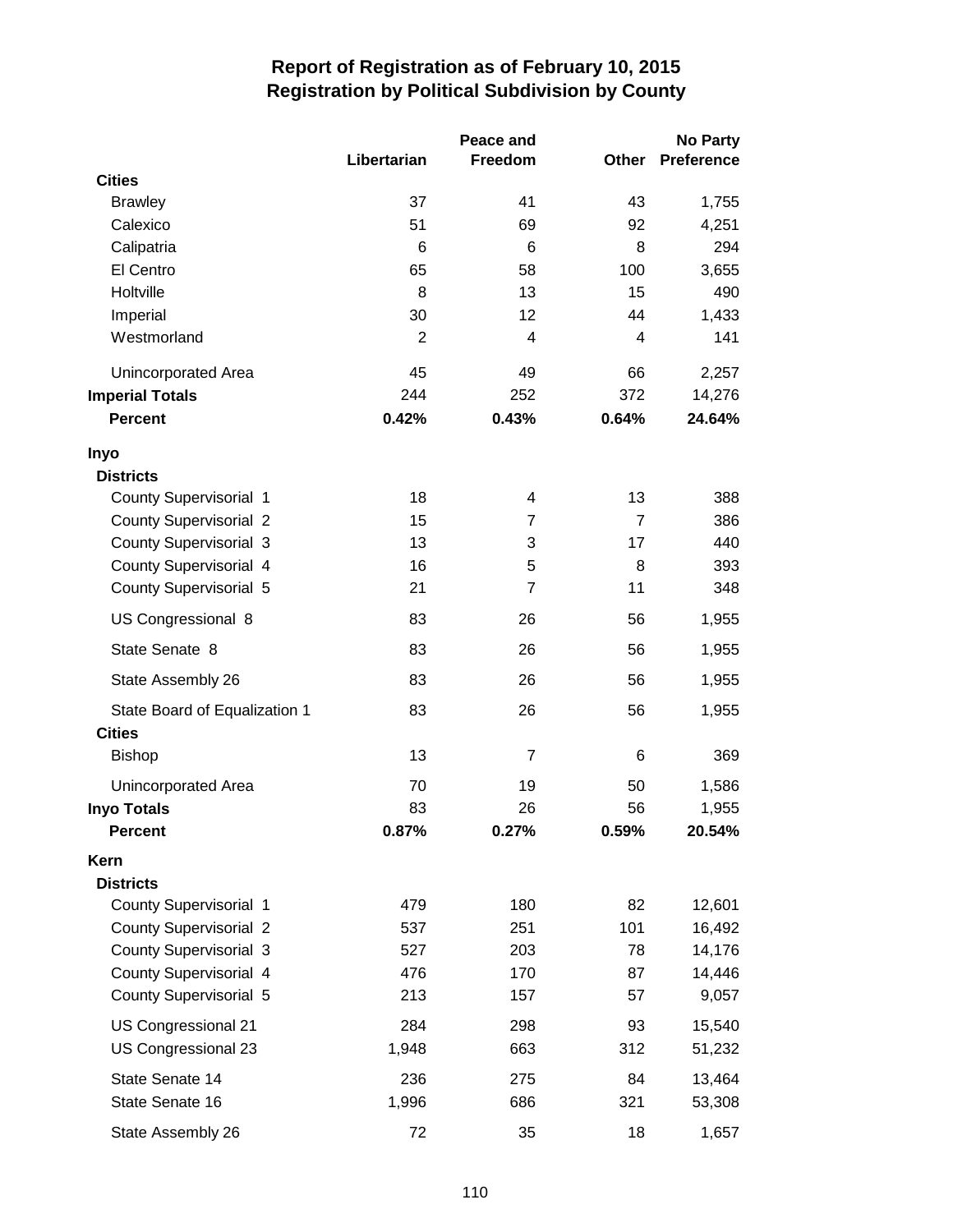|                               | Total      |                   |            | American    |                |
|-------------------------------|------------|-------------------|------------|-------------|----------------|
|                               | Registered | <b>Democratic</b> | Republican | Independent | Green          |
| State Assembly 32             | 84,324     | 50,525            | 16,248     | 1,660       | 119            |
| State Assembly 34             | 217,803    | 59,618            | 101,164    | 7,801       | 592            |
| State Assembly 36             | 16,130     | 4,758             | 6,326      | 824         | 34             |
| State Board of Equalization 1 | 326,437    | 117,036           | 127,439    | 10,804      | 788            |
| <b>Cities</b>                 |            |                   |            |             |                |
| Arvin                         | 3,837      | 2,404             | 505        | 62          | $\overline{2}$ |
| <b>Bakersfield</b>            | 151,446    | 54,944            | 58,636     | 4,455       | 366            |
| California City               | 4,948      | 1,638             | 1,787      | 266         | 9              |
| Delano                        | 11,929     | 7,646             | 2,095      | 145         | 15             |
| Maricopa                      | 394        | 86                | 189        | 24          | $\pmb{0}$      |
| McFarland                     | 2,917      | 1,754             | 509        | 43          | $\sqrt{3}$     |
| Ridgecrest                    | 12,772     | 2,798             | 6,200      | 536         | 39             |
| Shafter                       | 4,838      | 2,196             | 1,472      | 107         | $\overline{7}$ |
| Taft                          | 2,751      | 568               | 1,452      | 110         | 3              |
| Tehachapi                     | 3,973      | 951               | 1,785      | 211         | 12             |
| Wasco                         | 5,602      | 2,866             | 1,435      | 120         | 10             |
| Unincorporated Area           | 121,030    | 39,185            | 51,374     | 4,725       | 322            |
| <b>Kern Totals</b>            | 326,437    | 117,036           | 127,439    | 10,804      | 788            |
| <b>Percent</b>                |            | 35.85%            | 39.04%     | 3.31%       | 0.24%          |
| <b>Kings</b>                  |            |                   |            |             |                |
| <b>Districts</b>              |            |                   |            |             |                |
| <b>County Supervisorial 1</b> | 7,917      | 2,469             | 3,658      | 225         | 10             |
| <b>County Supervisorial 2</b> | 7,380      | 4,031             | 2,048      | 119         | 15             |
| <b>County Supervisorial 3</b> | 10,649     | 2,780             | 5,520      | 298         | 29             |
| County Supervisorial 4        | 9,839      | 3,882             | 4,074      | 223         | 16             |
| County Supervisorial 5        | 11,821     | 3,877             | 5,765      | 342         | 22             |
| US Congressional 21           | 47,606     | 17,039            | 21,065     | 1,207       | 92             |
| State Senate 14               | 47,606     | 17,039            | 21,065     | 1,207       | 92             |
| State Assembly 32             | 47,606     | 17,039            | 21,065     | 1,207       | 92             |
| State Board of Equalization 1 | 47,606     | 17,039            | 21,065     | 1,207       | 92             |
| <b>Cities</b>                 |            |                   |            |             |                |
| Avenal                        | 1,743      | 948               | 443        | 25          | 3              |
| Corcoran                      | 4,177      | 2,391             | 1,068      | 75          | 11             |
| Hanford                       | 21,955     | 7,687             | 9,983      | 575         | 49             |
| Lemoore                       | 9,341      | 2,822             | 4,316      | 286         | 14             |
| Unincorporated Area           | 10,390     | 3,191             | 5,255      | 246         | 15             |
| <b>Kings Totals</b>           | 47,606     | 17,039            | 21,065     | 1,207       | 92             |
| Percent                       |            | 35.79%            | 44.25%     | 2.54%       | 0.19%          |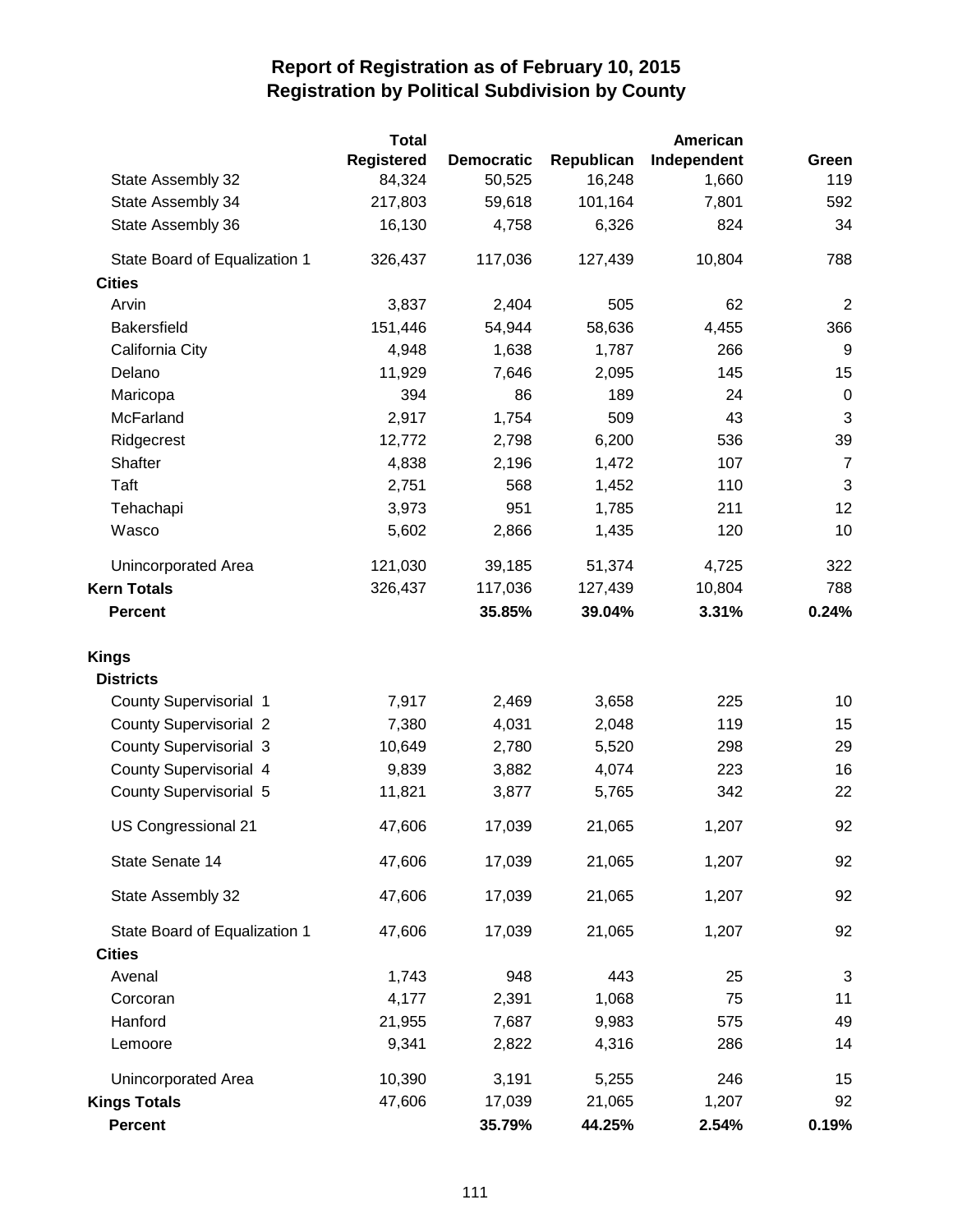|                               |                | Peace and |       | <b>No Party</b>   |
|-------------------------------|----------------|-----------|-------|-------------------|
|                               | Libertarian    | Freedom   | Other | <b>Preference</b> |
| State Assembly 32             | 290            | 298       | 94    | 15,090            |
| State Assembly 34             | 1,734          | 559       | 270   | 46,065            |
| State Assembly 36             | 136            | 69        | 23    | 3,960             |
| State Board of Equalization 1 | 2,232          | 961       | 405   | 66,772            |
| <b>Cities</b>                 |                |           |       |                   |
| Arvin                         | 12             | 15        | 5     | 832               |
| <b>Bakersfield</b>            | 962            | 389       | 170   | 31,524            |
| California City               | 41             | 21        | 6     | 1,180             |
| Delano                        | 20             | 39        | 11    | 1,958             |
| Maricopa                      | 5              | 3         | 1     | 86                |
| McFarland                     | $\overline{7}$ | 11        | 3     | 587               |
| Ridgecrest                    | 155            | 32        | 23    | 2,989             |
| Shafter                       | 17             | 18        | 3     | 1,018             |
| Taft                          | 15             | 10        | 3     | 590               |
| Tehachapi                     | 37             | 19        | 9     | 949               |
| Wasco                         | 27             | 25        | 8     | 1,111             |
| Unincorporated Area           | 934            | 379       | 163   | 23,948            |
| <b>Kern Totals</b>            | 2,232          | 961       | 405   | 66,772            |
| <b>Percent</b>                | 0.68%          | 0.29%     | 0.12% | 20.45%            |
| <b>Kings</b>                  |                |           |       |                   |
| <b>Districts</b>              |                |           |       |                   |
| County Supervisorial 1        | 40             | 14        | 22    | 1,479             |
| <b>County Supervisorial 2</b> | 27             | 18        | 12    | 1,110             |
| <b>County Supervisorial 3</b> | 70             | 18        | 30    | 1,904             |
| County Supervisorial 4        | 50             | 20        | 36    | 1,538             |
| <b>County Supervisorial 5</b> | 69             | 21        | 42    | 1,683             |
| US Congressional 21           | 256            | 91        | 142   | 7,714             |
| State Senate 14               | 256            | 91        | 142   | 7,714             |
| State Assembly 32             | 256            | 91        | 142   | 7,714             |
| State Board of Equalization 1 | 256            | 91        | 142   | 7,714             |
| <b>Cities</b>                 |                |           |       |                   |
| Avenal                        | 8              | 6         | 3     | 307               |
| Corcoran                      | 17             | 11        | 8     | 596               |
| Hanford                       | 114            | 43        | 68    | 3,436             |
| Lemoore                       | 54             | 17        | 32    | 1,800             |
| Unincorporated Area           | 63             | 14        | 31    | 1,575             |
| <b>Kings Totals</b>           | 256            | 91        | 142   | 7,714             |
| Percent                       | 0.54%          | 0.19%     | 0.30% | 16.20%            |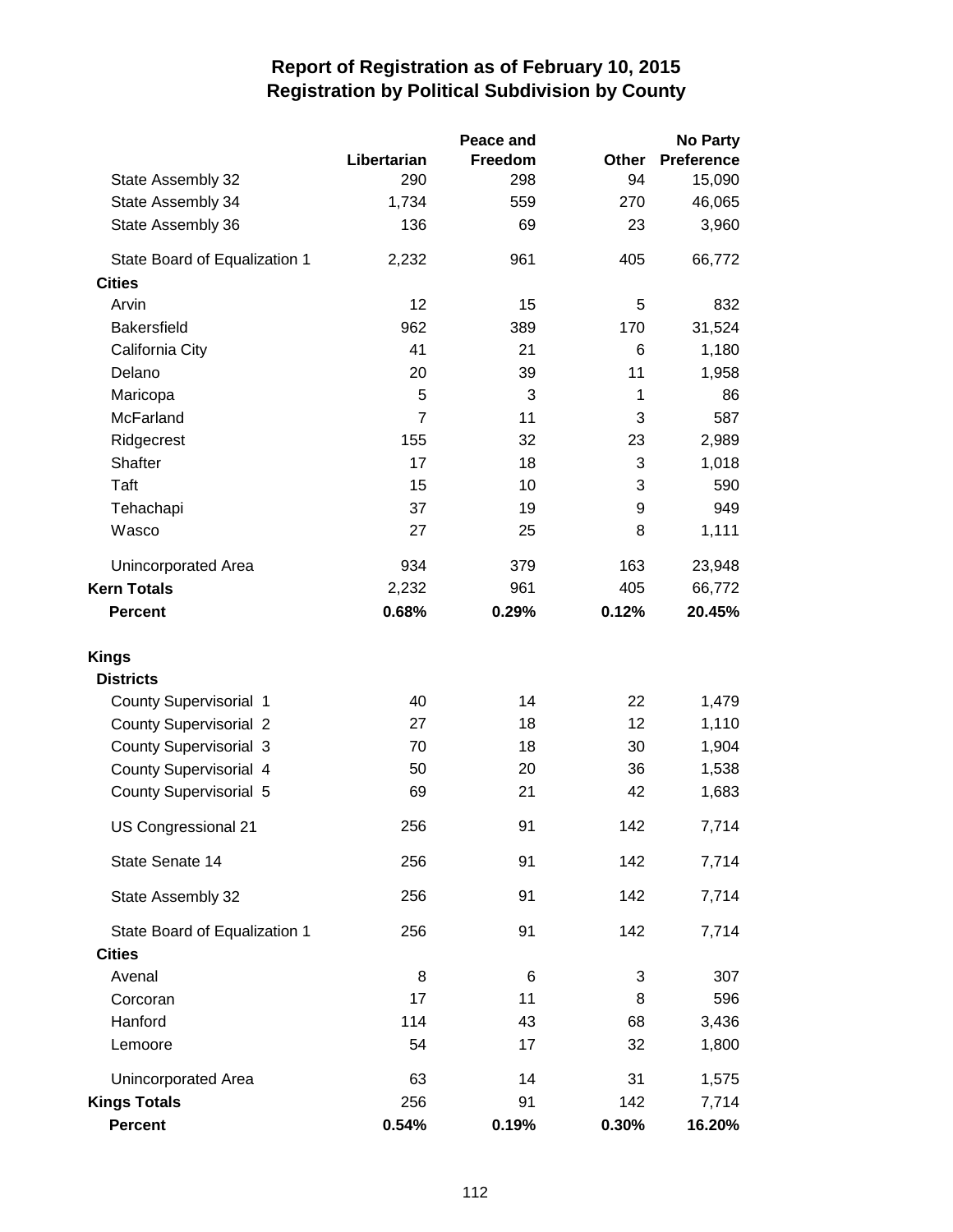|                               | <b>Total</b>      | <b>American</b>   |            |             |                |
|-------------------------------|-------------------|-------------------|------------|-------------|----------------|
|                               | <b>Registered</b> | <b>Democratic</b> | Republican | Independent | Green          |
| Lake                          |                   |                   |            |             |                |
| <b>Districts</b>              |                   |                   |            |             |                |
| <b>County Supervisorial 1</b> | 6,810             | 2,534             | 1,922      | 303         | 83             |
| <b>County Supervisorial 2</b> | 5,334             | 2,256             | 914        | 244         | 67             |
| <b>County Supervisorial 3</b> | 6,631             | 2,655             | 1,544      | 303         | 124            |
| County Supervisorial 4        | 7,013             | 2,578             | 2,292      | 260         | 87             |
| <b>County Supervisorial 5</b> | 7,177             | 2,762             | 1,993      | 287         | 105            |
| US Congressional 3            | 15,726            | 6,345             | 3,523      | 695         | 238            |
| US Congressional 5            | 17,239            | 6,440             | 5,142      | 702         | 228            |
| State Senate 2                | 32,965            | 12,785            | 8,665      | 1,397       | 466            |
| State Assembly 4              | 32,965            | 12,785            | 8,665      | 1,397       | 466            |
| State Board of Equalization 2 | 32,965            | 12,785            | 8,665      | 1,397       | 466            |
| <b>Cities</b>                 |                   |                   |            |             |                |
| Clearlake                     | 6,299             | 2,691             | 1,088      | 283         | 77             |
| Lakeport                      | 2,540             | 931               | 808        | 95          | 34             |
| Unincorporated Area           | 24,126            | 9,163             | 6,769      | 1,019       | 355            |
| <b>Lake Totals</b>            | 32,965            | 12,785            | 8,665      | 1,397       | 466            |
| <b>Percent</b>                |                   | 38.78%            | 26.29%     | 4.24%       | 1.41%          |
| Lassen                        |                   |                   |            |             |                |
| <b>Districts</b>              |                   |                   |            |             |                |
| County Supervisorial 1        | 2,895             | 761               | 1,298      | 172         | 9              |
| <b>County Supervisorial 2</b> | 2,066             | 528               | 871        | 116         | $\overline{7}$ |
| <b>County Supervisorial 3</b> | 3,183             | 646               | 1,710      | 161         | 10             |
| <b>County Supervisorial 4</b> | 2,511             | 616               | 1,250      | 117         | 9              |
| <b>County Supervisorial 5</b> | 2,229             | 464               | 1,059      | 121         | 4              |
| US Congressional 1            | 12,884            | 3,015             | 6,188      | 687         | 39             |
| State Senate 1                | 12,884            | 3,015             | 6,188      | 687         | 39             |
| State Assembly 1              | 12,884            | 3,015             | 6,188      | 687         | 39             |
| State Board of Equalization 1 | 12,884            | 3,015             | 6,188      | 687         | 39             |
| <b>Cities</b>                 |                   |                   |            |             |                |
| Susanville                    | 4,098             | 1,047             | 1,791      | 228         | 10             |
| Unincorporated Area           | 8,786             | 1,968             | 4,397      | 459         | 29             |
| <b>Lassen Totals</b>          | 12,884            | 3,015             | 6,188      | 687         | 39             |
| <b>Percent</b>                |                   | 23.40%            | 48.03%     | 5.33%       | 0.30%          |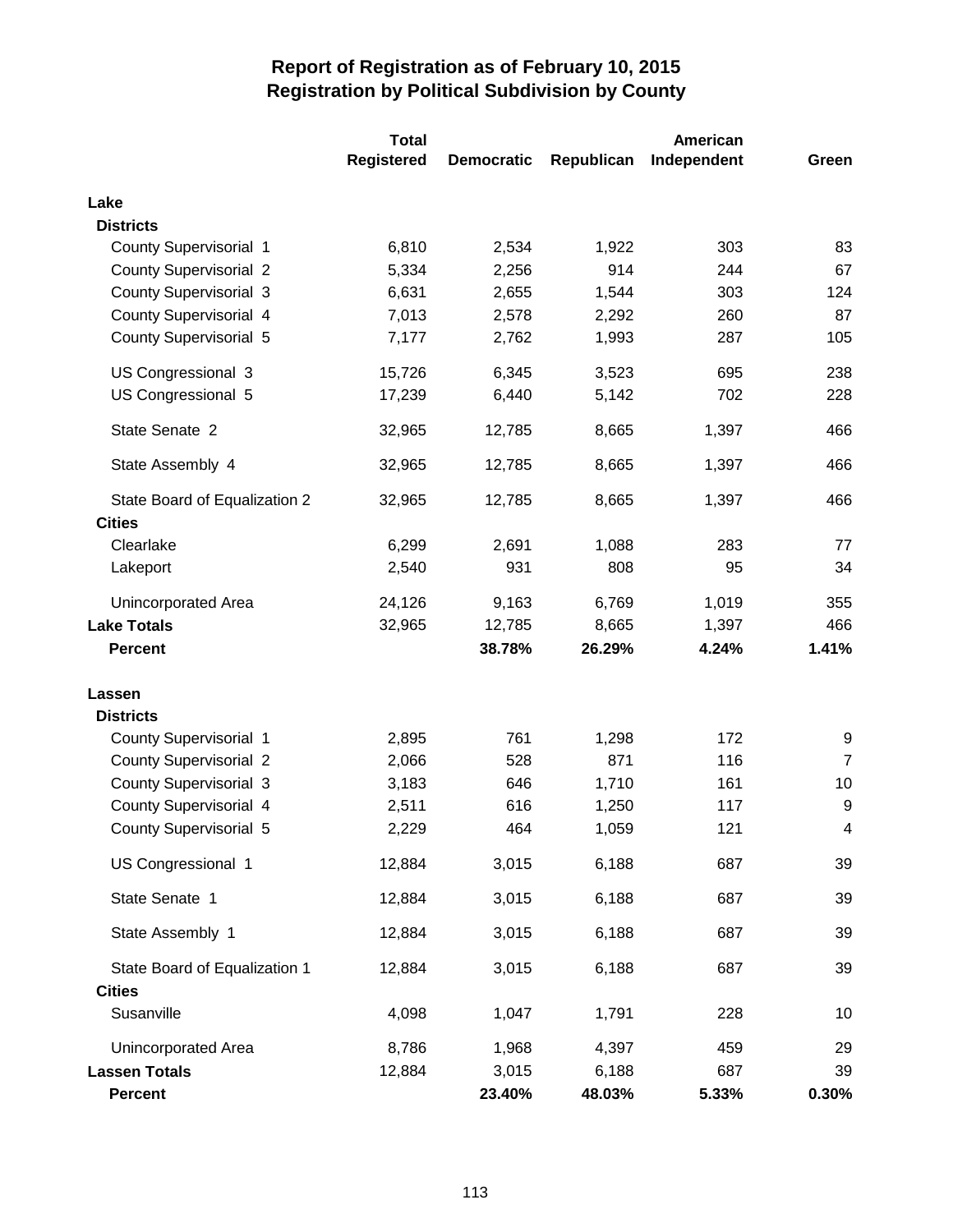|                                                |             | Peace and |       | <b>No Party</b>   |
|------------------------------------------------|-------------|-----------|-------|-------------------|
|                                                | Libertarian | Freedom   | Other | <b>Preference</b> |
| Lake                                           |             |           |       |                   |
| <b>Districts</b>                               |             |           |       |                   |
| County Supervisorial 1                         | 85          | 33        | 17    | 1,833             |
| <b>County Supervisorial 2</b>                  | 79          | 40        | 12    | 1,722             |
| <b>County Supervisorial 3</b>                  | 65          | 41        | 20    | 1,879             |
| County Supervisorial 4                         | 66          | 28        | 19    | 1,683             |
| <b>County Supervisorial 5</b>                  | 81          | 27        | 12    | 1,910             |
| US Congressional 3                             | 185         | 103       | 44    | 4,593             |
| US Congressional 5                             | 191         | 66        | 36    | 4,434             |
| State Senate 2                                 | 376         | 169       | 80    | 9,027             |
| State Assembly 4                               | 376         | 169       | 80    | 9,027             |
| State Board of Equalization 2<br><b>Cities</b> | 376         | 169       | 80    | 9,027             |
| Clearlake                                      | 91          | 44        | 15    | 2,010             |
| Lakeport                                       | 24          | 13        | 5     | 630               |
| Unincorporated Area                            | 261         | 112       | 60    | 6,387             |
| <b>Lake Totals</b>                             | 376         | 169       | 80    | 9,027             |
| <b>Percent</b>                                 | 1.14%       | 0.51%     | 0.24% | 27.38%            |
| Lassen                                         |             |           |       |                   |
| <b>Districts</b>                               |             |           |       |                   |
| <b>County Supervisorial 1</b>                  | 19          | 10        | 19    | 607               |
| <b>County Supervisorial 2</b>                  | 19          | 7         | 15    | 503               |
| <b>County Supervisorial 3</b>                  | 25          | 3         | 25    | 603               |
| <b>County Supervisorial 4</b>                  | 15          | 11        | 9     | 484               |
| County Supervisorial 5                         | 25          | 11        | 12    | 533               |
| US Congressional 1                             | 103         | 42        | 80    | 2,730             |
| State Senate 1                                 | 103         | 42        | 80    | 2,730             |
| State Assembly 1                               | 103         | 42        | 80    | 2,730             |
| State Board of Equalization 1                  | 103         | 42        | 80    | 2,730             |
| <b>Cities</b>                                  |             |           |       |                   |
| Susanville                                     | 32          | 16        | 28    | 946               |
| Unincorporated Area                            | 71          | 26        | 52    | 1,784             |
| <b>Lassen Totals</b>                           | 103         | 42        | 80    | 2,730             |
| <b>Percent</b>                                 | 0.80%       | 0.33%     | 0.62% | 21.19%            |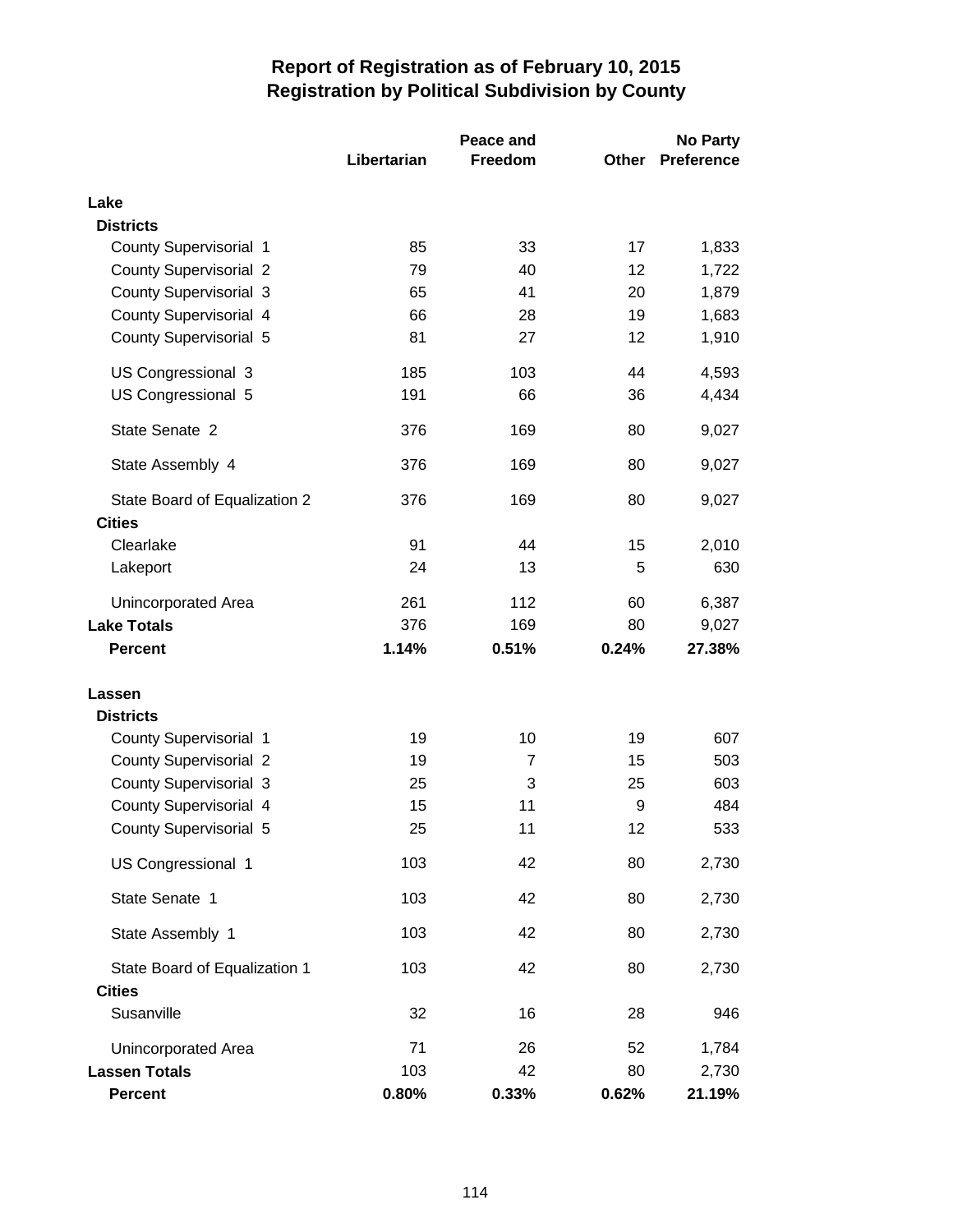|                               | <b>Total</b>      |                   |            | American    |       |
|-------------------------------|-------------------|-------------------|------------|-------------|-------|
|                               | <b>Registered</b> | <b>Democratic</b> | Republican | Independent | Green |
| <b>Los Angeles</b>            |                   |                   |            |             |       |
| <b>Districts</b>              |                   |                   |            |             |       |
| <b>County Supervisorial 1</b> | 810,184           | 439,166           | 122,873    | 15,908      | 4,281 |
| <b>County Supervisorial 2</b> | 921,625           | 591,182           | 88,669     | 17,713      | 3,954 |
| <b>County Supervisorial 3</b> | 1,039,632         | 530,908           | 183,380    | 24,592      | 6,789 |
| <b>County Supervisorial 4</b> | 1,070,557         | 482,514           | 278,643    | 25,675      | 5,130 |
| <b>County Supervisorial 5</b> | 1,066,954         | 427,875           | 331,734    | 28,075      | 4,954 |
| US Congressional 23           | 42,321            | 14,982            | 17,315     | 1,491       | 114   |
| US Congressional 25           | 307,496           | 118,882           | 109,502    | 9,768       | 1,012 |
| US Congressional 26           | 6,102             | 1,959             | 2,498      | 183         | 25    |
| US Congressional 27           | 353,491           | 150,272           | 88,702     | 7,315       | 2,029 |
| US Congressional 28           | 398,478           | 186,843           | 81,347     | 9,290       | 2,918 |
| US Congressional 29           | 280,970           | 149,088           | 40,794     | 6,526       | 1,619 |
| US Congressional 30           | 403,884           | 195,323           | 92,957     | 9,995       | 2,242 |
| US Congressional 32           | 325,111           | 149,584           | 81,167     | 7,963       | 1,214 |
| US Congressional 33           | 466,288           | 201,383           | 123,608    | 11,171      | 2,901 |
| <b>US Congressional 34</b>    | 264,098           | 148,353           | 29,494     | 5,108       | 2,024 |
| US Congressional 35           | 59,363            | 29,528            | 11,096     | 1,308       | 256   |
| US Congressional 37           | 387,919           | 245,199           | 37,368     | 7,740       | 2,189 |
| US Congressional 38           | 352,734           | 172,219           | 84,916     | 7,872       | 1,259 |
| US Congressional 39           | 105,657           | 37,306            | 30,363     | 2,241       | 334   |
| US Congressional 40           | 250,056           | 149,079           | 32,480     | 4,659       | 789   |
| US Congressional 43           | 352,028           | 208,887           | 53,919     | 7,102       | 1,256 |
| US Congressional 44           | 315,396           | 196,756           | 36,110     | 6,016       | 1,120 |
| US Congressional 47           | 237,560           | 116,002           | 51,663     | 6,215       | 1,807 |
| State Senate 18               | 423,006           | 218,789           | 70,140     | 10,256      | 2,487 |
| State Senate 20               | 59,621            | 29,629            | 11,166     | 1,314       | 258   |
| State Senate 21               | 309,145           | 120,231           | 110,981    | 10,127      | 986   |
| State Senate 22               | 406,490           | 185,227           | 87,396     | 8,796       | 1,521 |
| State Senate 23               | 29                | 5                 | 16         | 3           | 0     |
| State Senate 24               | 365,992           | 208,393           | 39,143     | 6,805       | 2,832 |
| State Senate 25               | 501,253           | 208,753           | 145,075    | 11,961      | 3,038 |
| State Senate 26               | 604,394           | 276,877           | 140,186    | 14,443      | 3,972 |
| State Senate 27               | 350,987           | 159,079           | 94,207     | 8,748       | 1,874 |
| State Senate 29               | 87,236            | 30,696            | 24,236     | 1,818       | 285   |
| State Senate 30               | 459,158           | 302,297           | 36,665     | 8,986       | 2,250 |
| State Senate 32               | 448,666           | 216,425           | 110,007    | 10,082      | 1,540 |
| State Senate 33               | 393,552           | 222,338           | 56,951     | 8,541       | 2,139 |
| State Senate 34               | 44,089            | 17,069            | 15,562     | 1,202       | 323   |
| State Senate 35               | 455,334           | 275,837           | 63,568     | 8,881       | 1,603 |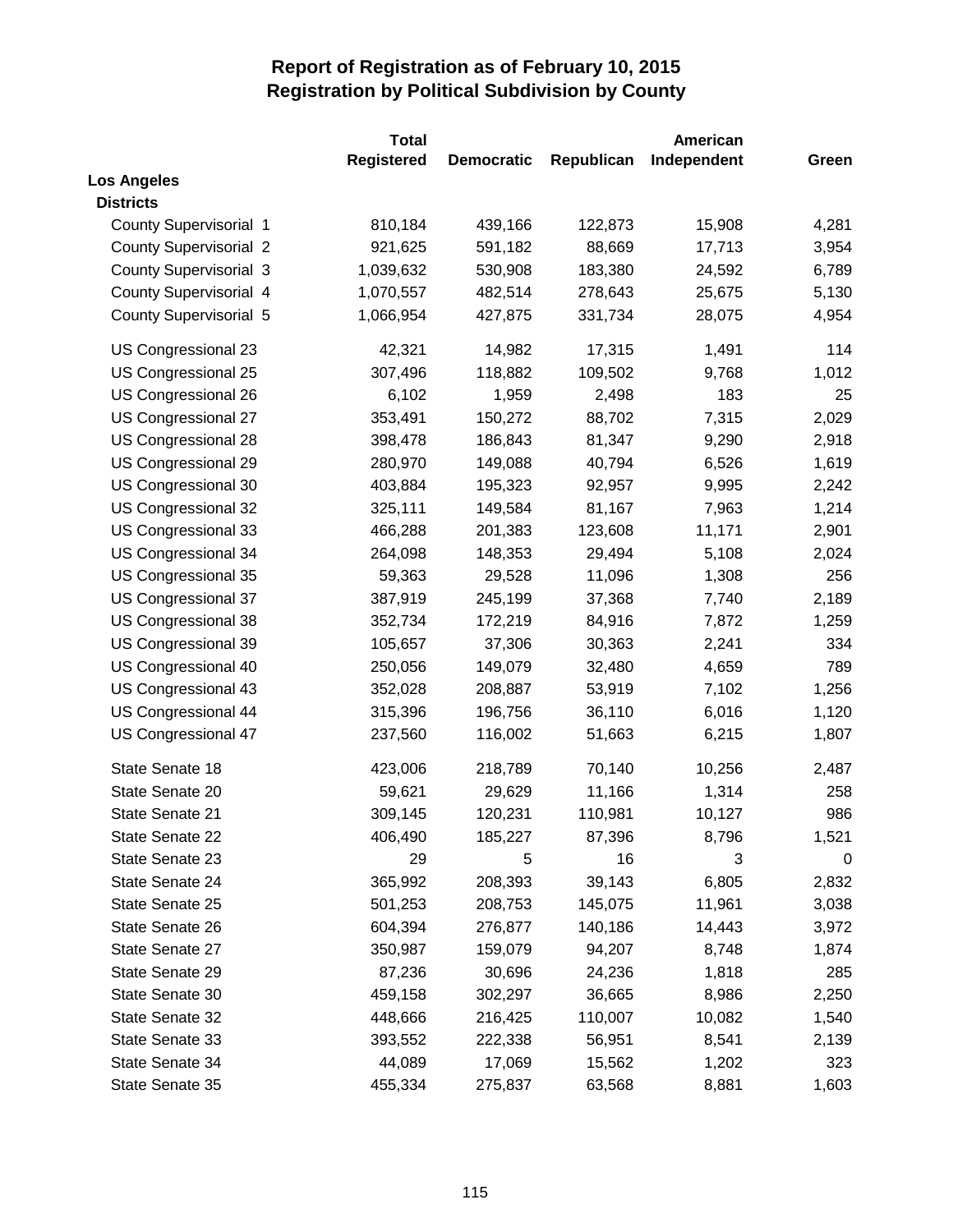|                               |             | <b>Peace and</b> |        | <b>No Party</b>   |  |
|-------------------------------|-------------|------------------|--------|-------------------|--|
|                               | Libertarian | Freedom          | Other  | <b>Preference</b> |  |
| <b>Los Angeles</b>            |             |                  |        |                   |  |
| <b>Districts</b>              |             |                  |        |                   |  |
| <b>County Supervisorial 1</b> | 3,980       | 10,183           | 5,951  | 207,842           |  |
| <b>County Supervisorial 2</b> | 3,889       | 6,885            | 8,140  | 201,193           |  |
| <b>County Supervisorial 3</b> | 7,179       | 4,591            | 12,070 | 270,123           |  |
| <b>County Supervisorial 4</b> | 6,699       | 9,148            | 9,207  | 253,541           |  |
| <b>County Supervisorial 5</b> | 6,710       | 5,107            | 9,979  | 252,520           |  |
| US Congressional 23           | 236         | 161              | 373    | 7,649             |  |
| US Congressional 25           | 1,952       | 999              | 2,916  | 62,465            |  |
| US Congressional 26           | 40          | 14               | 86     | 1,297             |  |
| US Congressional 27           | 1,940       | 2,211            | 2,918  | 98,104            |  |
| US Congressional 28           | 2,896       | 1,874            | 4,411  | 108,899           |  |
| US Congressional 29           | 1,692       | 1,870            | 3,178  | 76,203            |  |
| US Congressional 30           | 2,709       | 1,504            | 4,347  | 94,807            |  |
| US Congressional 32           | 1,753       | 3,655            | 2,453  | 77,322            |  |
| US Congressional 33           | 3,540       | 1,296            | 5,492  | 116,897           |  |
| US Congressional 34           | 1,499       | 2,655            | 2,102  | 72,863            |  |
| US Congressional 35           | 315         | 1,886            | 492    | 14,482            |  |
| US Congressional 37           | 1,916       | 2,140            | 3,921  | 87,446            |  |
| US Congressional 38           | 1,759       | 3,241            | 2,686  | 78,782            |  |
| US Congressional 39           | 472         | 656              | 747    | 33,538            |  |
| US Congressional 40           | 1,119       | 3,051            | 1,578  | 57,301            |  |
| US Congressional 43           | 1,576       | 2,031            | 3,041  | 74,216            |  |
| <b>US Congressional 44</b>    | 1,272       | 4,176            | 2,439  | 67,507            |  |
| US Congressional 47           | 1,771       | 2,494            | 2,167  | 55,441            |  |
| State Senate 18               | 2,740       | 2,323            | 4,935  | 111,336           |  |
| State Senate 20               | 319         | 1,893            | 498    | 14,544            |  |
| State Senate 21               | 1,919       | 1,071            | 2,885  | 60,945            |  |
| State Senate 22               | 1,916       | 4,190            | 2,893  | 114,551           |  |
| State Senate 23               | 0           | 0                | 0      | 5                 |  |
| State Senate 24               | 2,080       | 3,605            | 3,034  | 100,100           |  |
| State Senate 25               | 3,361       | 2,503            | 4,908  | 121,654           |  |
| State Senate 26               | 4,619       | 1,818            | 7,150  | 155,329           |  |
| State Senate 27               | 2,316       | 1,236            | 3,616  | 79,911            |  |
| State Senate 29               | 359         | 641              | 648    | 28,553            |  |
| State Senate 30               | 1,974       | 3,181            | 4,314  | 99,491            |  |
| State Senate 32               | 2,262       | 4,076            | 3,319  | 100,955           |  |
| State Senate 33               | 2,296       | 5,375            | 2,996  | 92,916            |  |
| State Senate 34               | 356         | 155              | 397    | 9,025             |  |
| State Senate 35               | 1,940       | 3,847            | 3,754  | 95,904            |  |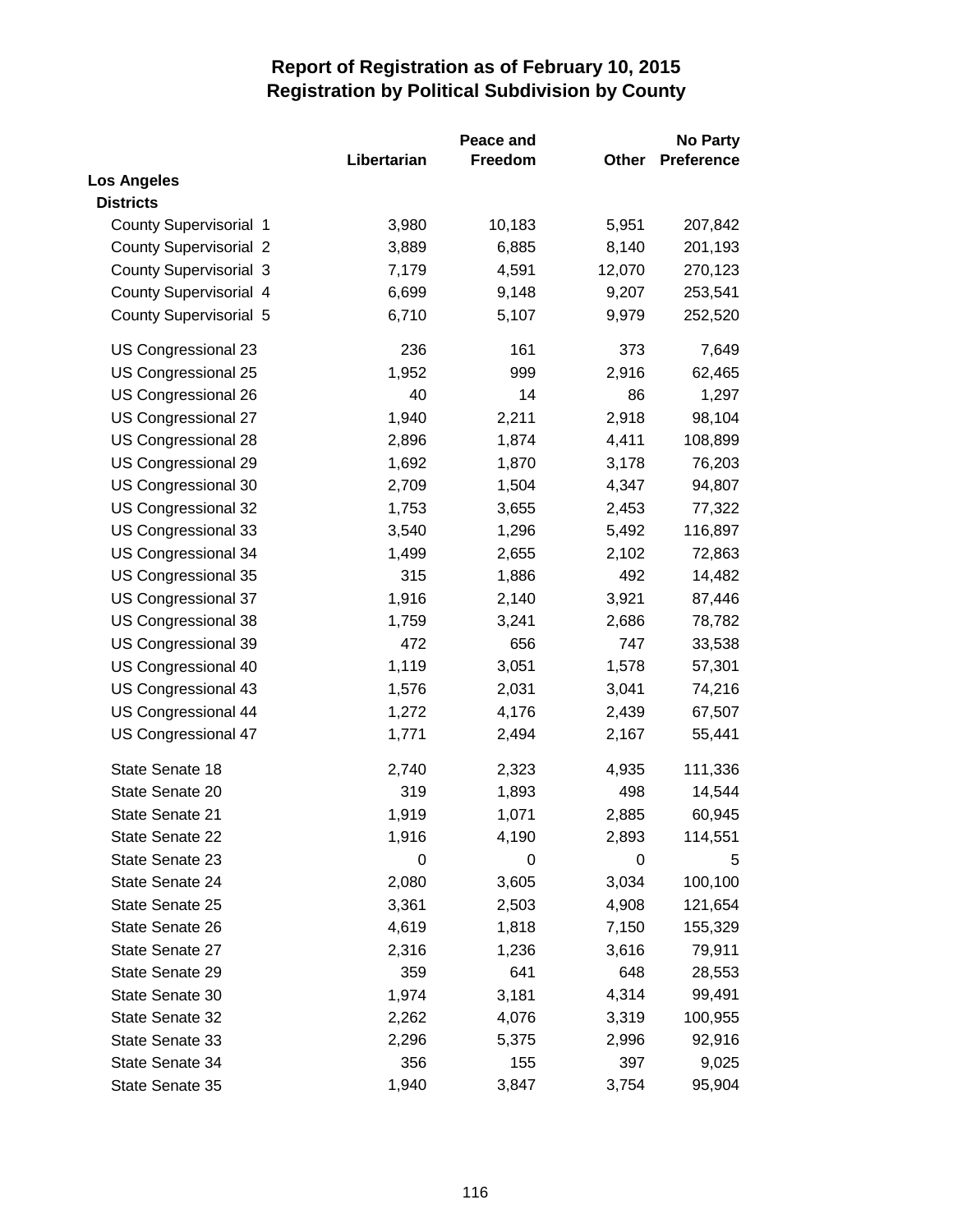|                                         | Total             |                   |              | American    |              |
|-----------------------------------------|-------------------|-------------------|--------------|-------------|--------------|
|                                         | <b>Registered</b> | <b>Democratic</b> | Republican   | Independent | Green        |
| State Assembly 36                       | 202,175           | 85,229            | 69,058       | 6,682       | 594          |
| State Assembly 38                       | 194,086           | 68,108            | 71,884       | 5,658       | 783          |
| State Assembly 39                       | 203,528           | 104,718           | 34,446       | 4,854       | 1,223        |
| State Assembly 41                       | 224,856           | 101,071           | 62,445       | 5,207       | 1,554        |
| State Assembly 43                       | 259,731           | 114,496           | 60,123       | 5,942       | 1,656        |
| State Assembly 44                       | 6,102             | 1,959             | 2,498        | 183         | 25           |
| State Assembly 45                       | 252,443           | 121,056           | 60,864       | 6,111       | 1,318        |
| State Assembly 46                       | 221,289           | 114,376           | 36,278       | 5,551       | 1,329        |
| State Assembly 48                       | 217,232           | 98,995            | 56,163       | 5,389       | 830          |
| State Assembly 49                       | 204,898           | 82,796            | 46,365       | 3,976       | 779          |
| State Assembly 50                       | 309,929           | 158,213           | 54,420       | 7,253       | 2,276        |
| State Assembly 51                       | 200,634           | 116,669           | 21,973       | 3,694       | 1,666        |
| State Assembly 52                       | 59,621            | 29,629            | 11,166       | 1,314       | 258          |
| State Assembly 53                       | 152,643           | 86,638            | 15,629       | 2,977       | 953          |
| State Assembly 54                       | 276,025           | 170,886           | 28,711       | 5,620       | 1,609        |
| State Assembly 55                       | 87,236            | 30,696            | 24,236       | 1,818       | 285          |
| State Assembly 57                       | 234,308           | 110,184           | 61,081       | 5,425       | 818          |
| State Assembly 58                       | 226,772           | 118,118           | 45,414       | 4,616       | 741          |
| State Assembly 59                       | 169,396           | 114,670           | 10,224       | 3,097       | 572          |
| State Assembly 62                       | 250,523           | 149,015           | 32,903       | 5,371       | 1,303        |
| State Assembly 63                       | 192,169           | 107,800           | 31,290       | 3,936       | 694          |
| State Assembly 64                       | 217,872           | 142,971           | 20,686       | 3,965       | 591          |
| State Assembly 66                       | 281,256           | 113,160           | 90,932       | 6,476       | 1,225        |
| State Assembly 70                       | 264,228           | 130,192           | 56,510       | 6,848       | 2,026        |
|                                         |                   |                   |              |             |              |
| State Board of Equalization 1           | 665,055           | 295,831           | 182,678      | 18,604      | 2,767        |
| State Board of Equalization 3           | 4,243,897         | 2,175,814         | 822,621      | 93,359      | 22,341       |
| <b>Cities</b>                           |                   |                   |              |             |              |
| Agoura Hills                            | 13,980            | 5,540             | 4,563        | 407         | 54           |
| Alhambra                                | 37,538            | 17,534            | 6,824        | 700         | 176          |
| Arcadia                                 | 28,903            | 8,206             | 9,402        | 486         | 92           |
| Artesia                                 | 7,484             | 3,397             | 1,651        | 135         | 19           |
| Avalon                                  | 1,738             | 666               | 578          | 45          | 20           |
| Azusa                                   | 18,790            | 8,576             | 4,468        | 462         | 81           |
| <b>Baldwin Park</b>                     | 29,917            | 15,841            | 4,791        | 613         | 97           |
| Bell                                    | 11,520            | 6,984             | 1,316        | 176         | 36           |
| <b>Bell Gardens</b>                     | 13,214            | 7,955             | 1,366        | 226         | 40           |
| <b>Bellflower</b>                       | 34,748            | 17,593<br>9,635   | 7,224        | 898<br>419  | 126<br>81    |
| <b>Beverly Hills</b><br><b>Bradbury</b> | 21,863<br>602     | 147               | 5,249<br>289 | 13          | $\mathbf{1}$ |
| <b>Burbank</b>                          | 61,153            | 26,754            | 15,454       | 1,577       | 342          |
| Calabasas                               | 15,095            | 6,488             | 4,502        | 364         | 66           |
| Carson                                  | 53,724            | 32,133            | 7,584        | 958         | 139          |
| Cerritos                                | 32,078            | 12,469            | 8,848        | 522         | 74           |
| Claremont                               | 22,257            | 9,816             | 6,615        | 511         | 198          |
| Commerce                                | 6,443             | 4,202             | 678          | 104         | 22           |
|                                         |                   |                   |              |             |              |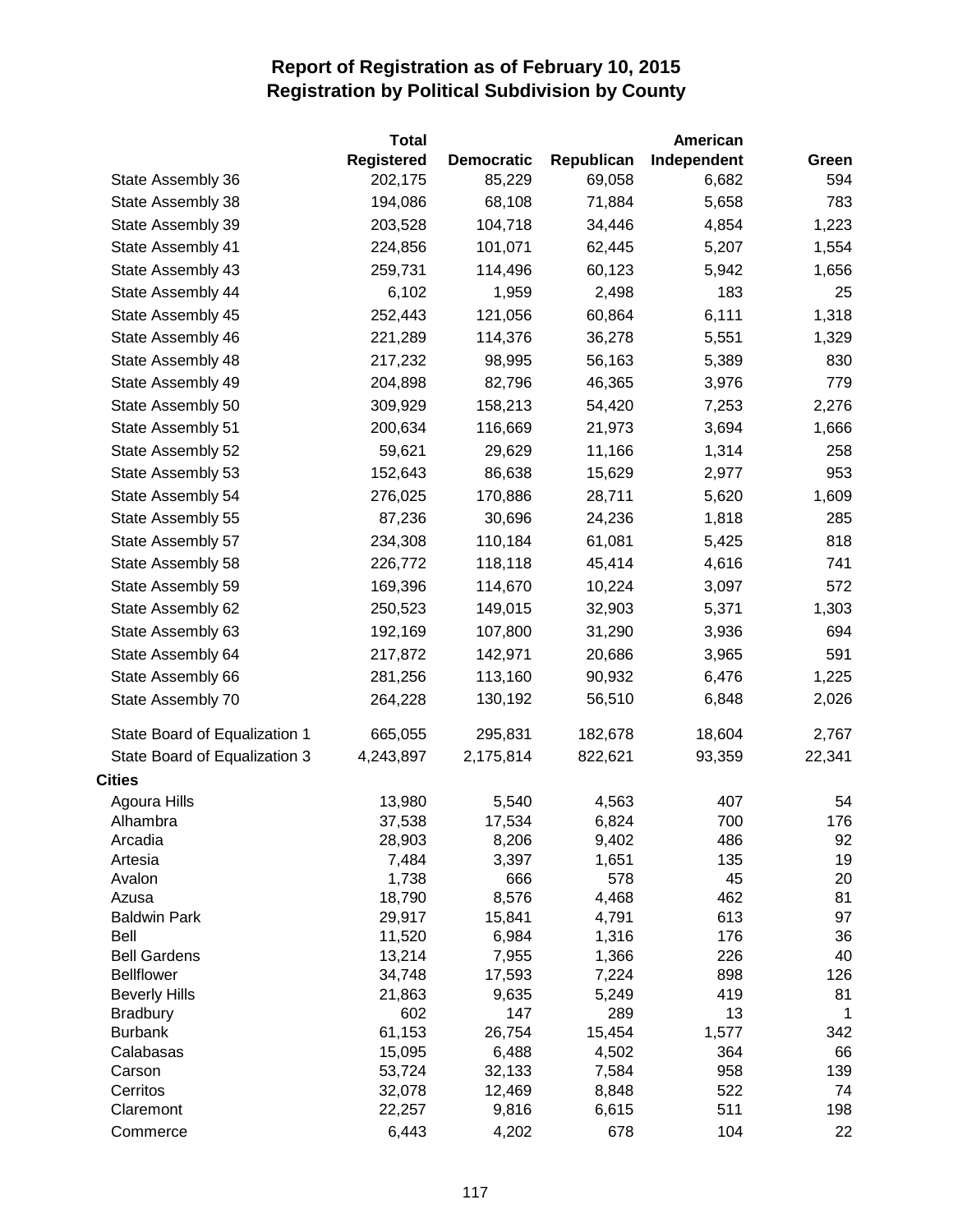|                               |             | Peace and      |          | <b>No Party</b>   |
|-------------------------------|-------------|----------------|----------|-------------------|
|                               | Libertarian | Freedom        | Other    | <b>Preference</b> |
| State Assembly 36             | 1,129       | 816            | 1,683    | 36,984            |
| State Assembly 38             | 1,336       | 517            | 2,070    | 43,730            |
| State Assembly 39             | 1,327       | 1,317          | 2,429    | 53,214            |
| State Assembly 41             | 1,452       | 1,253          | 2,111    | 49,763            |
| State Assembly 43             | 1,759       | 1,175          | 2,841    | 71,739            |
| State Assembly 44             | 40          | 14             | 86       | 1,297             |
| State Assembly 45             | 1,563       | 1,041          | 2,525    | 57,965            |
| State Assembly 46             | 1,574       | 1,011          | 2,521    | 58,649            |
| State Assembly 48             | 1,166       | 2,589          | 1,603    | 50,497            |
| State Assembly 49             | 917         | 1,510          | 1,469    | 67,086            |
| State Assembly 50             | 2,226       | 947            | 3,843    | 80,751            |
| State Assembly 51             | 1,080       | 2,122          | 1,594    | 51,836            |
| State Assembly 52             | 319         | 1,893          | 498      | 14,544            |
| State Assembly 53             | 875         | 1,540          | 1,157    | 42,874            |
| State Assembly 54             | 1,572       | 1,261          | 2,888    | 63,478            |
| State Assembly 55             | 359         | 641            | 648      | 28,553            |
| State Assembly 57             | 1,223       | 2,100          | 1,655    | 51,822            |
| State Assembly 58             | 1,033       | 2,293          | 1,661    | 52,896            |
|                               | 602         |                |          |                   |
| State Assembly 59             |             | 1,770          | 1,195    | 37,266            |
| State Assembly 62             | 1,405       | 1,442          | 2,572    | 56,512            |
| State Assembly 63             | 932         | 2,607          | 1,315    | 43,595            |
| State Assembly 64             | 685         | 2,562          | 1,782    | 44,630            |
| State Assembly 66             | 1,902       | 847            | 2,736    | 63,978            |
| State Assembly 70             | 1,981       | 2,646          | 2,465    | 61,560            |
| State Board of Equalization 1 | 3,973       | 4,655          | 6,371    | 150,176           |
| State Board of Equalization 3 | 24,484      | 31,259         | 38,976   | 1,035,043         |
| <b>Cities</b>                 |             |                |          |                   |
| Agoura Hills                  | 117         | 16             | 156      | 3,127             |
| Alhambra                      | 167         | 302            | 278      | 11,557            |
| Arcadia                       | 132         | 123            | 211      | 10,251            |
| Artesia                       | 28          | 81             | 68       | 2,105             |
| Avalon                        | 13          | 12             | 15       | 389               |
| Azusa                         | 111         | 335            | 155      | 4,602             |
| <b>Baldwin Park</b>           | 114         | 336            | 219      | 7,906             |
| Bell<br><b>Bell Gardens</b>   | 39<br>74    | 160            | 69<br>88 | 2,740             |
| <b>Bellflower</b>             | 192         | 192<br>472     | 274      | 3,273<br>7,969    |
| <b>Beverly Hills</b>          | 124         | 64             | 224      | 6,067             |
| <b>Bradbury</b>               | 6           | $\overline{2}$ | 5        | 139               |
| <b>Burbank</b>                | 477         | 216            | 726      | 15,607            |
| Calabasas                     | 102         | 33             | 170      | 3,370             |
| Carson                        | 186         | 417            | 406      | 11,901            |
| Cerritos                      | 100         | 182            | 250      | 9,633             |
| Claremont                     | 140         | 127            | 201      | 4,649             |
| Commerce                      | 26          | 85             | 32       | 1,294             |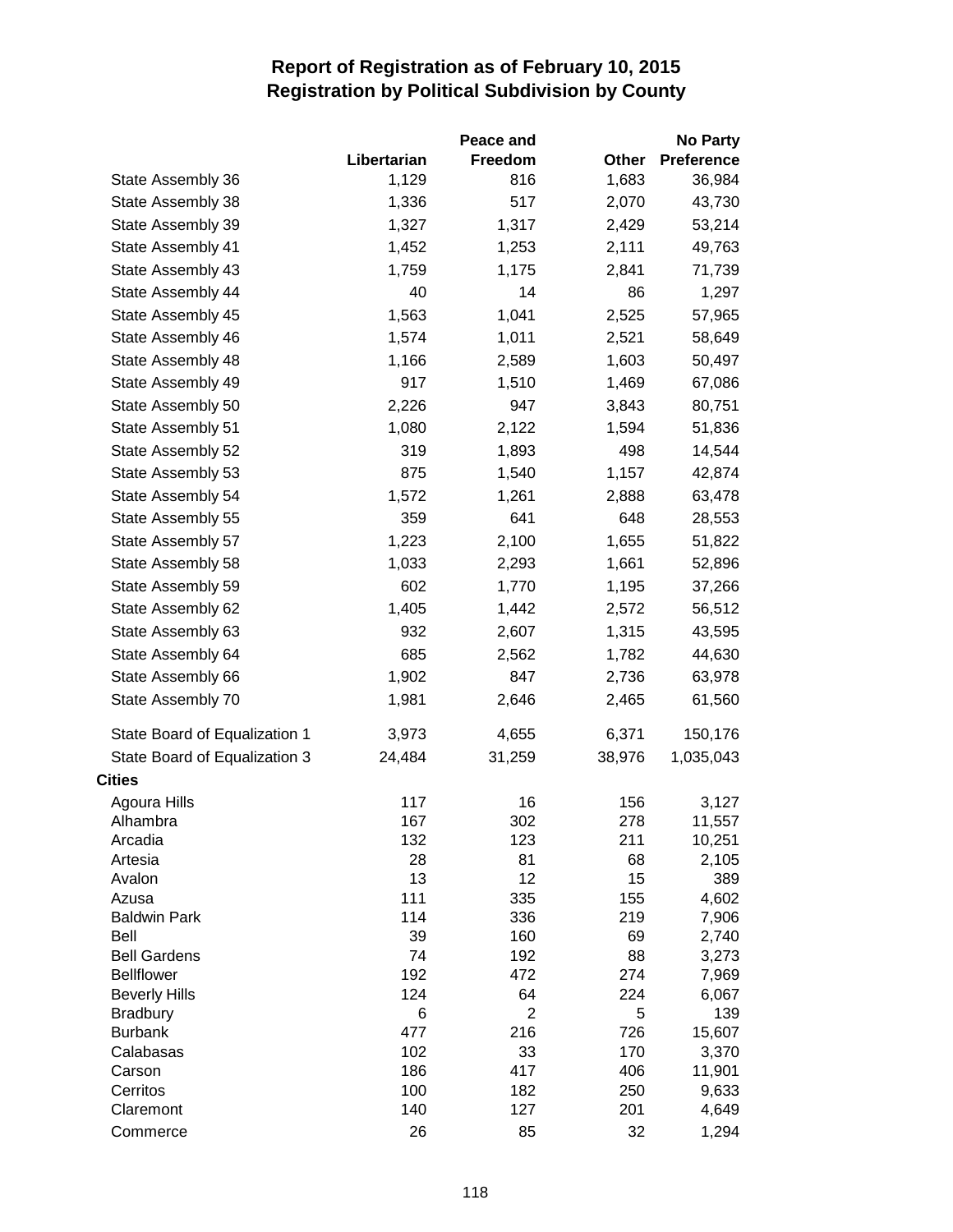|                         | <b>Total</b>      |                   |            | American    |                |
|-------------------------|-------------------|-------------------|------------|-------------|----------------|
|                         | <b>Registered</b> | <b>Democratic</b> | Republican | Independent | Green          |
| Compton                 | 44,008            | 31,480            | 2,715      | 749         | 116            |
| Covina                  | 25,950            | 10,855            | 7,948      | 760         | 78             |
| Cudahy                  | 6,883             | 4,189             | 728        | 100         | 32             |
| <b>Culver City</b>      | 26,634            | 15,086            | 3,948      | 589         | 220            |
| Diamond Bar             | 31,418            | 10,666            | 9,655      | 686         | 125            |
| Downey                  | 55,520            | 27,638            | 13,238     | 1,227       | 162            |
| Duarte                  | 11,847            | 5,488             | 3,101      | 286         | 50             |
| El Monte                | 36,595            | 18,066            | 5,961      | 824         | 124            |
| El Segundo              | 11,475            | 3,791             | 4,122      | 342         | 66             |
| Gardena                 | 30,977            | 19,907            | 4,442      | 515         | 95             |
| Glendale                | 98,271            | 39,340            | 25,261     | 2,289       | 505            |
| Glendora                | 31,550            | 9,392             | 14,078     | 893         | 149            |
| <b>Hawaiian Gardens</b> | 4,812             | 2,539             | 749        | 103         | 17             |
| Hawthorne               | 36,828            | 22,231            | 4,713      | 798         | 132            |
| Hermosa Beach           | 14,064            | 4,908             | 4,342      | 362         | 77             |
| <b>Hidden Hills</b>     | 1,331             | 489               | 506        | 30          | 5              |
| <b>Huntington Park</b>  | 17,006            | 10,584            | 1,768      | 288         | 45             |
| Industry                | 104               | 24                | 53         | 5           | 1              |
| Inglewood               | 59,293            | 41,833            | 3,360      | 985         | 174            |
| Irwindale               | 932               | 560               | 147        | 29          | $\overline{2}$ |
| La Canada Flintridge    | 14,624            | 4,370             | 6,503      | 279         | 46             |
| La Habra Heights        | 3,799             | 861               | 1,990      | 103         | 11             |
| La Mirada               | 27,566            | 10,401            | 10,209     | 709         | 74             |
| La Puente               | 16,109            | 9,162             | 2,465      | 328         | 57             |
| La Verne                | 20,624            | 6,935             | 8,683      | 570         | 75             |
| Lakewood                | 48,756            | 21,363            | 14,428     | 1,352       | 195            |
| Lancaster               | 78,677            | 34,479            | 26,630     | 2,541       | 197            |
| Lawndale                | 13,531            | 7,209             | 2,318      | 334         | 56             |
| Lomita                  | 11,544            | 4,949             | 3,609      | 307         | 60             |
| Long Beach              | 255,275           | 129,259           | 50,373     | 6,434       | 1,845          |
| Los Angeles             | 1,827,764         | 1,003,395         | 275,373    | 40,332      | 11,294         |
| Lynwood                 | 24,920            | 16,129            | 2,179      | 418         | 65             |
| Malibu                  | 9,141             | 3,776             | 2,539      | 244         | 81             |
| Manhattan Beach         | 24,726            | 8,760             | 9,099      | 597         | 96             |
| Maywood                 | 8,524             | 5,182             | 784        | 128         | 36             |
| Monrovia                | 20,436            | 8,327             | 6,341      | 518         | 121            |
| Montebello              | 29,388            | 17,012            | 4,664      | 527         | 138            |
| <b>Monterey Park</b>    | 27,482            | 12,020            | 5,012      | 440         | 100            |
| Norwalk                 | 48,210            | 25,472            | 9,106      | 1,061       | 167            |
| Palmdale                | 74,684            | 36,487            | 20,836     | 2,239       | 192            |
| Palos Verdes Estates    | 10,070            | 2,555             | 5,047      | 212         | 27             |
| Paramount               | 20,372            | 12,219            | 2,581      | 398         | 44             |
| Pasadena                | 79,503            | 39,079            | 17,592     | 1,655       | 574            |
| Pico Rivera             | 32,838            | 19,876            | 4,967      | 594         | 119            |
| Pomona                  | 59,363            | 29,528            | 11,096     | 1,308       | 256            |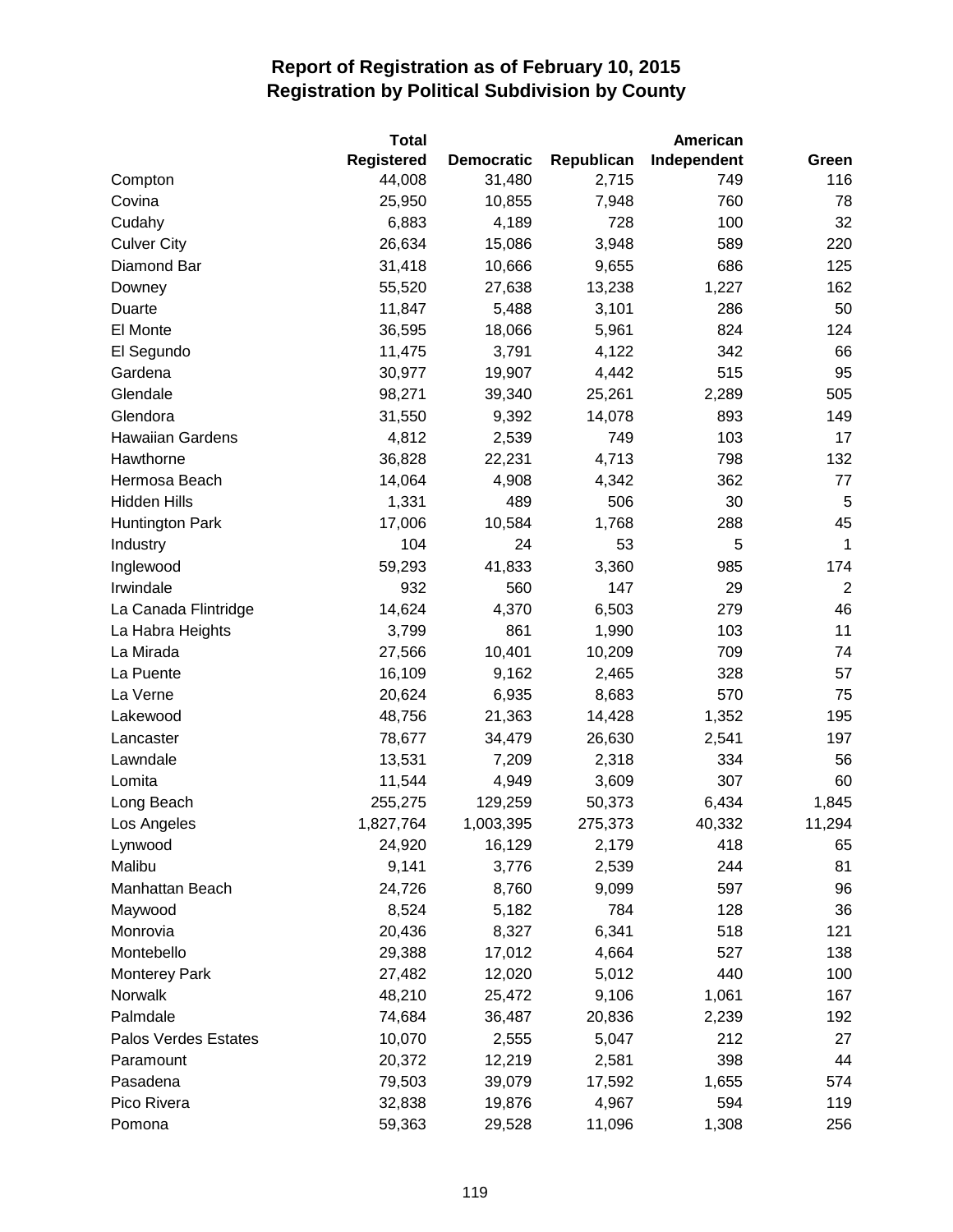|                         |             | <b>Peace and</b> |        | <b>No Party</b> |
|-------------------------|-------------|------------------|--------|-----------------|
|                         | Libertarian | <b>Freedom</b>   | Other  | Preference      |
| Compton                 | 112         | 504              | 412    | 7,920           |
| Covina                  | 172         | 361              | 205    | 5,571           |
| Cudahy                  | 20          | 116              | 40     | 1,658           |
| <b>Culver City</b>      | 161         | 78               | 316    | 6,236           |
| Diamond Bar             | 139         | 166              | 223    | 9,758           |
| Downey                  | 285         | 462              | 389    | 12,119          |
| Duarte                  | 55          | 75               | 95     | 2,697           |
| El Monte                | 166         | 371              | 245    | 10,838          |
| El Segundo              | 117         | 34               | 128    | 2,875           |
| Gardena                 | 113         | 151              | 221    | 5,533           |
| Glendale                | 588         | 474              | 986    | 28,828          |
| Glendora                | 239         | 226              | 260    | 6,313           |
| <b>Hawaiian Gardens</b> | 27          | 64               | 36     | 1,277           |
| Hawthorne               | 184         | 250              | 341    | 8,179           |
| Hermosa Beach           | 142         | 25               | 171    | 4,037           |
| Hidden Hills            | 9           | 1                | 11     | 280             |
| <b>Huntington Park</b>  | 82          | 203              | 97     | 3,939           |
| Industry                | $\mathbf 0$ | $\mathbf 0$      | 1      | 20              |
| Inglewood               | 198         | 376              | 455    | 11,912          |
| Irwindale               | 4           | 13               | 5      | 172             |
| La Canada Flintridge    | 75          | 21               | 134    | 3,196           |
| La Habra Heights        | 32          | 14               | 32     | 756             |
| La Mirada               | 147         | 186              | 235    | 5,605           |
| La Puente               | 71          | 194              | 105    | 3,727           |
| La Verne                | 135         | 142              | 198    | 3,886           |
| Lakewood                | 345         | 310              | 436    | 10,327          |
| Lancaster               | 392         | 363              | 611    | 13,464          |
| Lawndale                | 89          | 105              | 105    | 3,315           |
| Lomita                  | 107         | 40               | 96     | 2,376           |
| Long Beach              | 1,773       | 3,416            | 2,236  | 59,939          |
| Los Angeles             | 11,048      | 11,548           | 18,700 | 456,074         |
| Lynwood                 | 88          | 315              | 177    | 5,549           |
| Malibu                  | 72          | 25               | 136    | 2,268           |
| Manhattan Beach         | 179         | 40               | 276    | 5,679           |
| Maywood                 | 45          | 103              | 47     | 2,199           |
| Monrovia                | 155         | 141              | 167    | 4,666           |
| Montebello              | 128         | 310              | 207    | 6,402           |
| <b>Monterey Park</b>    | 93          | 222              | 192    | 9,403           |
| Norwalk                 | 222         | 634              | 334    | 11,214          |
| Palmdale                | 383         | 277              | 555    | 13,715          |
| Palos Verdes Estates    | 51          | 11               | 92     | 2,075           |
| Paramount               | 79          | 266              | 122    | 4,663           |
| Pasadena                | 503         | 412              | 768    | 18,920          |
| Pico Rivera             | 122         | 299              | 241    | 6,620           |
| Pomona                  | 315         | 1,886            | 492    | 14,482          |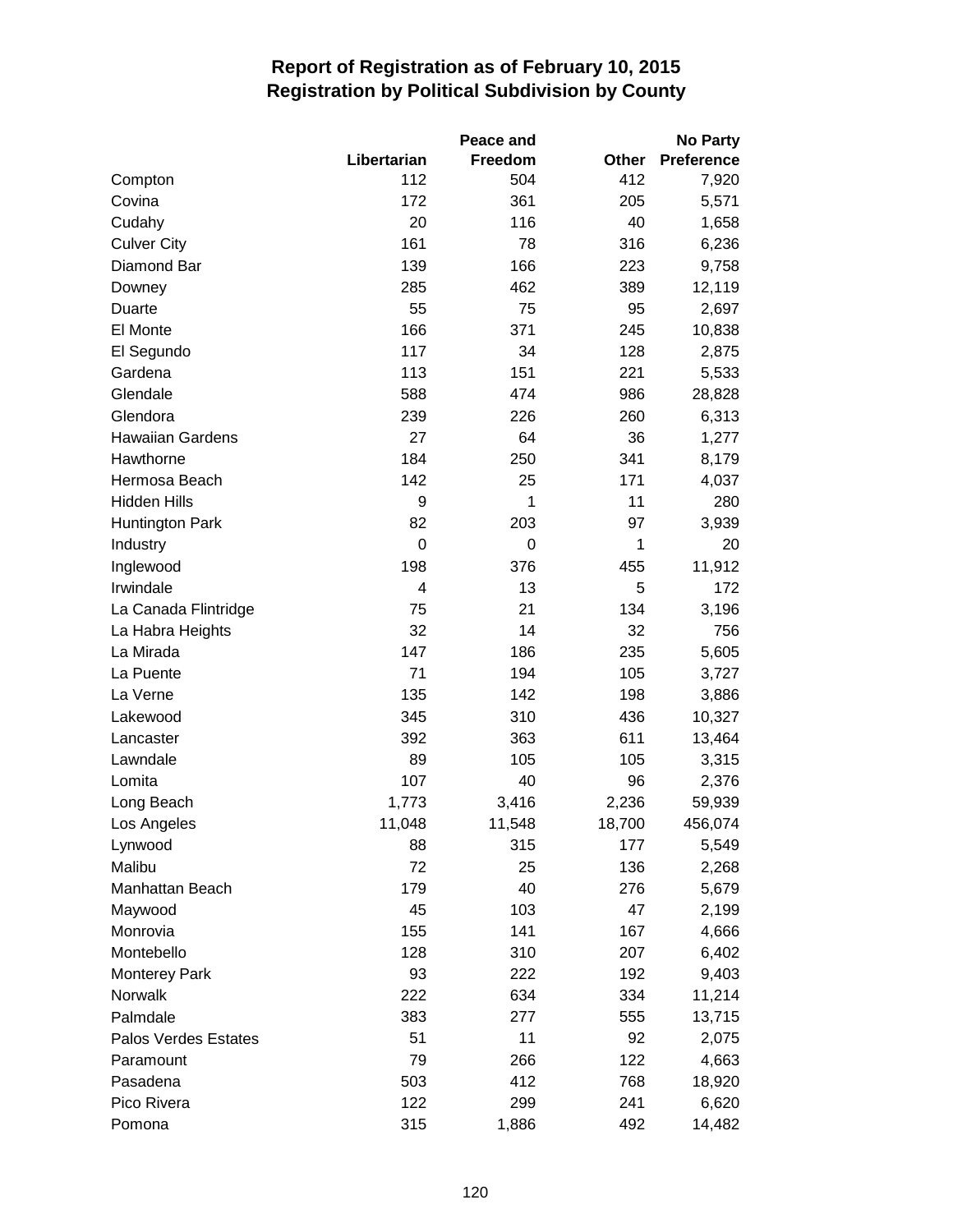|                               | Total             |                   |            | American    |                |
|-------------------------------|-------------------|-------------------|------------|-------------|----------------|
|                               | <b>Registered</b> | <b>Democratic</b> | Republican | Independent | Green          |
| Rancho Palos Verdes           | 28,075            | 8,927             | 11,623     | 609         | 100            |
| Redondo Beach                 | 44,450            | 16,818            | 13,453     | 1,182       | 266            |
| <b>Rolling Hills</b>          | 1,502             | 278               | 852        | 37          | 6              |
| <b>Rolling Hills Estates</b>  | 5,838             | 1,636             | 2,827      | 112         | 21             |
| Rosemead                      | 20,732            | 9,152             | 3,383      | 471         | 75             |
| San Dimas                     | 21,358            | 7,203             | 8,673      | 647         | 80             |
| San Fernando                  | 9,442             | 5,582             | 1,101      | 178         | 44             |
| San Gabriel                   | 16,409            | 6,687             | 3,584      | 308         | 53             |
| San Marino                    | 8,490             | 1,920             | 3,482      | 126         | 21             |
| Santa Clarita                 | 112,704           | 37,174            | 44,569     | 3,590       | 396            |
| Santa Fe Springs              | 9,779             | 5,432             | 1,923      | 207         | 30             |
| Santa Monica                  | 64,668            | 34,027            | 9,430      | 1,499       | 658            |
| Sierra Madre                  | 8,077             | 3,056             | 2,880      | 206         | 70             |
| Signal Hill                   | 6,368             | 3,140             | 1,270      | 179         | 40             |
| South El Monte                | 7,569             | 4,233             | 933        | 131         | 23             |
| South Gate                    | 36,430            | 22,362            | 4,325      | 629         | 134            |
| South Pasadena                | 16,207            | 7,401             | 3,711      | 341         | 131            |
| <b>Temple City</b>            | 17,746            | 6,154             | 4,787      | 386         | 75             |
| Torrance                      | 84,029            | 31,689            | 28,689     | 1,988       | 370            |
| Vernon                        | 64                | 22                | 18         | 3           | $\mathbf 1$    |
| Walnut                        | 17,943            | 5,873             | 4,851      | 353         | 51             |
| <b>West Covina</b>            | 54,058            | 24,688            | 13,394     | 1,294       | 201            |
| West Hollywood                | 25,121            | 15,110            | 2,385      | 589         | 185            |
| Westlake Village              | 6,102             | 1,959             | 2,498      | 183         | 25             |
| Whittier                      | 46,325            | 20,392            | 14,542     | 1,225       | 211            |
| Unincorporated Area           | 494,995           | 248,923           | 109,455    | 11,386      | 2,076          |
| <b>Los Angeles Totals</b>     | 4,908,952         | 2,471,645         | 1,005,299  | 111,963     | 25,108         |
| <b>Percent</b>                |                   | 50.35%            | 20.48%     | 2.28%       | 0.51%          |
| <b>Madera</b>                 |                   |                   |            |             |                |
| <b>Districts</b>              |                   |                   |            |             |                |
| <b>County Supervisorial 1</b> | 10,995            | 3,419             | 5,118      | 314         | 38             |
| <b>County Supervisorial 2</b> | 9,853             | 3,214             | 4,177      | 305         | 26             |
| County Supervisorial 3        | 10,527            | 4,022             | 3,960      | 260         | 26             |
| County Supervisorial 4        | 5,229             | 2,655             | 1,132      | 140         | $\overline{7}$ |
| County Supervisorial 5        | 15,466            | 3,841             | 7,894      | 630         | 106            |
| US Congressional 4            | 15,806            | 3,914             | 8,090      | 638         | 110            |
| US Congressional 16           | 36,264            | 13,237            | 14,191     | 1,011       | 93             |
| State Senate 8                | 15,806            | 3,914             | 8,090      | 638         | 110            |
| State Senate 12               | 36,264            | 13,237            | 14,191     | 1,011       | 93             |
| State Assembly 5              | 52,070            | 17,151            | 22,281     | 1,649       | 203            |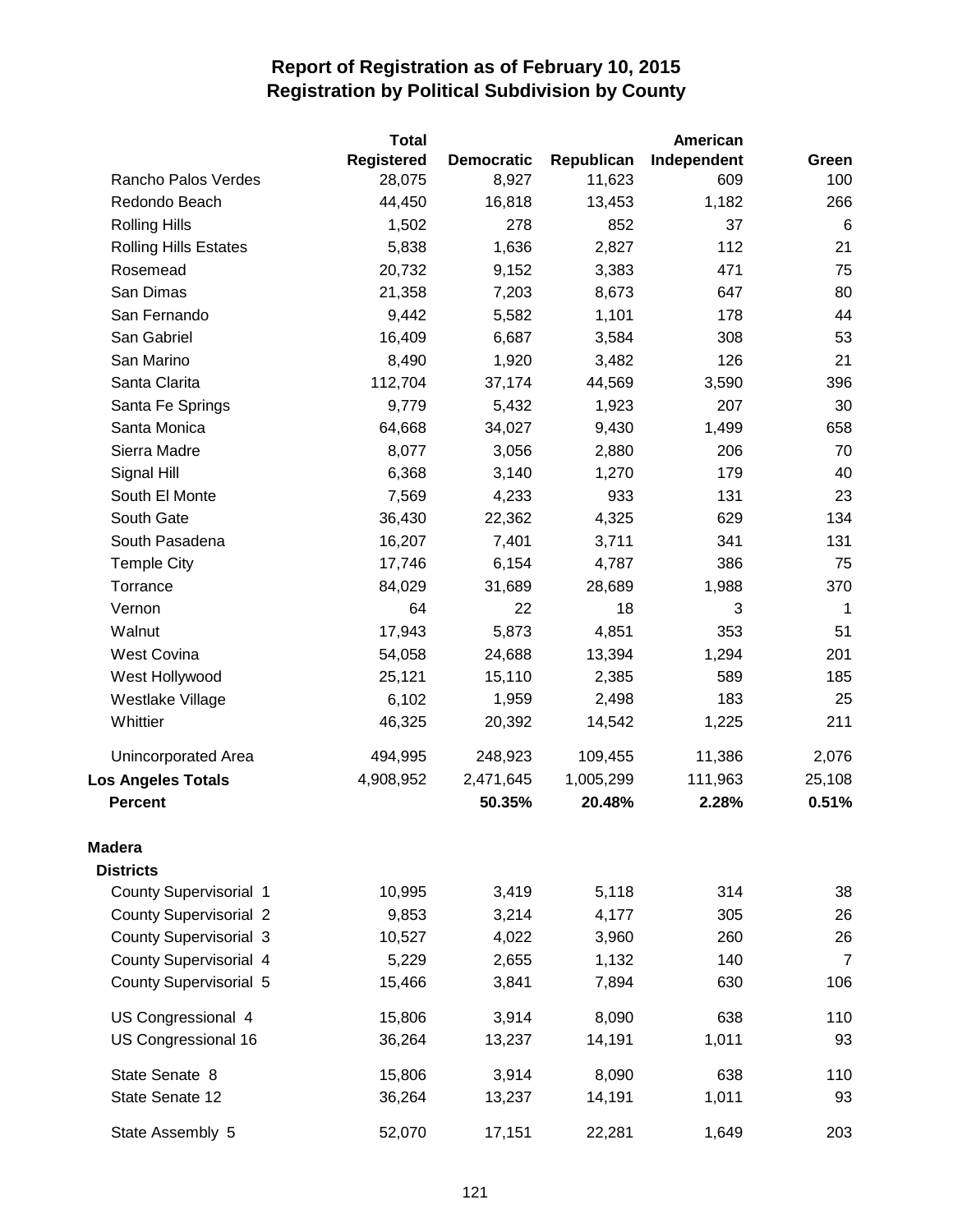|                               |             | Peace and      |        | <b>No Party</b>   |
|-------------------------------|-------------|----------------|--------|-------------------|
|                               | Libertarian | Freedom        | Other  | <b>Preference</b> |
| Rancho Palos Verdes           | 168         | 50             | 287    | 6,311             |
| Redondo Beach                 | 412         | 114            | 582    | 11,623            |
| <b>Rolling Hills</b>          | 6           | $\overline{2}$ | 17     | 304               |
| <b>Rolling Hills Estates</b>  | 44          | 11             | 59     | 1,128             |
| Rosemead                      | 98          | 244            | 136    | 7,173             |
| San Dimas                     | 148         | 146            | 217    | 4,244             |
| San Fernando                  | 50          | 60             | 88     | 2,339             |
| San Gabriel                   | 70          | 136            | 121    | 5,450             |
| San Marino                    | 41          | 11             | 57     | 2,832             |
| Santa Clarita                 | 807         | 258            | 1,254  | 24,656            |
| Santa Fe Springs              | 41          | 98             | 51     | 1,997             |
| Santa Monica                  | 483         | 224            | 829    | 17,518            |
| Sierra Madre                  | 67          | 20             | 91     | 1,687             |
| Signal Hill                   | 60          | 47             | 53     | 1,579             |
| South El Monte                | 26          | 58             | 42     | 2,123             |
| South Gate                    | 166         | 422            | 198    | 8,194             |
| South Pasadena                | 91          | 61             | 152    | 4,319             |
| <b>Temple City</b>            | 79          | 75             | 136    | 6,054             |
| Torrance                      | 541         | 294            | 755    | 19,703            |
| Vernon                        | 1           | 0              | 0      | 19                |
| Walnut                        | 69          | 126            | 151    | 6,469             |
| <b>West Covina</b>            | 262         | 718            | 392    | 13,109            |
| West Hollywood                | 192         | 64             | 271    | 6,325             |
| Westlake Village              | 40          | 14             | 86     | 1,297             |
| Whittier                      | 282         | 327            | 336    | 9,010             |
| Unincorporated Area           | 2,603       | 3,949          | 4,108  | 112,495           |
| <b>Los Angeles Totals</b>     | 28,457      | 35,914         | 45,347 | 1,185,219         |
| <b>Percent</b>                | 0.58%       | 0.73%          | 0.92%  | 24.14%            |
| <b>Madera</b>                 |             |                |        |                   |
| <b>Districts</b>              |             |                |        |                   |
| <b>County Supervisorial 1</b> | 51          | 26             | 36     | 1,993             |
| <b>County Supervisorial 2</b> | 53          | 31             | 32     | 2,015             |
| <b>County Supervisorial 3</b> | 49          | 36             | 34     | 2,140             |
| <b>County Supervisorial 4</b> | 19          | 28             | 11     | 1,237             |
| <b>County Supervisorial 5</b> | 142         | 29             | 62     | 2,762             |
| US Congressional 4            | 146         | 30             | 62     | 2,816             |
| US Congressional 16           | 168         | 120            | 113    | 7,331             |
| State Senate 8                | 146         | 30             | 62     | 2,816             |
| State Senate 12               | 168         | 120            | 113    | 7,331             |
| State Assembly 5              | 314         | 150            | 175    | 10,147            |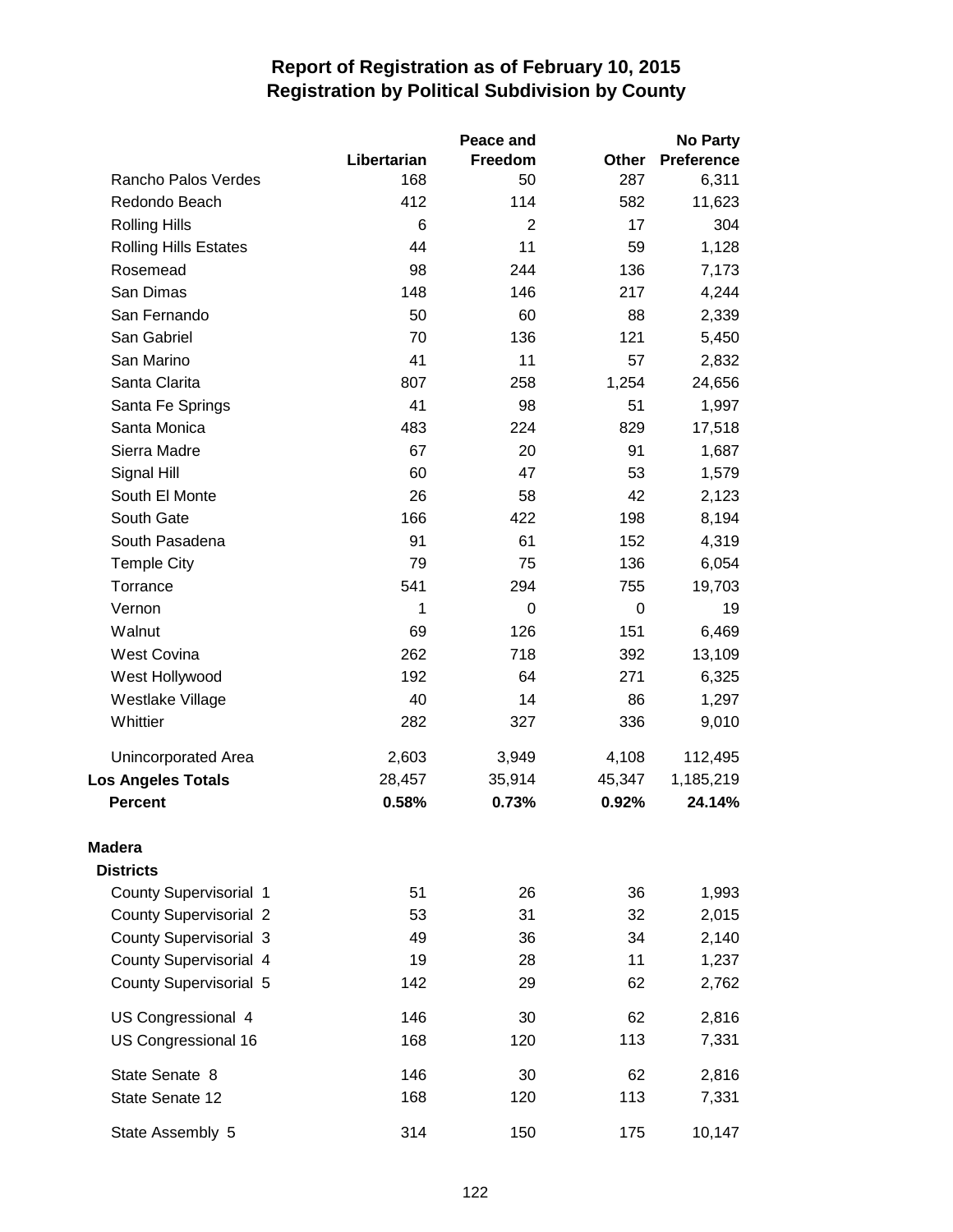|                               | <b>Total</b>      |                   |            | American    |       |
|-------------------------------|-------------------|-------------------|------------|-------------|-------|
|                               | <b>Registered</b> | <b>Democratic</b> | Republican | Independent | Green |
| State Board of Equalization 1 | 52,070            | 17,151            | 22,281     | 1,649       | 203   |
| <b>Cities</b>                 |                   |                   |            |             |       |
| Chowchilla                    | 4,078             | 1,223             | 1,795      | 142         | 11    |
| Madera                        | 15,823            | 6,833             | 4,981      | 405         | 33    |
| Unincorporated Area           | 32,169            | 9,095             | 15,505     | 1,102       | 159   |
| <b>Madera Totals</b>          | 52,070            | 17,151            | 22,281     | 1,649       | 203   |
| <b>Percent</b>                |                   | 32.94%            | 42.79%     | 3.17%       | 0.39% |
| <b>Marin</b>                  |                   |                   |            |             |       |
| <b>Districts</b>              |                   |                   |            |             |       |
| <b>County Supervisorial 1</b> | 29,911            | 16,310            | 5,529      | 598         | 349   |
| <b>County Supervisorial 2</b> | 32,417            | 18,518            | 4,846      | 688         | 645   |
| <b>County Supervisorial 3</b> | 31,979            | 17,524            | 5,167      | 619         | 280   |
| <b>County Supervisorial 4</b> | 22,976            | 12,767            | 3,683      | 500         | 430   |
| <b>County Supervisorial 5</b> | 27,364            | 13,434            | 6,234      | 791         | 263   |
| US Congressional 2            | 144,647           | 78,553            | 25,459     | 3,196       | 1,967 |
| State Senate 2                | 144,647           | 78,553            | 25,459     | 3,196       | 1,967 |
| State Assembly 10             | 144,647           | 78,553            | 25,459     | 3,196       | 1,967 |
| State Board of Equalization 2 | 144,647           | 78,553            | 25,459     | 3,196       | 1,967 |
| <b>Cities</b>                 |                   |                   |            |             |       |
| <b>Belvedere</b>              | 1,437             | 552               | 484        | 43          | 6     |
| Corte Madera                  | 5,697             | 3,139             | 938        | 126         | 46    |
| Fairfax                       | 5,128             | 3,273             | 349        | 94          | 246   |
| Larkspur                      | 7,863             | 4,294             | 1,395      | 154         | 80    |
| Mill Valley                   | 9,191             | 5,644             | 1,085      | 152         | 86    |
| Novato                        | 28,055            | 13,915            | 6,308      | 824         | 266   |
| Ross                          | 1,566             | 664               | 454        | 35          | 7     |
| San Anselmo                   | 8,163             | 5,052             | 914        | 175         | 171   |
| San Rafael                    | 27,584            | 15,175            | 4,739      | 555         | 360   |
| Sausalito                     | 4,834             | 2,543             | 721        | 113         | 59    |
| Tiburon                       | 5,658             | 2,605             | 1,352      | 124         | 22    |
| Unincorporated Area           | 39,471            | 21,697            | 6,720      | 801         | 618   |
| <b>Marin Totals</b>           | 144,647           | 78,553            | 25,459     | 3,196       | 1,967 |
| <b>Percent</b>                |                   | 54.31%            | 17.60%     | 2.21%       | 1.36% |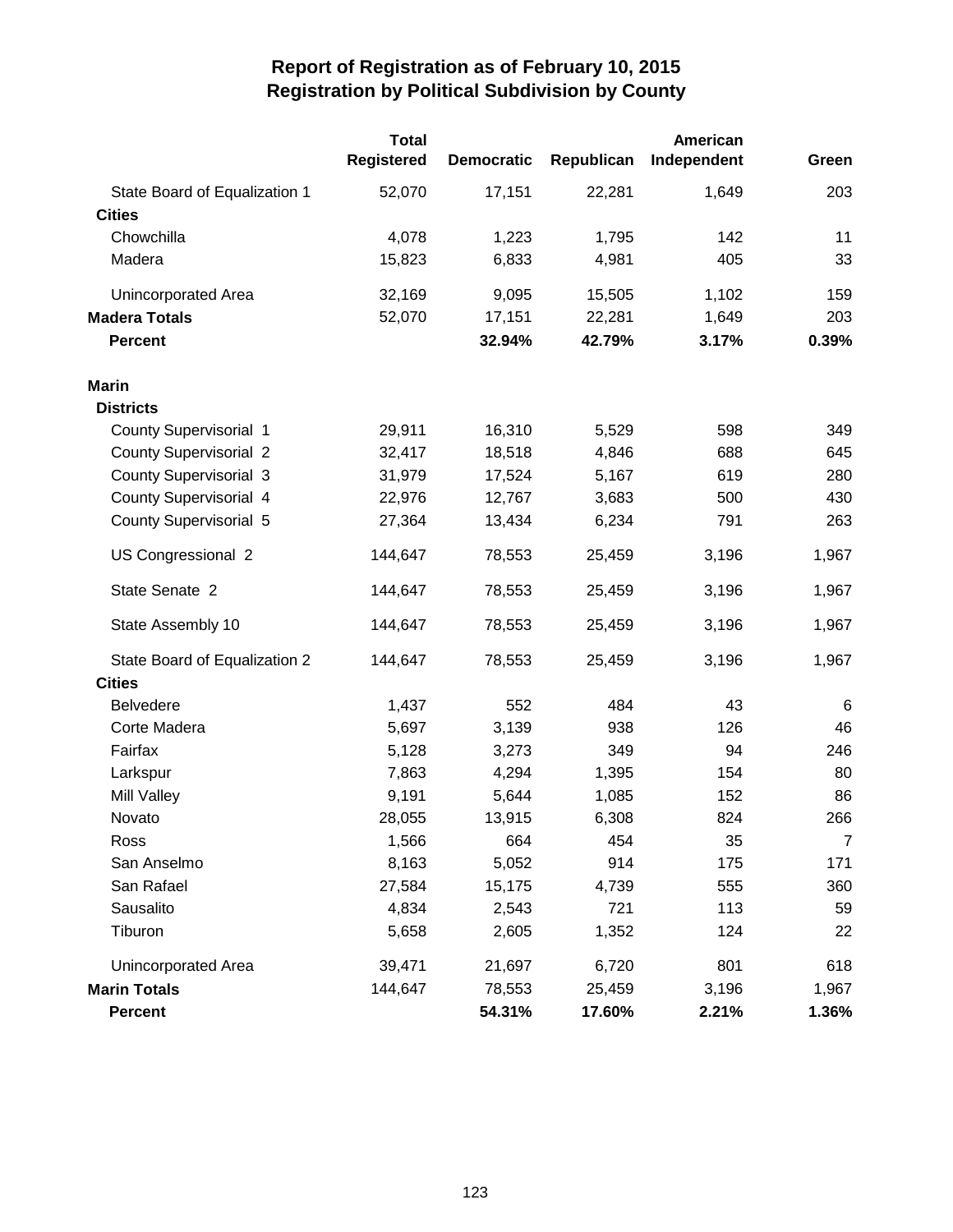|                                                | Libertarian | Peace and<br>Freedom | Other | <b>No Party</b><br><b>Preference</b> |
|------------------------------------------------|-------------|----------------------|-------|--------------------------------------|
|                                                | 314         | 150                  | 175   |                                      |
| State Board of Equalization 1<br><b>Cities</b> |             |                      |       | 10,147                               |
| Chowchilla                                     | 20          | 13                   | 15    | 859                                  |
| Madera                                         | 61          | 65                   | 45    | 3,400                                |
|                                                |             |                      |       |                                      |
| Unincorporated Area                            | 233         | 72                   | 115   | 5,888                                |
| <b>Madera Totals</b>                           | 314         | 150                  | 175   | 10,147                               |
| <b>Percent</b>                                 | 0.60%       | 0.29%                | 0.34% | 19.49%                               |
| Marin                                          |             |                      |       |                                      |
| <b>Districts</b>                               |             |                      |       |                                      |
| <b>County Supervisorial 1</b>                  | 168         | 58                   | 130   | 6,769                                |
| <b>County Supervisorial 2</b>                  | 199         | 55                   | 101   | 7,365                                |
| <b>County Supervisorial 3</b>                  | 170         | 47                   | 106   | 8,066                                |
| <b>County Supervisorial 4</b>                  | 148         | 48                   | 96    | 5,304                                |
| <b>County Supervisorial 5</b>                  | 181         | 55                   | 106   | 6,300                                |
| US Congressional 2                             | 866         | 263                  | 539   | 33,804                               |
| State Senate 2                                 | 866         | 263                  | 539   | 33,804                               |
| State Assembly 10                              | 866         | 263                  | 539   | 33,804                               |
| State Board of Equalization 2                  | 866         | 263                  | 539   | 33,804                               |
| <b>Cities</b>                                  |             |                      |       |                                      |
| <b>Belvedere</b>                               | 4           | $\mathbf 0$          | 5     | 343                                  |
| Corte Madera                                   | 34          | 7                    | 21    | 1,386                                |
| Fairfax                                        | 29          | 18                   | 13    | 1,106                                |
| Larkspur                                       | 40          | 9                    | 22    | 1,869                                |
| Mill Valley                                    | 55          | 13                   | 21    | 2,135                                |
| Novato                                         | 181         | 51                   | 106   | 6,404                                |
| Ross                                           | 12          | 1                    | 6     | 387                                  |
| San Anselmo                                    | 62          | 12                   | 25    | 1,752                                |
| San Rafael                                     | 162         | 65                   | 112   | 6,416                                |
| Sausalito                                      | 23          | 10                   | 18    | 1,347                                |
| Tiburon                                        | 25          | 6                    | 26    | 1,498                                |
| Unincorporated Area                            | 239         | 71                   | 164   | 9,161                                |
| <b>Marin Totals</b>                            | 866         | 263                  | 539   | 33,804                               |
| <b>Percent</b>                                 | 0.60%       | 0.18%                | 0.37% | 23.37%                               |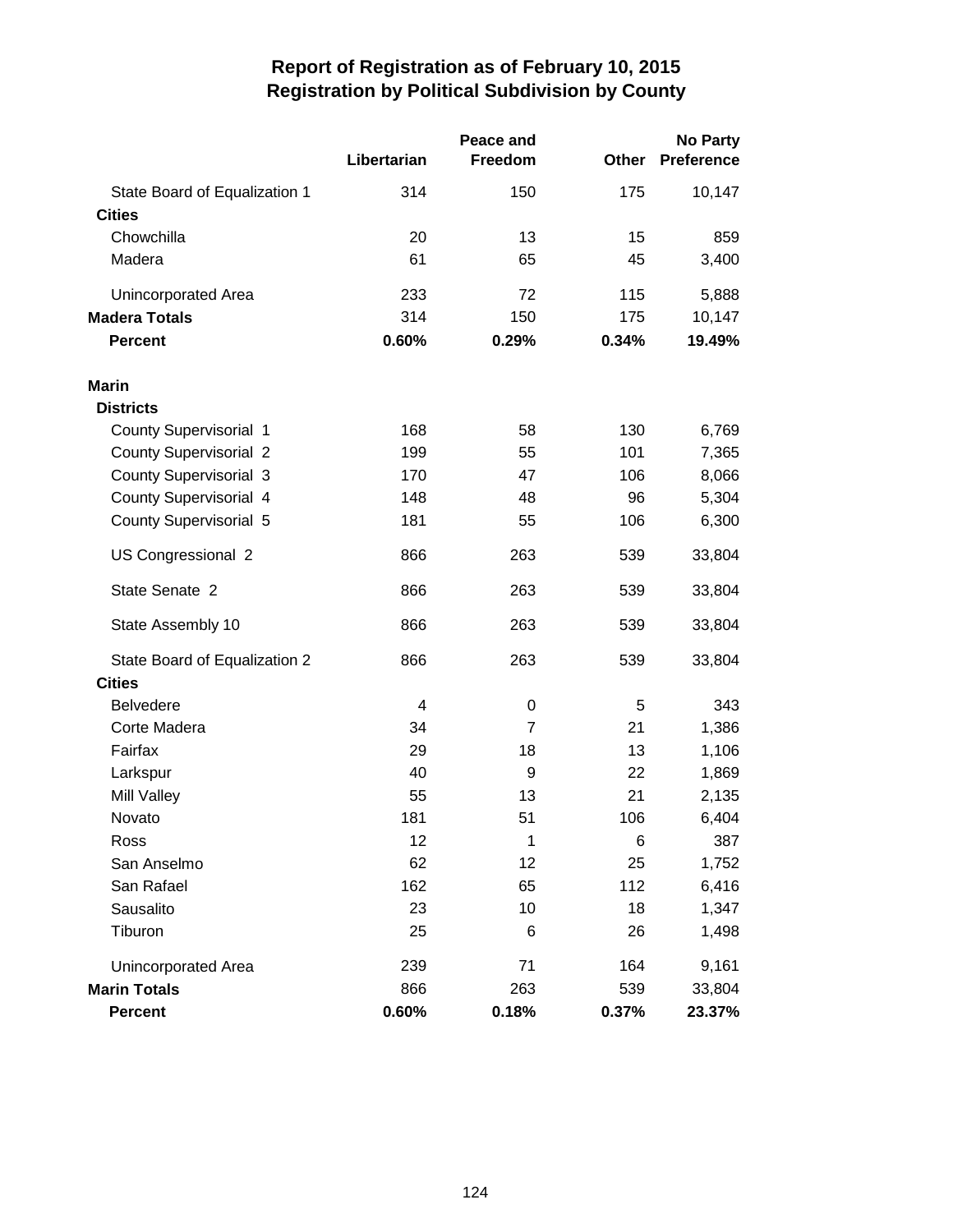|                                                | <b>Total</b>      | American          |            |             |       |
|------------------------------------------------|-------------------|-------------------|------------|-------------|-------|
|                                                | <b>Registered</b> | <b>Democratic</b> | Republican | Independent | Green |
| <b>Mariposa</b>                                |                   |                   |            |             |       |
| <b>Districts</b>                               |                   |                   |            |             |       |
| County Supervisorial 1                         | 1,881             | 747               | 566        | 75          | 37    |
| <b>County Supervisorial 2</b>                  | 1,743             | 456               | 739        | 105         | 14    |
| <b>County Supervisorial 3</b>                  | 2,312             | 606               | 1,120      | 118         | 22    |
| County Supervisorial 4                         | 1,984             | 584               | 922        | 71          | 15    |
| County Supervisorial 5                         | 2,458             | 638               | 1,170      | 106         | 22    |
| US Congressional 4                             | 10,378            | 3,031             | 4,517      | 475         | 110   |
| State Senate 8                                 | 10,378            | 3,031             | 4,517      | 475         | 110   |
| State Assembly 5                               | 10,378            | 3,031             | 4,517      | 475         | 110   |
| State Board of Equalization 1<br><b>Cities</b> | 10,378            | 3,031             | 4,517      | 475         | 110   |
| Unincorporated Area                            | 10,378            | 3,031             | 4,517      | 475         | 110   |
| <b>Mariposa Totals</b>                         | 10,378            | 3,031             | 4,517      | 475         | 110   |
| <b>Percent</b>                                 |                   | 29.21%            | 43.52%     | 4.58%       | 1.06% |
| <b>Mendocino</b><br><b>Districts</b>           |                   |                   |            |             |       |
| County Supervisorial 1                         | 9,392             | 3,666             | 2,813      | 343         | 269   |
| <b>County Supervisorial 2</b>                  | 7,725             | 3,543             | 1,747      | 247         | 181   |
| <b>County Supervisorial 3</b>                  | 10,080            | 4,291             | 1,941      | 427         | 494   |
| <b>County Supervisorial 4</b>                  | 9,292             | 4,660             | 1,617      | 339         | 312   |
| County Supervisorial 5                         | 10,467            | 5,146             | 1,786      | 330         | 513   |
| US Congressional 2                             | 46,956            | 21,306            | 9,904      | 1,686       | 1,769 |
| State Senate 2                                 | 46,956            | 21,306            | 9,904      | 1,686       | 1,769 |
| State Assembly 2                               | 46,956            | 21,306            | 9,904      | 1,686       | 1,769 |
| State Board of Equalization 2<br><b>Cities</b> | 46,956            | 21,306            | 9,904      | 1,686       | 1,769 |
| Fort Bragg                                     | 3,124             | 1,546             | 541        | 127         | 86    |
| Point Arena                                    | 247               | 125               | 24         | 12          | 13    |
| Ukiah                                          | 7,179             | 3,293             | 1,630      | 220         | 164   |
| Willits                                        | 2,495             | 1,087             | 495        | 105         | 82    |
| Unincorporated Area                            | 33,911            | 15,255            | 7,214      | 1,222       | 1,424 |
| <b>Mendocino Totals</b>                        | 46,956            | 21,306            | 9,904      | 1,686       | 1,769 |
| <b>Percent</b>                                 |                   | 45.37%            | 21.09%     | 3.59%       | 3.77% |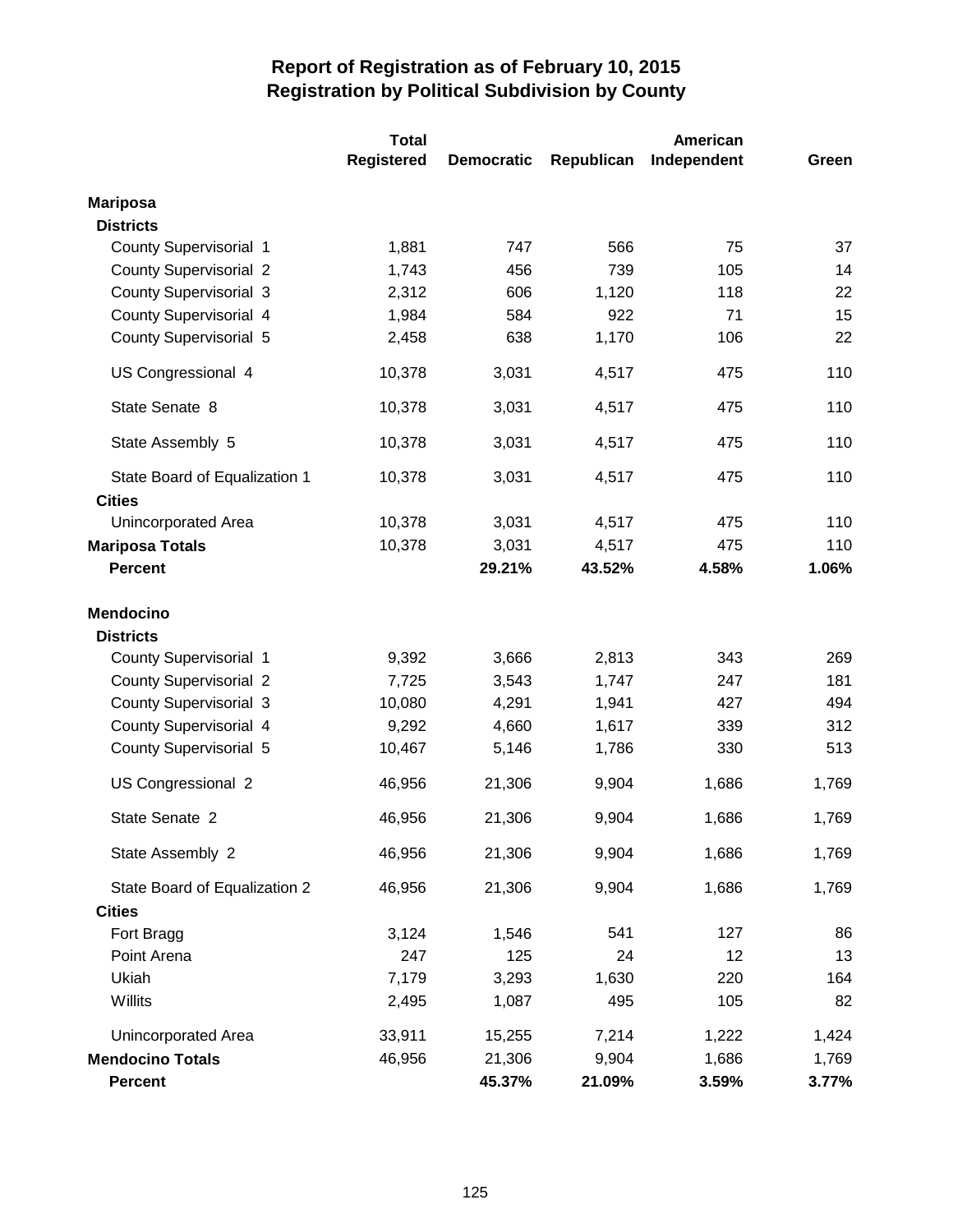|                                          |             | Peace and      | <b>No Party</b> |                 |
|------------------------------------------|-------------|----------------|-----------------|-----------------|
|                                          | Libertarian | Freedom        | Other           | Preference      |
| <b>Mariposa</b>                          |             |                |                 |                 |
| <b>Districts</b>                         |             |                |                 |                 |
| <b>County Supervisorial 1</b>            | 18          | 3              | 41              | 394             |
| <b>County Supervisorial 2</b>            | 22          | 3              | 28              | 376             |
| <b>County Supervisorial 3</b>            | 19          | 6              | 42              | 379             |
| County Supervisorial 4                   | 21          | 4              | 32              | 335             |
| <b>County Supervisorial 5</b>            | 29          | 14             | 45              | 434             |
| US Congressional 4                       | 109         | 30             | 188             | 1,918           |
| State Senate 8                           | 109         | 30             | 188             | 1,918           |
| State Assembly 5                         | 109         | 30             | 188             | 1,918           |
| State Board of Equalization 1            | 109         | 30             | 188             | 1,918           |
| <b>Cities</b>                            |             |                |                 |                 |
| Unincorporated Area                      | 109<br>109  | 30             | 188             | 1,918           |
| <b>Mariposa Totals</b><br><b>Percent</b> | 1.05%       | 30<br>0.29%    | 188<br>1.81%    | 1,918<br>18.48% |
|                                          |             |                |                 |                 |
| <b>Mendocino</b><br><b>Districts</b>     |             |                |                 |                 |
| County Supervisorial 1                   | 80          | 43             | 31              | 2,147           |
| <b>County Supervisorial 2</b>            | 66          | 35             | 24              | 1,882           |
| <b>County Supervisorial 3</b>            | 96          | 90             | 66              | 2,675           |
| County Supervisorial 4                   | 80          | 53             | 27              | 2,204           |
| County Supervisorial 5                   | 131         | 56             | 35              | 2,470           |
| US Congressional 2                       | 453         | 277            | 183             | 11,378          |
| State Senate 2                           | 453         | 277            | 183             | 11,378          |
| State Assembly 2                         | 453         | 277            | 183             | 11,378          |
| State Board of Equalization 2            | 453         | 277            | 183             | 11,378          |
| <b>Cities</b>                            | 26          | 21             | 11              | 766             |
| Fort Bragg<br>Point Arena                | 3           | $\overline{2}$ | 3               | 65              |
| Ukiah                                    | 62          | 32             | 23              | 1,755           |
| Willits                                  | 20          | 15             | 15              | 676             |
| Unincorporated Area                      | 342         | 207            | 131             | 8,116           |
| <b>Mendocino Totals</b>                  | 453         | 277            | 183             | 11,378          |
| <b>Percent</b>                           | 0.96%       | 0.59%          | 0.39%           | 24.23%          |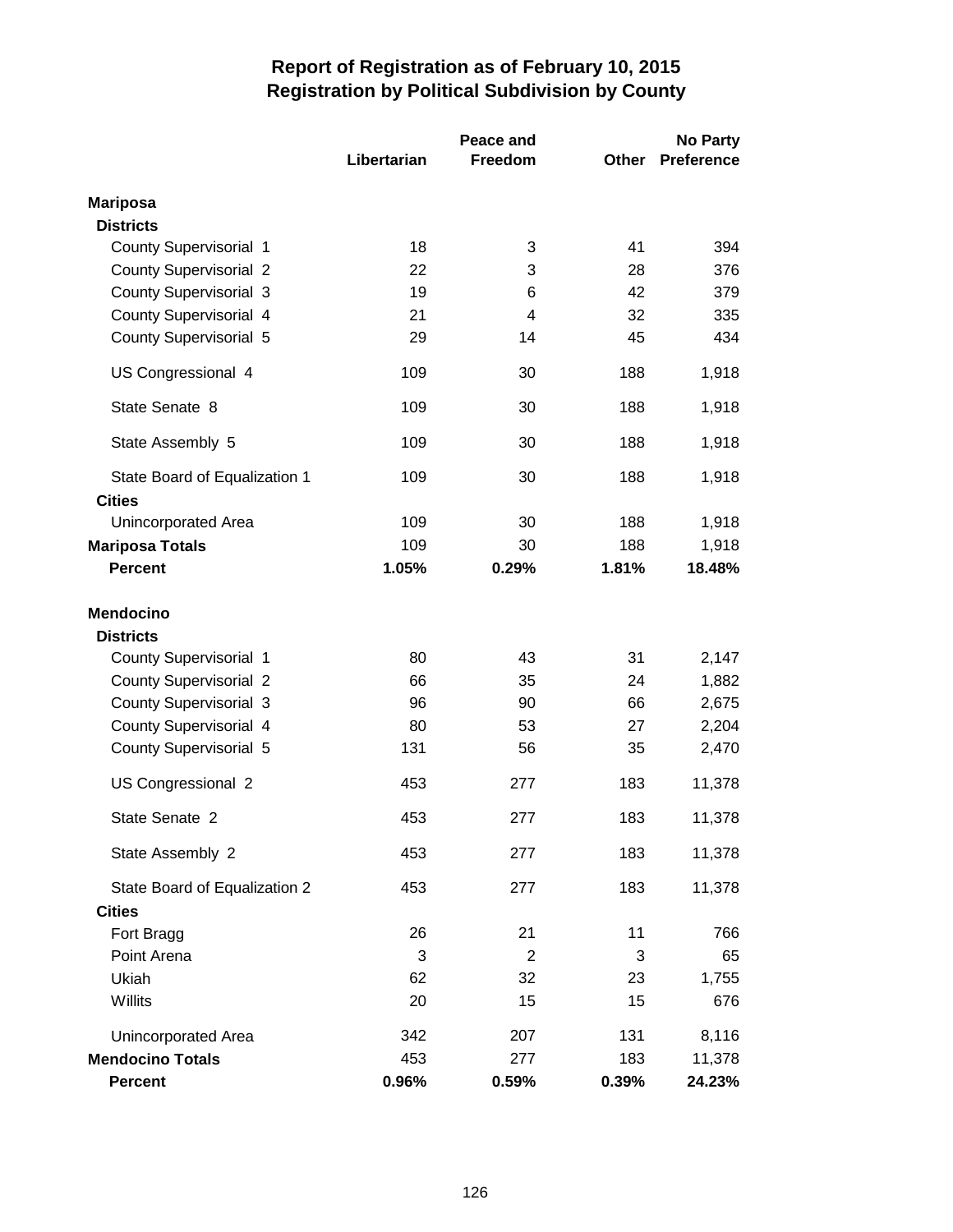|                               | Total             |                   |            | American    |                         |
|-------------------------------|-------------------|-------------------|------------|-------------|-------------------------|
|                               | <b>Registered</b> | <b>Democratic</b> | Republican | Independent | Green                   |
| <b>Merced</b>                 |                   |                   |            |             |                         |
| <b>Districts</b>              |                   |                   |            |             |                         |
| County Supervisorial 1        | 12,774            | 6,531             | 2,993      | 276         | 39                      |
| <b>County Supervisorial 2</b> | 23,094            | 8,977             | 7,800      | 759         | 192                     |
| <b>County Supervisorial 3</b> | 19,228            | 7,044             | 6,902      | 653         | 93                      |
| County Supervisorial 4        | 14,977            | 5,676             | 5,537      | 520         | 48                      |
| <b>County Supervisorial 5</b> | 15,906            | 7,305             | 4,749      | 513         | 48                      |
| US Congressional 16           | 85,979            | 35,533            | 27,981     | 2,721       | 420                     |
| State Senate 12               | 85,979            | 35,533            | 27,981     | 2,721       | 420                     |
| State Assembly 21             | 85,979            | 35,533            | 27,981     | 2,721       | 420                     |
| State Board of Equalization 1 | 85,979            | 35,533            | 27,981     | 2,721       | 420                     |
| <b>Cities</b>                 |                   |                   |            |             |                         |
| Atwater                       | 10,113            | 3,699             | 3,625      | 330         | 46                      |
| Dos Palos                     | 1,567             | 668               | 528        | 60          | $\overline{\mathbf{4}}$ |
| Gustine                       | 1,772             | 822               | 530        | 69          | $\overline{2}$          |
| Livingston                    | 3,913             | 2,308             | 575        | 80          | 10                      |
| Los Banos                     | 11,319            | 5,493             | 3,028      | 375         | 39                      |
| Merced                        | 27,724            | 11,725            | 8,489      | 881         | 204                     |
| Unincorporated Area           | 29,571            | 10,818            | 11,206     | 926         | 115                     |
| <b>Merced Totals</b>          | 85,979            | 35,533            | 27,981     | 2,721       | 420                     |
| <b>Percent</b>                |                   | 41.33%            | 32.54%     | 3.16%       | 0.49%                   |
| <b>Modoc</b>                  |                   |                   |            |             |                         |
| <b>Districts</b>              |                   |                   |            |             |                         |
| <b>County Supervisorial 1</b> | 1,055             | 252               | 525        | 51          | 9                       |
| <b>County Supervisorial 2</b> | 1,088             | 295               | 519        | 62          | 4                       |
| <b>County Supervisorial 3</b> | 1,011             | 256               | 455        | 42          | 6                       |
| County Supervisorial 4        | 1,075             | 250               | 534        | 61          | $\mathbf 1$             |
| <b>County Supervisorial 5</b> | 890               | 194               | 503        | 45          | 6                       |
| US Congressional 1            | 5,119             | 1,247             | 2,536      | 261         | 26                      |
| State Senate 1                | 5,119             | 1,247             | 2,536      | 261         | 26                      |
| State Assembly 1              | 5,119             | 1,247             | 2,536      | 261         | 26                      |
| State Board of Equalization 1 | 5,119             | 1,247             | 2,536      | 261         | 26                      |
| <b>Cities</b>                 |                   |                   |            |             |                         |
| Alturas                       | 1,459             | 424               | 614        | 83          | 8                       |
| Unincorporated Area           | 3,660             | 823               | 1,922      | 178         | 18                      |
| <b>Modoc Totals</b>           | 5,119             | 1,247             | 2,536      | 261         | 26                      |
| <b>Percent</b>                |                   | 24.36%            | 49.54%     | 5.10%       | 0.51%                   |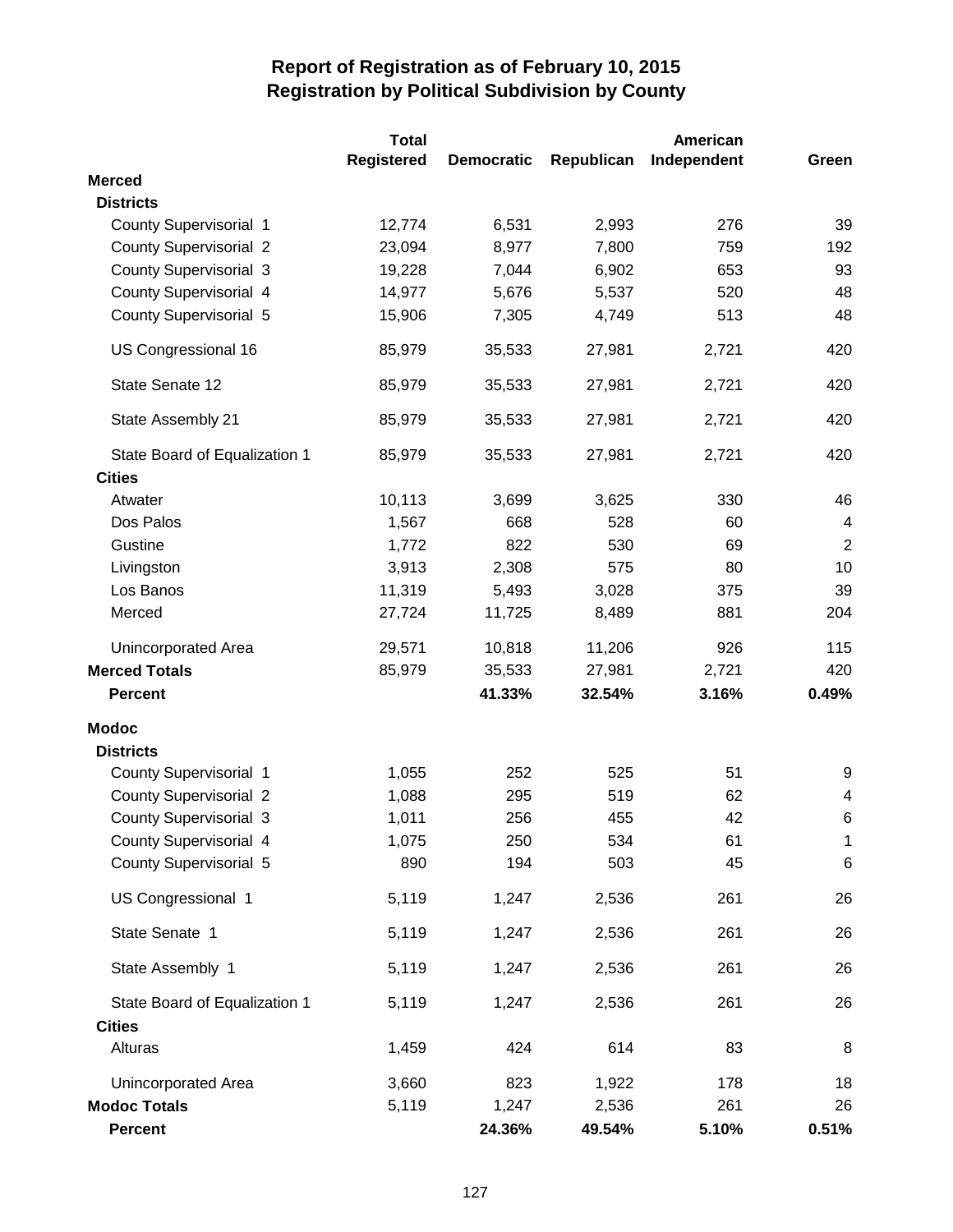|                               | Libertarian | Peace and<br>Freedom | Other          | <b>No Party</b><br><b>Preference</b> |
|-------------------------------|-------------|----------------------|----------------|--------------------------------------|
| <b>Merced</b>                 |             |                      |                |                                      |
| <b>Districts</b>              |             |                      |                |                                      |
| County Supervisorial 1        | 66          | 49                   | 30             | 2,790                                |
| <b>County Supervisorial 2</b> | 152         | 86                   | 71             | 5,057                                |
| <b>County Supervisorial 3</b> | 132         | 61                   | 55             | 4,288                                |
| County Supervisorial 4        | 91          | 46                   | 31             | 3,028                                |
| <b>County Supervisorial 5</b> | 100         | 60                   | 48             | 3,083                                |
| US Congressional 16           | 541         | 302                  | 235            | 18,246                               |
| State Senate 12               | 541         | 302                  | 235            | 18,246                               |
| State Assembly 21             | 541         | 302                  | 235            | 18,246                               |
| State Board of Equalization 1 | 541         | 302                  | 235            | 18,246                               |
| <b>Cities</b>                 |             |                      |                |                                      |
| Atwater                       | 65          | 31                   | 29             | 2,288                                |
| Dos Palos                     | 14          | 10                   | 3              | 280                                  |
| Gustine                       | 12          | 8                    | 3              | 326                                  |
| Livingston                    | 13          | 16                   | 11             | 900                                  |
| Los Banos                     | 69          | 44                   | 31             | 2,240                                |
| Merced                        | 199         | 110                  | 81             | 6,035                                |
| Unincorporated Area           | 169         | 83                   | 77             | 6,177                                |
| <b>Merced Totals</b>          | 541         | 302                  | 235            | 18,246                               |
| <b>Percent</b>                | 0.63%       | 0.35%                | 0.27%          | 21.22%                               |
| <b>Modoc</b>                  |             |                      |                |                                      |
| <b>Districts</b>              |             |                      |                |                                      |
| County Supervisorial 1        | 14          | $\overline{2}$       | 1              | 201                                  |
| <b>County Supervisorial 2</b> | 10          | 1                    | 1              | 196                                  |
| <b>County Supervisorial 3</b> | $\, 8$      | 2                    | 2              | 240                                  |
| County Supervisorial 4        | 8           | 5                    | $\overline{2}$ | 214                                  |
| <b>County Supervisorial 5</b> | 4           | 1                    | 1              | 136                                  |
| US Congressional 1            | 44          | 11                   | 7              | 987                                  |
| State Senate 1                | 44          | 11                   | $\overline{7}$ | 987                                  |
| State Assembly 1              | 44          | 11                   | $\overline{7}$ | 987                                  |
| State Board of Equalization 1 | 44          | 11                   | $\overline{7}$ | 987                                  |
| <b>Cities</b>                 |             |                      |                |                                      |
| Alturas                       | 12          | 3                    | 0              | 315                                  |
| Unincorporated Area           | 32          | 8                    | $\overline{7}$ | 672                                  |
| <b>Modoc Totals</b>           | 44          | 11                   | $\overline{7}$ | 987                                  |
| Percent                       | 0.86%       | 0.21%                | 0.14%          | 19.28%                               |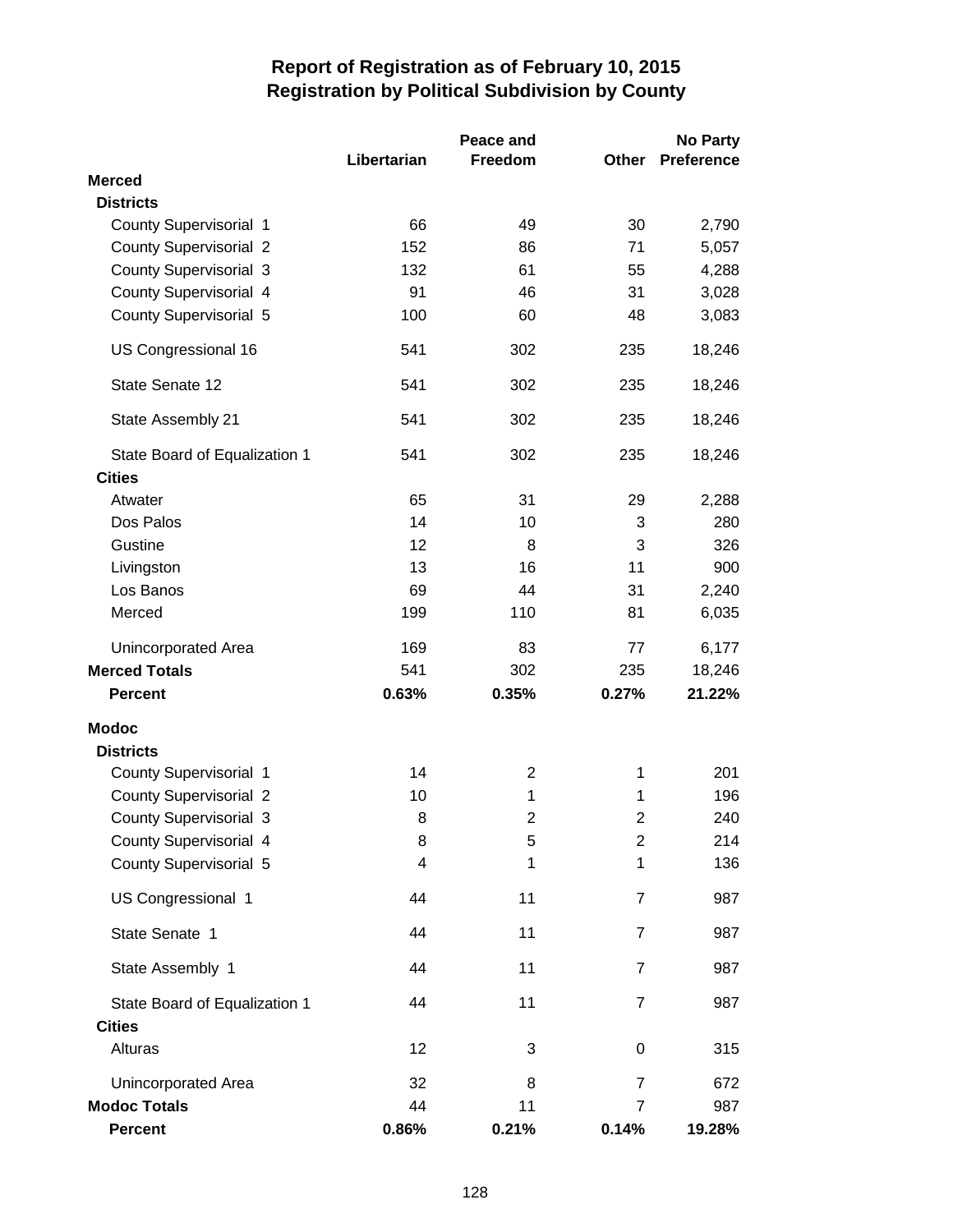|                                                | Total             |                   |            | American    |                  |
|------------------------------------------------|-------------------|-------------------|------------|-------------|------------------|
|                                                | <b>Registered</b> | <b>Democratic</b> | Republican | Independent | Green            |
| <b>Mono</b>                                    |                   |                   |            |             |                  |
| <b>Districts</b>                               |                   |                   |            |             |                  |
| County Supervisorial 1                         | 714               | 250               | 167        | 29          | 11               |
| <b>County Supervisorial 2</b>                  | 1,475             | 493               | 558        | 75          | $\boldsymbol{9}$ |
| <b>County Supervisorial 3</b>                  | 1,310             | 415               | 451        | 54          | 19               |
| County Supervisorial 4                         | 1,255             | 357               | 546        | 59          | $\overline{4}$   |
| <b>County Supervisorial 5</b>                  | 998               | 371               | 271        | 30          | 14               |
| US Congressional 8                             | 5,752             | 1,886             | 1,993      | 247         | 57               |
| State Senate 8                                 | 5,752             | 1,886             | 1,993      | 247         | 57               |
| State Assembly 5                               | 5,752             | 1,886             | 1,993      | 247         | 57               |
| State Board of Equalization 1<br><b>Cities</b> | 5,752             | 1,886             | 1,993      | 247         | 57               |
| <b>Mammoth Lakes</b>                           | 2,862             | 994               | 809        | 108         | 36               |
| Unincorporated Area                            | 2,890             | 892               | 1,184      | 139         | 21               |
| <b>Mono Totals</b>                             | 5,752             | 1,886             | 1,993      | 247         | 57               |
| <b>Percent</b>                                 |                   | 32.79%            | 34.65%     | 4.29%       | 0.99%            |
| <b>Monterey</b>                                |                   |                   |            |             |                  |
| <b>Districts</b>                               |                   |                   |            |             |                  |
| County Supervisorial 1                         | 21,786            | 13,353            | 3,203      | 346         | 52               |
| <b>County Supervisorial 2</b>                  | 35,326            | 18,709            | 7,646      | 798         | 210              |
| <b>County Supervisorial 3</b>                  | 23,014            | 13,117            | 4,759      | 442         | 59               |
| County Supervisorial 4                         | 34,553            | 16,628            | 8,069      | 951         | 238              |
| <b>County Supervisorial 5</b>                  | 51,025            | 21,270            | 15,765     | 1,444       | 525              |
| US Congressional 20                            | 165,704           | 83,077            | 39,442     | 3,981       | 1,084            |
| State Senate 12                                | 70,724            | 40,725            | 13,297     | 1,254       | 215              |
| State Senate 17                                | 94,980            | 42,352            | 26,145     | 2,727       | 869              |
| State Assembly 29                              | 87,416            | 39,885            | 23,079     | 2,474       | 799              |
| State Assembly 30                              | 78,288            | 43,192            | 16,363     | 1,507       | 285              |
| State Board of Equalization 2                  | 165,704           | 83,077            | 39,442     | 3,981       | 1,084            |
| <b>Cities</b>                                  |                   |                   |            |             |                  |
| Carmel-by-the-Sea                              | 2,552             | 1,025             | 839        | 98          | 19               |
| Del Rey Oaks                                   | 1,079             | 503               | 295        | 31          | 6                |
| Gonzales                                       | 2,743             | 1,755             | 406        | 51          | 3                |
| Greenfield                                     | 4,117             | 2,775             | 495        | 55          | $\sqrt{5}$       |
| King City                                      | 2,754             | 1,543             | 618        | 53          | 4                |
| Marina                                         | 8,915             | 4,134             | 1,901      | 287         | 72               |
| Monterey                                       | 13,235            | 6,213             | 3,107      | 352         | 131              |
| Pacific Grove                                  | 9,193             | 4,513             | 2,108      | 248         | 125              |
| Salinas                                        | 51,512            | 29,234            | 9,831      | 912         | 168              |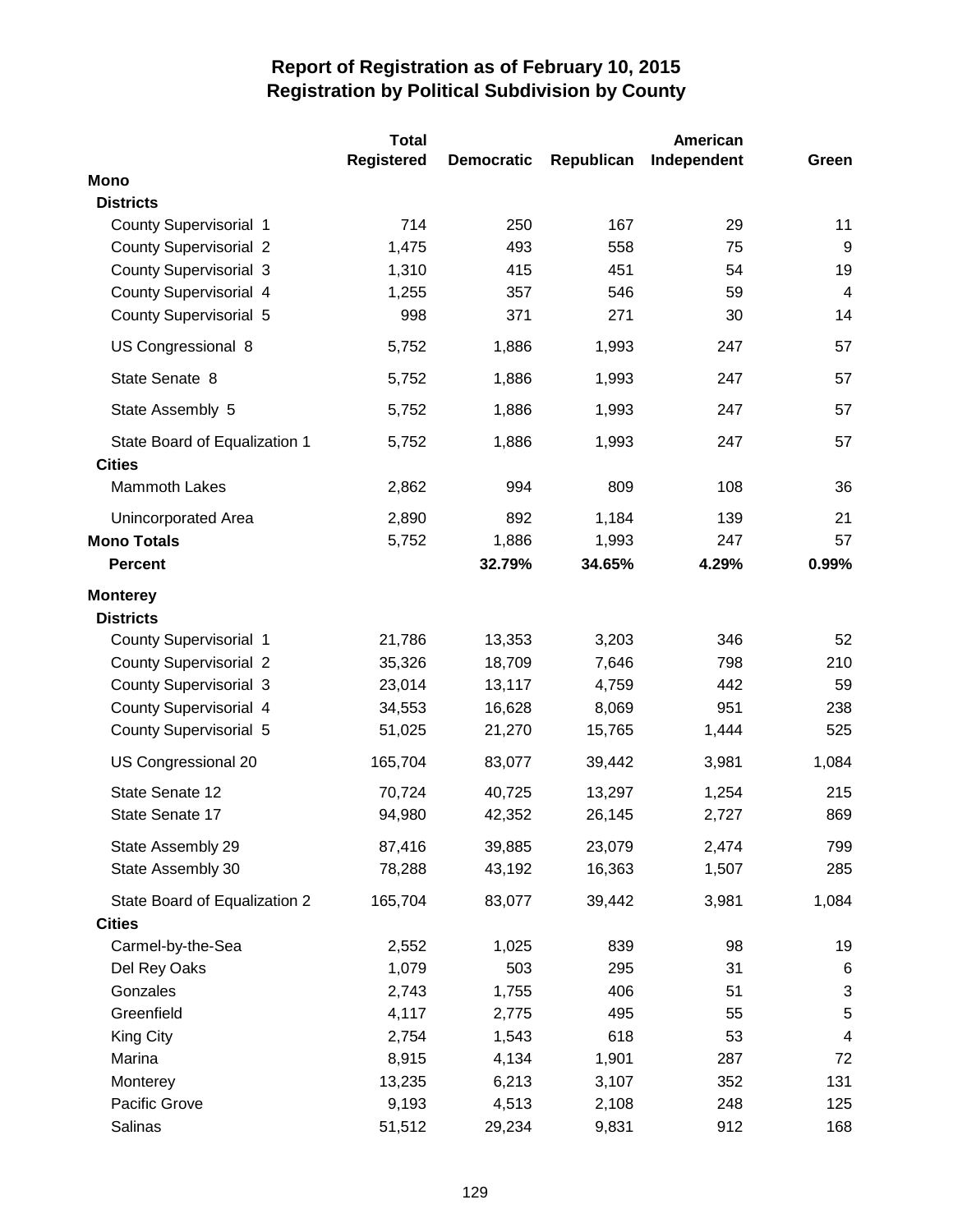|                                                  | Libertarian          | Peace and<br>Freedom | Other  | <b>No Party</b><br><b>Preference</b> |
|--------------------------------------------------|----------------------|----------------------|--------|--------------------------------------|
| <b>Mono</b>                                      |                      |                      |        |                                      |
| <b>Districts</b>                                 |                      |                      |        |                                      |
| <b>County Supervisorial 1</b>                    | 8                    | 4                    | 0      | 245                                  |
| <b>County Supervisorial 2</b>                    | 8                    | 4                    | 1      | 327                                  |
| <b>County Supervisorial 3</b>                    | 9<br>$\overline{7}$  | 3<br>4               | 0<br>0 | 359<br>278                           |
| County Supervisorial 4<br>County Supervisorial 5 | 10                   | 3                    | 0      | 299                                  |
| US Congressional 8                               | 42                   | 18                   | 1      | 1,508                                |
| State Senate 8                                   | 42                   | 18                   | 1      | 1,508                                |
|                                                  | 42                   | 18                   | 1      |                                      |
| State Assembly 5                                 |                      |                      |        | 1,508                                |
| State Board of Equalization 1<br><b>Cities</b>   | 42                   | 18                   | 1      | 1,508                                |
| <b>Mammoth Lakes</b>                             | 26                   | 13                   | 0      | 876                                  |
| Unincorporated Area                              | 16                   | 5                    | 1      | 632                                  |
| <b>Mono Totals</b>                               | 42                   | 18                   | 1      | 1,508                                |
| <b>Percent</b>                                   | 0.73%                | 0.31%                | 0.02%  | 26.22%                               |
| <b>Monterey</b><br><b>Districts</b>              |                      |                      |        |                                      |
| County Supervisorial 1                           | 60                   | 78                   | 24     | 4,670                                |
| <b>County Supervisorial 2</b>                    | 190                  | 106                  | 56     | 7,611                                |
| <b>County Supervisorial 3</b>                    | 85                   | 89                   | 30     | 4,433                                |
| <b>County Supervisorial 4</b>                    | 243                  | 89                   | 49     | 8,286                                |
| <b>County Supervisorial 5</b>                    | 365                  | 94                   | 82     | 11,480                               |
| US Congressional 20                              | 943                  | 456                  | 241    | 36,480                               |
| State Senate 12                                  | 269                  | 234                  | 89     | 14,641                               |
| State Senate 17                                  | 674                  | 222                  | 152    | 21,839                               |
| State Assembly 29                                | 616                  | 194                  | 133    | 20,236                               |
| State Assembly 30                                | 327                  | 262                  | 108    | 16,244                               |
| State Board of Equalization 2                    | 943                  | 456                  | 241    | 36,480                               |
| <b>Cities</b>                                    |                      |                      |        |                                      |
| Carmel-by-the-Sea<br>Del Rey Oaks                | 22<br>$\overline{7}$ | 5<br>1               | 6<br>3 | 538<br>233                           |
| Gonzales                                         | $\overline{7}$       | 11                   | 10     | 500                                  |
| Greenfield                                       | 12                   | 17                   | 4      | 754                                  |
| <b>King City</b>                                 | 9                    | 10                   | 5      | 512                                  |
| Marina                                           | 65                   | 25                   | 13     | 2,418                                |
| Monterey                                         | 104                  | 33                   | 25     | 3,270                                |
| Pacific Grove                                    | 70                   | 15                   | 13     | 2,101                                |
| Salinas                                          | 201                  | 163                  | 65     | 10,938                               |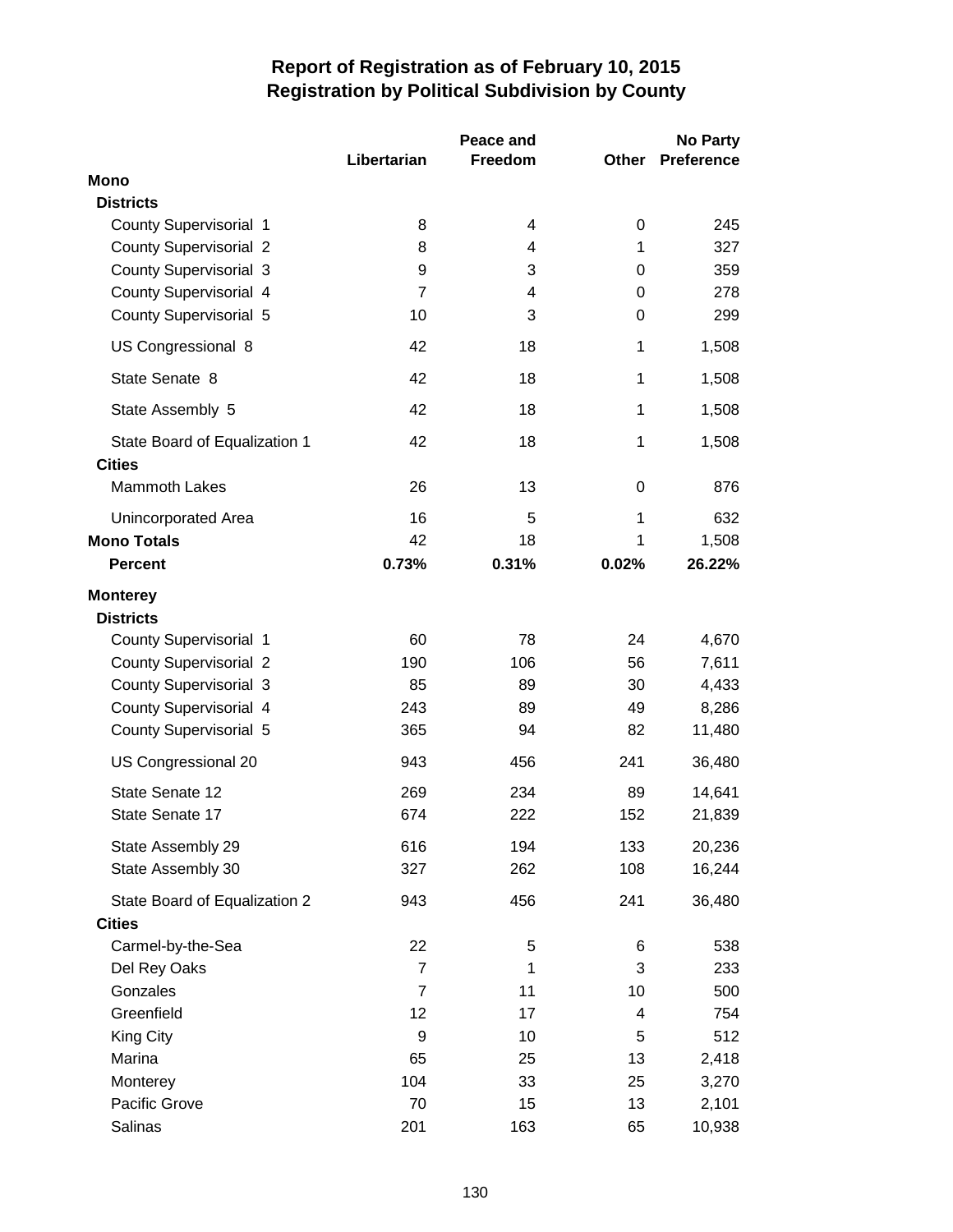|                               | <b>Total</b> |                   |            | American    |       |
|-------------------------------|--------------|-------------------|------------|-------------|-------|
|                               | Registered   | <b>Democratic</b> | Republican | Independent | Green |
| Sand City                     | 144          | 52                | 37         | 11          | 2     |
| Seaside                       | 11,289       | 5,930             | 2,074      | 294         | 77    |
| Soledad                       | 5,042        | 3,273             | 613        | 65          | 17    |
| Unincorporated Area           | 53,129       | 22,127            | 17,118     | 1,524       | 455   |
| <b>Monterey Totals</b>        | 165,704      | 83,077            | 39,442     | 3,981       | 1,084 |
| <b>Percent</b>                |              | 50.14%            | 23.80%     | 2.40%       | 0.65% |
| <b>Napa</b>                   |              |                   |            |             |       |
| <b>Districts</b>              |              |                   |            |             |       |
| <b>County Supervisorial 1</b> | 12,352       | 5,826             | 2,975      | 383         | 189   |
| <b>County Supervisorial 2</b> | 15,060       | 6,881             | 4,210      | 428         | 148   |
| <b>County Supervisorial 3</b> | 14,775       | 6,322             | 4,225      | 477         | 159   |
| <b>County Supervisorial 4</b> | 13,297       | 5,882             | 3,641      | 453         | 170   |
| <b>County Supervisorial 5</b> | 13,762       | 6,790             | 2,905      | 410         | 123   |
| US Congressional 5            | 69,246       | 31,701            | 17,956     | 2,151       | 789   |
| State Senate 3                | 69,246       | 31,701            | 17,956     | 2,151       | 789   |
| State Assembly 4              | 69,246       | 31,701            | 17,956     | 2,151       | 789   |
| State Board of Equalization 2 | 69,246       | 31,701            | 17,956     | 2,151       | 789   |
| <b>Cities</b>                 |              |                   |            |             |       |
| American Canyon               | 9,079        | 4,634             | 1,574      | 276         | 56    |
| Calistoga                     | 2,172        | 1,148             | 436        | 76          | 21    |
| Napa                          | 37,899       | 17,829            | 9,592      | 1,155       | 489   |
| St. Helena                    | 3,211        | 1,483             | 848        | 76          | 19    |
| Yountville                    | 1,919        | 882               | 490        | 82          | 24    |
| Unincorporated Area           | 14,966       | 5,725             | 5,016      | 486         | 180   |
| <b>Napa Totals</b>            | 69,246       | 31,701            | 17,956     | 2,151       | 789   |
| <b>Percent</b>                |              | 45.78%            | 25.93%     | 3.11%       | 1.14% |
| <b>Nevada</b>                 |              |                   |            |             |       |
| <b>Districts</b>              |              |                   |            |             |       |
| County Supervisorial 1        | 14,003       | 5,008             | 4,595      | 491         | 391   |
| <b>County Supervisorial 2</b> | 13,074       | 3,416             | 6,122      | 527         | 196   |
| <b>County Supervisorial 3</b> | 11,283       | 3,836             | 3,784      | 428         | 218   |
| County Supervisorial 4        | 13,003       | 3,825             | 4,972      | 518         | 369   |
| County Supervisorial 5        | 10,106       | 3,826             | 2,486      | 413         | 200   |
| US Congressional 1            | 52,995       | 16,601            | 19,957     | 2,034       | 1,215 |
| US Congressional 4            | 8,474        | 3,310             | 2,002      | 343         | 159   |
| State Senate 1                | 61,469       | 19,911            | 21,959     | 2,377       | 1,374 |
| State Assembly 1              | 61,469       | 19,911            | 21,959     | 2,377       | 1,374 |
| State Board of Equalization 1 | 61,469       | 19,911            | 21,959     | 2,377       | 1,374 |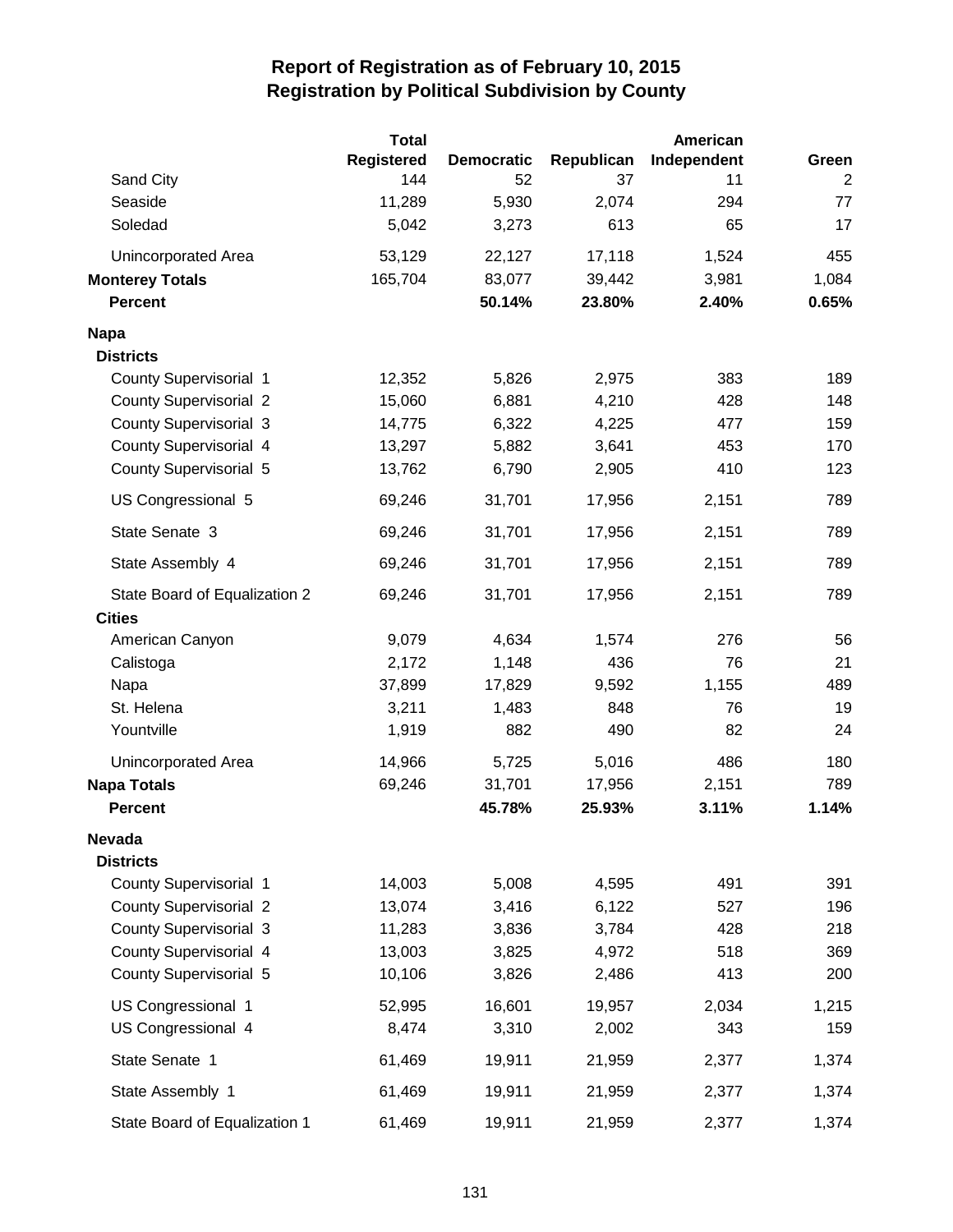|                               |                | Peace and      |       | <b>No Party</b>   |
|-------------------------------|----------------|----------------|-------|-------------------|
|                               | Libertarian    | Freedom        | Other | <b>Preference</b> |
| Sand City                     | $\overline{2}$ | 0              | 0     | 40                |
| Seaside                       | 75             | 30             | 14    | 2,795             |
| Soledad                       | 19             | 21             | 3     | 1,031             |
| Unincorporated Area           | 350            | 125            | 80    | 11,350            |
| <b>Monterey Totals</b>        | 943            | 456            | 241   | 36,480            |
| <b>Percent</b>                | 0.57%          | 0.28%          | 0.15% | 22.02%            |
| <b>Napa</b>                   |                |                |       |                   |
| <b>Districts</b>              |                |                |       |                   |
| County Supervisorial 1        | 111            | 34             | 74    | 2,760             |
| <b>County Supervisorial 2</b> | 112            | 45             | 76    | 3,160             |
| <b>County Supervisorial 3</b> | 113            | 32             | 120   | 3,327             |
| County Supervisorial 4        | 115            | 48             | 84    | 2,904             |
| <b>County Supervisorial 5</b> | 70             | 34             | 75    | 3,355             |
| US Congressional 5            | 521            | 193            | 429   | 15,506            |
| State Senate 3                | 521            | 193            | 429   | 15,506            |
| State Assembly 4              | 521            | 193            | 429   | 15,506            |
| State Board of Equalization 2 | 521            | 193            | 429   | 15,506            |
| <b>Cities</b>                 |                |                |       |                   |
| American Canyon               | 33             | 27             | 51    | 2,428             |
| Calistoga                     | 14             | $\overline{2}$ | 9     | 466               |
| Napa                          | 307            | 114            | 216   | 8,197             |
| St. Helena                    | 19             | 5              | 24    | 737               |
| Yountville                    | 9              | 4              | 27    | 401               |
| <b>Unincorporated Area</b>    | 139            | 41             | 102   | 3,277             |
| <b>Napa Totals</b>            | 521            | 193            | 429   | 15,506            |
| <b>Percent</b>                | 0.75%          | 0.28%          | 0.62% | 22.39%            |
| Nevada                        |                |                |       |                   |
| <b>Districts</b>              |                |                |       |                   |
| County Supervisorial 1        | 159            | 48             | 27    | 3,284             |
| <b>County Supervisorial 2</b> | 148            | 28             | 35    | 2,602             |
| <b>County Supervisorial 3</b> | 130            | 46             | 25    | 2,816             |
| County Supervisorial 4        | 178            | 56             | 38    | 3,047             |
| County Supervisorial 5        | 123            | 25             | 13    | 3,020             |
| US Congressional 1            | 646            | 189            | 130   | 12,223            |
| US Congressional 4            | 92             | 14             | 8     | 2,546             |
| State Senate 1                | 738            | 203            | 138   | 14,769            |
| State Assembly 1              | 738            | 203            | 138   | 14,769            |
| State Board of Equalization 1 | 738            | 203            | 138   | 14,769            |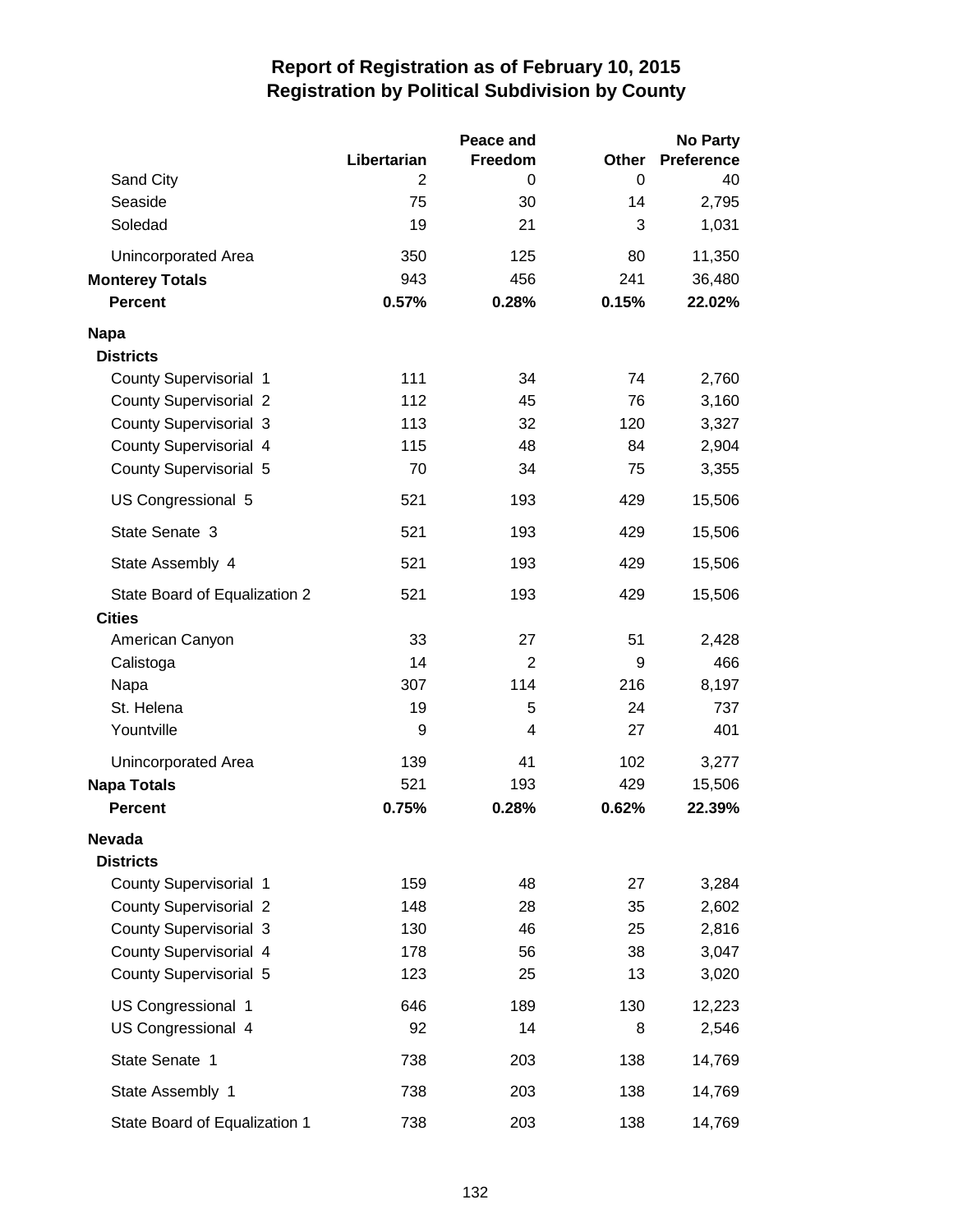|                               | Total             |                   |            | American    |       |
|-------------------------------|-------------------|-------------------|------------|-------------|-------|
|                               | <b>Registered</b> | <b>Democratic</b> | Republican | Independent | Green |
| <b>Cities</b>                 |                   |                   |            |             |       |
| <b>Grass Valley</b>           | 6,523             | 2,324             | 2,012      | 243         | 125   |
| Nevada City                   | 2,107             | 938               | 413        | 75          | 93    |
| Truckee                       | 8,349             | 3,274             | 1,959      | 337         | 156   |
| Unincorporated Area           | 44,490            | 13,375            | 17,575     | 1,722       | 1,000 |
| <b>Nevada Totals</b>          | 61,469            | 19,911            | 21,959     | 2,377       | 1,374 |
| <b>Percent</b>                |                   | 32.39%            | 35.72%     | 3.87%       | 2.24% |
| Orange                        |                   |                   |            |             |       |
| <b>Districts</b>              |                   |                   |            |             |       |
| <b>County Supervisorial 1</b> | 215,190           | 92,362            | 66,255     | 4,393       | 698   |
| <b>County Supervisorial 2</b> | 326,021           | 93,517            | 142,815    | 9,455       | 1,499 |
| <b>County Supervisorial 3</b> | 297,913           | 85,475            | 125,415    | 7,644       | 1,164 |
| <b>County Supervisorial 4</b> | 243,052           | 90,409            | 87,396     | 5,923       | 949   |
| County Supervisorial 5        | 335,403           | 88,941            | 153,448    | 10,492      | 1,311 |
| US Congressional 38           | 7,709             | 2,737             | 2,857      | 165         | 13    |
| US Congressional 39           | 209,460           | 64,839            | 89,906     | 5,262       | 794   |
| US Congressional 45           | 375,780           | 105,196           | 161,069    | 10,045      | 1,382 |
| US Congressional 46           | 226,091           | 106,250           | 62,626     | 4,890       | 799   |
| US Congressional 47           | 127,810           | 42,788            | 49,156     | 3,189       | 472   |
| US Congressional 48           | 379,579           | 106,771           | 165,867    | 11,193      | 1,762 |
| US Congressional 49           | 91,150            | 22,123            | 43,848     | 3,163       | 399   |
| State Senate 29               | 300,638           | 101,275           | 119,550    | 7,422       | 1,098 |
| State Senate 32               | 24,759            | 10,277            | 7,760      | 547         | 97    |
| State Senate 34               | 339,765           | 132,749           | 117,859    | 7,889       | 1,225 |
| State Senate 36               | 260,824           | 65,894            | 122,793    | 8,261       | 1,010 |
| State Senate 37               | 491,593           | 140,509           | 207,367    | 13,788      | 2,191 |
| State Assembly 55             | 113,228           | 31,374            | 53,706     | 2,996       | 371   |
| State Assembly 65             | 193,466           | 71,409            | 68,698     | 4,576       | 753   |
| State Assembly 68             | 230,901           | 65,642            | 100,292    | 6,179       | 830   |
| State Assembly 69             | 135,760           | 71,932            | 31,222     | 2,465       | 465   |
| State Assembly 72             | 225,551           | 70,364            | 92,897     | 5,892       | 839   |
| State Assembly 73             | 260,824           | 65,894            | 122,793    | 8,261       | 1,010 |
| State Assembly 74             | 257,849           | 74,089            | 105,721    | 7,538       | 1,353 |
| State Board of Equalization 4 | 1,417,579         | 450,704           | 575,329    | 37,907      | 5,621 |
| <b>Cities</b>                 |                   |                   |            |             |       |
| Aliso Viejo                   | 24,311            | 7,092             | 9,517      | 780         | 112   |
| Anaheim                       | 124,811           | 48,357            | 43,653     | 3,062       | 429   |
| <b>Brea</b>                   | 21,733            | 6,105             | 10,155     | 584         | 60    |
| <b>Buena Park</b>             | 33,528            | 13,153            | 11,020     | 754         | 124   |
| Costa Mesa                    | 49,959            | 14,859            | 18,620     | 1,791       | 373   |
| Cypress                       | 24,566            | 8,023             | 9,703      | 605         | 86    |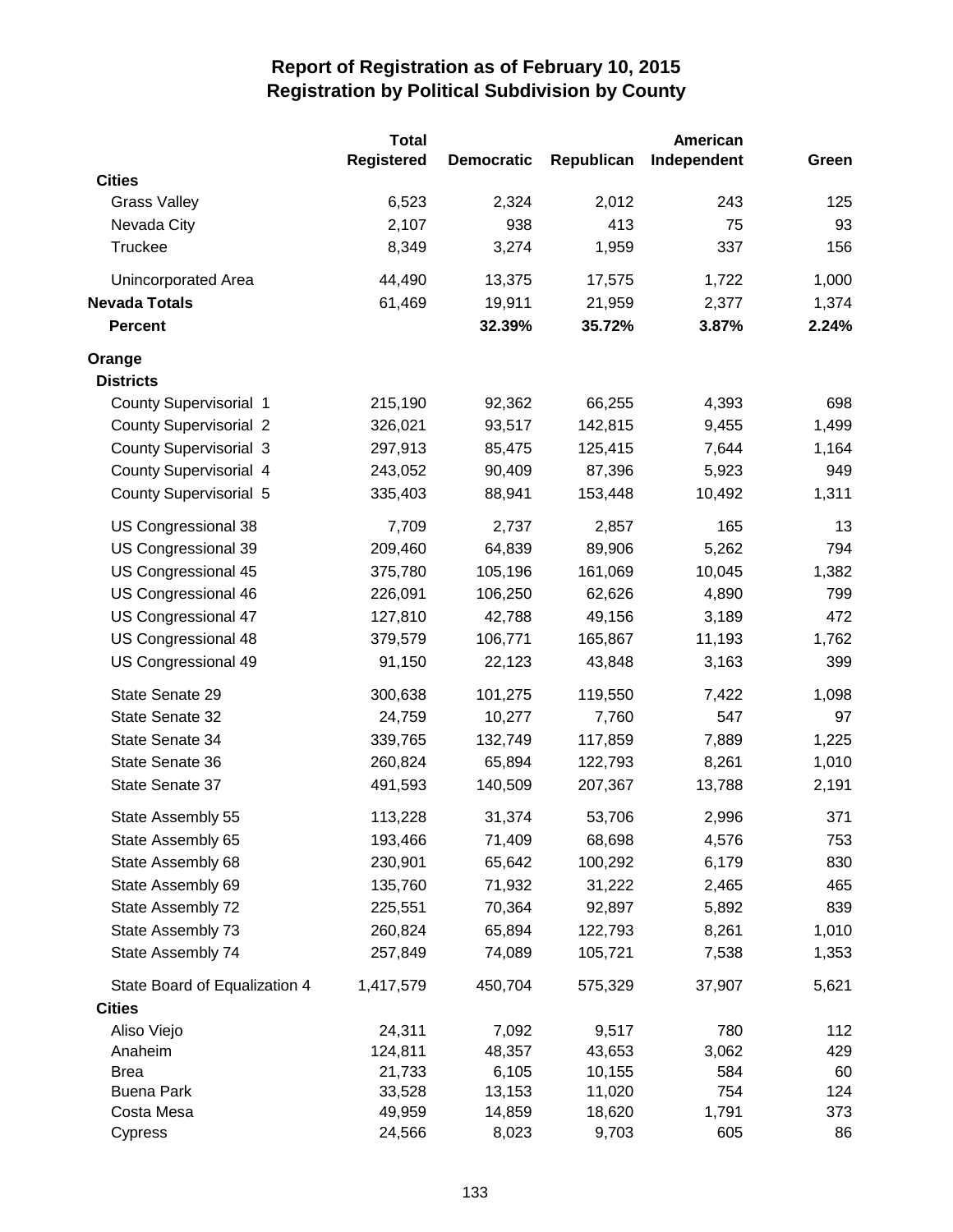|                               | Libertarian | Peace and<br><b>Freedom</b> | Other | <b>No Party</b><br><b>Preference</b> |
|-------------------------------|-------------|-----------------------------|-------|--------------------------------------|
| <b>Cities</b>                 |             |                             |       |                                      |
| <b>Grass Valley</b>           | 76          | 33                          | 15    | 1,695                                |
| Nevada City                   | 27          | 8                           | 3     | 550                                  |
| Truckee                       | 92          | 14                          | 8     | 2,509                                |
| Unincorporated Area           | 543         | 148                         | 112   | 10,015                               |
| Nevada Totals                 | 738         | 203                         | 138   | 14,769                               |
| <b>Percent</b>                | 1.20%       | 0.33%                       | 0.22% | 24.03%                               |
| Orange                        |             |                             |       |                                      |
| <b>Districts</b>              |             |                             |       |                                      |
| <b>County Supervisorial 1</b> | 1,428       | 852                         | 782   | 48,420                               |
| <b>County Supervisorial 2</b> | 3,256       | 736                         | 1,309 | 73,434                               |
| <b>County Supervisorial 3</b> | 2,601       | 652                         | 1,035 | 73,927                               |
| <b>County Supervisorial 4</b> | 1,888       | 758                         | 846   | 54,883                               |
| <b>County Supervisorial 5</b> | 2,914       | 615                         | 1,124 | 76,558                               |
| US Congressional 38           | 44          | 18                          | 21    | 1,854                                |
| US Congressional 39           | 1,666       | 503                         | 712   | 45,778                               |
| US Congressional 45           | 3,119       | 743                         | 1,213 | 93,013                               |
| US Congressional 46           | 1,654       | 841                         | 834   | 48,197                               |
| US Congressional 47           | 919         | 463                         | 512   | 30,311                               |
| US Congressional 48           | 3,814       | 870                         | 1,463 | 87,839                               |
| US Congressional 49           | 871         | 175                         | 341   | 20,230                               |
| State Senate 29               | 2,274       | 837                         | 1,087 | 67,095                               |
| State Senate 32               | 154         | 91                          | 78    | 5,755                                |
| State Senate 34               | 2,520       | 1,151                       | 1,233 | 75,139                               |
| State Senate 36               | 2,302       | 460                         | 867   | 59,237                               |
| State Senate 37               | 4,837       | 1,074                       | 1,831 | 119,996                              |
| State Assembly 55             | 871         | 237                         | 394   | 23,279                               |
| State Assembly 65             | 1,421       | 616                         | 717   | 45,276                               |
| State Assembly 68             | 2,091       | 534                         | 826   | 54,507                               |
| State Assembly 69             | 918         | 507                         | 426   | 27,825                               |
| State Assembly 72             | 1,767       | 727                         | 869   | 52,196                               |
| State Assembly 73             | 2,302       | 460                         | 867   | 59,237                               |
| State Assembly 74             | 2,717       | 532                         | 997   | 64,902                               |
| State Board of Equalization 4 | 12,087      | 3,613                       | 5,096 | 327,222                              |
| <b>Cities</b>                 |             |                             |       |                                      |
| Aliso Viejo                   | 259         | 42                          | 76    | 6,433                                |
| Anaheim                       | 887         | 411                         | 448   | 27,564                               |
| <b>Brea</b>                   | 167         | 41                          | 67    | 4,554                                |
| <b>Buena Park</b>             | 210         | 113                         | 102   | 8,052                                |
| Costa Mesa                    | 775         | 139                         | 249   | 13,153                               |
| Cypress                       | 168         | 62                          | 98    | 5,821                                |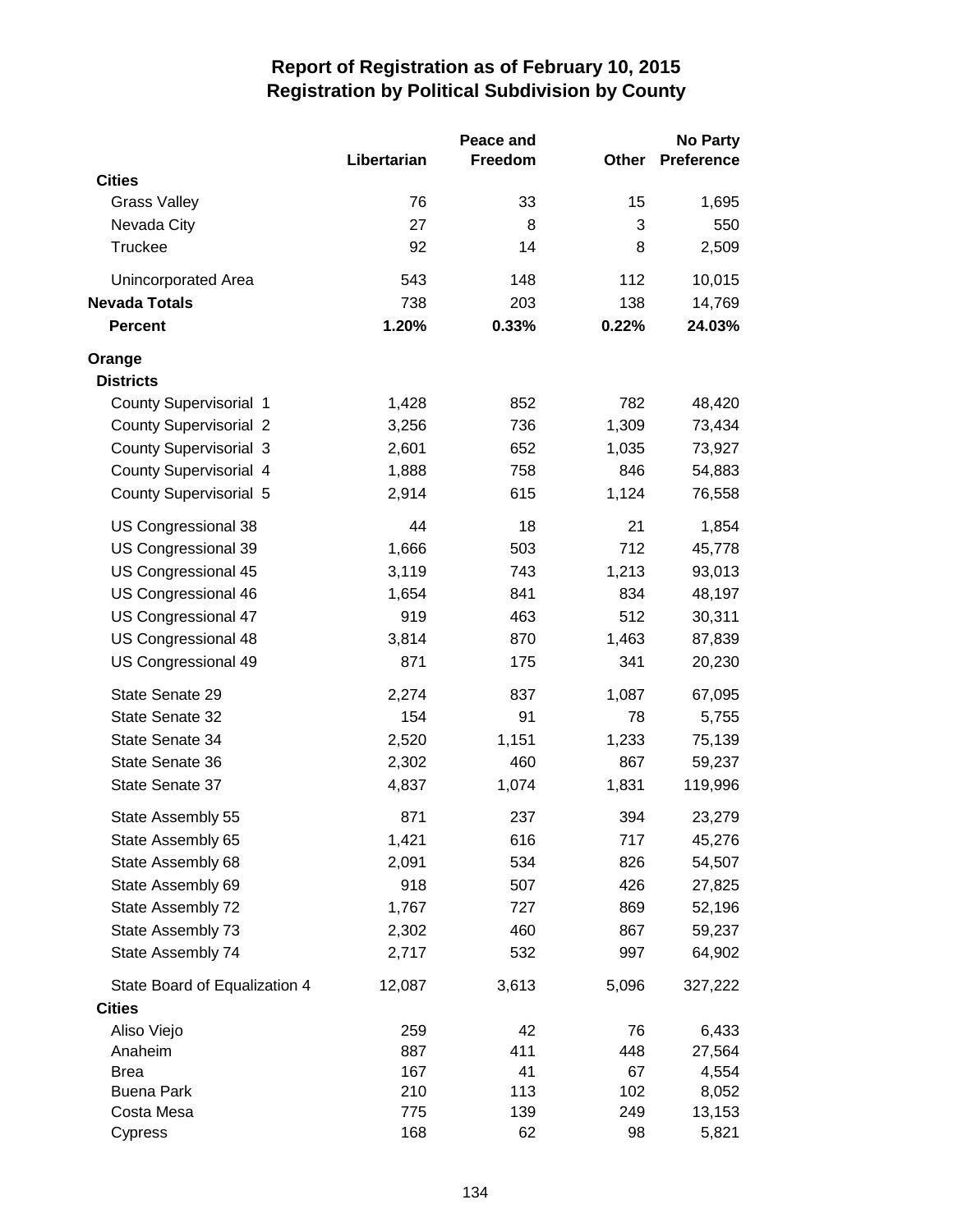|                               | <b>Total</b>      |                   |            | American    |       |
|-------------------------------|-------------------|-------------------|------------|-------------|-------|
|                               | <b>Registered</b> | <b>Democratic</b> | Republican | Independent | Green |
| Dana Point                    | 20,398            | 5,255             | 9,417      | 749         | 107   |
| <b>Fountain Valley</b>        | 31,482            | 8,729             | 14,216     | 814         | 116   |
| Fullerton                     | 63,278            | 21,068            | 24,535     | 1,500       | 312   |
| Garden Grove                  | 67,555            | 24,241            | 24,412     | 1,532       | 208   |
| Huntington Beach              | 109,622           | 30,201            | 49,328     | 3,301       | 542   |
| Irvine                        | 105,003           | 33,109            | 34,000     | 2,477       | 470   |
| La Habra                      | 23,478            | 8,721             | 8,728      | 666         | 105   |
| La Palma                      | 7,709             | 2,737             | 2,857      | 165         | 13    |
| Laguna Beach                  | 16,037            | 5,923             | 5,527      | 495         | 126   |
| Laguna Hills                  | 16,854            | 4,448             | 7,634      | 496         | 77    |
| Laguna Niguel                 | 37,191            | 9,837             | 17,129     | 1,178       | 144   |
| Laguna Woods                  | 12,973            | 4,851             | 5,039      | 378         | 36    |
| Lake Forest                   | 39,409            | 10,738            | 17,688     | 1,248       | 135   |
| Los Alamitos                  | 5,836             | 1,943             | 2,357      | 185         | 29    |
| Mission Viejo                 | 55,144            | 14,403            | 26,053     | 1,620       | 173   |
| Newport Beach                 | 53,322            | 10,861            | 29,206     | 1,431       | 168   |
| Orange                        | 63,061            | 18,797            | 27,475     | 1,839       | 234   |
| Placentia                     | 24,841            | 7,252             | 11,002     | 651         | 88    |
| Rancho Santa Margarita        | 25,866            | 6,251             | 12,316     | 777         | 69    |
| San Clemente                  | 36,798            | 8,490             | 18,116     | 1,310       | 173   |
| San Juan Capistrano           | 17,796            | 4,693             | 8,462      | 588         | 79    |
| Santa Ana                     | 94,161            | 52,142            | 20,458     | 1,543       | 312   |
| Seal Beach                    | 16,666            | 5,573             | 7,302      | 487         | 75    |
| Stanton                       | 12,695            | 5,167             | 4,063      | 297         | 46    |
| Tustin                        | 30,234            | 9,767             | 10,988     | 785         | 134   |
| <b>Villa Park</b>             | 4,177             | 735               | 2,623      | 81          | 12    |
| Westminster                   | 39,892            | 12,007            | 15,665     | 1,007       | 122   |
| Yorba Linda                   | 40,421            | 8,593             | 22,323     | 1,036       | 112   |
| Unincorporated Area           | 66,772            | 16,583            | 33,742     | 1,695       | 220   |
| <b>Orange Totals</b>          | 1,417,579         | 450,704           | 575,329    | 37,907      | 5,621 |
| <b>Percent</b>                |                   | 31.79%            | 40.59%     | 2.67%       | 0.40% |
| <b>Placer</b>                 |                   |                   |            |             |       |
| <b>Districts</b>              |                   |                   |            |             |       |
| <b>County Supervisorial 1</b> | 41,500            | 11,942            | 18,329     | 1,015       | 149   |
| <b>County Supervisorial 2</b> | 38,789            | 10,419            | 18,639     | 943         | 142   |
| <b>County Supervisorial 3</b> | 39,671            | 10,166            | 18,959     | 1,008       | 238   |
| County Supervisorial 4        | 41,115            | 10,702            | 20,011     | 835         | 147   |
| <b>County Supervisorial 5</b> | 39,495            | 11,610            | 16,232     | 1,108       | 371   |
| US Congressional 1            | 26,613            | 7,084             | 12,446     | 768         | 202   |
| US Congressional 4            | 173,957           | 47,755            | 79,724     | 4,141       | 845   |
| State Senate 1                | 129,408           | 34,707            | 60,017     | 3,212       | 801   |
| State Senate 4                | 71,162            | 20,132            | 32,153     | 1,697       | 246   |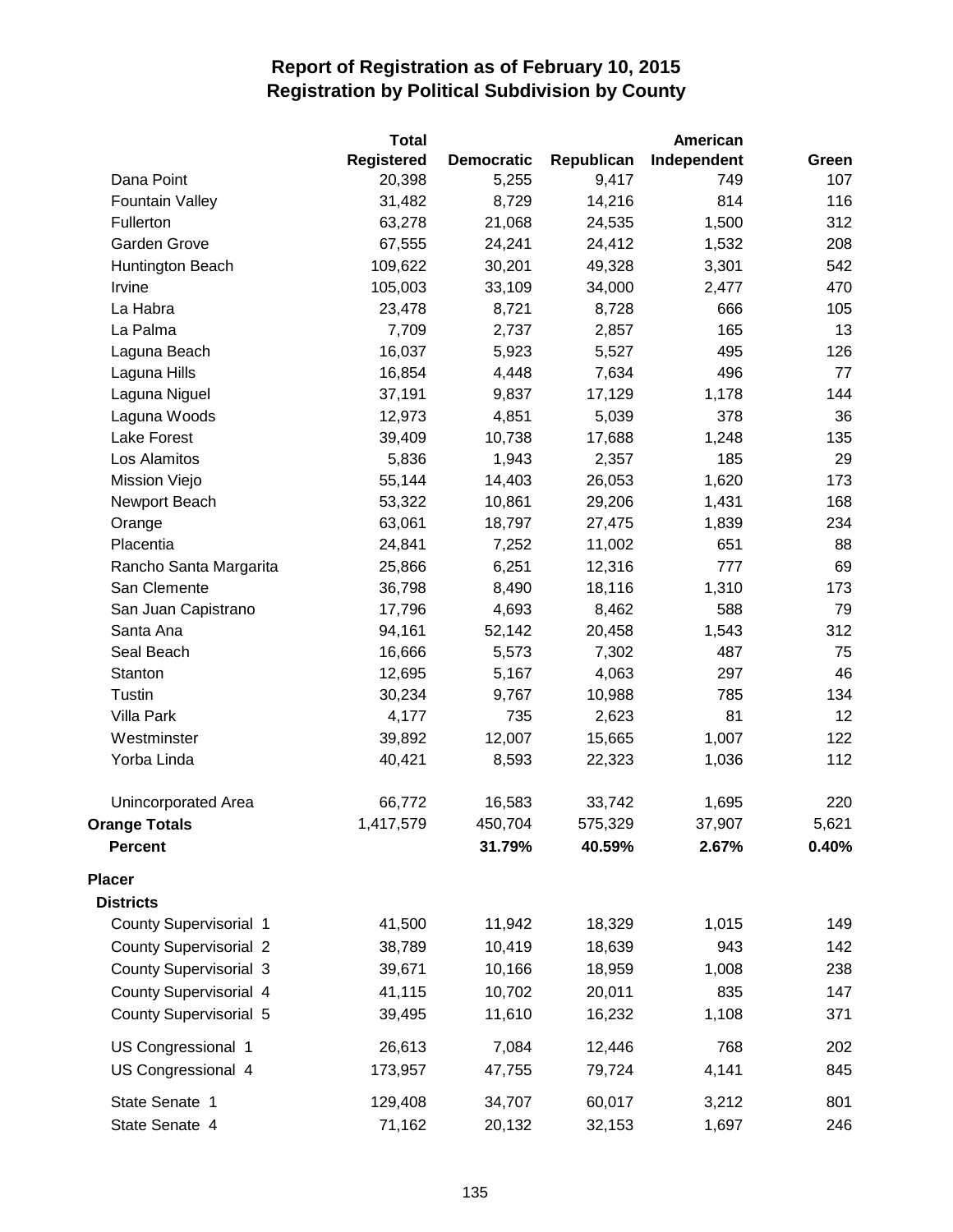|                               |             | Peace and |       | <b>No Party</b>   |
|-------------------------------|-------------|-----------|-------|-------------------|
|                               | Libertarian | Freedom   | Other | <b>Preference</b> |
| Dana Point                    | 201         | 40        | 91    | 4,538             |
| <b>Fountain Valley</b>        | 251         | 82        | 125   | 7,149             |
| Fullerton                     | 573         | 174       | 211   | 14,905            |
| <b>Garden Grove</b>           | 462         | 291       | 279   | 16,130            |
| Huntington Beach              | 1,171       | 216       | 487   | 24,376            |
| Irvine                        | 839         | 231       | 308   | 33,569            |
| La Habra                      | 175         | 73        | 92    | 4,918             |
| La Palma                      | 44          | 18        | 21    | 1,854             |
| Laguna Beach                  | 180         | 36        | 72    | 3,678             |
| Laguna Hills                  | 135         | 36        | 70    | 3,958             |
| Laguna Niguel                 | 309         | 68        | 103   | 8,423             |
| Laguna Woods                  | 44          | 12        | 34    | 2,579             |
| <b>Lake Forest</b>            | 350         | 97        | 126   | 9,027             |
| Los Alamitos                  | 53          | 21        | 26    | 1,222             |
| Mission Viejo                 | 420         | 101       | 188   | 12,186            |
| Newport Beach                 | 516         | 74        | 153   | 10,913            |
| Orange                        | 634         | 184       | 245   | 13,653            |
| Placentia                     | 223         | 65        | 91    | 5,469             |
| Rancho Santa Margarita        | 217         | 38        | 67    | 6,131             |
| San Clemente                  | 369         | 71        | 140   | 8,129             |
| San Juan Capistrano           | 172         | 47        | 67    | 3,688             |
| Santa Ana                     | 580         | 346       | 301   | 18,479            |
| Seal Beach                    | 115         | 26        | 46    | 3,042             |
| Stanton                       | 97          | 49        | 66    | 2,910             |
| Tustin                        | 314         | 88        | 114   | 8,044             |
| Villa Park                    | 33          | 1         | 5     | 687               |
| Westminster                   | 277         | 172       | 157   | 10,485            |
| Yorba Linda                   | 284         | 55        | 130   | 7,888             |
| Unincorporated Area           | 583         | 93        | 241   | 13,615            |
| <b>Orange Totals</b>          | 12,087      | 3,613     | 5,096 | 327,222           |
| <b>Percent</b>                | 0.85%       | 0.25%     | 0.36% | 23.08%            |
| <b>Placer</b>                 |             |           |       |                   |
| <b>Districts</b>              |             |           |       |                   |
| <b>County Supervisorial 1</b> | 544         | 112       | 134   | 9,275             |
| <b>County Supervisorial 2</b> | 476         | 57        | 133   | 7,980             |
| <b>County Supervisorial 3</b> | 690         | 87        | 144   | 8,379             |
| <b>County Supervisorial 4</b> | 571         | 71        | 136   | 8,642             |
| <b>County Supervisorial 5</b> | 554         | 128       | 188   | 9,304             |
| US Congressional 1            | 356         | 74        | 120   | 5,563             |
| US Congressional 4            | 2,479       | 381       | 615   | 38,017            |
| State Senate 1                | 1,877       | 285       | 506   | 28,003            |
| State Senate 4                | 958         | 170       | 229   | 15,577            |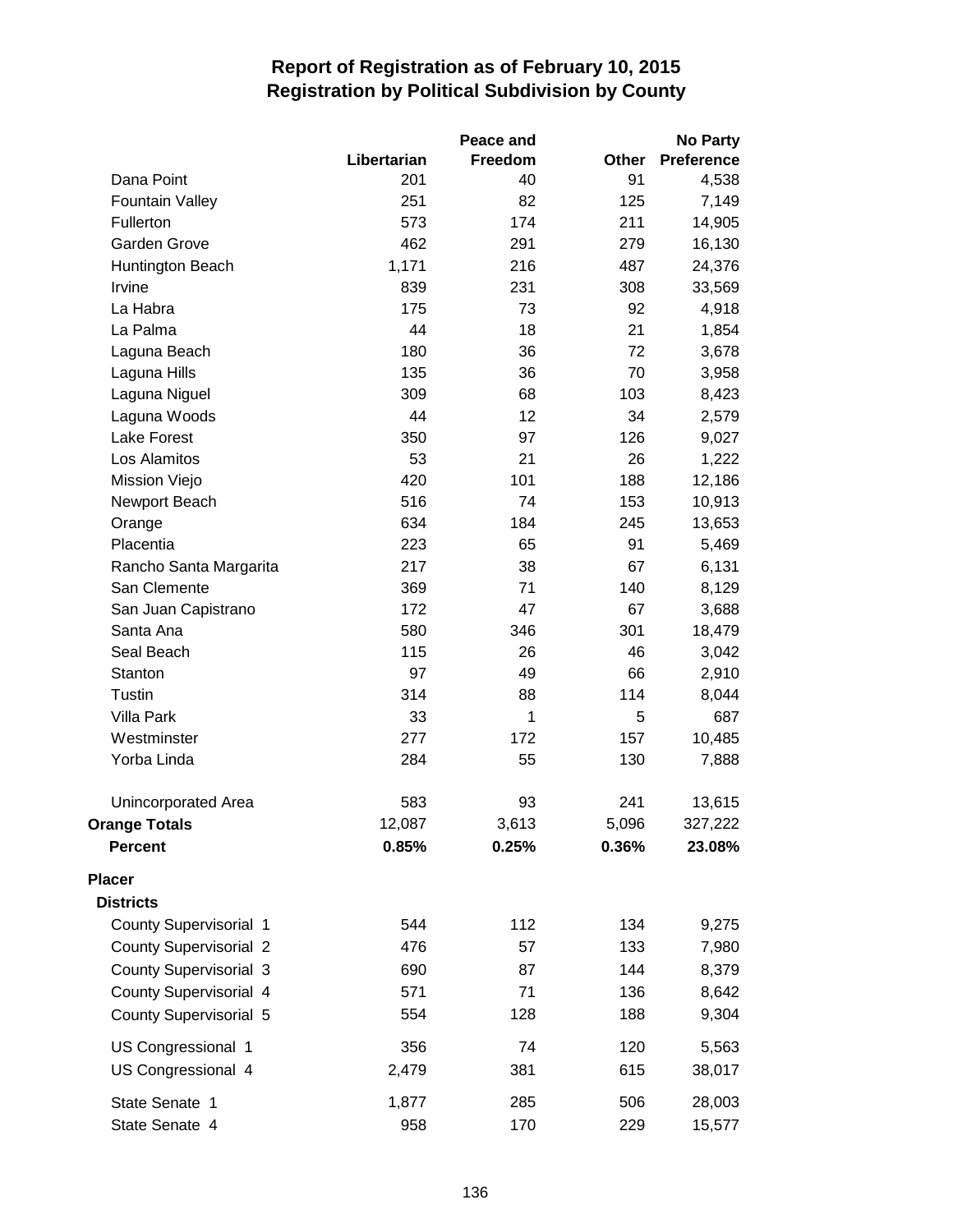|                               | <b>Total</b> |                   |            | American    |       |
|-------------------------------|--------------|-------------------|------------|-------------|-------|
|                               | Registered   | <b>Democratic</b> | Republican | Independent | Green |
| State Assembly 1              | 32,711       | 9,501             | 13,506     | 940         | 304   |
| State Assembly 5              | 12,882       | 3,756             | 5,484      | 364         | 117   |
| State Assembly 6              | 154,977      | 41,582            | 73,180     | 3,605       | 626   |
| State Board of Equalization 1 | 200,570      | 54,839            | 92,170     | 4,909       | 1,047 |
| <b>Cities</b>                 |              |                   |            |             |       |
| Auburn                        | 8,210        | 2,530             | 3,274      | 227         | 82    |
| Colfax                        | 863          | 228               | 331        | 41          | 11    |
| Lincoln                       | 24,576       | 7,030             | 11,577     | 596         | 65    |
| Loomis                        | 4,086        | 911               | 2,083      | 86          | 26    |
| Rocklin                       | 31,318       | 8,139             | 14,602     | 756         | 173   |
| Roseville                     | 65,409       | 18,771            | 29,171     | 1,533       | 229   |
| Unincorporated Area           | 66,108       | 17,230            | 31,132     | 1,670       | 461   |
| <b>Placer Totals</b>          | 200,570      | 54,839            | 92,170     | 4,909       | 1,047 |
| <b>Percent</b>                |              | 27.34%            | 45.95%     | 2.45%       | 0.52% |
| <b>Plumas</b>                 |              |                   |            |             |       |
| <b>Districts</b>              |              |                   |            |             |       |
| <b>County Supervisorial 1</b> | 1,983        | 545               | 860        | 131         | 8     |
| <b>County Supervisorial 2</b> | 2,484        | 844               | 860        | 119         | 29    |
| <b>County Supervisorial 3</b> | 2,502        | 612               | 1,302      | 129         | 8     |
| County Supervisorial 4        | 2,296        | 743               | 868        | 112         | 23    |
| <b>County Supervisorial 5</b> | 2,669        | 822               | 1,152      | 133         | 16    |
| US Congressional 1            | 11,934       | 3,566             | 5,042      | 624         | 84    |
| State Senate 1                | 11,934       | 3,566             | 5,042      | 624         | 84    |
| State Assembly 1              | 11,934       | 3,566             | 5,042      | 624         | 84    |
| State Board of Equalization 1 | 11,934       | 3,566             | 5,042      | 624         | 84    |
| <b>Cities</b>                 |              |                   |            |             |       |
| Portola                       | 951          | 312               | 305        | 78          | 7     |
| Unincorporated Area           | 10,983       | 3,254             | 4,737      | 546         | 77    |
| <b>Plumas Totals</b>          | 11,934       | 3,566             | 5,042      | 624         | 84    |
| <b>Percent</b>                |              | 29.88%            | 42.25%     | 5.23%       | 0.70% |
| <b>Riverside</b>              |              |                   |            |             |       |
| <b>Districts</b>              |              |                   |            |             |       |
| <b>County Supervisorial 1</b> | 177,561      | 59,557            | 71,104     | 5,552       | 632   |
| <b>County Supervisorial 2</b> | 164,303      | 56,813            | 65,101     | 4,601       | 539   |
| <b>County Supervisorial 3</b> | 187,571      | 52,284            | 82,791     | 7,515       | 563   |
| <b>County Supervisorial 4</b> | 169,866      | 69,270            | 62,719     | 4,468       | 464   |
| <b>County Supervisorial 5</b> | 182,458      | 74,574            | 64,665     | 5,501       | 472   |
| US Congressional 36           | 278,687      | 105,253           | 106,843    | 8,910       | 813   |
| US Congressional 41           | 267,436      | 111,683           | 90,313     | 6,952       | 896   |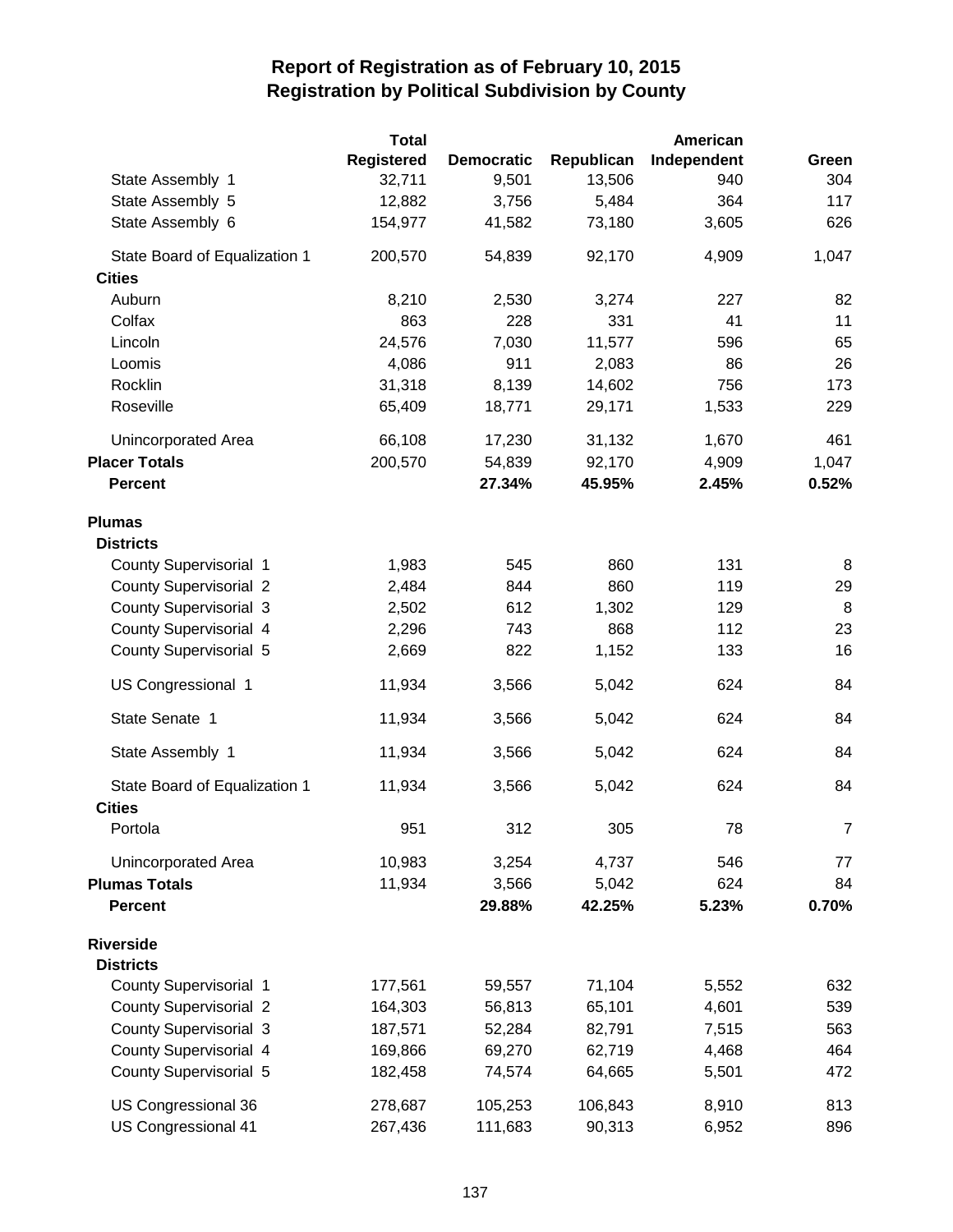|                               |             | Peace and      |                | <b>No Party</b>   |
|-------------------------------|-------------|----------------|----------------|-------------------|
|                               | Libertarian | Freedom        | <b>Other</b>   | <b>Preference</b> |
| State Assembly 1              | 449         | 111            | 149            | 7,751             |
| State Assembly 5              | 188         | 29             | 60             | 2,884             |
| State Assembly 6              | 2,198       | 315            | 526            | 32,945            |
| State Board of Equalization 1 | 2,835       | 455            | 735            | 43,580            |
| <b>Cities</b>                 |             |                |                |                   |
| Auburn                        | 131         | 23             | 42             | 1,901             |
| Colfax                        | 22          | 1              | $\mathbf{1}$   | 228               |
| Lincoln                       | 233         | 38             | 78             | 4,959             |
| Loomis                        | 68          | 5              | 10             | 897               |
| Rocklin                       | 571         | 63             | 117            | 6,897             |
| Roseville                     | 894         | 157            | 208            | 14,446            |
| Unincorporated Area           | 916         | 168            | 279            | 14,252            |
| <b>Placer Totals</b>          | 2,835       | 455            | 735            | 43,580            |
| <b>Percent</b>                | 1.41%       | 0.23%          | 0.37%          | 21.73%            |
| <b>Plumas</b>                 |             |                |                |                   |
| <b>Districts</b>              |             |                |                |                   |
| County Supervisorial 1        | 16          | 6              | 1              | 416               |
| <b>County Supervisorial 2</b> | 28          | 13             | 1              | 590               |
| <b>County Supervisorial 3</b> | 23          | $\overline{7}$ | $\overline{2}$ | 419               |
| County Supervisorial 4        | 18          | 13             | 0              | 519               |
| <b>County Supervisorial 5</b> | 31          | 5              | 1              | 509               |
| US Congressional 1            | 116         | 44             | 5              | 2,453             |
| State Senate 1                | 116         | 44             | 5              | 2,453             |
| State Assembly 1              | 116         | 44             | 5              | 2,453             |
| State Board of Equalization 1 | 116         | 44             | 5              | 2,453             |
| <b>Cities</b><br>Portola      | 14          | 1              | 0              | 234               |
|                               |             |                |                |                   |
| Unincorporated Area           | 102         | 5              | 43             | 2,219             |
| <b>Plumas Totals</b>          | 116         | 44             | 5              | 2,453             |
| <b>Percent</b>                | 0.97%       | 0.37%          | 0.04%          | 20.55%            |
| <b>Riverside</b>              |             |                |                |                   |
| <b>Districts</b>              |             |                |                |                   |
| <b>County Supervisorial 1</b> | 1,282       | 826            | 1,507          | 37,101            |
| <b>County Supervisorial 2</b> | 1,122       | 752            | 1,252          | 34,123            |
| <b>County Supervisorial 3</b> | 1,423       | 500            | 1,796          | 40,699            |
| County Supervisorial 4        | 854         | 381            | 1,283          | 30,427            |
| <b>County Supervisorial 5</b> | 1,003       | 695            | 1,435          | 34,113            |
| US Congressional 36           | 1,626       | 753            | 2,265          | 52,224            |
| US Congressional 41           | 1,600       | 1,511          | 2,012          | 52,469            |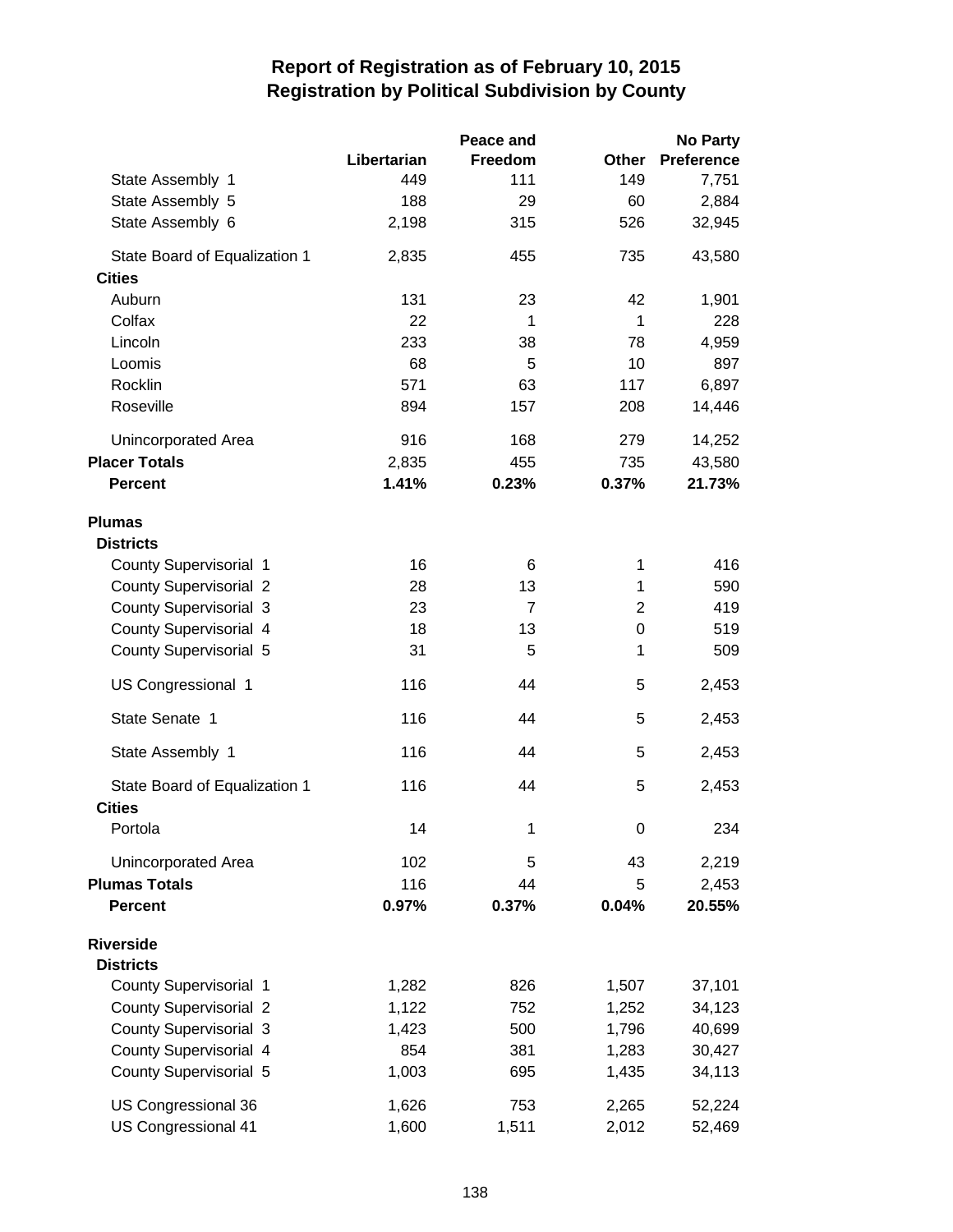|                               | Total             |                   |            | American    |                |
|-------------------------------|-------------------|-------------------|------------|-------------|----------------|
|                               | <b>Registered</b> | <b>Democratic</b> | Republican | Independent | Green          |
| US Congressional 42           | 300,239           | 86,941            | 132,680    | 10,295      | 863            |
| US Congressional 50           | 35,397            | 8,621             | 16,544     | 1,480       | 98             |
| State Senate 23               | 137,792           | 44,924            | 56,489     | 5,502       | 369            |
| State Senate 28               | 381,546           | 125,539           | 159,091    | 12,561      | 1,168          |
| State Senate 31               | 362,421           | 142,035           | 130,800    | 9,574       | 1,133          |
| State Assembly 42             | 150,837           | 53,654            | 60,135     | 5,250       | 446            |
| State Assembly 56             | 94,635            | 41,637            | 32,524     | 2,226       | 227            |
| State Assembly 60             | 173,921           | 60,066            | 68,737     | 4,815       | 491            |
| State Assembly 61             | 188,500           | 81,969            | 62,063     | 4,759       | 642            |
| State Assembly 67             | 202,298           | 57,407            | 89,144     | 7,640       | 600            |
| State Assembly 71             | 18,925            | 4,824             | 9,238      | 848         | 112            |
| State Assembly 75             | 52,643            | 12,941            | 24,539     | 2,099       | 152            |
| State Board of Equalization 4 | 881,759           | 312,498           | 346,380    | 27,637      | 2,670          |
| <b>Cities</b>                 |                   |                   |            |             |                |
| Banning                       | 12,168            | 4,604             | 4,834      | 412         | 34             |
| Beaumont                      | 15,939            | 5,253             | 6,351      | 683         | 46             |
| <b>Blythe</b>                 | 4,422             | 1,747             | 1,557      | 160         | 12             |
| Calimesa                      | 3,900             | 1,094             | 1,915      | 174         | $\overline{7}$ |
| Canyon Lake                   | 5,764             | 1,140             | 3,263      | 227         | 18             |
| <b>Cathedral City</b>         | 18,667            | 8,333             | 6,180      | 440         | 45             |
| Coachella                     | 10,542            | 6,516             | 1,954      | 98          | 14             |
| Corona                        | 60,688            | 19,081            | 26,683     | 1,653       | 170            |
| Desert Hot Springs            | 9,582             | 3,613             | 3,808      | 287         | 36             |
| Eastvale                      | 20,765            | 7,619             | 6,984      | 573         | 33             |
| Hemet                         | 33,219            | 11,138            | 13,202     | 1,343       | 68             |
| <b>Indian Wells</b>           | 2,752             | 519               | 1,684      | 70          | 6              |
| Indio                         | 29,240            | 12,929            | 10,143     | 654         | 55             |
| Jurupa Valley                 | 31,341            | 12,165            | 11,008     | 856         | 94             |
| La Quinta                     | 18,122            | 5,413             | 8,434      | 626         | 39             |
| Lake Elsinore                 | 18,725            | 6,214             | 6,599      | 716         | 71             |
| Menifee                       | 38,260            | 11,578            | 16,453     | 1,566       | 94             |
| Moreno Valley                 | 76,085            | 36,073            | 23,494     | 1,731       | 180            |
| Murrieta                      | 45,248            | 11,341            | 21,302     | 1,717       | 117            |
| Norco                         | 11,426            | 2,755             | 6,042      | 371         | 28             |
| Palm Desert                   | 23,321            | 7,210             | 10,603     | 707         | 62             |
| Palm Springs                  | 22,652            | 11,623            | 5,868      | 633         | 109            |
| Perris                        | 22,985            | 11,955            | 5,715      | 440         | 59             |
| Rancho Mirage                 | 9,082             | 3,069             | 3,966      | 238         | 20             |
| Riverside                     | 122,897           | 46,358            | 44,578     | 3,541       | 514            |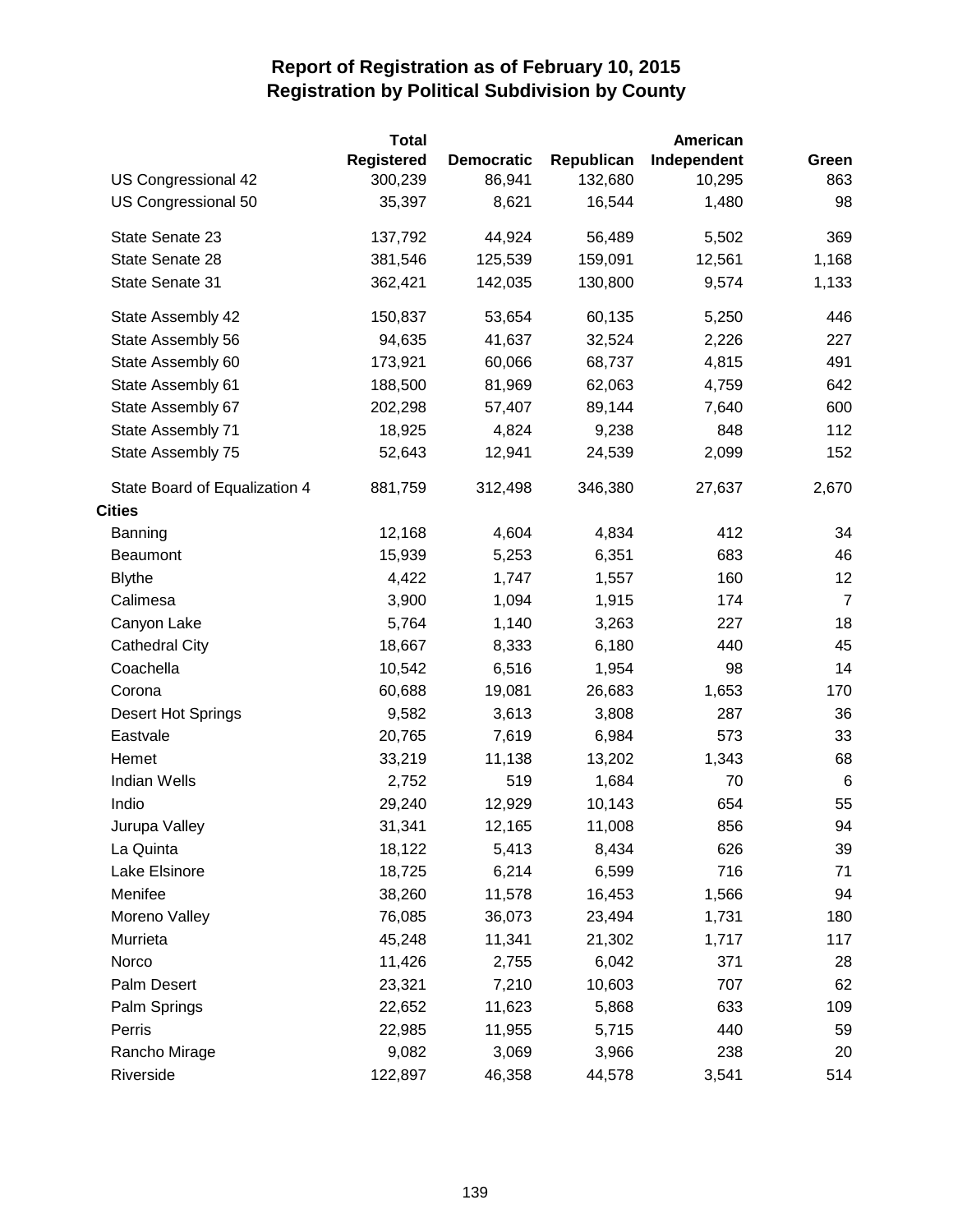|                               |             | Peace and |       | <b>No Party</b>   |
|-------------------------------|-------------|-----------|-------|-------------------|
|                               | Libertarian | Freedom   | Other | <b>Preference</b> |
| US Congressional 42           | 2,168       | 820       | 2,654 | 63,818            |
| US Congressional 50           | 290         | 70        | 342   | 7,952             |
| State Senate 23               | 914         | 424       | 1,257 | 27,913            |
| State Senate 28               | 2,525       | 928       | 3,330 | 76,404            |
| State Senate 31               | 2,245       | 1,802     | 2,686 | 72,146            |
| State Assembly 42             | 949         | 374       | 1,275 | 28,754            |
| State Assembly 56             | 422         | 263       | 665   | 16,671            |
| State Assembly 60             | 1,131       | 834       | 1,370 | 36,477            |
| State Assembly 61             | 1,114       | 968       | 1,316 | 35,669            |
| State Assembly 67             | 1,454       | 552       | 1,937 | 43,564            |
| State Assembly 71             | 186         | 69        | 206   | 3,442             |
| State Assembly 75             | 428         | 94        | 504   | 11,886            |
| State Board of Equalization 4 | 5,684       | 3,154     | 7,273 | 176,463           |
| <b>Cities</b>                 |             |           |       |                   |
| Banning                       | 74          | 43        | 99    | 2,068             |
| Beaumont                      | 107         | 37        | 150   | 3,312             |
| <b>Blythe</b>                 | 23          | 8         | 19    | 896               |
| Calimesa                      | 21          | 13        | 34    | 642               |
| Canyon Lake                   | 37          | 13        | 53    | 1,013             |
| <b>Cathedral City</b>         | 78          | 52        | 133   | 3,406             |
| Coachella                     | 22          | 30        | 40    | 1,868             |
| Corona                        | 420         | 188       | 441   | 12,052            |
| <b>Desert Hot Springs</b>     | 75          | 35        | 76    | 1,652             |
| Eastvale                      | 110         | 56        | 148   | 5,242             |
| Hemet                         | 202         | 105       | 273   | 6,888             |
| Indian Wells                  | 16          | 1         | 20    | 436               |
| Indio                         | 118         | 92        | 203   | 5,046             |
| Jurupa Valley                 | 173         | 217       | 260   | 6,568             |
| La Quinta                     | 100         | 24        | 156   | 3,330             |
| Lake Elsinore                 | 183         | 57        | 176   | 4,709             |
| Menifee                       | 255         | 93        | 385   | 7,836             |
| Moreno Valley                 | 335         | 358       | 480   | 13,434            |
| Murrieta                      | 326         | 105       | 460   | 9,880             |
| Norco                         | 95          | 31        | 84    | 2,020             |
| Palm Desert                   | 140         | 44        | 191   | 4,364             |
| Palm Springs                  | 126         | 40        | 194   | 4,059             |
| Perris                        | 113         | 106       | 164   | 4,433             |
| Rancho Mirage                 | 51          | 10        | 65    | 1,663             |
| Riverside                     | 892         | 740       | 1,012 | 25,262            |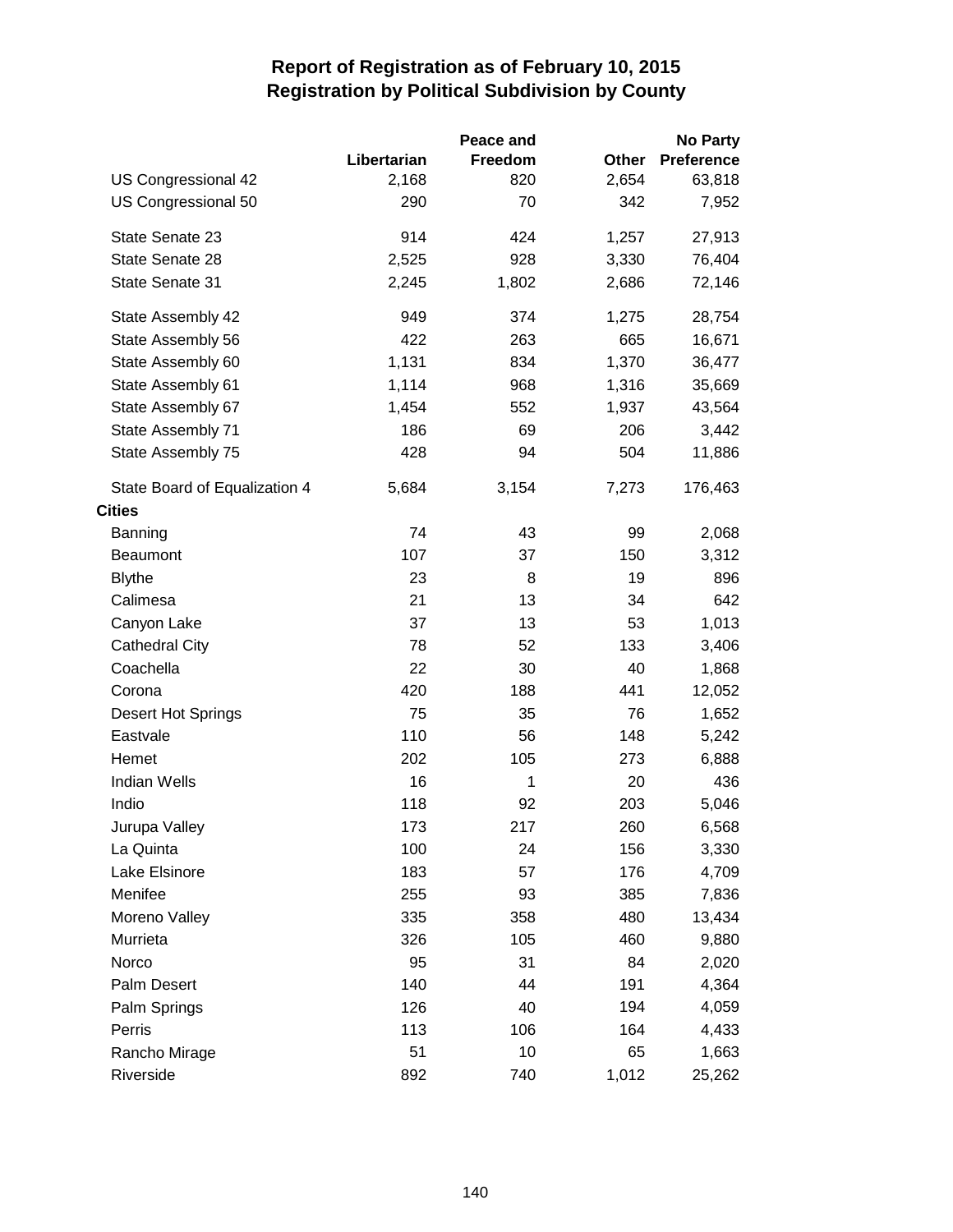|                               | <b>Total</b>      |                   |            | American    |             |
|-------------------------------|-------------------|-------------------|------------|-------------|-------------|
|                               | <b>Registered</b> | <b>Democratic</b> | Republican | Independent | Green       |
| San Jacinto                   | 15,406            | 5,599             | 5,462      | 595         | 57          |
| Temecula                      | 43,966            | 10,828            | 20,472     | 1,794       | 137         |
| Wildomar                      | 14,337            | 3,758             | 6,338      | 581         | 61          |
| <b>Unincorporated Area</b>    | 140,258           | 42,973            | 61,488     | 4,751       | 484         |
| <b>Riverside Totals</b>       | 881,759           | 312,498           | 346,380    | 27,637      | 2,670       |
| <b>Percent</b>                |                   | 35.44%            | 39.28%     | 3.13%       | 0.30%       |
| <b>Sacramento</b>             |                   |                   |            |             |             |
| <b>Districts</b>              |                   |                   |            |             |             |
| <b>County Supervisorial 1</b> | 127,702           | 64,631            | 25,137     | 3,570       | 1,250       |
| <b>County Supervisorial 2</b> | 124,159           | 65,321            | 26,533     | 3,009       | 548         |
| <b>County Supervisorial 3</b> | 141,244           | 57,302            | 49,109     | 4,352       | 873         |
| <b>County Supervisorial 4</b> | 137,279           | 43,721            | 56,752     | 4,905       | 628         |
| <b>County Supervisorial 5</b> | 146,725           | 60,318            | 48,060     | 4,637       | 590         |
| US Congressional 3            | 15,116            | 5,107             | 5,848      | 568         | 65          |
| US Congressional 6            | 288,457           | 143,267           | 64,677     | 8,012       | 2,081       |
| US Congressional 7            | 362,402           | 139,133           | 130,562    | 11,474      | 1,704       |
| US Congressional 9            | 11,134            | 3,786             | 4,504      | 419         | 39          |
| State Senate 1                | 79,809            | 24,189            | 34,790     | 2,711       | 379         |
| State Senate 3                | 2,823             | 1,038             | 1,099      | 112         | 9           |
| State Senate 4                | 145,407           | 53,831            | 53,207     | 5,089       | 799         |
| State Senate 5                | 11,360            | 3,866             | 4,594      | 429         | 41          |
| State Senate 6                | 414,692           | 200,923           | 102,217    | 11,379      | 2,582       |
| State Senate 8                | 23,018            | 7,446             | 9,684      | 753         | 79          |
| State Assembly 6              | 74,196            | 22,430            | 32,290     | 2,560       | 363         |
| State Assembly 7              | 185,986           | 88,696            | 43,001     | 5,440       | 1,564       |
| State Assembly 8              | 232,142           | 91,722            | 81,779     | 7,378       | 1,241       |
| State Assembly 9              | 183,019           | 87,795            | 47,867     | 5,026       | 717         |
| State Assembly 11             | 1,766             | 650               | 654        | 69          | 4           |
| State Board of Equalization 1 | 677,109           | 291,293           | 205,591    | 20,473      | 3,889       |
| <b>Cities</b>                 |                   |                   |            |             |             |
| <b>Citrus Heights</b>         | 40,339            | 13,542            | 16,311     | 1,556       | 228         |
| <b>Elk Grove</b>              | 77,716            | 33,623            | 23,663     | 2,353       | 266         |
| Folsom                        | 35,645            | 10,542            | 15,227     | 1,189       | 137         |
| Galt                          | 9,919             | 3,456             | 3,916      | 371         | 32          |
| Isleton                       | 319               | 164               | 76         | 12          | $\mathbf 0$ |
| Rancho Cordova                | 30,370            | 12,397            | 9,649      | 971         | 159         |
| Sacramento                    | 215,030           | 111,210           | 43,360     | 5,625       | 1,710       |
| Unincorporated Area           | 267,771           | 106,359           | 93,389     | 8,396       | 1,357       |
| <b>Sacramento Totals</b>      | 677,109           | 291,293           | 205,591    | 20,473      | 3,889       |
| <b>Percent</b>                |                   | 43.02%            | 30.36%     | 3.02%       | 0.57%       |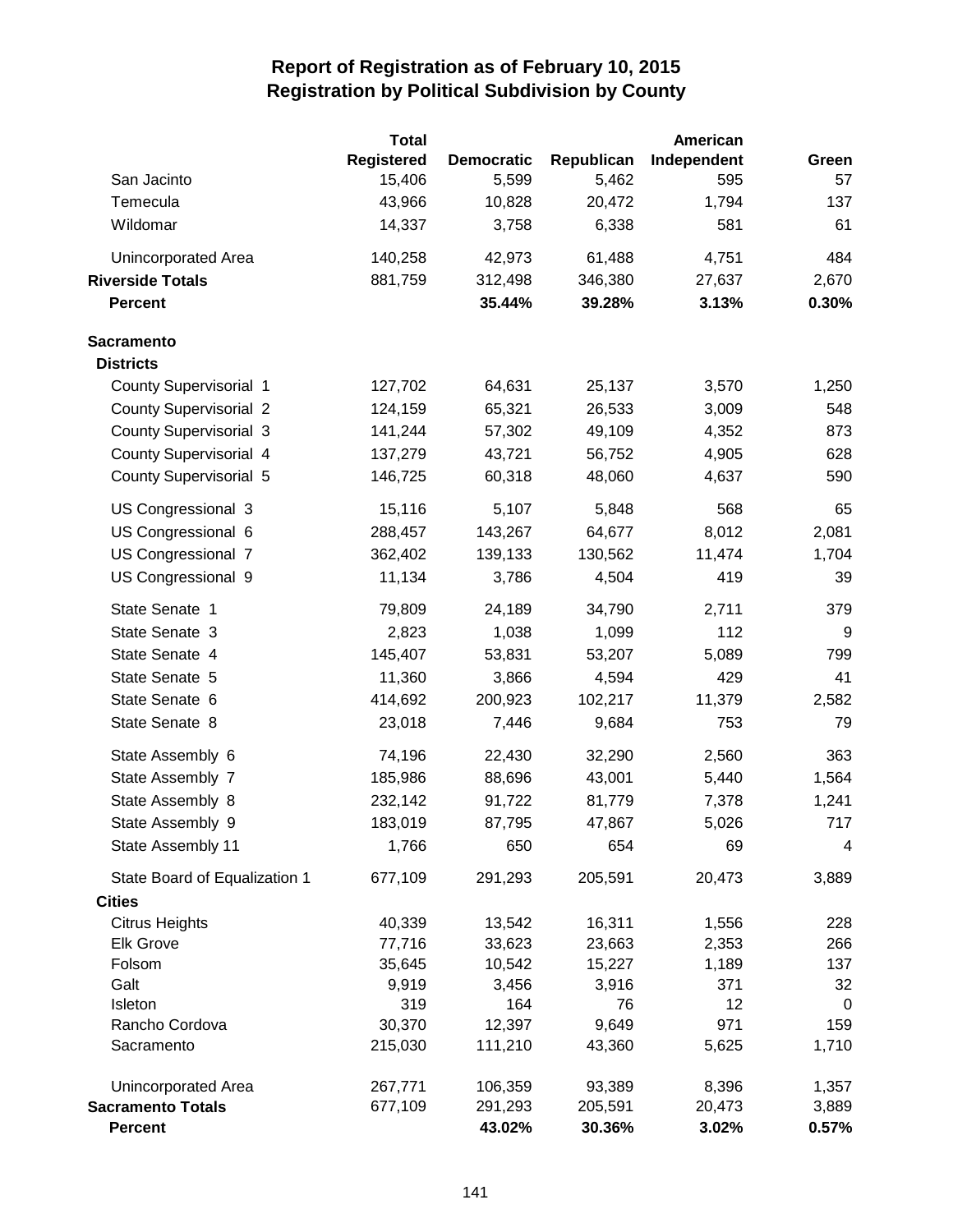|                               |             | Peace and |         | <b>No Party</b>   |
|-------------------------------|-------------|-----------|---------|-------------------|
|                               | Libertarian | Freedom   | Other   | <b>Preference</b> |
| San Jacinto                   | 105         | 66        | 128     | 3,394             |
| Temecula                      | 365         | 83        | 435     | 9,852             |
| Wildomar                      | 132         | 48        | 143     | 3,276             |
| Unincorporated Area           | 990         | 459       | 1,251   | 27,862            |
| <b>Riverside Totals</b>       | 5,684       | 3,154     | 7,273   | 176,463           |
| <b>Percent</b>                | 0.64%       | 0.36%     | 0.82%   | 20.01%            |
| <b>Sacramento</b>             |             |           |         |                   |
| <b>Districts</b>              |             |           |         |                   |
| County Supervisorial 1        | 1,028       | 1,356     | 283     | 30,447            |
| <b>County Supervisorial 2</b> | 573         | 1,552     | 232     | 26,391            |
| <b>County Supervisorial 3</b> | 1,214       | 978       | 317     | 27,099            |
| County Supervisorial 4        | 1,290       | 525       | 312     | 29,146            |
| <b>County Supervisorial 5</b> | 1,043       | 902       | 291     | 30,884            |
| US Congressional 3            | 145         | 86        | 40      | 3,257             |
| US Congressional 6            | 2,070       | 3,230     | 594     | 64,526            |
| US Congressional 7            | 2,850       | 1,931     | 785     | 73,963            |
| US Congressional 9            | 83          | 66        | 16      | 2,221             |
| State Senate 1                | 722         | 180       | 167     | 16,671            |
| State Senate 3                | 18          | 10        | 8       | 529               |
| State Senate 4                | 1,352       | 993       | 381     | 29,755            |
| State Senate 5                | 84          | 66        | 17      | 2,263             |
| State Senate 6                | 2,745       | 3,951     | 815     | 90,080            |
| State Senate 8                | 227         | 113       | 47      | 4,669             |
| State Assembly 6              | 683         | 177       | 160     | 15,533            |
| State Assembly 7              | 1,515       | 1,858     | 403     | 43,509            |
| State Assembly 8              | 1,995       | 1,681     | 545     | 45,801            |
| State Assembly 9              | 942         | 1,590     | 322     | 38,760            |
| State Assembly 11             | 13          | 7         | 5       | 364               |
| State Board of Equalization 1 | 5,148       | 5,313     | 1,435   | 143,967           |
| <b>Cities</b>                 |             |           |         |                   |
| <b>Citrus Heights</b>         | 396         | 217       | 113     | 7,976             |
| <b>Elk Grove</b>              | 441         | 333       | 132     | 16,905            |
| Folsom<br>Galt                | 321<br>66   | 68<br>65  | 54      | 8,107             |
| Isleton                       | 0           | 1         | 13<br>0 | 2,000<br>66       |
| Rancho Cordova                | 297         | 322       | 79      | 6,496             |
| Sacramento                    | 1,469       | 2,363     | 428     | 48,865            |
| Unincorporated Area           | 2,158       | 1,944     | 616     | 53,552            |
| <b>Sacramento Totals</b>      | 5,148       | 5,313     | 1,435   | 143,967           |
| <b>Percent</b>                | 0.76%       | 0.78%     | 0.21%   | 21.26%            |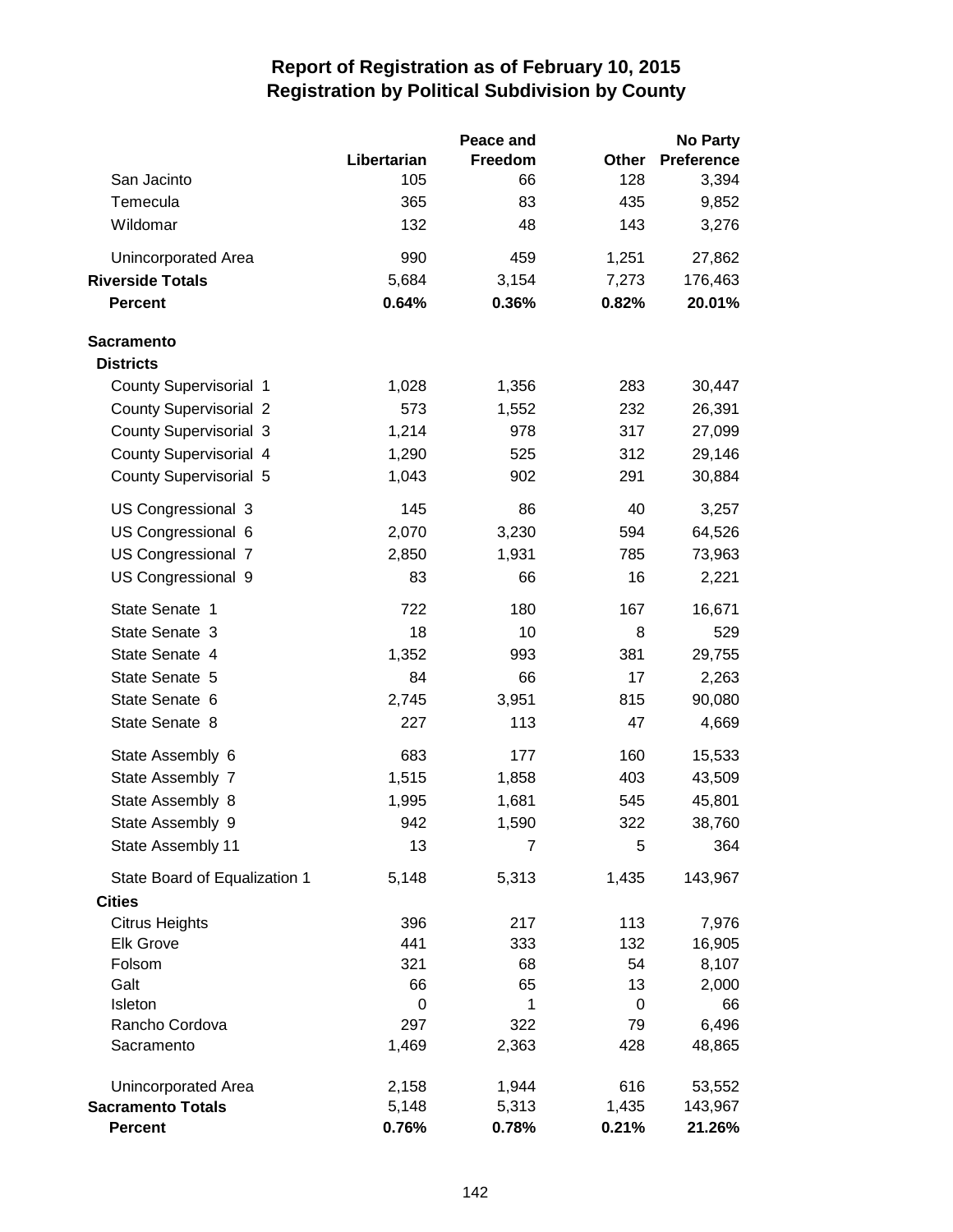|                                                | <b>Total</b>      |                   |            | American    |       |
|------------------------------------------------|-------------------|-------------------|------------|-------------|-------|
|                                                | <b>Registered</b> | <b>Democratic</b> | Republican | Independent | Green |
| <b>San Benito</b>                              |                   |                   |            |             |       |
| <b>Districts</b>                               |                   |                   |            |             |       |
| <b>County Supervisorial 1</b>                  | 5,149             | 2,112             | 1,708      | 115         | 28    |
| <b>County Supervisorial 2</b>                  | 4,992             | 2,170             | 1,397      | 168         | 50    |
| <b>County Supervisorial 3</b>                  | 4,327             | 2,240             | 992        | 95          | 12    |
| County Supervisorial 4                         | 6,013             | 2,100             | 2,394      | 168         | 28    |
| <b>County Supervisorial 5</b>                  | 3,760             | 2,401             | 484        | 68          | 15    |
| US Congressional 20                            | 24,241            | 11,023            | 6,975      | 614         | 133   |
| State Senate 12                                | 24,241            | 11,023            | 6,975      | 614         | 133   |
| State Assembly 30                              | 24,241            | 11,023            | 6,975      | 614         | 133   |
| State Board of Equalization 2<br><b>Cities</b> | 24,241            | 11,023            | 6,975      | 614         | 133   |
| Hollister                                      | 13,885            | 7,136             | 3,150      | 335         | 64    |
| San Juan Bautista                              | 839               | 425               | 175        | 38          | 5     |
| Unincorporated Area                            | 9,517             | 3,462             | 3,650      | 241         | 64    |
| <b>San Benito Totals</b>                       | 24,241            | 11,023            | 6,975      | 614         | 133   |
| <b>Percent</b>                                 |                   | 45.47%            | 28.77%     | 2.53%       | 0.55% |
|                                                |                   |                   |            |             |       |
| San Bernardino                                 |                   |                   |            |             |       |
| <b>Districts</b>                               |                   |                   |            |             |       |
| County Supervisorial 1                         | 166,730           | 56,324            | 61,628     | 8,654       | 519   |
| <b>County Supervisorial 2</b>                  | 189,738           | 71,125            | 67,871     | 6,125       | 742   |
| <b>County Supervisorial 3</b>                  | 186,614           | 61,305            | 74,388     | 7,563       | 887   |
| <b>County Supervisorial 4</b>                  | 158,053           | 64,237            | 50,084     | 4,580       | 538   |
| <b>County Supervisorial 5</b>                  | 151,253           | 71,125            | 39,258     | 4,254       | 462   |
| US Congressional 8                             | 284,942           | 91,430            | 111,699    | 14,050      | 1,146 |
| US Congressional 27                            | 21,951            | 6,466             | 10,377     | 644         | 74    |
| US Congressional 31                            | 309,243           | 123,096           | 104,477    | 9,897       | 1,173 |
| US Congressional 35                            | 198,863           | 91,477            | 51,792     | 5,496       | 660   |
| US Congressional 39                            | 37,389            | 11,647            | 14,884     | 1,089       | 95    |
| State Senate 16                                | 54,402            | 16,154            | 20,905     | 2,980       | 283   |
| State Senate 20                                | 292,082           | 135,640           | 76,280     | 8,105       | 934   |
| State Senate 21                                | 137,331           | 48,578            | 48,557     | 6,909       | 391   |
| State Senate 23                                | 291,666           | 98,615            | 116,769    | 10,841      | 1,257 |
| State Senate 25                                | 39,828            | 13,572            | 15,967     | 1,265       | 189   |
| State Senate 29                                | 37,079            | 11,557            | 14,751     | 1,076       | 94    |
| State Assembly 33                              | 195,554           | 64,939            | 73,722     | 10,049      | 704   |
| State Assembly 36                              | 9,314             | 2,287             | 4,337      | 573         | 55    |
| State Assembly 40                              | 209,861           | 77,291            | 77,464     | 7,041       | 819   |
| State Assembly 41                              | 53,377            | 17,139            | 22,790     | 1,709       | 240   |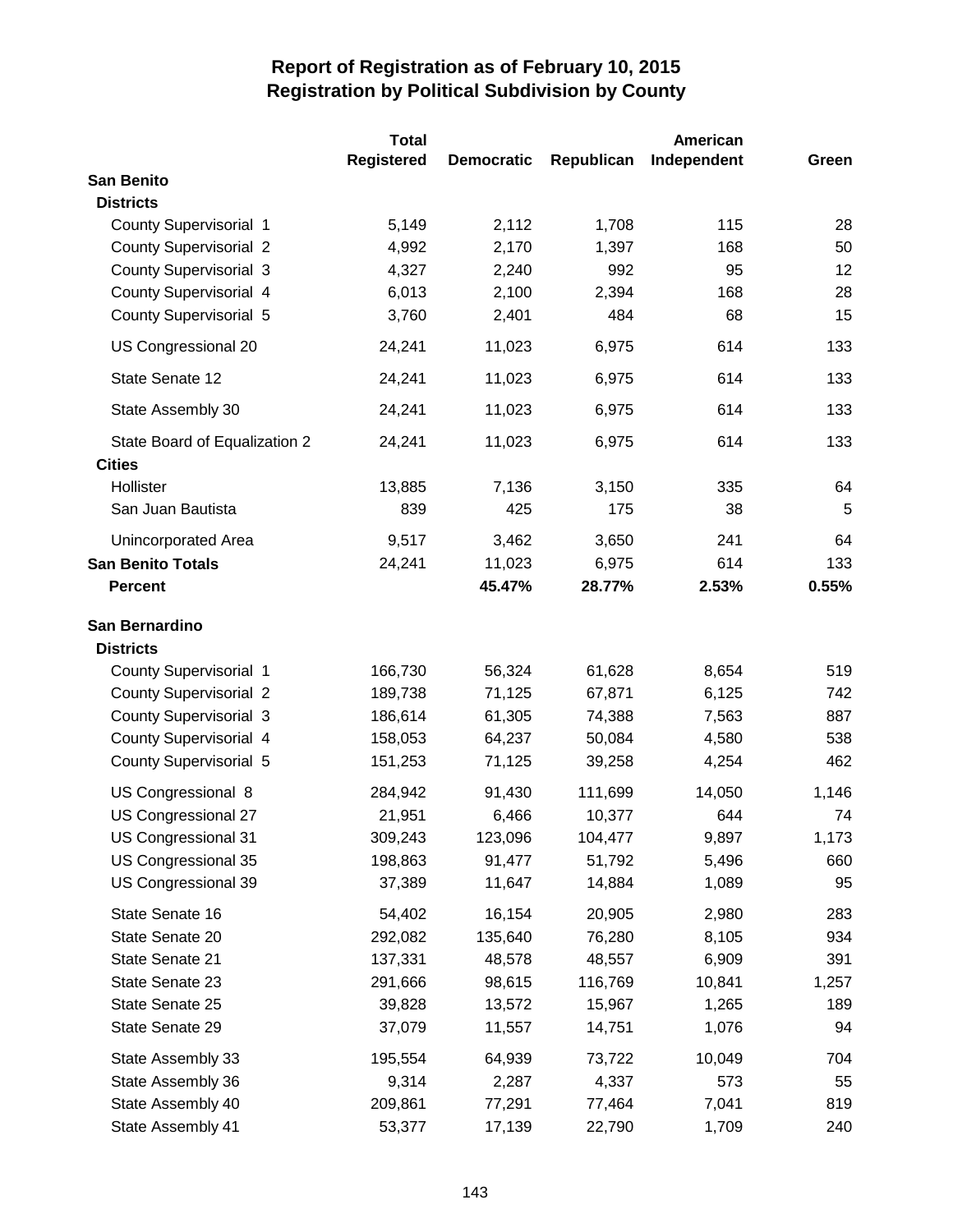|                               | Libertarian | Peace and<br>Freedom | Other | <b>No Party</b><br><b>Preference</b> |
|-------------------------------|-------------|----------------------|-------|--------------------------------------|
| <b>San Benito</b>             |             |                      |       |                                      |
| <b>Districts</b>              |             |                      |       |                                      |
| <b>County Supervisorial 1</b> | 28          | 14                   | 82    | 1,062                                |
| <b>County Supervisorial 2</b> | 33          | 13                   | 104   | 1,057                                |
| <b>County Supervisorial 3</b> | 21          | 10                   | 70    | 887                                  |
| <b>County Supervisorial 4</b> | 43          | 13                   | 108   | 1,159                                |
| <b>County Supervisorial 5</b> | 12          | 10                   | 32    | 738                                  |
| US Congressional 20           | 137         | 60                   | 396   | 4,903                                |
| State Senate 12               | 137         | 60                   | 396   | 4,903                                |
| State Assembly 30             | 137         | 60                   | 396   | 4,903                                |
| State Board of Equalization 2 | 137         | 60                   | 396   | 4,903                                |
| <b>Cities</b>                 |             |                      |       |                                      |
| Hollister                     | 63          | 40                   | 211   | 2,886                                |
| San Juan Bautista             | 5           | 2                    | 23    | 166                                  |
| Unincorporated Area           | 69          | 18                   | 162   | 1,851                                |
| <b>San Benito Totals</b>      | 137         | 60                   | 396   | 4,903                                |
| <b>Percent</b>                | 0.57%       | 0.25%                | 1.63% | 20.23%                               |
| San Bernardino                |             |                      |       |                                      |
| <b>Districts</b>              |             |                      |       |                                      |
| County Supervisorial 1        | 1,244       | 632                  | 561   | 37,168                               |
| <b>County Supervisorial 2</b> | 1,142       | 824                  | 364   | 41,545                               |
| <b>County Supervisorial 3</b> | 1,373       | 671                  | 527   | 39,900                               |
| County Supervisorial 4        | 1,002       | 833                  | 276   | 36,503                               |
| <b>County Supervisorial 5</b> | 762         | 1,070                | 380   | 33,942                               |
| US Congressional 8            | 2,242       | 1,041                | 938   | 62,396                               |
| US Congressional 27           | 131         | 55                   | 41    | 4,163                                |
| US Congressional 31           | 1,832       | 1,461                | 666   | 66,641                               |
| US Congressional 35           | 1,109       | 1,342                | 392   | 46,595                               |
| US Congressional 39           | 209         | 131                  | 71    | 9,263                                |
| State Senate 16               | 487         | 211                  | 194   | 13,188                               |
| State Senate 20               | 1,567       | 1,892                | 593   | 67,071                               |
| State Senate 21               | 940         | 538                  | 441   | 30,977                               |
| State Senate 23               | 2,045       | 1,110                | 739   | 60,290                               |
| State Senate 25               | 277         | 150                  | 70    | 8,338                                |
| State Senate 29               | 207         | 129                  | 71    | 9,194                                |
| State Assembly 33             | 1,498       | 755                  | 620   | 43,267                               |
| State Assembly 36             | 116         | 20                   | 44    | 1,882                                |
| State Assembly 40             | 1,278       | 884                  | 468   | 44,616                               |
| State Assembly 41             | 362         | 187                  | 102   | 10,848                               |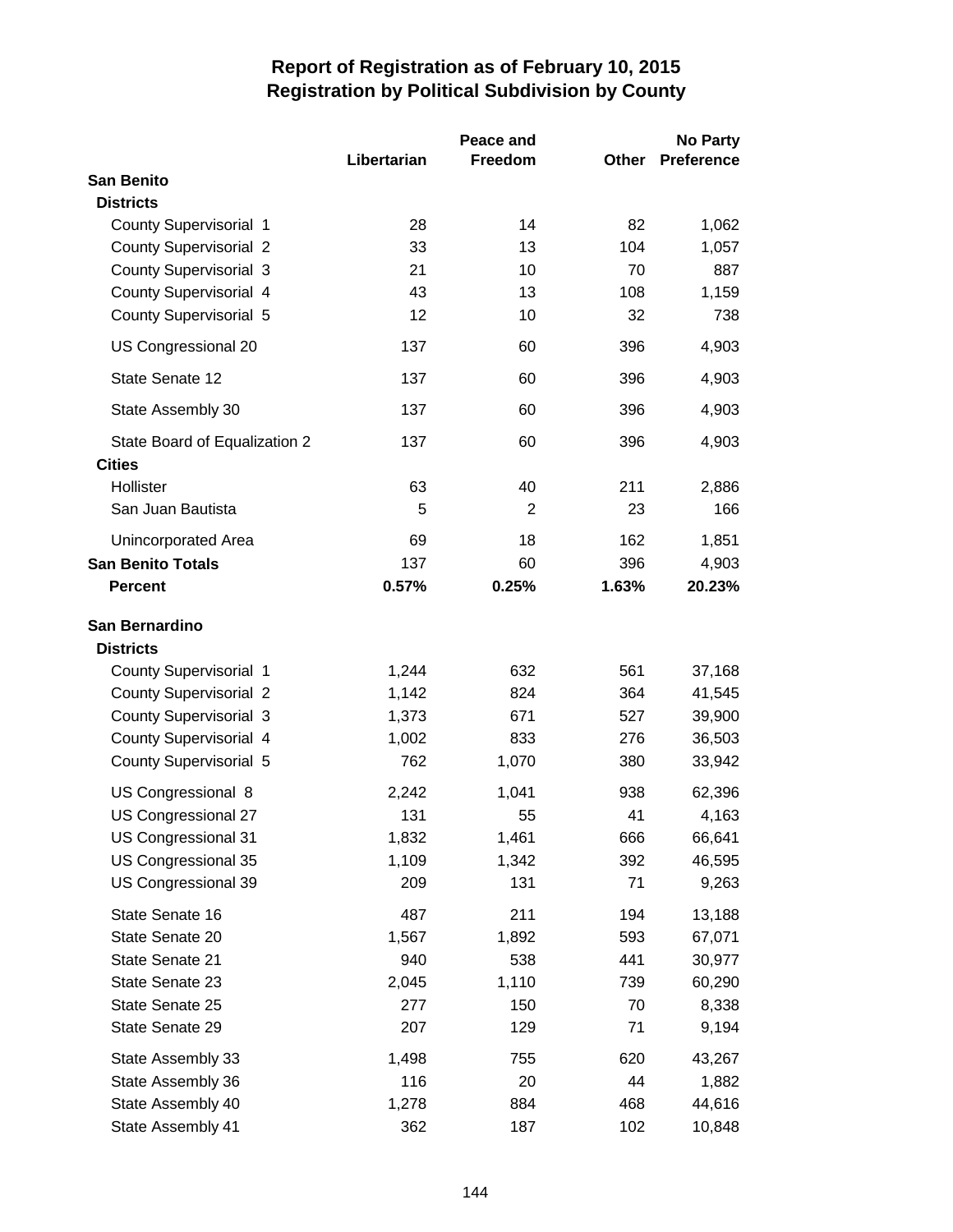|                                    | <b>Total</b>      |                   |                 | American     |                |
|------------------------------------|-------------------|-------------------|-----------------|--------------|----------------|
|                                    | <b>Registered</b> | <b>Democratic</b> | Republican      | Independent  | Green          |
| State Assembly 42                  | 55,121            | 15,263            | 23,885          | 2,623        | 302            |
| State Assembly 47                  | 176,726           | 84,601            | 43,274          | 4,874        | 549            |
| State Assembly 52                  | 115,356           | 51,039            | 33,006          | 3,231        | 385            |
| State Assembly 55                  | 37,079            | 11,557            | 14,751          | 1,076        | 94             |
| State Board of Equalization 1      | 447,294           | 161,425           | 162,183         | 18,179       | 1,655          |
| State Board of Equalization 3      | 37,079            | 11,557            | 14,751          | 1,076        | 94             |
| State Board of Equalization 4      | 368,015           | 151,134           | 116,295         | 11,921       | 1,399          |
| <b>Cities</b>                      |                   |                   |                 |              |                |
| Adelanto                           | 9,460             | 4,503             | 1,856           | 540          | 21             |
| <b>Apple Valley</b>                | 36,065            | 10,187            | 15,813          | 1,944        | 104            |
| <b>Barstow</b>                     | 8,201             | 3,228             | 2,317           | 428          | 29             |
| <b>Big Bear Lake</b>               | 2,655             | 602               | 1,358           | 105          | 11             |
| Chino                              | 32,033            | 12,325            | 11,459          | 927          | 92             |
| Chino Hills                        | 37,079            | 11,557            | 14,751          | 1,076        | 94             |
| Colton                             | 20,172            | 9,870             | 4,854           | 595          | 70             |
| Fontana                            | 73,388            | 34,694            | 17,402          | 2,029        | 248            |
| <b>Grand Terrace</b>               | 6,499             | 2,381             | 2,473           | 238          | 32             |
| Hesperia                           | 36,701            | 12,379            | 13,256          | 1,812        | 113            |
| Highland                           | 23,112            | 8,498             | 8,802           | 726          | 76             |
| Loma Linda                         | 10,126            | 3,288             | 3,547           | 353          | 41             |
| Montclair                          | 12,805            | 6,272             | 2,831           | 336          | 53             |
| <b>Needles</b>                     | 1,859             | 740               | 538             | 106          | $\overline{4}$ |
| Ontario                            | 58,818            | 26,951            | 15,969          | 1,690        | 204            |
| Rancho Cucamonga                   | 84,527            | 29,610            | 32,738          | 2,828        | 305            |
| Redlands                           | 37,401            | 12,475            | 15,558          | 1,383        | 194            |
| Rialto                             | 38,875            | 19,675            | 8,658           | 1,056        | 99             |
| San Bernardino                     | 78,493            | 33,708<br>1,372   | 24,681          | 2,294<br>243 | 243<br>20      |
| <b>Twenty-nine Palms</b><br>Upland | 5,156<br>37,415   | 12,989            | 2,048<br>14,747 | 1,194        | 176            |
| Victorville                        | 42,631            | 18,209            | 11,769          | 1,975        | 111            |
| Yucaipa                            | 26,896            | 7,278             | 12,885          | 1,171        | 114            |
| <b>Yucca Valley</b>                | 9,947             | 2,602             | 4,079           | 489          | 55             |
| Unincorporated Area                | 122,074           | 38,723            | 48,840          | 5,638        | 639            |
| <b>San Bernardino Totals</b>       | 852,388           | 324,116           | 293,229         | 31,176       | 3,148          |
| <b>Percent</b>                     |                   | 38.02%            | 34.40%          | 3.66%        | 0.37%          |
| San Diego                          |                   |                   |                 |              |                |
| <b>Districts</b>                   |                   |                   |                 |              |                |
| County Supervisorial 1             | 256,752           | 109,356           | 61,910          | 6,879        | 1,008          |
| <b>County Supervisorial 2</b>      | 338,214           | 103,936           | 132,549         | 13,227       | 1,493          |
| <b>County Supervisorial 3</b>      | 320,551           | 98,533            | 113,026         | 10,492       | 1,411          |
| County Supervisorial 4             | 332,211           | 139,391           | 74,123          | 11,174       | 2,627          |
| <b>County Supervisorial 5</b>      | 302,086           | 84,410            | 123,461         | 11,558       | 1,321          |
| US Congressional 49                | 270,795           | 81,904            | 101,035         | 9,880        | 1,396          |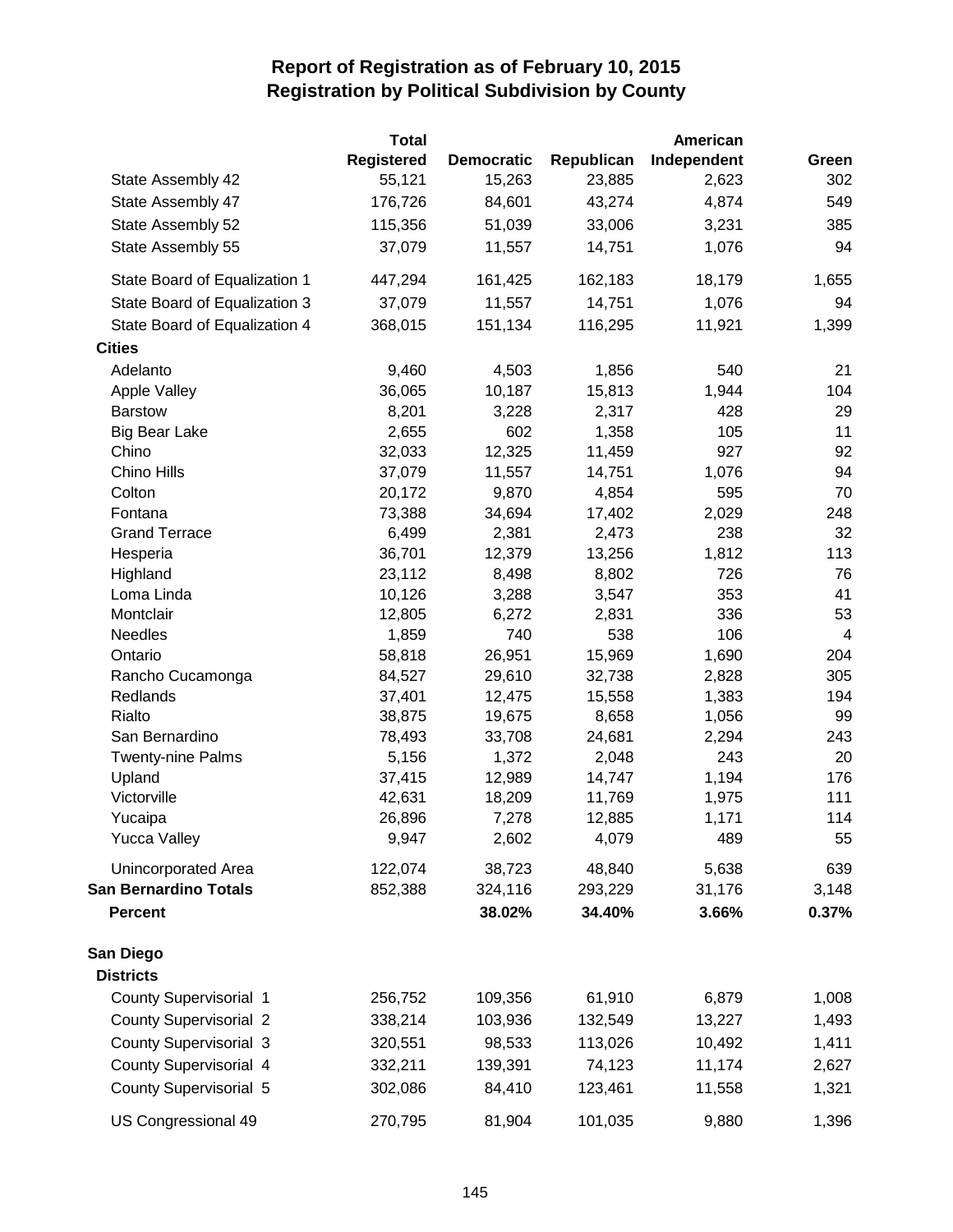|                               |             | Peace and  |           | <b>No Party</b>   |
|-------------------------------|-------------|------------|-----------|-------------------|
|                               | Libertarian | Freedom    | Other     | <b>Preference</b> |
| State Assembly 42             | 495         | 163        | 210       | 12,180            |
| State Assembly 47             | 857         | 1,206      | 391       | 40,974            |
| State Assembly 52             | 710         | 686        | 202       | 26,097            |
| State Assembly 55             | 207         | 129        | 71        | 9,194             |
| State Board of Equalization 1 | 3,155       | 1,884      | 1,108     | 97,705            |
| State Board of Equalization 3 | 207         | 129        | 71        | 9,194             |
| State Board of Equalization 4 | 2,161       | 2,017      | 929       | 82,159            |
| <b>Cities</b>                 |             |            |           |                   |
| Adelanto                      | 49          | 51         | 26        | 2,414             |
| <b>Apple Valley</b>           | 247         | 103        | 93        | 7,574             |
| <b>Barstow</b>                | 32          | 45         | 26        | 2,096             |
| <b>Big Bear Lake</b>          | 43          | 3          | 10        | 523               |
| Chino                         | 197         | 120        | 54        | 6,859             |
| Chino Hills                   | 207         | 129        | 71        | 9,194             |
| Colton                        | 110         | 109        | 46        | 4,518             |
| Fontana                       | 346         | 488        | 157       | 18,024            |
| <b>Grand Terrace</b>          | 30          | 26         | 11        | 1,308             |
| Hesperia                      | 289         | 150        | 123       | 8,579             |
| Highland                      | 126         | 98         | 62        | 4,724             |
| Loma Linda                    | 73          | 30         | 25        | 2,769             |
| Montclair                     | 95          | 115        | 14        | 3,089             |
| <b>Needles</b>                | 11          | 9          | 5         | 446               |
| Ontario                       | 357<br>517  | 360<br>292 | 98<br>163 | 13,189<br>18,074  |
| Rancho Cucamonga<br>Redlands  | 266         | 117        | 76        | 7,332             |
| Rialto                        | 170         | 296        | 97        | 8,824             |
| San Bernardino                | 423         | 476        | 196       | 16,472            |
| <b>Twenty-nine Palms</b>      | 51          | 27         | 16        | 1,379             |
| Upland                        | 252         | 142        | 62        | 7,853             |
| Victorville                   | 264         | 194        | 144       | 9,965             |
| Yucaipa                       | 222         | 66         | 105       | 5,055             |
| <b>Yucca Valley</b>           | 84          | 29         | 30        | 2,579             |
| Unincorporated Area           | 1,062       | 555        | 398       | 26,219            |
| <b>San Bernardino Totals</b>  | 5,523       | 4,030      | 2,108     | 189,058           |
| <b>Percent</b>                | 0.65%       | 0.47%      | 0.25%     | 22.18%            |
| San Diego                     |             |            |           |                   |
| <b>Districts</b>              |             |            |           |                   |
| <b>County Supervisorial 1</b> | 1,563       | 1,042      | 957       | 74,037            |
| <b>County Supervisorial 2</b> | 2,952       | 830        | 1,498     | 81,729            |
| <b>County Supervisorial 3</b> | 2,581       | 617        | 984       | 92,907            |
| County Supervisorial 4        | 3,253       | 1,099      | 1,385     | 99,159            |
| <b>County Supervisorial 5</b> | 2,717       | 697        | 909       | 77,013            |
| US Congressional 49           | 2,431       | 616        | 823       | 72,710            |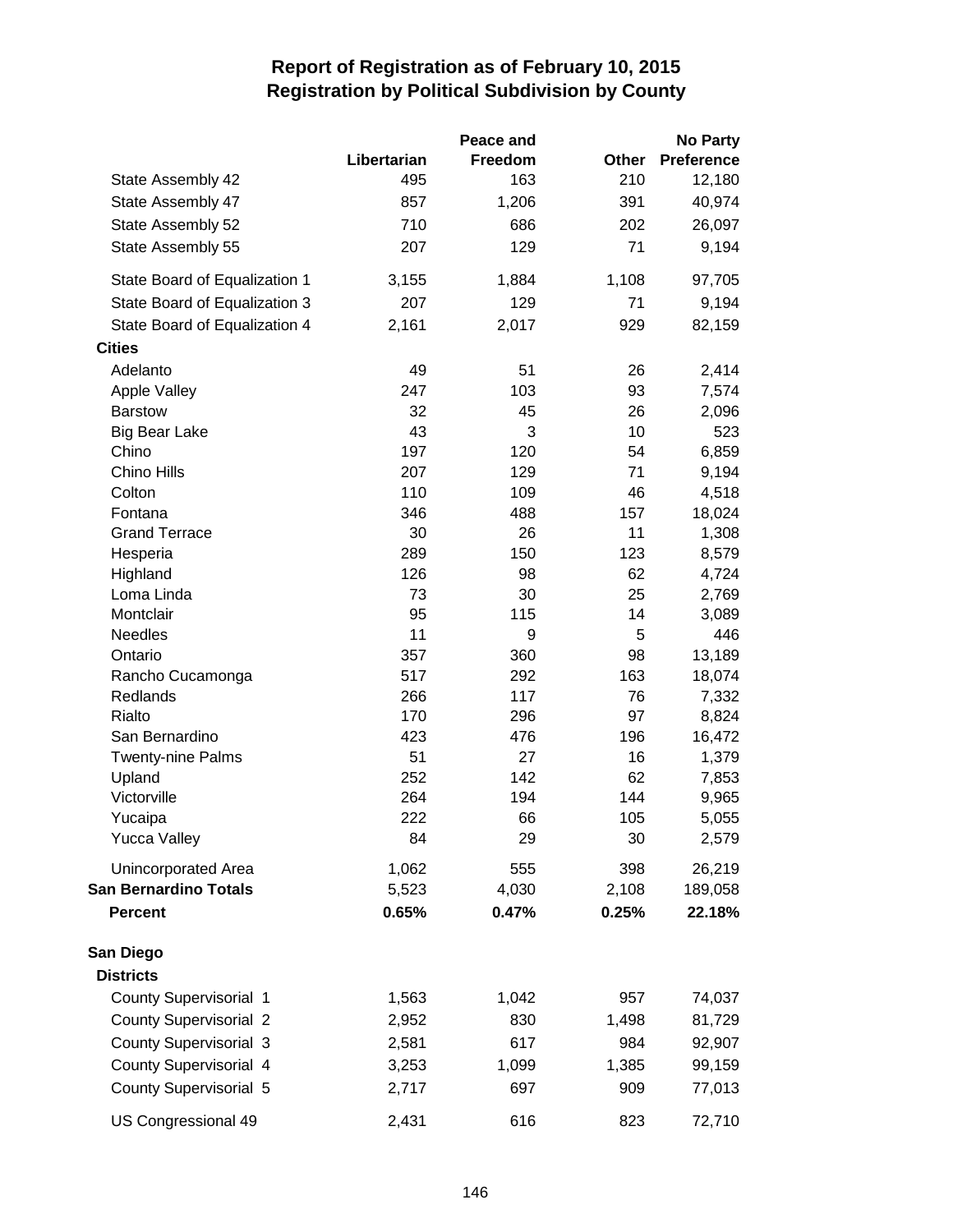|                               | Total      |                   |            | American    |       |
|-------------------------------|------------|-------------------|------------|-------------|-------|
|                               | Registered | <b>Democratic</b> | Republican | Independent | Green |
| US Congressional 50           | 314,912    | 80,987            | 139,415    | 12,737      | 1,255 |
| US Congressional 51           | 202,680    | 95,545            | 37,585     | 5,491       | 947   |
| US Congressional 52           | 387,553    | 123,977           | 128,630    | 12,836      | 1,992 |
| US Congressional 53           | 373,874    | 153,213           | 98,404     | 12,386      | 2,270 |
| State Senate 36               | 234,019    | 71,025            | 87,549     | 8,796       | 1,270 |
| State Senate 38               | 480,806    | 134,032           | 200,339    | 18,401      | 1,909 |
| State Senate 39               | 516,310    | 189,646           | 145,504    | 17,400      | 3,392 |
| State Senate 40               | 318,679    | 140,923           | 71,677     | 8,733       | 1,289 |
| State Assembly 71             | 218,379    | 61,710            | 92,301     | 8,904       | 870   |
| State Assembly 75             | 168,027    | 44,126            | 72,509     | 6,512       | 684   |
| State Assembly 76             | 228,848    | 69,796            | 85,097     | 8,589       | 1,236 |
| State Assembly 77             | 259,108    | 77,339            | 94,174     | 8,276       | 976   |
| State Assembly 78             | 262,454    | 103,015           | 65,471     | 8,842       | 2,174 |
| State Assembly 79             | 230,451    | 94,569            | 60,495     | 7,453       | 1,078 |
| State Assembly 80             | 182,547    | 85,071            | 35,022     | 4,754       | 842   |
| State Board of Equalization 4 | 1,549,814  | 535,626           | 505,069    | 53,330      | 7,860 |
| <b>Cities</b>                 |            |                   |            |             |       |
| Carlsbad                      | 65,221     | 18,271            | 26,450     | 2,368       | 291   |
| Chula Vista                   | 114,446    | 46,937            | 30,191     | 3,141       | 411   |
| Coronado                      | 10,217     | 2,435             | 4,695      | 354         | 42    |
| Del Mar                       | 3,024      | 1,035             | 1,032      | 86          | 10    |
| El Cajon                      | 39,633     | 12,950            | 14,405     | 1,594       | 142   |
| Encinitas                     | 38,909     | 13,549            | 12,451     | 1,329       | 350   |
| Escondido                     | 59,983     | 16,733            | 23,908     | 2,370       | 243   |
| Imperial Beach                | 11,201     | 4,095             | 2,878      | 445         | 83    |
| La Mesa                       | 31,946     | 11,918            | 9,998      | 1,238       | 202   |
| Lemon Grove                   | 12,775     | 5,507             | 3,409      | 413         | 76    |
| <b>National City</b>          | 19,821     | 9,351             | 3,581      | 510         | 70    |
| Oceanside                     | 82,885     | 25,822            | 30,226     | 3,259       | 385   |
| Poway                         | 28,755     | 7,114             | 12,785     | 958         | 90    |
| San Diego                     | 665,398    | 260,571           | 171,959    | 21,114      | 3,960 |
| San Marcos                    | 39,534     | 11,526            | 15,350     | 1,462       | 171   |
| Santee                        | 31,022     | 8,218             | 13,353     | 1,290       | 124   |
| Solana Beach                  | 8,434      | 2,755             | 3,012      | 257         | 42    |
| Vista                         | 37,622     | 11,235            | 14,105     | 1,448       | 196   |
| Unincorporated Area           | 248,988    | 65,604            | 111,281    | 9,694       | 972   |
| <b>San Diego Totals</b>       | 1,549,814  | 535,626           | 505,069    | 53,330      | 7,860 |
| <b>Percent</b>                |            | 34.56%            | 32.59%     | 3.44%       | 0.51% |
| <b>San Francisco</b>          |            |                   |            |             |       |
| <b>Districts</b>              |            |                   |            |             |       |
| County Supervisorial 1        | 37,632     | 19,660            | 3,470      | 707         | 603   |
| <b>County Supervisorial 2</b> | 42,867     | 21,178            | 7,174      | 1,018       | 295   |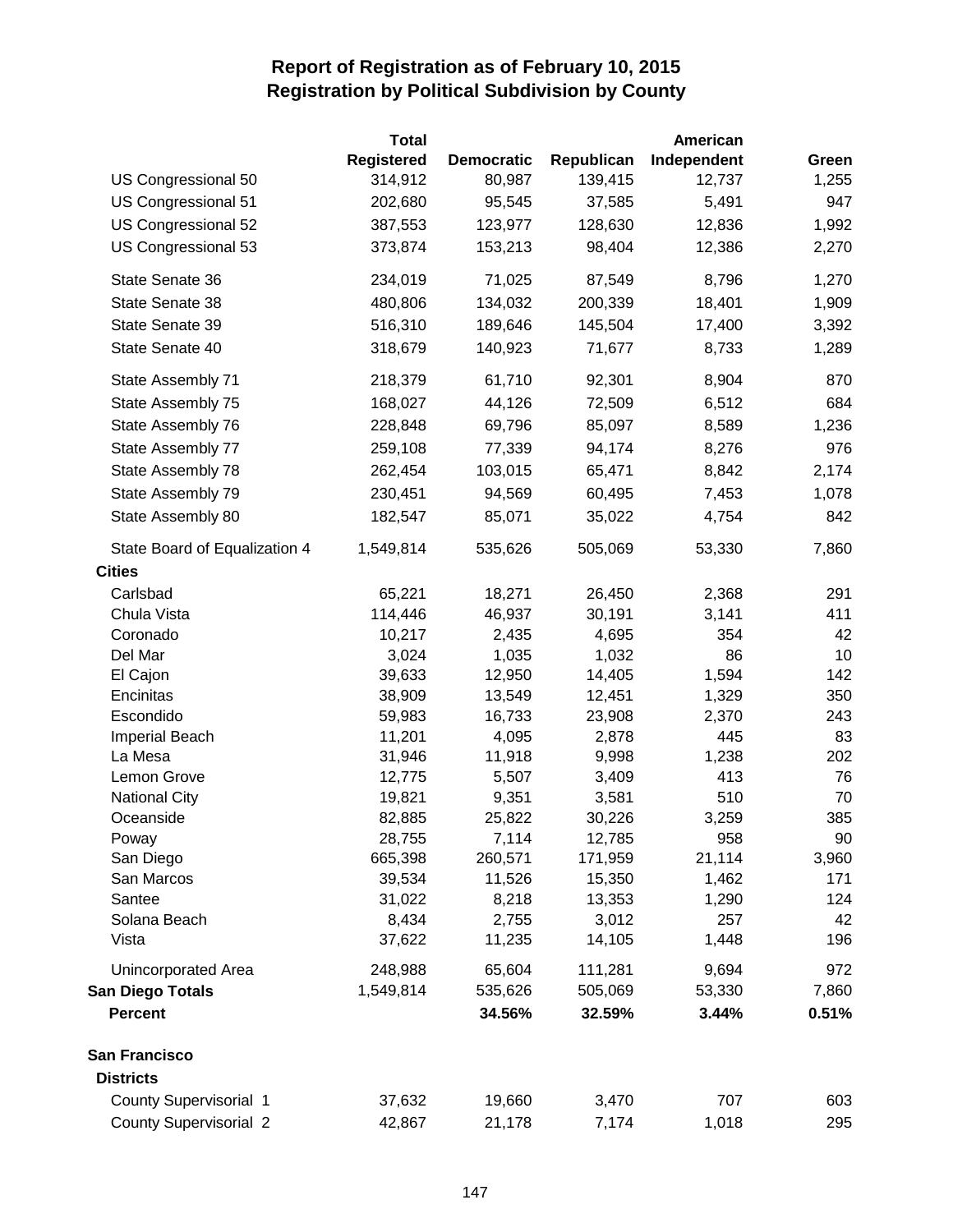|                               |              | Peace and   |                | <b>No Party</b>   |
|-------------------------------|--------------|-------------|----------------|-------------------|
|                               | Libertarian  | Freedom     | Other          | <b>Preference</b> |
| US Congressional 50           | 2,794        | 760         | 1,241          | 75,723            |
| US Congressional 51           | 1,294        | 1,074       | 863            | 59,881            |
| US Congressional 52           | 3,467        | 711         | 1,298          | 114,642           |
| US Congressional 53           | 3,080        | 1,124       | 1,508          | 101,889           |
| State Senate 36               | 2,147        | 563         | 732            | 61,937            |
| State Senate 38               | 4,118        | 1,108       | 1,850          | 119,049           |
| State Senate 39               | 4,873        | 1,230       | 1,851          | 152,414           |
| State Senate 40               | 1,928        | 1,384       | 1,300          | 91,445            |
| State Assembly 71             | 1,869        | 544         | 996            | 51,185            |
| State Assembly 75             | 1,512        | 440         | 564            | 41,680            |
| State Assembly 76             | 2,107        | 551         | 709            | 60,763            |
| State Assembly 77             | 2,042        | 402         | 829            | 75,070            |
| State Assembly 78             | 2,744        | 709         | 933            | 78,566            |
| State Assembly 79             | 1,665        | 729         | 987            | 63,475            |
| State Assembly 80             | 1,127        | 910         | 715            | 54,106            |
| State Board of Equalization 4 | 13,066       | 4,285       | 5,733          | 424,845           |
| <b>Cities</b>                 |              |             |                |                   |
| Carlsbad                      | 546          | 89          | 187            | 17,019            |
| Chula Vista                   | 663          | 386         | 382            | 32,335            |
| Coronado                      | 88           | 15          | 26             | 2,562             |
| Del Mar                       | 27           | 8           | $\overline{7}$ | 819               |
| El Cajon                      | 287          | 151         | 161            | 9,943             |
| Encinitas                     | 394          | 99          | 125            | 10,612            |
| Escondido                     | 521          | 195         | 232            | 15,781            |
| <b>Imperial Beach</b>         | 99           | 68          | 54             | 3,479             |
| La Mesa                       | 321          | 77          | 161            | 8,031             |
| Lemon Grove                   | 94           | 55          | 68             | 3,153             |
| <b>National City</b>          | 114          | 113         | 92             | 5,990             |
| Oceanside                     | 754          | 241         | 254            | 21,944            |
| Poway<br>San Diego            | 248<br>5,666 | 44<br>1,933 | 95<br>2,444    | 7,421<br>197,751  |
| San Marcos                    | 345          | 97          | 100            | 10,483            |
| Santee                        | 281          | 52          | 164            | 7,540             |
| Solana Beach                  | 68           | 11          | 40             | 2,249             |
| Vista                         | 364          | 109         | 128            | 10,037            |
| Unincorporated Area           | 2,186        | 542         | 1,013          | 57,696            |
| <b>San Diego Totals</b>       | 13,066       | 4,285       | 5,733          | 424,845           |
| <b>Percent</b>                | 0.84%        | 0.28%       | 0.37%          | 27.41%            |
| <b>San Francisco</b>          |              |             |                |                   |
| <b>Districts</b>              |              |             |                |                   |
| <b>County Supervisorial 1</b> | 220          | 97          | 186            | 12,689            |
| <b>County Supervisorial 2</b> | 340          | 34          | 237            | 12,591            |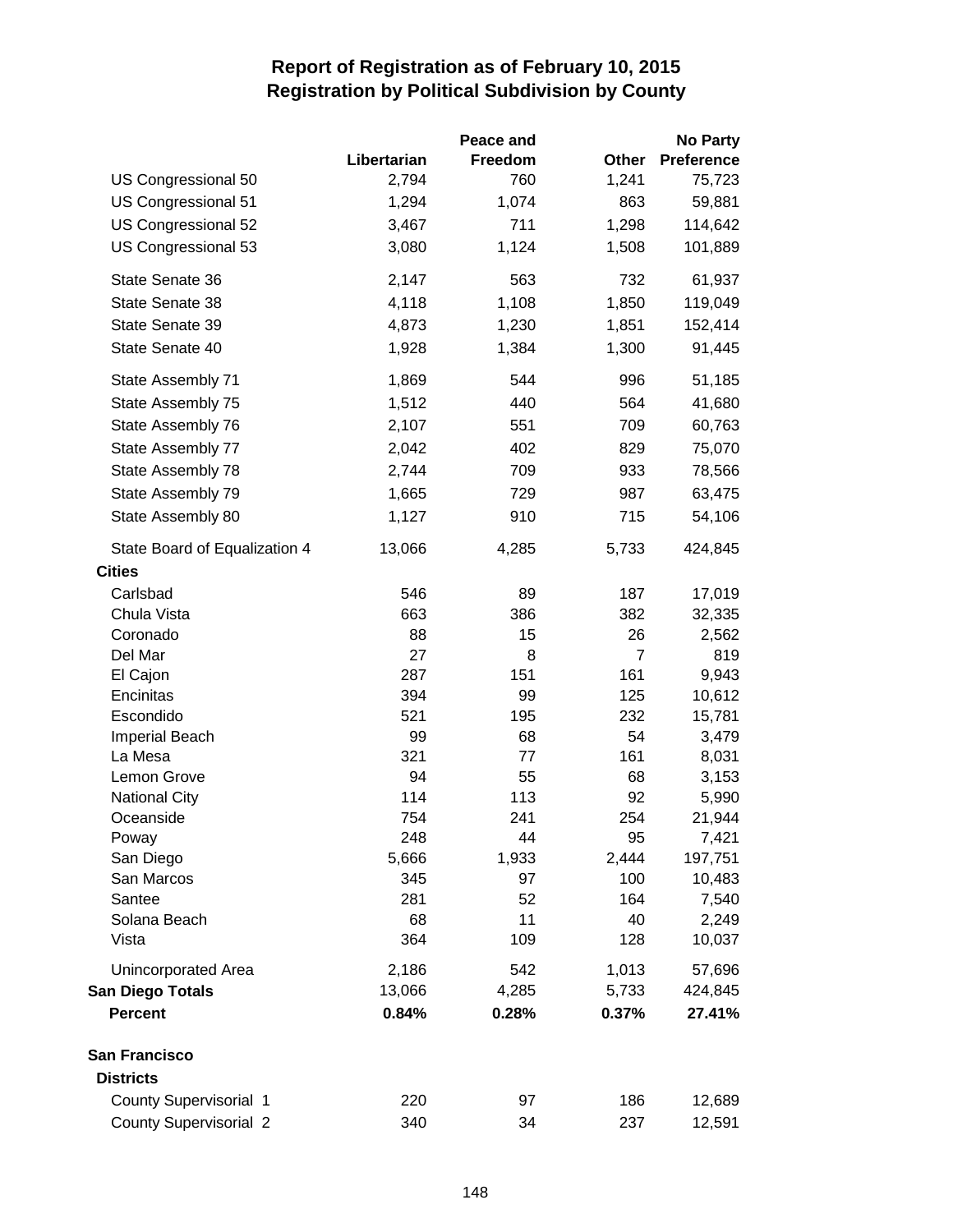|                                                | <b>Total</b>      |                   |             | American    |                |
|------------------------------------------------|-------------------|-------------------|-------------|-------------|----------------|
|                                                | <b>Registered</b> | <b>Democratic</b> | Republican  | Independent | Green          |
| <b>County Supervisorial 3</b>                  | 32,784            | 16,215            | 3,246       | 664         | 363            |
| County Supervisorial 4                         | 38,084            | 18,311            | 3,614       | 723         | 550            |
| <b>County Supervisorial 5</b>                  | 47,212            | 28,376            | 2,284       | 872         | 1,033          |
| County Supervisorial 6                         | 33,216            | 17,676            | 2,407       | 674         | 488            |
| <b>County Supervisorial 7</b>                  | 42,063            | 22,583            | 5,201       | 801         | 541            |
| <b>County Supervisorial 8</b>                  | 53,026            | 34,500            | 2,446       | 690         | 1,121          |
| <b>County Supervisorial 9</b>                  | 38,325            | 22,954            | 1,771       | 505         | 992            |
| <b>County Supervisorial 10</b>                 | 35,211            | 20,826            | 1,843       | 524         | 376            |
| <b>County Supervisorial 11</b>                 | 32,379            | 17,604            | 2,228       | 516         | 396            |
| US Congressional 12                            | 382,849           | 213,197           | 30,533      | 6,803       | 6,200          |
| US Congressional 13                            | $\mathbf 0$       | 0                 | $\mathbf 0$ | $\mathbf 0$ | $\overline{0}$ |
| US Congressional 14                            | 49,950            | 26,686            | 5,151       | 891         | 558            |
| State Senate 11                                | 432,799           | 239,883           | 35,684      | 7,694       | 6,758          |
| State Assembly 17                              | 249,284           | 145,316           | 15,542      | 4,072       | 4,383          |
| State Assembly 19                              | 183,515           | 94,567            | 20,142      | 3,622       | 2,375          |
| State Board of Equalization 2<br><b>Cities</b> | 432,799           | 239,883           | 35,684      | 7,694       | 6,758          |
| San Francisco                                  | 432,799           | 239,883           | 35,684      | 7,694       | 6,758          |
| <b>San Francisco Totals</b>                    | 432,799           | 239,883           | 35,684      | 7,694       | 6,758          |
| <b>Percent</b>                                 |                   | 55.43%            | 8.24%       | 1.78%       | 1.56%          |
|                                                |                   |                   |             |             |                |
| San Joaquin<br><b>Districts</b>                |                   |                   |             |             |                |
| County Supervisorial 1                         | 46,888            | 26,265            | 10,570      | 908         | 124            |
| <b>County Supervisorial 2</b>                  | 58,004            | 27,668            | 17,412      | 1,329       | 177            |
| <b>County Supervisorial 3</b>                  | 64,726            | 27,214            | 22,061      | 1,889       | 194            |
| County Supervisorial 4                         | 66,602            | 18,792            | 33,585      | 2,116       | 202            |
| <b>County Supervisorial 5</b>                  | 57,298            | 23,491            | 17,764      | 1,715       | 163            |
| US Congressional 9                             | 210,568           | 92,223            | 71,600      | 5,226       | 631            |
| US Congressional 10                            | 82,950            | 31,207            | 29,792      | 2,731       | 229            |
| State Senate 5                                 | 293,518           | 123,430           | 101,392     | 7,957       | 860            |
| State Assembly 9                               | 32,873            | 9,880             | 15,804      | 982         | 107            |
| State Assembly 12                              | 71,177            | 23,776            | 30,017      | 2,419       | 207            |
| State Assembly 13                              | 189,468           | 89,774            | 55,571      | 4,556       | 546            |
| State Board of Equalization 1                  | 293,518           | 123,430           | 101,392     | 7,957       | 860            |
| <b>Cities</b>                                  |                   |                   |             |             |                |
| Escalon                                        | 3,582             | 1,093             | 1,636       | 137         | $\,$ 5 $\,$    |
| Lathrop                                        | 7,370             | 3,443             | 1,795       | 192         | 27             |
| Lodi                                           | 28,000            | 8,512             | 13,316      | 810         | 87             |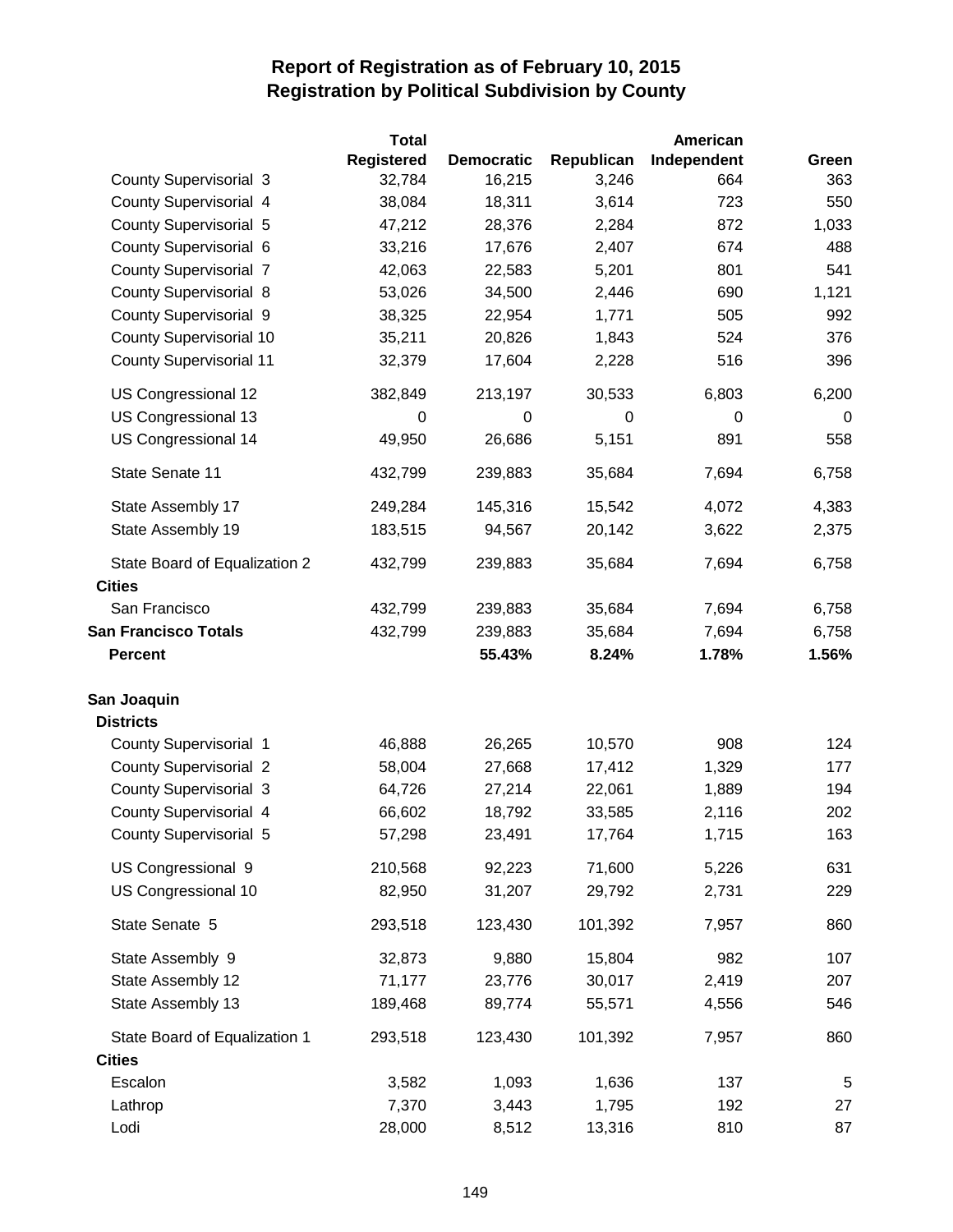|                                                |             | Peace and |       | <b>No Party</b>   |
|------------------------------------------------|-------------|-----------|-------|-------------------|
|                                                | Libertarian | Freedom   | Other | <b>Preference</b> |
| <b>County Supervisorial 3</b>                  | 285         | 91        | 182   | 11,738            |
| County Supervisorial 4                         | 247         | 129       | 221   | 14,289            |
| <b>County Supervisorial 5</b>                  | 359         | 180       | 290   | 13,818            |
| County Supervisorial 6                         | 290         | 166       | 190   | 11,325            |
| <b>County Supervisorial 7</b>                  | 250         | 124       | 233   | 12,330            |
| <b>County Supervisorial 8</b>                  | 289         | 119       | 296   | 13,565            |
| <b>County Supervisorial 9</b>                  | 208         | 211       | 227   | 11,457            |
| <b>County Supervisorial 10</b>                 | 171         | 147       | 175   | 11,149            |
| <b>County Supervisorial 11</b>                 | 144         | 145       | 138   | 11,208            |
| US Congressional 12                            | 2,537       | 1,269     | 2,116 | 120,194           |
| US Congressional 13                            | 0           | 0         | 0     | 0                 |
| US Congressional 14                            | 266         | 174       | 259   | 15,965            |
| State Senate 11                                | 2,803       | 1,443     | 2,375 | 136,159           |
| State Assembly 17                              | 1,622       | 942       | 1,393 | 76,014            |
| State Assembly 19                              | 1,181       | 501       | 982   | 60,145            |
| State Board of Equalization 2<br><b>Cities</b> | 2,803       | 1,443     | 2,375 | 136,159           |
| San Francisco                                  | 2,803       | 1,443     | 2,375 | 136,159           |
| <b>San Francisco Totals</b>                    | 2,803       | 1,443     | 2,375 | 136,159           |
| <b>Percent</b>                                 | 0.65%       | 0.33%     | 0.55% | 31.46%            |
| San Joaquin                                    |             |           |       |                   |
| <b>Districts</b>                               |             |           |       |                   |
| County Supervisorial 1                         | 176         | 199       | 148   | 8,498             |
| <b>County Supervisorial 2</b>                  | 256         | 232       | 250   | 10,680            |
| <b>County Supervisorial 3</b>                  | 354         | 192       | 310   | 12,512            |
| <b>County Supervisorial 4</b>                  | 456         | 174       | 306   | 10,971            |
| County Supervisorial 5                         | 343         | 127       | 294   | 13,401            |
| US Congressional 9                             | 1,068       | 740       | 869   | 38,211            |
| US Congressional 10                            | 517         | 184       | 439   | 17,851            |
| State Senate 5                                 | 1,585       | 924       | 1,308 | 56,062            |
| State Assembly 9                               | 225         | 108       | 147   | 5,620             |
| State Assembly 12                              | 451         | 169       | 363   | 13,775            |
| State Assembly 13                              | 909         | 647       | 798   | 36,667            |
| State Board of Equalization 1                  | 1,585       | 924       | 1,308 | 56,062            |
| <b>Cities</b>                                  |             |           |       |                   |
| Escalon                                        | 34          | 10        | 23    | 644               |
| Lathrop                                        | 54          | 28        | 36    | 1,795             |
| Lodi                                           | 184         | 95        | 126   | 4,870             |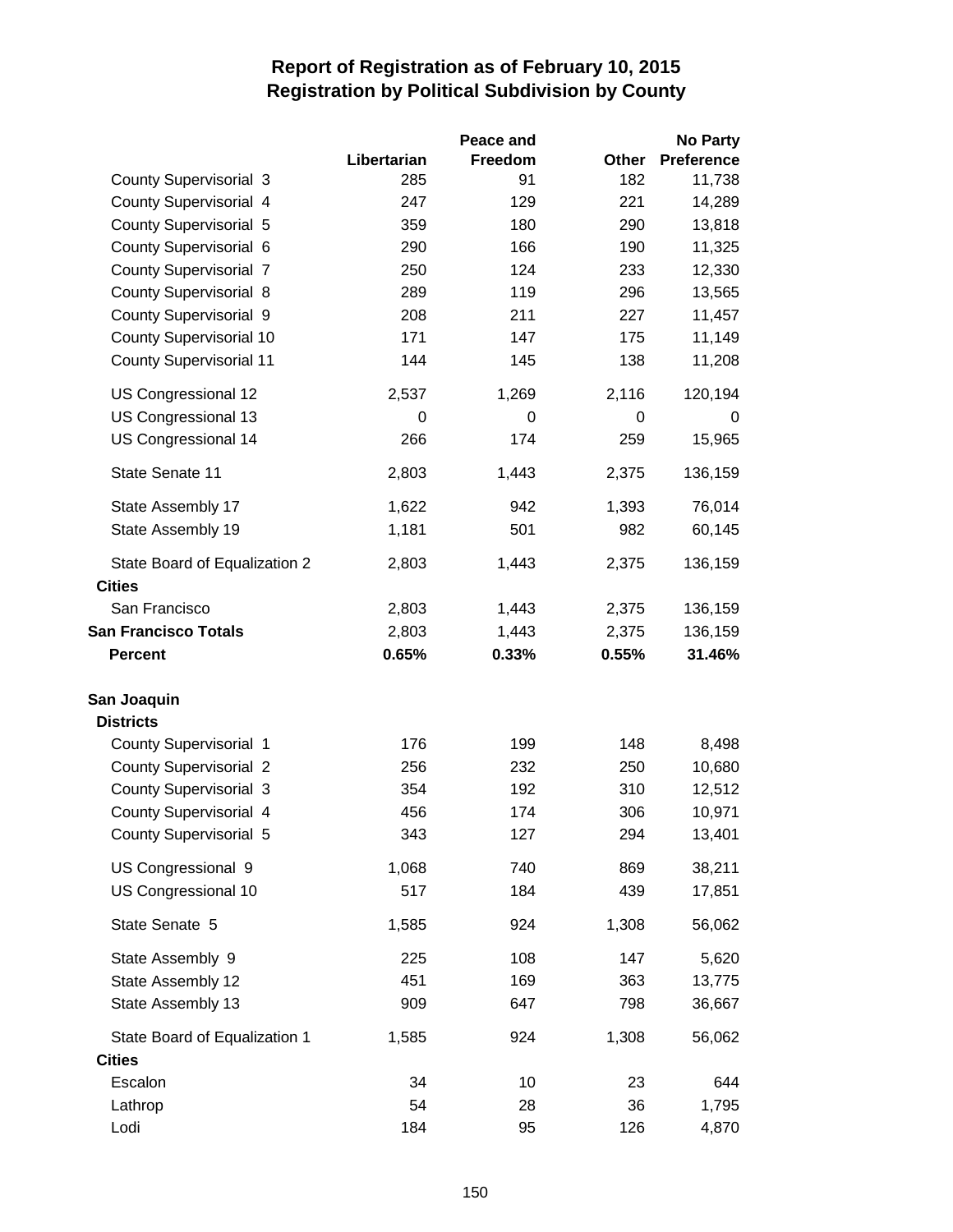|                               | <b>Total</b>      |                   |                  | American    |       |
|-------------------------------|-------------------|-------------------|------------------|-------------|-------|
|                               | <b>Registered</b> | <b>Democratic</b> | Republican       | Independent | Green |
| Manteca                       | 31,064            | 11,706            | 11,055           | 1,133       | 94    |
| Ripon                         | 7,804             | 1,799             | 4,294            | 256         | 16    |
| Stockton                      | 119,538           | 60,061            | 33,475           | 2,590       | 356   |
| Tracy                         | 33,942            | 14,643            | 9,674            | 1,015       | 97    |
| Unincorporated Area           | 62,218            | 22,173            | 26,147           | 1,824       | 178   |
| <b>San Joaquin Totals</b>     | 293,518           | 123,430           | 101,392          | 7,957       | 860   |
| <b>Percent</b>                |                   | 42.05%            | 34.54%           | 2.71%       | 0.29% |
| San Luis Obispo               |                   |                   |                  |             |       |
| <b>Districts</b>              |                   |                   |                  |             |       |
| <b>County Supervisorial 1</b> | 27,738            | 7,366             | 13,276           | 881         | 145   |
| <b>County Supervisorial 2</b> | 29,786            | 11,603            | 9,437            | 852         | 401   |
| <b>County Supervisorial 3</b> | 30,815            | 11,289            | 10,735           | 857         | 291   |
| <b>County Supervisorial 4</b> | 30,846            | 9,842             | 12,868           | 903         | 167   |
| <b>County Supervisorial 5</b> | 29,636            | 8,757             | 12,731           | 875         | 271   |
| US Congressional 24           | 148,821           | 48,857            | 59,047           | 4,368       | 1,275 |
| State Senate 17               | 148,821           | 48,857            | 59,047           | 4,368       | 1,275 |
| State Assembly 35             | 148,821           | 48,857            | 59,047           | 4,368       | 1,275 |
| State Assembly 37             | $\mathbf 0$       | $\mathbf 0$       | $\boldsymbol{0}$ | $\mathbf 0$ | 0     |
| State Board of Equalization 2 | 148,821           | 48,857            | 59,047           | 4,368       | 1,275 |
| <b>Cities</b>                 |                   |                   |                  |             |       |
| Arroyo Grande                 | 10,889            | 3,526             | 4,581            | 302         | 60    |
| Atascadero                    | 15,893            | 4,779             | 6,933            | 464         | 137   |
| El Paso de Robles             | 14,387            | 4,202             | 6,471            | 439         | 72    |
| Grover Beach                  | 6,327             | 2,229             | 2,239            | 214         | 46    |
| Morro Bay                     | 6,713             | 2,565             | 2,128            | 207         | 78    |
| Pismo Beach                   | 5,232             | 1,659             | 2,138            | 156         | 30    |
| San Luis Obispo               | 24,661            | 9,662             | 7,462            | 675         | 279   |
| Unincorporated Area           | 64,719            | 20,235            | 27,095           | 1,911       | 573   |
| <b>San Luis Obispo Totals</b> | 148,821           | 48,857            | 59,047           | 4,368       | 1,275 |
| <b>Percent</b>                |                   | 32.83%            | 39.68%           | 2.94%       | 0.86% |
| <b>San Mateo</b>              |                   |                   |                  |             |       |
| <b>Districts</b>              |                   |                   |                  |             |       |
| <b>County Supervisorial 1</b> | 70,946            | 35,790            | 13,637           | 1,594       | 358   |
| <b>County Supervisorial 2</b> | 74,746            | 36,672            | 14,840           | 1,631       | 456   |
| <b>County Supervisorial 3</b> | 91,581            | 44,127            | 20,095           | 2,297       | 862   |
| <b>County Supervisorial 4</b> | 58,602            | 31,215            | 9,883            | 1,108       | 460   |
| <b>County Supervisorial 5</b> | 58,093            | 31,363            | 7,246            | 1,084       | 320   |
| US Congressional 14           | 288,382           | 147,869           | 50,512           | 6,410       | 1,939 |
| US Congressional 18           | 65,586            | 31,298            | 15,189           | 1,304       | 517   |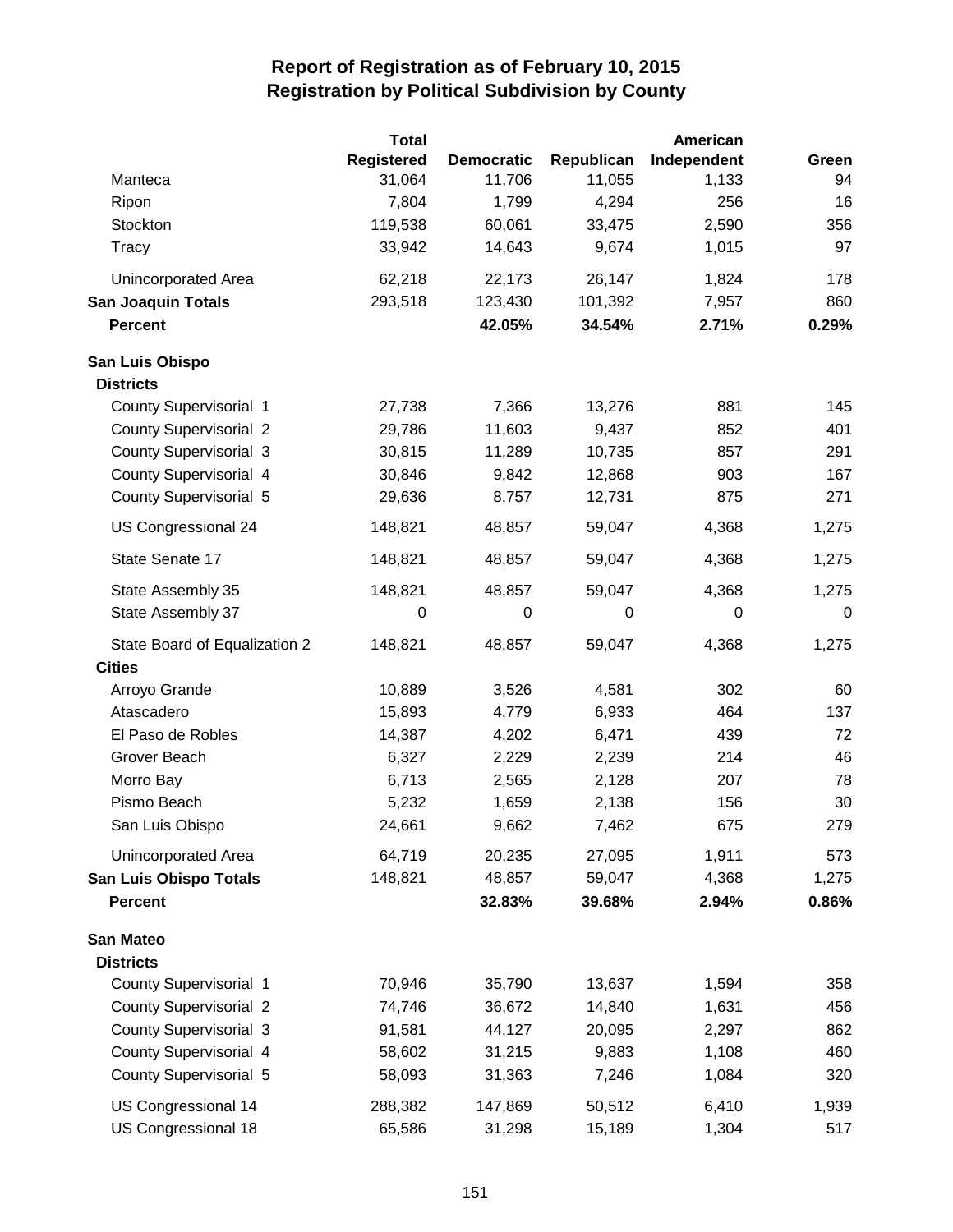|                               |             | Peace and |       | <b>No Party</b>   |
|-------------------------------|-------------|-----------|-------|-------------------|
|                               | Libertarian | Freedom   | Other | <b>Preference</b> |
| Manteca                       | 186         | 78        | 173   | 6,639             |
| Ripon                         | 55          | 12        | 41    | 1,331             |
| Stockton                      | 470         | 450       | 471   | 21,665            |
| Tracy                         | 212         | 67        | 169   | 8,065             |
| Unincorporated Area           | 390         | 184       | 269   | 11,053            |
| <b>San Joaquin Totals</b>     | 1,585       | 924       | 1,308 | 56,062            |
| <b>Percent</b>                | 0.54%       | 0.31%     | 0.45% | 19.10%            |
| San Luis Obispo               |             |           |       |                   |
| <b>Districts</b>              |             |           |       |                   |
| County Supervisorial 1        | 208         | 57        | 302   | 5,503             |
| <b>County Supervisorial 2</b> | 305         | 87        | 404   | 6,697             |
| <b>County Supervisorial 3</b> | 295         | 55        | 374   | 6,919             |
| County Supervisorial 4        | 237         | 66        | 373   | 6,390             |
| <b>County Supervisorial 5</b> | 293         | 65        | 338   | 6,306             |
| US Congressional 24           | 1,338       | 330       | 1,791 | 31,815            |
| State Senate 17               | 1,338       | 330       | 1,791 | 31,815            |
| State Assembly 35             | 1,338       | 330       | 1,791 | 31,815            |
| State Assembly 37             | 0           | 0         | 0     | 0                 |
| State Board of Equalization 2 | 1,338       | 330       | 1,791 | 31,815            |
| <b>Cities</b>                 |             |           |       |                   |
| Arroyo Grande                 | 85          | 18        | 135   | 2,182             |
| Atascadero                    | 144         | 37        | 181   | 3,218             |
| El Paso de Robles             | 116         | 28        | 158   | 2,901             |
| Grover Beach                  | 69          | 22        | 71    | 1,437             |
| Morro Bay                     | 64          | 30        | 99    | 1,542             |
| Pismo Beach                   | 47          | 11        | 71    | 1,120             |
| San Luis Obispo               | 254         | 42        | 279   | 6,008             |
| Unincorporated Area           | 559         | 142       | 797   | 13,407            |
| <b>San Luis Obispo Totals</b> | 1,338       | 330       | 1,791 | 31,815            |
| <b>Percent</b>                | 0.90%       | 0.22%     | 1.20% | 21.38%            |
| <b>San Mateo</b>              |             |           |       |                   |
| <b>Districts</b>              |             |           |       |                   |
| <b>County Supervisorial 1</b> | 327         | 150       | 159   | 18,931            |
| <b>County Supervisorial 2</b> | 406         | 130       | 182   | 20,429            |
| <b>County Supervisorial 3</b> | 656         | 148       | 259   | 23,137            |
| <b>County Supervisorial 4</b> | 360         | 182       | 145   | 15,249            |
| <b>County Supervisorial 5</b> | 242         | 183       | 160   | 17,495            |
| US Congressional 14           | 1,531       | 689       | 744   | 78,688            |
| US Congressional 18           | 460         | 104       | 161   | 16,553            |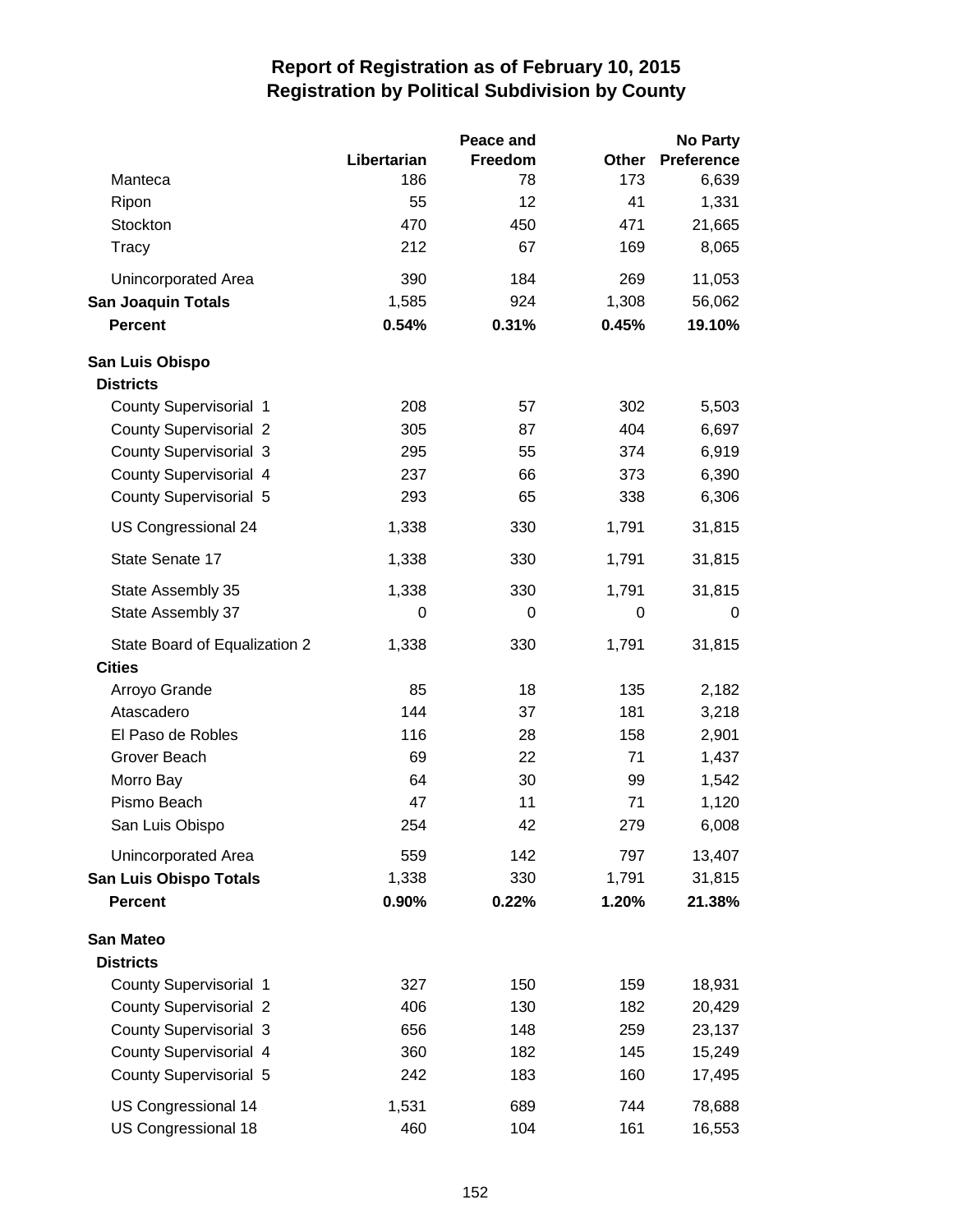|                               | <b>Total</b><br>American |                   |            |             |                |
|-------------------------------|--------------------------|-------------------|------------|-------------|----------------|
|                               | <b>Registered</b>        | <b>Democratic</b> | Republican | Independent | Green          |
| State Senate 11               | 49,497                   | 26,945            | 5,935      | 887         | 252            |
| State Senate 13               | 304,471                  | 152,222           | 59,766     | 6,827       | 2,204          |
| State Assembly 19             | 51,170                   | 27,900            | 6,152      | 918         | 257            |
| State Assembly 22             | 239,519                  | 120,021           | 46,349     | 5,519       | 1,662          |
| State Assembly 24             | 63,279                   | 31,246            | 13,200     | 1,277       | 537            |
| State Board of Equalization 2 | 353,968                  | 179,167           | 65,701     | 7,714       | 2,456          |
| <b>Cities</b>                 |                          |                   |            |             |                |
| Atherton                      | 4,870                    | 1,496             | 1,931      | 108         | 16             |
| <b>Belmont</b>                | 14,529                   | 7,064             | 2,931      | 352         | 103            |
| <b>Brisbane</b>               | 2,352                    | 1,279             | 295        | 54          | 30             |
| <b>Burlingame</b>             | 15,611                   | 7,546             | 3,305      | 360         | 92             |
| Colma                         | 603                      | 345               | 64         | 13          | $\overline{4}$ |
| Daly City                     | 38,396                   | 20,842            | 4,561      | 675         | 185            |
| East Palo Alto                | 8,638                    | 5,356             | 729        | 136         | 50             |
| <b>Foster City</b>            | 14,899                   | 6,595             | 3,098      | 257         | 50             |
| Half Moon Bay                 | 6,598                    | 3,119             | 1,415      | 191         | 89             |
| Hillsborough                  | 7,068                    | 2,255             | 2,648      | 152         | 22             |
| Menlo Park                    | 17,571                   | 8,820             | 3,583      | 277         | 127            |
| Millbrae                      | 11,252                   | 5,287             | 2,244      | 266         | 65             |
| Pacifica                      | 22,324                   | 12,186            | 3,434      | 632         | 235            |
| Portola Valley                | 3,239                    | 1,486             | 889        | 62          | 17             |
| <b>Redwood City</b>           | 35,594                   | 17,849            | 7,002      | 757         | 293            |
| San Bruno                     | 19,787                   | 10,853            | 3,038      | 452         | 109            |
| San Carlos                    | 18,053                   | 8,690             | 4,157      | 459         | 106            |
| San Mateo                     | 47,855                   | 24,259            | 9,267      | 1,090       | 322            |
| South San Francisco           | 27,913                   | 15,652            | 3,575      | 563         | 126            |
| Woodside                      | 3,779                    | 1,381             | 1,242      | 88          | 23             |
| Unincorporated Area           | 33,037                   | 16,807            | 6,293      | 770         | 392            |
| San Mateo Totals              | 353,968                  | 179,167           | 65,701     | 7,714       | 2,456          |
| <b>Percent</b>                |                          | 50.62%            | 18.56%     | 2.18%       | 0.69%          |
| Santa Barbara                 |                          |                   |            |             |                |
| <b>Districts</b>              |                          |                   |            |             |                |
| <b>County Supervisorial 1</b> | 41,242                   | 19,599            | 9,417      | 1,066       | 474            |
| <b>County Supervisorial 2</b> | 47,450                   | 21,230            | 12,772     | 1,105       | 460            |
| <b>County Supervisorial 3</b> | 42,121                   | 15,123            | 11,864     | 1,019       | 349            |
| County Supervisorial 4        | 35,429                   | 10,694            | 15,184     | 1,203       | 108            |
| <b>County Supervisorial 5</b> | 22,644                   | 9,027             | 6,948      | 663         | 60             |
| US Congressional 24           | 188,886                  | 75,673            | 56,185     | 5,056       | 1,451          |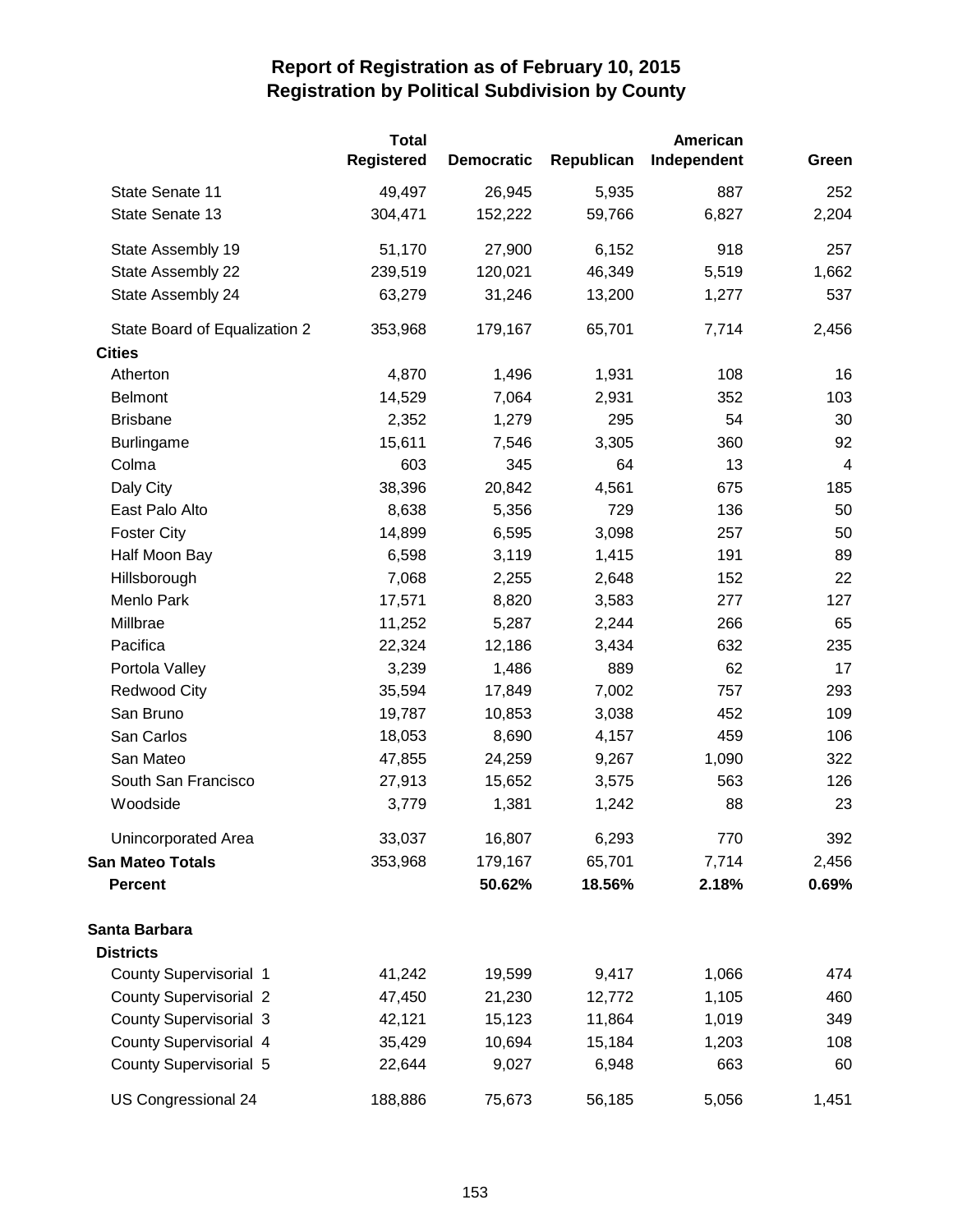|                               |             | Peace and |                | <b>No Party</b>   |  |
|-------------------------------|-------------|-----------|----------------|-------------------|--|
|                               | Libertarian | Freedom   | Other          | <b>Preference</b> |  |
| State Senate 11               | 193         | 157       | 132            | 14,996            |  |
| State Senate 13               | 1,798       | 636       | 773            | 80,245            |  |
| State Assembly 19             | 199         | 160       | 134            | 15,450            |  |
| State Assembly 22             | 1,342       | 465       | 604            | 63,557            |  |
| State Assembly 24             | 450         | 168       | 167            | 16,234            |  |
| State Board of Equalization 2 | 1,991       | 793       | 905            | 95,241            |  |
| <b>Cities</b>                 |             |           |                |                   |  |
| Atherton                      | 29          | 6         | 9              | 1,275             |  |
| <b>Belmont</b>                | 97          | 31        | 30             | 3,921             |  |
| <b>Brisbane</b>               | 15          | 9         | 10             | 660               |  |
| <b>Burlingame</b>             | 80          | 19        | 33             | 4,176             |  |
| Colma                         | 2           | 3         | $\overline{2}$ | 170               |  |
| Daly City                     | 152         | 125       | 107            | 11,749            |  |
| East Palo Alto                | 43          | 67        | 25             | 2,232             |  |
| <b>Foster City</b>            | 74          | 18        | 44             | 4,763             |  |
| Half Moon Bay                 | 63          | 17        | 18             | 1,686             |  |
| Hillsborough                  | 48          | 4         | 16             | 1,923             |  |
| Menlo Park                    | 122         | 29        | 35             | 4,578             |  |
| Millbrae                      | 35          | 18        | 21             | 3,316             |  |
| Pacifica                      | 142         | 59        | 72             | 5,564             |  |
| Portola Valley                | 29          | 5         | 6              | 745               |  |
| <b>Redwood City</b>           | 223         | 62        | 81             | 9,327             |  |
| San Bruno                     | 95          | 59        | 55             | 5,126             |  |
| San Carlos                    | 97          | 24        | 40             | 4,480             |  |
| San Mateo                     | 254         | 83        | 113            | 12,467            |  |
| South San Francisco           | 122         | 83        | 70             | 7,722             |  |
| Woodside                      | 28          | 1         | 11             | 1,005             |  |
| Unincorporated Area           | 241         | 71        | 107            | 8,356             |  |
| San Mateo Totals              | 1,991       | 793       | 905            | 95,241            |  |
| <b>Percent</b>                | 0.56%       | 0.22%     | 0.26%          | 26.91%            |  |
| Santa Barbara                 |             |           |                |                   |  |
| <b>Districts</b>              |             |           |                |                   |  |
| <b>County Supervisorial 1</b> | 301         | 90        | 516            | 9,779             |  |
| <b>County Supervisorial 2</b> | 352         | 97        | 559            | 10,875            |  |
| <b>County Supervisorial 3</b> | 472         | 103       | 404            | 12,787            |  |
| County Supervisorial 4        | 205         | 84        | 365            | 7,586             |  |
| <b>County Supervisorial 5</b> | 131         | 72        | 250            | 5,493             |  |
| US Congressional 24           | 1,461       | 446       | 2,094          | 46,520            |  |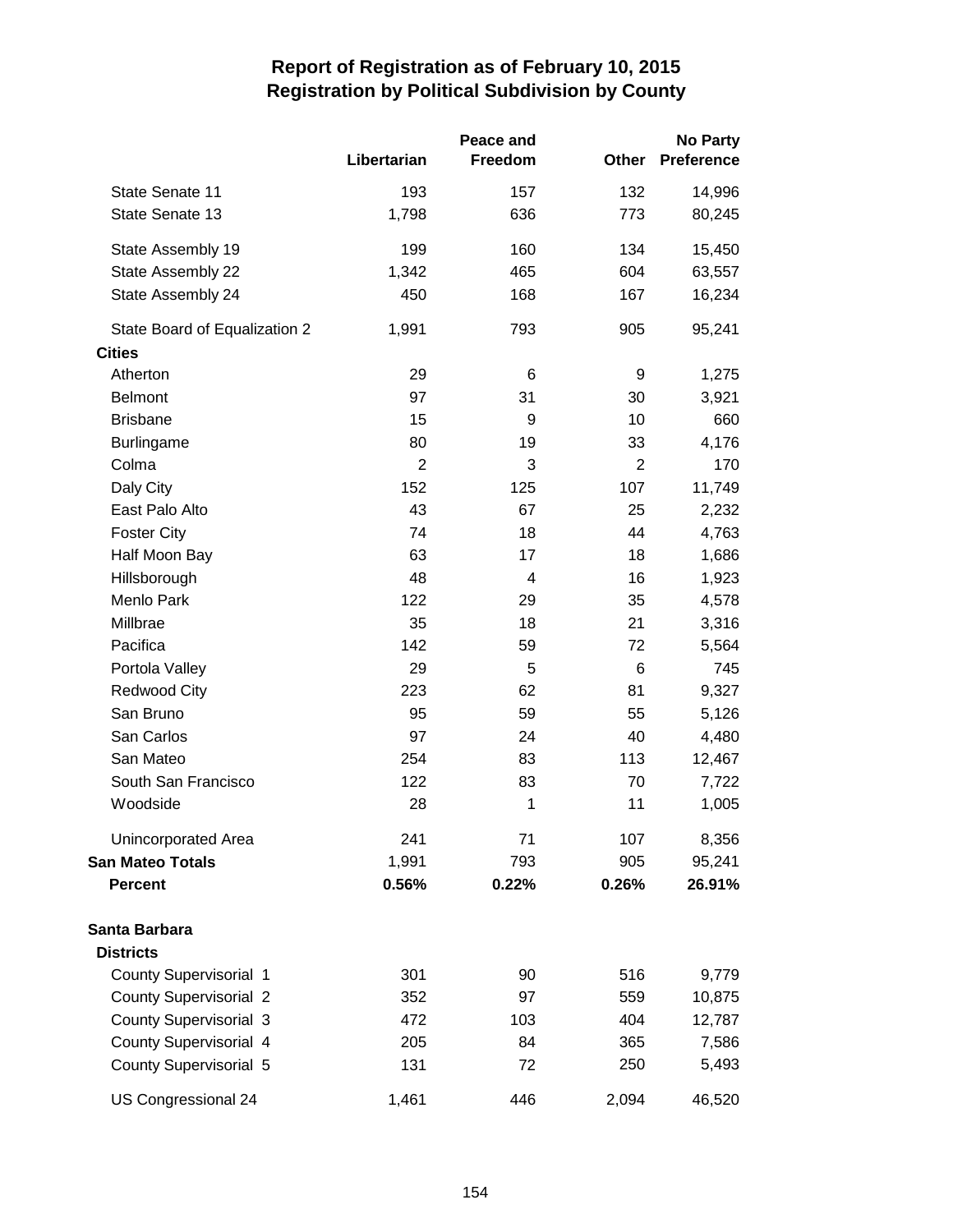|                               | <b>Total</b>      |                   |            | American    |       |
|-------------------------------|-------------------|-------------------|------------|-------------|-------|
|                               | <b>Registered</b> | <b>Democratic</b> | Republican | Independent | Green |
| State Senate 19               | 188,886           | 75,673            | 56,185     | 5,056       | 1,451 |
| State Assembly 35             | 66,906            | 22,770            | 25,414     | 2,132       | 202   |
| State Assembly 37             | 121,980           | 52,903            | 30,771     | 2,924       | 1,249 |
| State Board of Equalization 2 | 188,886           | 75,673            | 56,185     | 5,056       | 1,451 |
| <b>Cities</b>                 |                   |                   |            |             |       |
| <b>Buellton</b>               | 2,524             | 812               | 1,062      | 64          | 11    |
| Carpinteria                   | 6,333             | 2,935             | 1,577      | 173         | 68    |
| Goleta                        | 15,366            | 6,712             | 4,178      | 359         | 132   |
| Guadalupe                     | 1,866             | 996               | 275        | 43          | 9     |
| Lompoc                        | 13,879            | 5,057             | 4,685      | 487         | 48    |
| Santa Barbara                 | 43,442            | 21,767            | 8,589      | 1,098       | 503   |
| Santa Maria                   | 26,087            | 10,156            | 8,272      | 749         | 64    |
| Solvang                       | 2,994             | 903               | 1,354      | 74          | 17    |
| Unincorporated Area           | 76,395            | 26,335            | 26,193     | 2,009       | 599   |
| Santa Barbara Totals          | 188,886           | 75,673            | 56,185     | 5,056       | 1,451 |
| <b>Percent</b>                |                   | 40.06%            | 29.75%     | 2.68%       | 0.77% |
| Santa Clara                   |                   |                   |            |             |       |
| <b>Districts</b>              |                   |                   |            |             |       |
| <b>County Supervisorial 1</b> | 175,943           | 73,938            | 49,572     | 4,594       | 870   |
| <b>County Supervisorial 2</b> | 122,255           | 58,694            | 21,124     | 2,609       | 665   |
| <b>County Supervisorial 3</b> | 153,893           | 66,427            | 31,117     | 3,172       | 615   |
| County Supervisorial 4        | 169,340           | 77,202            | 37,421     | 3,938       | 1,056 |
| <b>County Supervisorial 5</b> | 186,248           | 80,170            | 37,941     | 2,776       | 1,065 |
| US Congressional 17           | 213,715           | 89,914            | 41,400     | 4,222       | 960   |
| US Congressional 18           | 277,365           | 122,164           | 65,085     | 5,543       | 1,663 |
| US Congressional 19           | 311,048           | 141,411           | 69,720     | 7,189       | 1,613 |
| US Congressional 20           | 5,551             | 2,942             | 970        | 135         | 35    |
| State Senate 10               | 126,581           | 55,104            | 24,572     | 2,785       | 598   |
| State Senate 13               | 155,239           | 72,043            | 29,557     | 2,430       | 1,004 |
| State Senate 15               | 430,372           | 187,674           | 97,605     | 9,279       | 2,217 |
| State Senate 17               | 95,487            | 41,610            | 25,441     | 2,595       | 452   |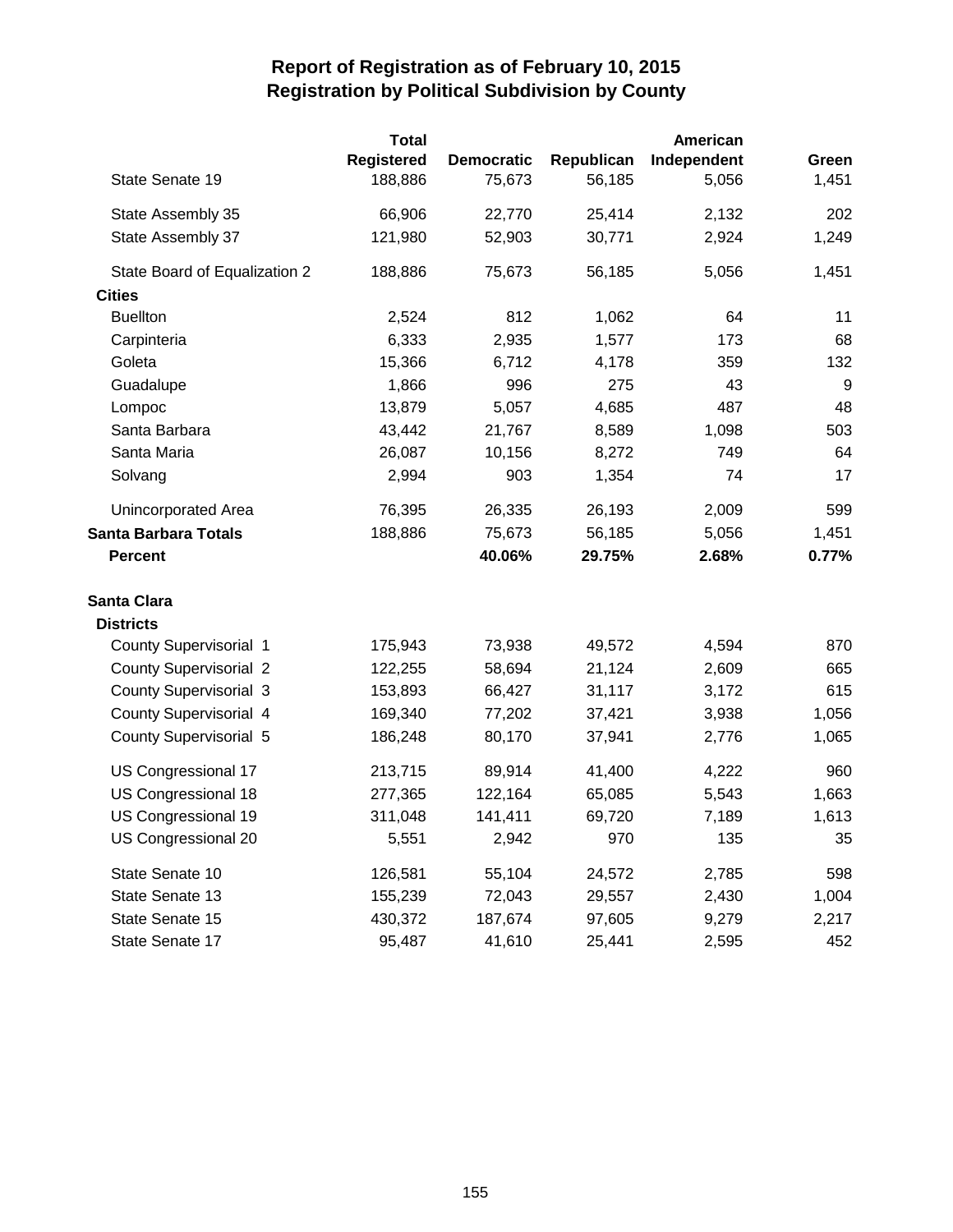|                               |             | Peace and |       | <b>No Party</b>   |
|-------------------------------|-------------|-----------|-------|-------------------|
|                               | Libertarian | Freedom   | Other | <b>Preference</b> |
| State Senate 19               | 1,461       | 446       | 2,094 | 46,520            |
| State Assembly 35             | 409         | 187       | 706   | 15,086            |
| State Assembly 37             | 1,052       | 259       | 1,388 | 31,434            |
| State Board of Equalization 2 | 1,461       | 446       | 2,094 | 46,520            |
| <b>Cities</b>                 |             |           |       |                   |
| <b>Buellton</b>               | 19          | 5         | 20    | 531               |
| Carpinteria                   | 36          | 11        | 74    | 1,459             |
| Goleta                        | 110         | 30        | 177   | 3,668             |
| Guadalupe                     | 13          | 14        | 17    | 499               |
| Lompoc                        | 95          | 52        | 149   | 3,306             |
| Santa Barbara                 | 338         | 110       | 547   | 10,490            |
| Santa Maria                   | 148         | 83        | 275   | 6,340             |
| Solvang                       | 21          | 3         | 33    | 589               |
| <b>Unincorporated Area</b>    | 681         | 138       | 802   | 19,638            |
| <b>Santa Barbara Totals</b>   | 1,461       | 446       | 2,094 | 46,520            |
| <b>Percent</b>                | 0.77%       | 0.24%     | 1.11% | 24.63%            |
| <b>Santa Clara</b>            |             |           |       |                   |
| <b>Districts</b>              |             |           |       |                   |
| <b>County Supervisorial 1</b> | 1,216       | 397       | 308   | 45,048            |
| <b>County Supervisorial 2</b> | 703         | 661       | 233   | 37,566            |
| <b>County Supervisorial 3</b> | 825         | 488       | 277   | 50,972            |
| <b>County Supervisorial 4</b> | 1,342       | 433       | 340   | 47,608            |
| <b>County Supervisorial 5</b> | 1,136       | 230       | 344   | 62,586            |
| US Congressional 17           | 1,286       | 526       | 414   | 74,993            |
| US Congressional 18           | 1,982       | 491       | 526   | 79,911            |
| US Congressional 19           | 1,915       | 1,166     | 554   | 87,480            |
| US Congressional 20           | 39          | 26        | 8     | 1,396             |
| State Senate 10               | 779         | 379       | 235   | 42,129            |
| State Senate 13               | 1,079       | 234       | 272   | 48,620            |
| State Senate 15               | 2,706       | 1,307     | 824   | 128,760           |
| State Senate 17               | 658         | 289       | 171   | 24,271            |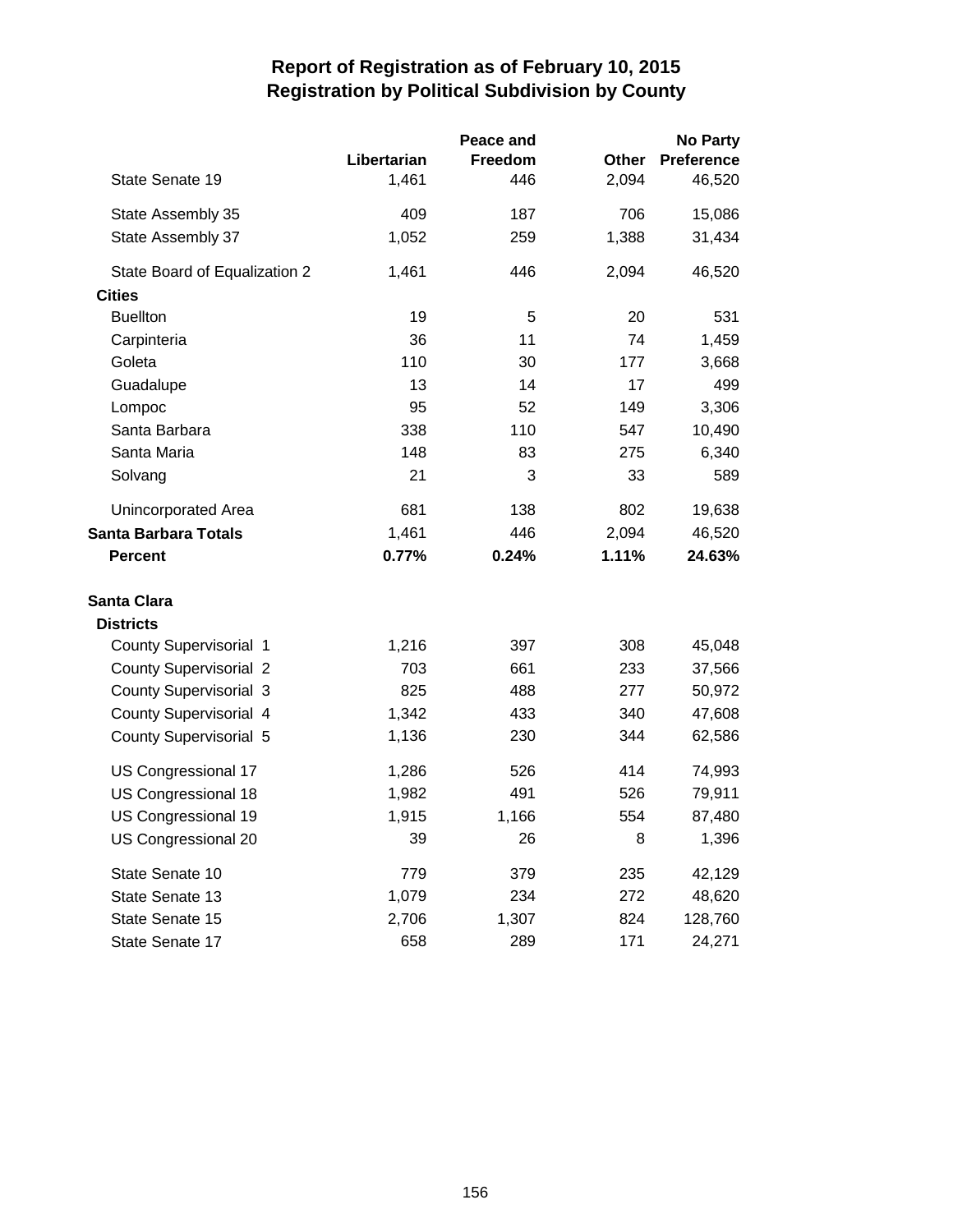|                               | Total      |                   |            | American    |       |
|-------------------------------|------------|-------------------|------------|-------------|-------|
|                               | Registered | <b>Democratic</b> | Republican | Independent | Green |
| State Assembly 24             | 157,586    | 72,907            | 30,191     | 2,465       | 1,011 |
| State Assembly 25             | 126,792    | 54,668            | 24,912     | 2,783       | 546   |
| State Assembly 27             | 184,098    | 85,479            | 35,256     | 3,917       | 894   |
| State Assembly 28             | 240,579    | 101,619           | 59,144     | 5,255       | 1,346 |
| State Assembly 29             | 49,045     | 20,626            | 12,944     | 1,244       | 249   |
| State Assembly 30             | 49,579     | 21,132            | 14,728     | 1,425       | 225   |
| State Board of Equalization 2 | 807,679    | 356,431           | 177,175    | 17,089      | 4,271 |
| <b>Cities</b>                 |            |                   |            |             |       |
| Campbell                      | 20,852     | 9,266             | 4,948      | 535         | 145   |
| Cupertino                     | 26,866     | 9,710             | 5,225      | 392         | 106   |
| Gilroy                        | 20,606     | 9,736             | 5,263      | 579         | 89    |
| Los Altos                     | 18,862     | 7,839             | 5,278      | 292         | 85    |
| Los Altos Hills               | 5,638      | 1,964             | 1,816      | 102         | 19    |
| Los Gatos                     | 18,502     | 7,507             | 5,668      | 441         | 105   |
| <b>Milpitas</b>               | 26,336     | 10,847            | 5,092      | 533         | 87    |
| Monte Sereno                  | 2,337      | 853               | 850        | 62          | $\,6$ |
| Morgan Hill                   | 20,048     | 7,993             | 6,374      | 591         | 92    |
| <b>Mountain View</b>          | 32,296     | 15,649            | 5,041      | 538         | 278   |
| Palo Alto                     | 36,731     | 19,095            | 5,505      | 411         | 290   |
| San Jose                      | 418,412    | 187,139           | 89,837     | 9,356       | 2,118 |
| Santa Clara                   | 46,815     | 21,050            | 9,184      | 1,059       | 243   |
| Saratoga                      | 19,367     | 6,514             | 5,878      | 284         | 63    |
| Sunnyvale                     | 55,266     | 24,339            | 10,760     | 994         | 303   |
| Unincorporated Area           | 38,745     | 16,930            | 10,456     | 920         | 242   |
| <b>Santa Clara Totals</b>     | 807,679    | 356,431           | 177,175    | 17,089      | 4,271 |
| <b>Percent</b>                |            | 44.13%            | 21.94%     | 2.12%       | 0.53% |
| <b>Santa Cruz</b>             |            |                   |            |             |       |
| <b>Districts</b>              |            |                   |            |             |       |
| <b>County Supervisorial 1</b> | 31,165     | 16,383            | 5,479      | 773         | 548   |
| <b>County Supervisorial 2</b> | 29,358     | 15,339            | 6,030      | 726         | 379   |
| <b>County Supervisorial 3</b> | 33,510     | 19,355            | 2,763      | 718         | 961   |
| County Supervisorial 4        | 15,720     | 9,508             | 2,147      | 295         | 104   |
| <b>County Supervisorial 5</b> | 30,841     | 14,951            | 6,174      | 913         | 720   |
| US Congressional 18           | 31,509     | 14,871            | 6,734      | 930         | 715   |
| US Congressional 20           | 109,085    | 60,665            | 15,859     | 2,495       | 1,997 |
| State Senate 17               | 140,594    | 75,536            | 22,593     | 3,425       | 2,712 |
| State Assembly 29             | 120,651    | 63,411            | 19,964     | 3,066       | 2,576 |
| State Assembly 30             | 19,943     | 12,125            | 2,629      | 359         | 136   |
| State Board of Equalization 2 | 140,594    | 75,536            | 22,593     | 3,425       | 2,712 |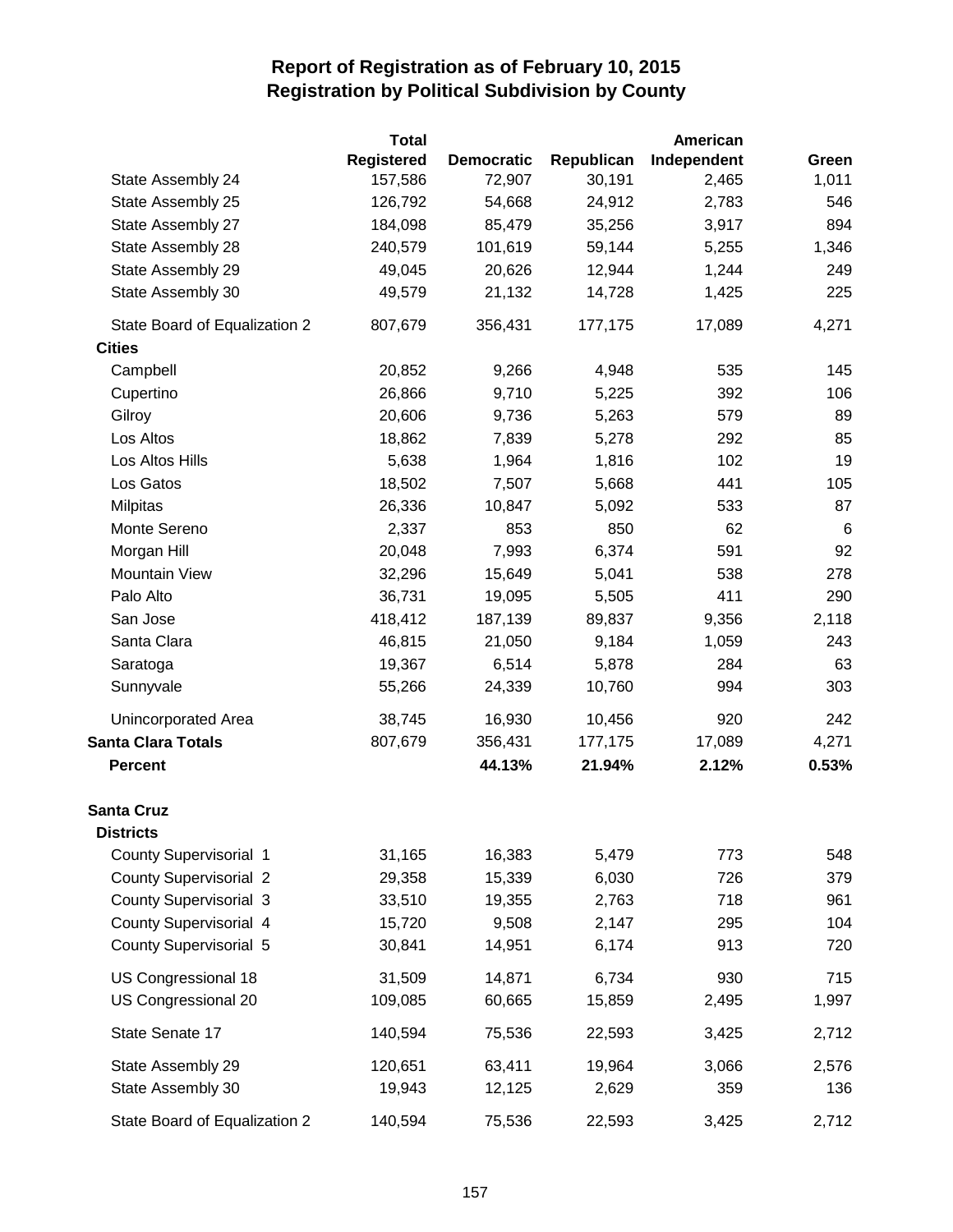|                               |             | Peace and      |       | <b>No Party</b>   |
|-------------------------------|-------------|----------------|-------|-------------------|
|                               | Libertarian | Freedom        | Other | <b>Preference</b> |
| State Assembly 24             | 1,090       | 237            | 282   | 49,403            |
| State Assembly 25             | 743         | 386            | 237   | 42,517            |
| State Assembly 27             | 986         | 868            | 342   | 56,356            |
| State Assembly 28             | 1,713       | 483            | 480   | 70,539            |
| State Assembly 29             | 344         | 108            | 80    | 13,450            |
| State Assembly 30             | 346         | 127            | 81    | 11,515            |
| State Board of Equalization 2 | 5,222       | 2,209          | 1,502 | 243,780           |
| <b>Cities</b>                 |             |                |       |                   |
| Campbell                      | 192         | 44             | 65    | 5,657             |
| Cupertino                     | 129         | 27             | 59    | 11,218            |
| Gilroy                        | 138         | 56             | 27    | 4,718             |
| Los Altos                     | 134         | 21             | 38    | 5,175             |
| Los Altos Hills               | 40          | $\overline{2}$ | 8     | 1,687             |
| Los Gatos                     | 129         | 23             | 22    | 4,607             |
| Milpitas                      | 113         | 88             | 47    | 9,529             |
| Monte Sereno                  | 9           | 1              | 8     | 548               |
| Morgan Hill                   | 144         | 43             | 37    | 4,774             |
| <b>Mountain View</b>          | 268         | 53             | 55    | 10,414            |
| Palo Alto                     | 194         | 39             | 60    | 11,137            |
| San Jose                      | 2,610       | 1,461          | 765   | 125,126           |
| Santa Clara                   | 333         | 114            | 89    | 14,743            |
| Saratoga                      | 89          | 21             | 36    | 6,482             |
| Sunnyvale                     | 404         | 113            | 106   | 18,247            |
| Unincorporated Area           | 296         | 103            | 80    | 9,718             |
| <b>Santa Clara Totals</b>     | 5,222       | 2,209          | 1,502 | 243,780           |
| <b>Percent</b>                | 0.65%       | 0.27%          | 0.19% | 30.18%            |
| <b>Santa Cruz</b>             |             |                |       |                   |
| <b>Districts</b>              |             |                |       |                   |
| <b>County Supervisorial 1</b> | 297         | 115            | 183   | 7,387             |
| <b>County Supervisorial 2</b> | 248         | 89             | 146   | 6,401             |
| <b>County Supervisorial 3</b> | 295         | 149            | 208   | 9,061             |
| County Supervisorial 4        | 72          | 66             | 39    | 3,489             |
| County Supervisorial 5        | 403         | 105            | 174   | 7,401             |
| US Congressional 18           | 432         | 98             | 173   | 7,556             |
| US Congressional 20           | 883         | 426            | 577   | 26,183            |
| State Senate 17               | 1,315       | 524            | 750   | 33,739            |
| State Assembly 29             | 1,225       | 437            | 698   | 29,274            |
| State Assembly 30             | 90          | 87             | 52    | 4,465             |
| State Board of Equalization 2 | 1,315       | 524            | 750   | 33,739            |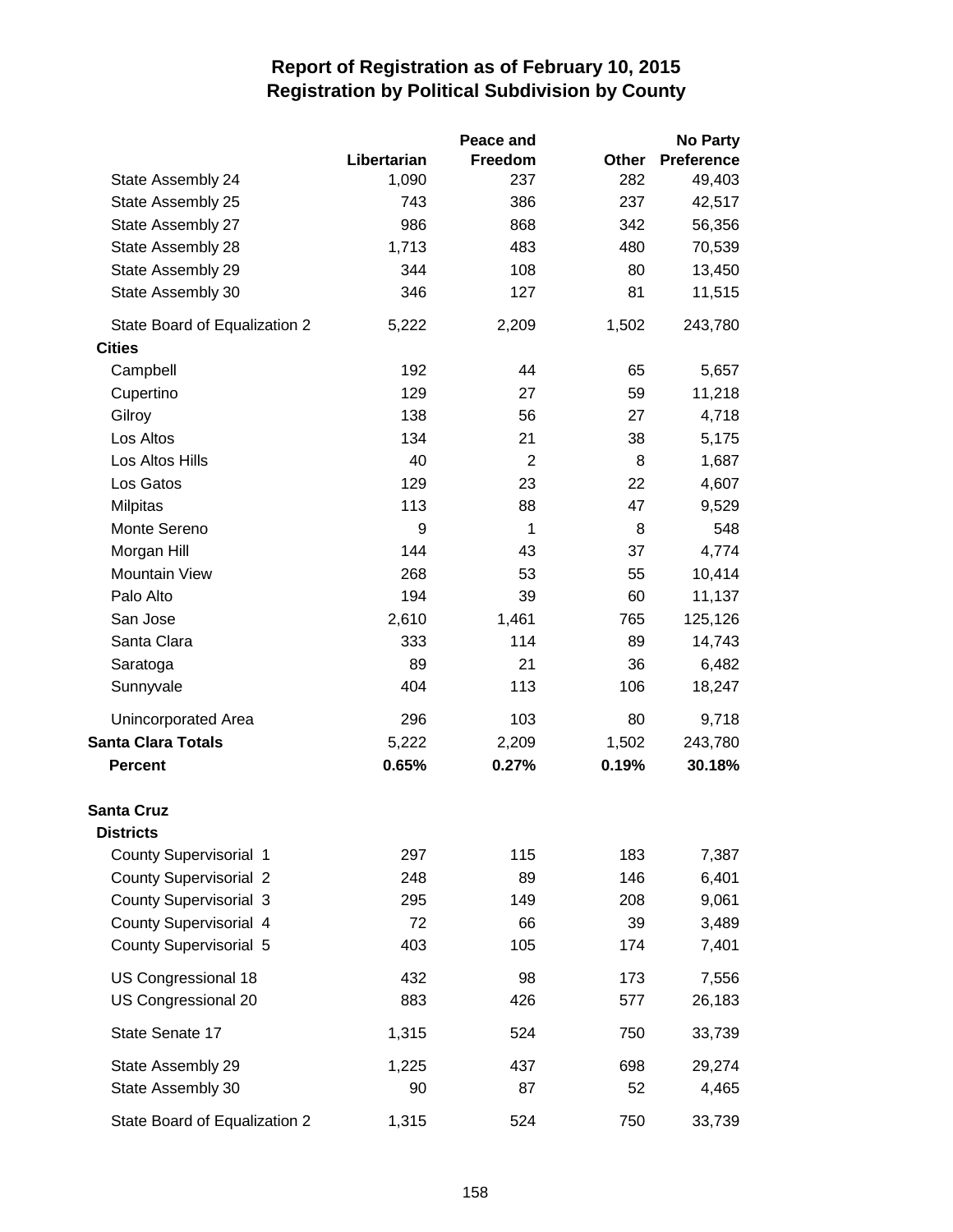|                               | <b>Total</b>      |                   | American   |             |                         |
|-------------------------------|-------------------|-------------------|------------|-------------|-------------------------|
|                               | <b>Registered</b> | <b>Democratic</b> | Republican | Independent | Green                   |
| <b>Cities</b>                 |                   |                   |            |             |                         |
| Capitola                      | 5,478             | 2,945             | 934        | 150         | 82                      |
| Santa Cruz                    | 36,906            | 21,298            | 3,222      | 821         | 1,015                   |
| <b>Scotts Valley</b>          | 6,993             | 2,955             | 1,997      | 230         | 64                      |
| Watsonville                   | 14,691            | 9,211             | 1,725      | 264         | 82                      |
| Unincorporated Area           | 76,526            | 39,127            | 14,715     | 1,960       | 1,469                   |
| <b>Santa Cruz Totals</b>      | 140,594           | 75,536            | 22,593     | 3,425       | 2,712                   |
| <b>Percent</b>                |                   | 53.73%            | 16.07%     | 2.44%       | 1.93%                   |
| <b>Shasta</b>                 |                   |                   |            |             |                         |
| <b>Districts</b>              |                   |                   |            |             |                         |
| <b>County Supervisorial 1</b> | 17,778            | 4,891             | 7,352      | 737         | 108                     |
| <b>County Supervisorial 2</b> | 18,675            | 4,884             | 8,257      | 703         | 93                      |
| <b>County Supervisorial 3</b> | 18,280            | 4,465             | 8,662      | 749         | 78                      |
| County Supervisorial 4        | 18,575            | 4,496             | 8,782      | 672         | 81                      |
| <b>County Supervisorial 5</b> | 18,745            | 4,571             | 8,988      | 825         | 51                      |
| US Congressional 1            | 92,053            | 23,307            | 42,041     | 3,686       | 411                     |
| State Senate 1                | 92,053            | 23,307            | 42,041     | 3,686       | 411                     |
| State Assembly 1              | 92,053            | 23,307            | 42,041     | 3,686       | 411                     |
| State Board of Equalization 1 | 92,053            | 23,307            | 42,041     | 3,686       | 411                     |
| <b>Cities</b>                 |                   |                   |            |             |                         |
| Anderson                      | 4,240             | 1,178             | 1,609      | 226         | 8                       |
| Redding                       | 44,895            | 11,464            | 20,413     | 1,684       | 211                     |
| Shasta Lake                   | 4,894             | 1,346             | 1,873      | 206         | 29                      |
| <b>Unincorporated Area</b>    | 38,024            | 9,319             | 18,146     | 1,570       | 163                     |
| <b>Shasta Totals</b>          | 92,053            | 23,307            | 42,041     | 3,686       | 411                     |
| <b>Percent</b>                |                   | 25.32%            | 45.67%     | 4.00%       | 0.45%                   |
| <b>Sierra</b>                 |                   |                   |            |             |                         |
| <b>Districts</b>              |                   |                   |            |             |                         |
| <b>County Supervisorial 1</b> | 522               | 143               | 188        | 31          | 13                      |
| <b>County Supervisorial 2</b> | 444               | 143               | 171        | 24          | 3                       |
| <b>County Supervisorial 3</b> | 474               | 118               | 224        | 28          | $\overline{\mathbf{c}}$ |
| County Supervisorial 4        | 420               | 134               | 165        | 24          | 1                       |
| <b>County Supervisorial 5</b> | 358               | 77                | 152        | 30          | 5                       |
| US Congressional 1            | 2,218             | 615               | 900        | 137         | 24                      |
| State Senate 1                | 2,218             | 615               | 900        | 137         | 24                      |
| State Assembly 1              | 2,218             | 615               | 900        | 137         | 24                      |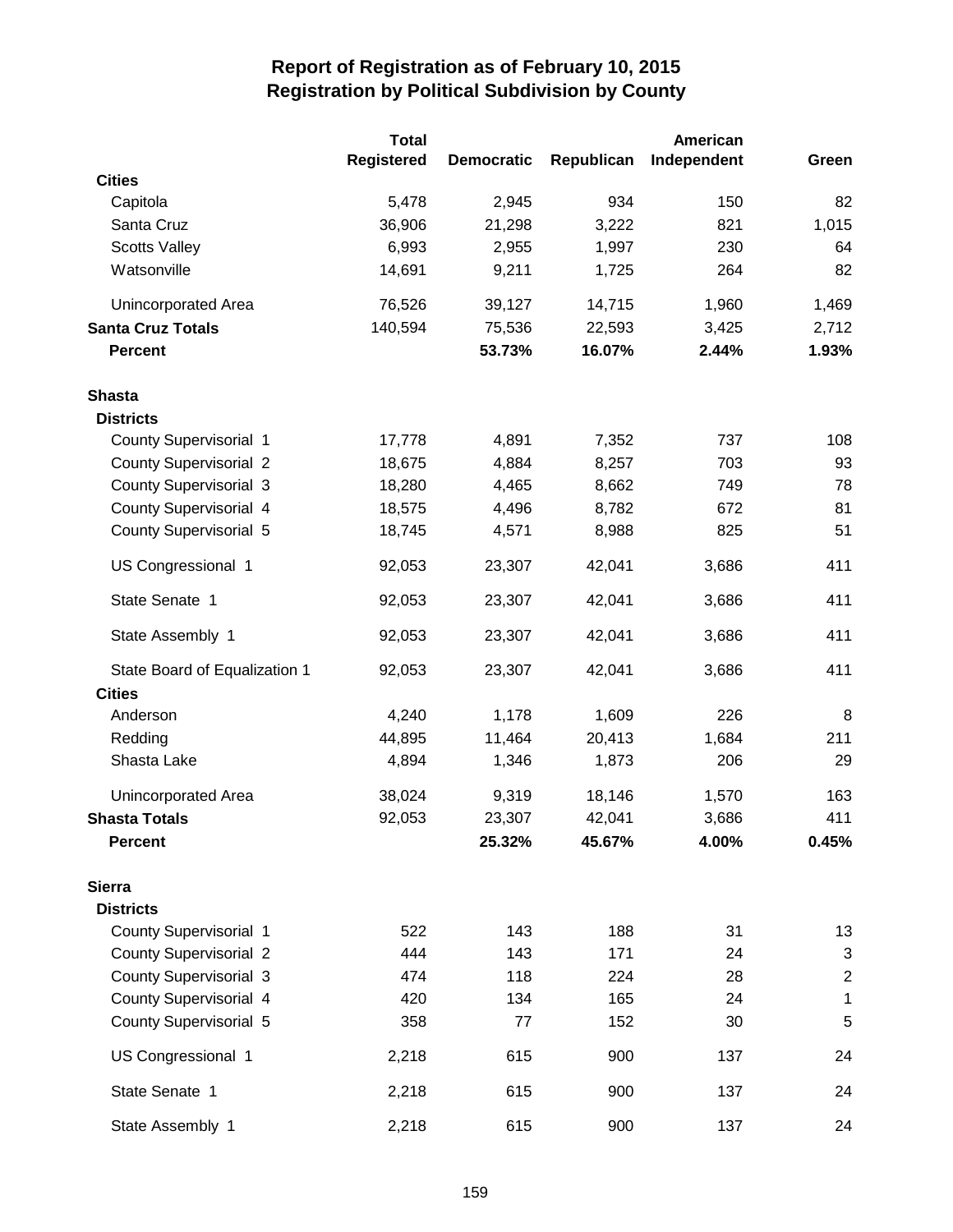|                               |             | Peace and      |       | <b>No Party</b>   |  |
|-------------------------------|-------------|----------------|-------|-------------------|--|
|                               | Libertarian | Freedom        | Other | <b>Preference</b> |  |
| <b>Cities</b>                 |             |                |       |                   |  |
| Capitola                      | 61          | 13             | 41    | 1,252             |  |
| Santa Cruz                    | 308         | 166            | 228   | 9,848             |  |
| <b>Scotts Valley</b>          | 61          | $\overline{7}$ | 32    | 1,647             |  |
| Watsonville                   | 59          | 63             | 30    | 3,257             |  |
| Unincorporated Area           | 826         | 275            | 419   | 17,735            |  |
| <b>Santa Cruz Totals</b>      | 1,315       | 524            | 750   | 33,739            |  |
| <b>Percent</b>                | 0.94%       | 0.37%          | 0.53% | 24.00%            |  |
| Shasta                        |             |                |       |                   |  |
| <b>Districts</b>              |             |                |       |                   |  |
| <b>County Supervisorial 1</b> | 184         | 71             | 74    | 4,361             |  |
| <b>County Supervisorial 2</b> | 194         | 60             | 88    | 4,396             |  |
| <b>County Supervisorial 3</b> | 186         | 62             | 83    | 3,995             |  |
| County Supervisorial 4        | 170         | 56             | 64    | 4,254             |  |
| County Supervisorial 5        | 178         | 50             | 65    | 4,017             |  |
| US Congressional 1            | 912         | 299            | 374   | 21,023            |  |
| State Senate 1                | 912         | 299            | 374   | 21,023            |  |
| State Assembly 1              | 912         | 299            | 374   | 21,023            |  |
| State Board of Equalization 1 | 912         | 299            | 374   | 21,023            |  |
| <b>Cities</b>                 |             |                |       |                   |  |
| Anderson                      | 50          | 17             | 19    | 1,133             |  |
| Redding                       | 436         | 135            | 164   | 10,388            |  |
| Shasta Lake                   | 47          | 26             | 29    | 1,338             |  |
| Unincorporated Area           | 379         | 121            | 162   | 8,164             |  |
| <b>Shasta Totals</b>          | 912         | 299            | 374   | 21,023            |  |
| <b>Percent</b>                | 0.99%       | 0.32%          | 0.41% | 22.84%            |  |
| <b>Sierra</b>                 |             |                |       |                   |  |
| <b>Districts</b>              |             |                |       |                   |  |
| County Supervisorial 1        | 15          | $\overline{c}$ | 20    | 110               |  |
| <b>County Supervisorial 2</b> | 3           | 1              | 9     | 90                |  |
| <b>County Supervisorial 3</b> | 6           | 2              | 11    | 83                |  |
| County Supervisorial 4        | 4           | 0              | 8     | 84                |  |
| <b>County Supervisorial 5</b> | 1           | 1              | 5     | 87                |  |
| US Congressional 1            | 29          | 6              | 53    | 454               |  |
| State Senate 1                | 29          | 6              | 53    | 454               |  |
| State Assembly 1              | 29          | 6              | 53    | 454               |  |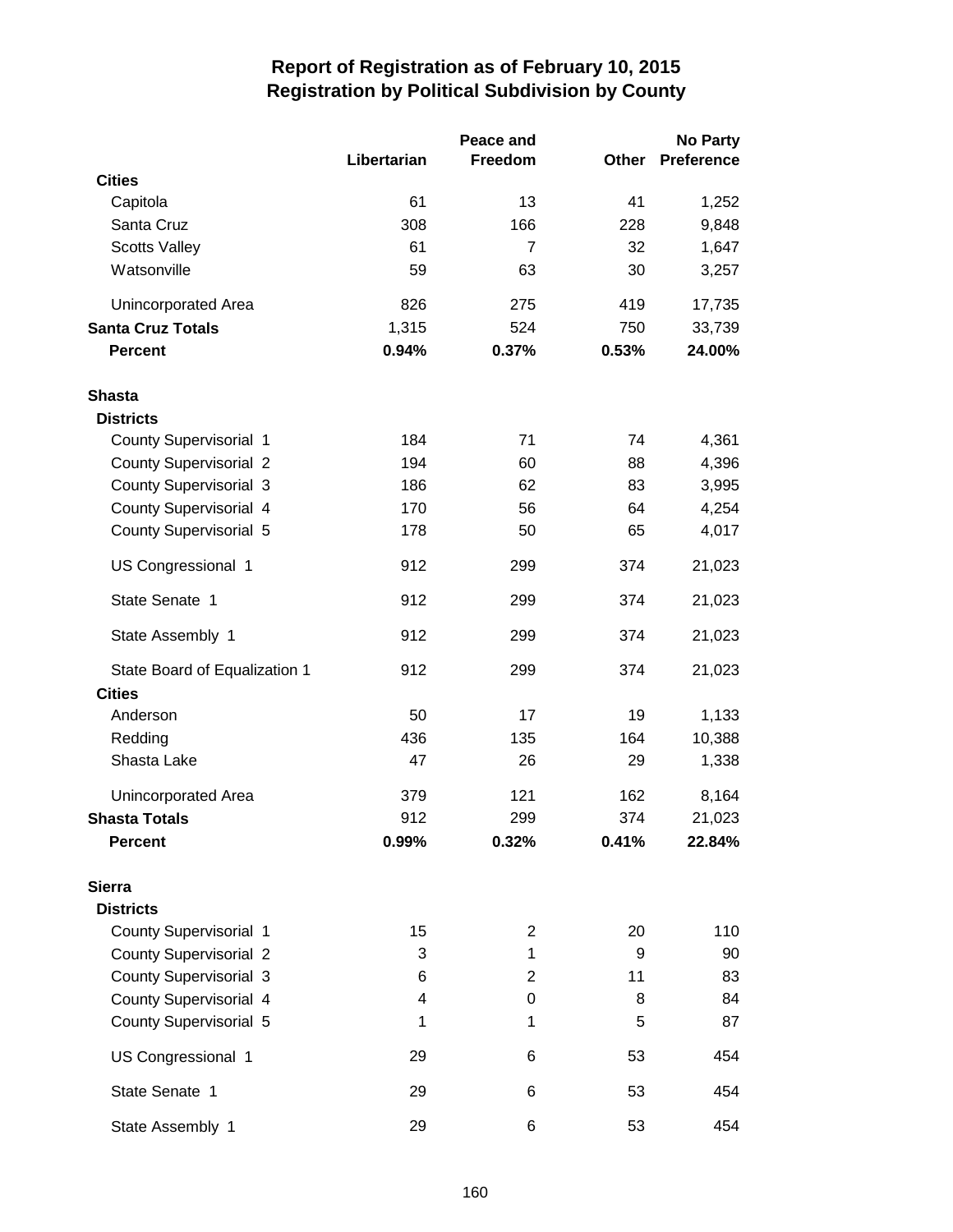|                               | <b>Total</b>      |                   |            | <b>American</b> |                |
|-------------------------------|-------------------|-------------------|------------|-----------------|----------------|
|                               | <b>Registered</b> | <b>Democratic</b> | Republican | Independent     | Green          |
| State Board of Equalization 1 | 2,218             | 615               | 900        | 137             | 24             |
| <b>Cities</b>                 |                   |                   |            |                 |                |
| Loyalton                      | 430               | 138               | 165        | 24              | 1              |
| <b>Unincorporated Area</b>    | 1,788             | 477               | 735        | 113             | 23             |
| <b>Sierra Totals</b>          | 2,218             | 615               | 900        | 137             | 24             |
| <b>Percent</b>                |                   | 27.73%            | 40.58%     | 6.18%           | 1.08%          |
| <b>Siskiyou</b>               |                   |                   |            |                 |                |
| <b>Districts</b>              |                   |                   |            |                 |                |
| County Supervisorial 1        | 4,224             | 1,149             | 1,939      | 207             | 21             |
| <b>County Supervisorial 2</b> | 5,192             | 2,029             | 1,513      | 219             | 71             |
| <b>County Supervisorial 3</b> | 5,151             | 1,775             | 1,866      | 237             | 42             |
| <b>County Supervisorial 4</b> | 5,095             | 1,404             | 2,239      | 235             | 21             |
| <b>County Supervisorial 5</b> | 4,956             | 1,280             | 2,262      | 223             | 40             |
| US Congressional 1            | 24,618            | 7,637             | 9,819      | 1,121           | 195            |
| State Senate 1                | 24,618            | 7,637             | 9,819      | 1,121           | 195            |
| State Assembly 1              | 24,618            | 7,637             | 9,819      | 1,121           | 195            |
| State Board of Equalization 1 | 24,618            | 7,637             | 9,819      | 1,121           | 195            |
| <b>Cities</b>                 |                   |                   |            |                 |                |
| Dorris                        | 342               | 98                | 146        | 13              | $\mathbf 0$    |
| Dunsmuir                      | 896               | 346               | 219        | 38              | 22             |
| Etna                          | 427               | 122               | 185        | 16              | $\sqrt{5}$     |
| Fort Jones                    | 354               | 100               | 158        | 15              | $\overline{2}$ |
| Montague                      | 684               | 160               | 296        | 40              | $\mathbf{1}$   |
| Mt. Shasta                    | 1,968             | 842               | 469        | 82              | 21             |
| Tulelake                      | 252               | 52                | 131        | 12              | $\mathbf 0$    |
| Weed                          | 1,197             | 529               | 282        | 52              | 14             |
| Yreka                         | 3,894             | 1,156             | 1,584      | 188             | 15             |
| Unincorporated Area           | 14,604            | 4,232             | 6,349      | 665             | 115            |
| <b>Siskiyou Totals</b>        | 24,618            | 7,637             | 9,819      | 1,121           | 195            |
| <b>Percent</b>                |                   | 31.02%            | 39.89%     | 4.55%           | 0.79%          |
| Solano                        |                   |                   |            |                 |                |
| <b>Districts</b>              |                   |                   |            |                 |                |
| County Supervisorial 1        | 38,980            | 22,993            | 5,198      | 898             | 191            |
| <b>County Supervisorial 2</b> | 45,063            | 22,980            | 9,438      | 1,241           | 257            |
| <b>County Supervisorial 3</b> | 36,460            | 17,782            | 8,304      | 987             | 139            |
| <b>County Supervisorial 4</b> | 37,976            | 14,419            | 12,973     | 1,351           | 151            |
| <b>County Supervisorial 5</b> | 42,847            | 18,152            | 12,801     | 1,406           | 119            |
| US Congressional 3            | 127,593           | 55,101            | 36,664     | 4,035           | 437            |
| US Congressional 5            | 73,733            | 41,225            | 12,050     | 1,848           | 420            |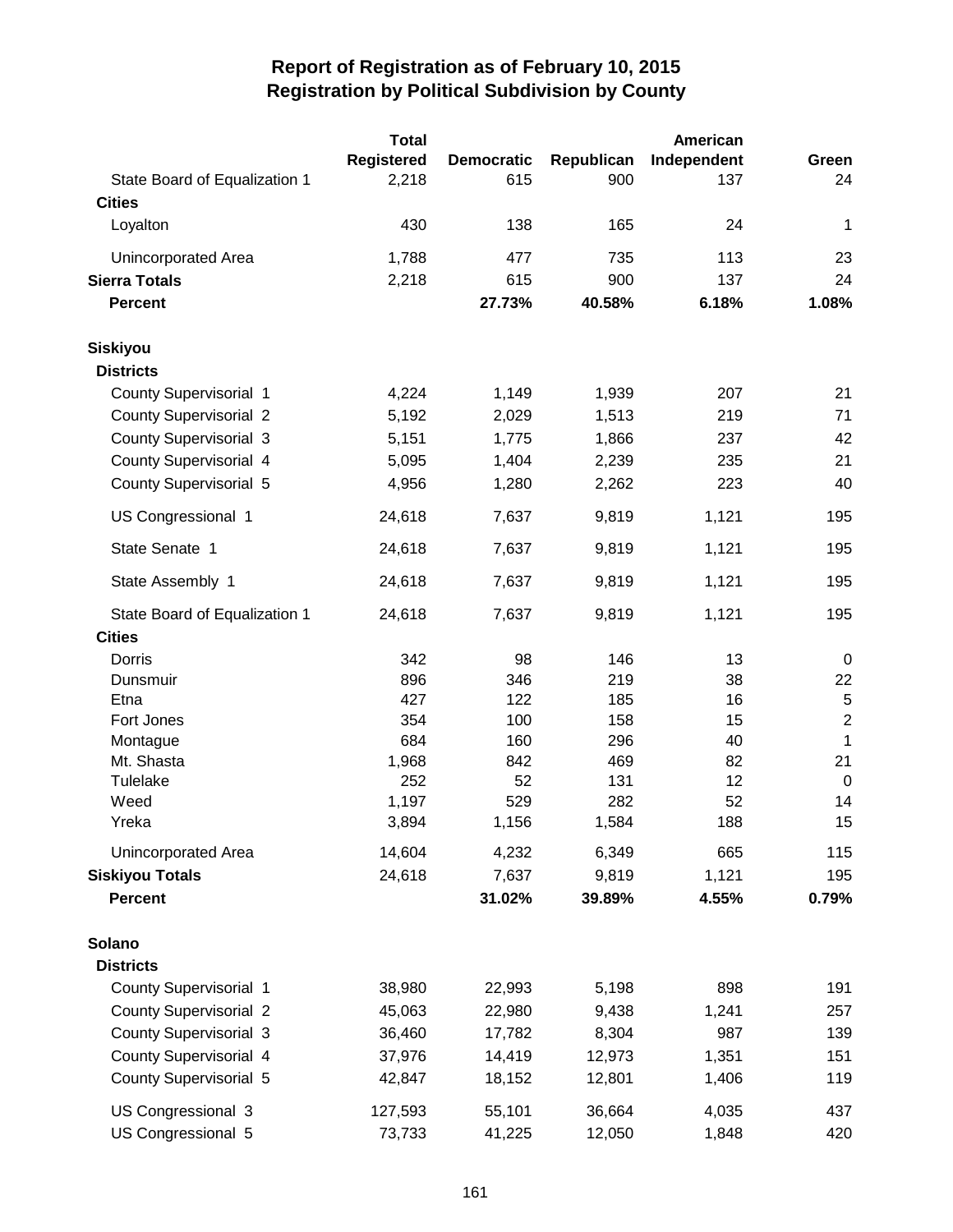|                               |             | Peace and      |                | No Party          |
|-------------------------------|-------------|----------------|----------------|-------------------|
|                               | Libertarian | Freedom        | Other          | <b>Preference</b> |
| State Board of Equalization 1 | 29          | 6              | 53             | 454               |
| <b>Cities</b>                 |             |                |                |                   |
| Loyalton                      | 5           | 1              | 8              | 88                |
| Unincorporated Area           | 24          | 5              | 45             | 366               |
| <b>Sierra Totals</b>          | 29          | 6              | 53             | 454               |
| <b>Percent</b>                | 1.31%       | 0.27%          | 2.39%          | 20.47%            |
| <b>Siskiyou</b>               |             |                |                |                   |
| <b>Districts</b>              |             |                |                |                   |
| County Supervisorial 1        | 38          | 11             | 9              | 850               |
| <b>County Supervisorial 2</b> | 67          | 26             | 16             | 1,251             |
| <b>County Supervisorial 3</b> | 60          | 21             | 17             | 1,133             |
| County Supervisorial 4        | 48          | 11             | 5              | 1,132             |
| <b>County Supervisorial 5</b> | 69          | 23             | $\overline{7}$ | 1,052             |
| US Congressional 1            | 282         | 92             | 54             | 5,418             |
|                               |             |                |                |                   |
| State Senate 1                | 282         | 92             | 54             | 5,418             |
| State Assembly 1              | 282         | 92             | 54             | 5,418             |
| State Board of Equalization 1 | 282         | 92             | 54             | 5,418             |
| <b>Cities</b>                 |             |                |                |                   |
| Dorris                        | 1           | 0              | $\overline{2}$ | 82                |
| Dunsmuir                      | 14          | 5              | $\overline{2}$ | 250               |
| Etna                          | 7           | $\overline{c}$ | 0              | 90                |
| Fort Jones                    | 4           | 1              | 1              | 73                |
| Montague                      | 5           | 1              | 1              | 180               |
| Mt. Shasta                    | 26          | 9              | 5              | 514               |
| Tulelake                      | 0           | 1              | 0              | 56                |
| Weed                          | 20          | $\overline{7}$ | $\overline{2}$ | 291               |
| Yreka                         | 32          | 10             | 4              | 905               |
| Unincorporated Area           | 173         | 56             | 37             | 2,977             |
| <b>Siskiyou Totals</b>        | 282         | 92             | 54             | 5,418             |
| <b>Percent</b>                | 1.15%       | 0.37%          | 0.22%          | 22.01%            |
| Solano                        |             |                |                |                   |
| <b>Districts</b>              |             |                |                |                   |
| County Supervisorial 1        | 160         | 137            | 160            | 9,243             |
| <b>County Supervisorial 2</b> | 302         | 121            | 241            | 10,483            |
| <b>County Supervisorial 3</b> | 226         | 111            | 187            | 8,724             |
| County Supervisorial 4        | 281         | 92             | 164            | 8,545             |
| <b>County Supervisorial 5</b> | 285         | 83             | 201            | 9,800             |
| US Congressional 3            | 854         | 313            | 605            | 29,584            |
| US Congressional 5            | 400         | 231            | 348            | 17,211            |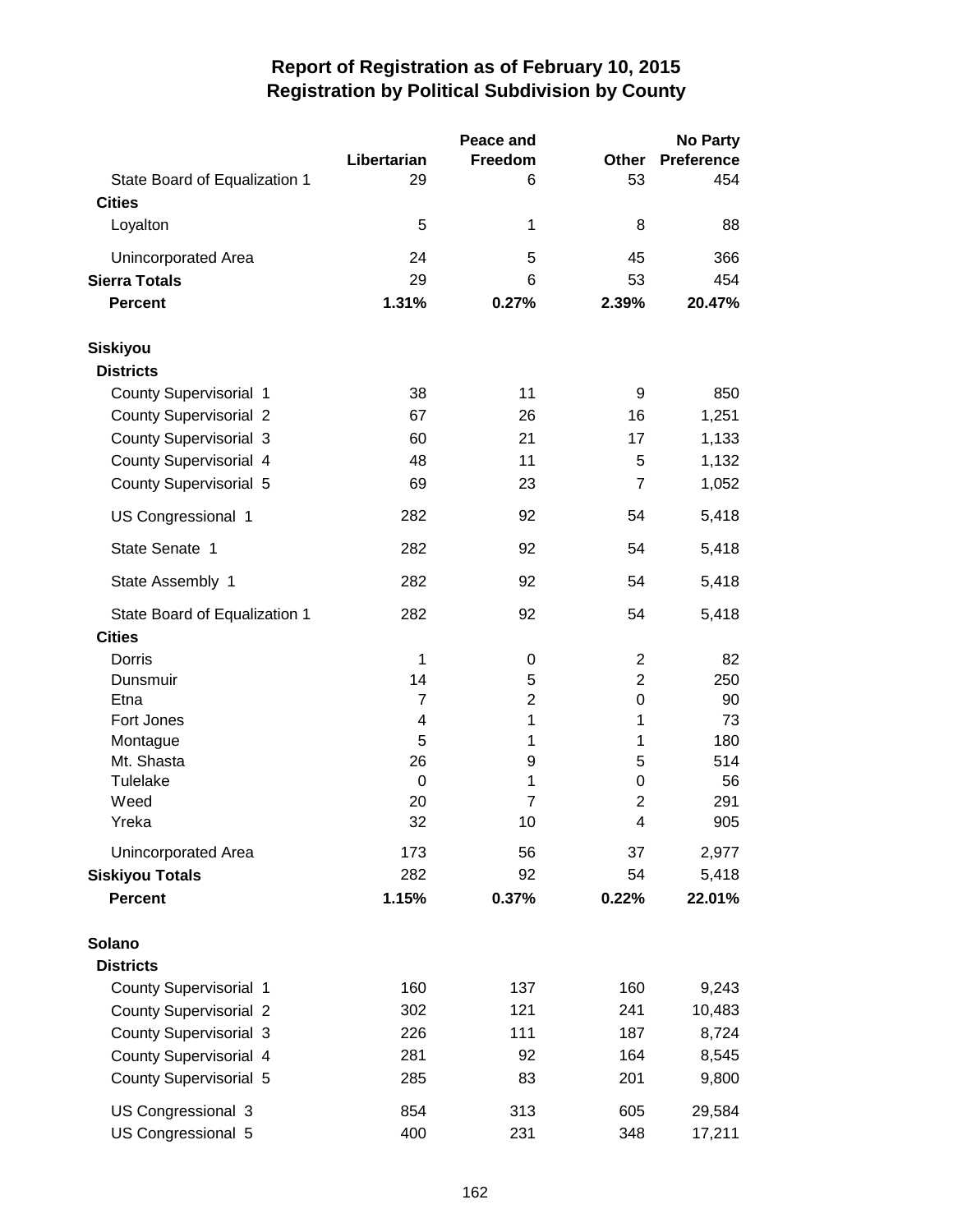|                               | <b>Total</b>      | American          |            |             |       |  |  |
|-------------------------------|-------------------|-------------------|------------|-------------|-------|--|--|
|                               | <b>Registered</b> | <b>Democratic</b> | Republican | Independent | Green |  |  |
| State Senate 3                | 201,326           | 96,326            | 48,714     | 5,883       | 857   |  |  |
| State Assembly 4              | 16,191            | 5,676             | 6,237      | 506         | 51    |  |  |
| State Assembly 11             | 111,395           | 49,423            | 30,424     | 3,529       | 386   |  |  |
| State Assembly 14             | 73,740            | 41,227            | 12,053     | 1,848       | 420   |  |  |
| State Board of Equalization 2 | 201,326           | 96,326            | 48,714     | 5,883       | 857   |  |  |
| <b>Cities</b>                 |                   |                   |            |             |       |  |  |
| Benicia                       | 17,366            | 8,246             | 4,264      | 536         | 129   |  |  |
| Dixon                         | 8,880             | 3,393             | 3,048      | 267         | 24    |  |  |
| Fairfield                     | 47,324            | 22,596            | 11,188     | 1,300       | 152   |  |  |
| Rio Vista                     | 5,037             | 2,179             | 1,658      | 205         | 18    |  |  |
| Suisun City                   | 13,240            | 6,829             | 2,563      | 349         | 44    |  |  |
| Vacaville                     | 43,732            | 17,162            | 14,166     | 1,613       | 158   |  |  |
| Vallejo                       | 55,047            | 32,192            | 7,613      | 1,281       | 276   |  |  |
| Unincorporated Area           | 10,700            | 3,729             | 4,214      | 332         | 56    |  |  |
| <b>Solano Totals</b>          | 201,326           | 96,326            | 48,714     | 5,883       | 857   |  |  |
| <b>Percent</b>                |                   | 47.85%            | 24.20%     | 2.92%       | 0.43% |  |  |
| Sonoma                        |                   |                   |            |             |       |  |  |
| <b>Districts</b>              |                   |                   |            |             |       |  |  |
| <b>County Supervisorial 1</b> | 55,244            | 27,921            | 13,236     | 1,444       | 659   |  |  |
| <b>County Supervisorial 2</b> | 50,144            | 25,503            | 10,524     | 1,346       | 890   |  |  |
| <b>County Supervisorial 3</b> | 40,533            | 21,260            | 7,539      | 1,093       | 676   |  |  |
| County Supervisorial 4        | 47,532            | 23,017            | 11,851     | 1,268       | 519   |  |  |
| <b>County Supervisorial 5</b> | 46,542            | 25,946            | 7,338      | 1,011       | 1,361 |  |  |
| US Congressional 2            | 102,053           | 52,944            | 21,276     | 2,500       | 2,106 |  |  |
| US Congressional 5            | 137,942           | 70,703            | 29,212     | 3,662       | 1,999 |  |  |
| State Senate 2                | 170,388           | 88,353            | 35,746     | 4,182       | 3,074 |  |  |
| State Senate 3                | 69,607            | 35,294            | 14,742     | 1,980       | 1,031 |  |  |
| State Assembly 2              | 104,757           | 53,190            | 23,788     | 2,588       | 1,652 |  |  |
| State Assembly 4              | 31,495            | 15,890            | 6,571      | 905         | 421   |  |  |
| State Assembly 10             | 103,743           | 54,567            | 20,129     | 2,669       | 2,032 |  |  |
| State Board of Equalization 2 | 239,995           | 123,647           | 50,488     | 6,162       | 4,105 |  |  |
| <b>Cities</b>                 |                   |                   |            |             |       |  |  |
| Cloverdale                    | 4,005             | 1,982             | 923        | 108         | 48    |  |  |
| Cotati                        | 3,747             | 1,983             | 645        | 115         | 90    |  |  |
| Healdsburg                    | 6,008             | 3,154             | 1,225      | 143         | 86    |  |  |
| Petaluma                      | 30,639            | 15,986            | 6,159      | 786         | 454   |  |  |
| <b>Rohnert Park</b>           | 17,894            | 8,819             | 3,795      | 562         | 227   |  |  |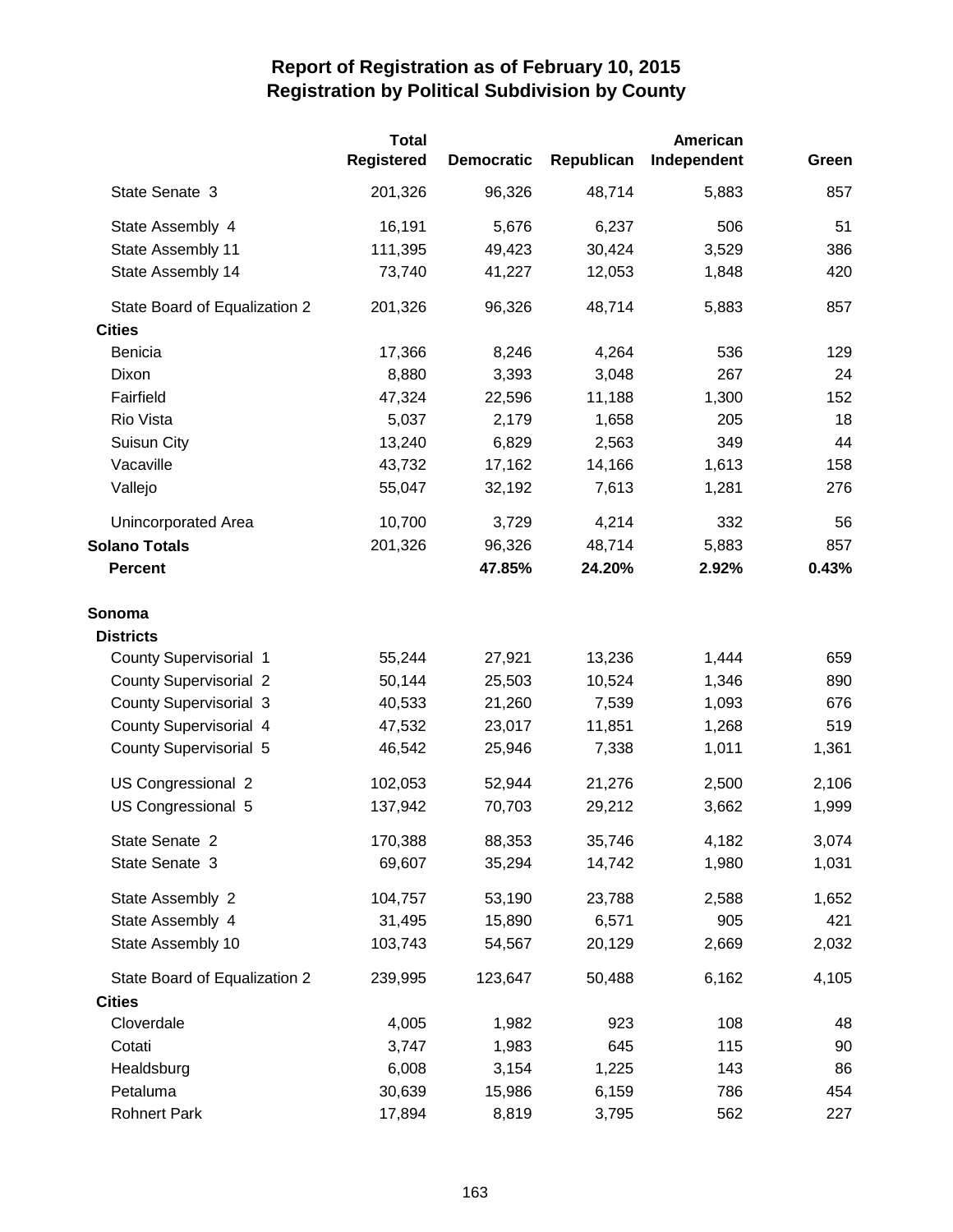|                               |             | Peace and |              | <b>No Party</b>   |  |
|-------------------------------|-------------|-----------|--------------|-------------------|--|
|                               | Libertarian | Freedom   | <b>Other</b> | <b>Preference</b> |  |
| State Senate 3                | 1,254       | 544       | 953          | 46,795            |  |
| State Assembly 4              | 124         | 32        | 81           | 3,484             |  |
| State Assembly 11             | 730         | 281       | 524          | 26,098            |  |
| State Assembly 14             | 400         | 231       | 348          | 17,213            |  |
| State Board of Equalization 2 | 1,254       | 544       | 953          | 46,795            |  |
| <b>Cities</b>                 |             |           |              |                   |  |
| <b>Benicia</b>                | 131         | 44        | 105          | 3,911             |  |
| Dixon                         | 65          | 20        | 38           | 2,025             |  |
| Fairfield                     | 289         | 129       | 224          | 11,446            |  |
| Rio Vista                     | 28          | 11        | 16           | 922               |  |
| Suisun City                   | 73          | 35        | 60           | 3,287             |  |
| Vacaville                     | 325         | 98        | 207          | 10,003            |  |
| Vallejo                       | 260         | 183       | 239          | 13,003            |  |
| Unincorporated Area           | 83          | 24        | 64           | 2,198             |  |
| <b>Solano Totals</b>          | 1,254       | 544       | 953          | 46,795            |  |
| <b>Percent</b>                | 0.62%       | 0.27%     | 0.47%        | 23.24%            |  |
| Sonoma                        |             |           |              |                   |  |
| <b>Districts</b>              |             |           |              |                   |  |
| <b>County Supervisorial 1</b> | 374         | 118       | 326          | 11,166            |  |
| <b>County Supervisorial 2</b> | 397         | 116       | 383          | 10,985            |  |
| <b>County Supervisorial 3</b> | 361         | 142       | 311          | 9,151             |  |
| County Supervisorial 4        | 402         | 124       | 269          | 10,082            |  |
| <b>County Supervisorial 5</b> | 356         | 212       | 279          | 10,039            |  |
| US Congressional 2            | 795         | 318       | 642          | 21,472            |  |
| US Congressional 5            | 1,095       | 394       | 926          | 29,951            |  |
| State Senate 2                | 1,367       | 537       | 1,038        | 36,091            |  |
| State Senate 3                | 523         | 175       | 530          | 15,332            |  |
| State Assembly 2              | 822         | 292       | 635          | 21,790            |  |
| State Assembly 4              | 249         | 98        | 246          | 7,115             |  |
| State Assembly 10             | 819         | 322       | 687          | 22,518            |  |
| State Board of Equalization 2 | 1,890       | 712       | 1,568        | 51,423            |  |
| <b>Cities</b>                 |             |           |              |                   |  |
| Cloverdale                    | 29          | 13        | 18           | 884               |  |
| Cotati                        | 29          | 11        | 19           | 855               |  |
| Healdsburg                    | 57          | 21        | 34           | 1,288             |  |
| Petaluma                      | 230         | 65        | 241          | 6,718             |  |
| <b>Rohnert Park</b>           | 142         | 56        | 154          | 4,139             |  |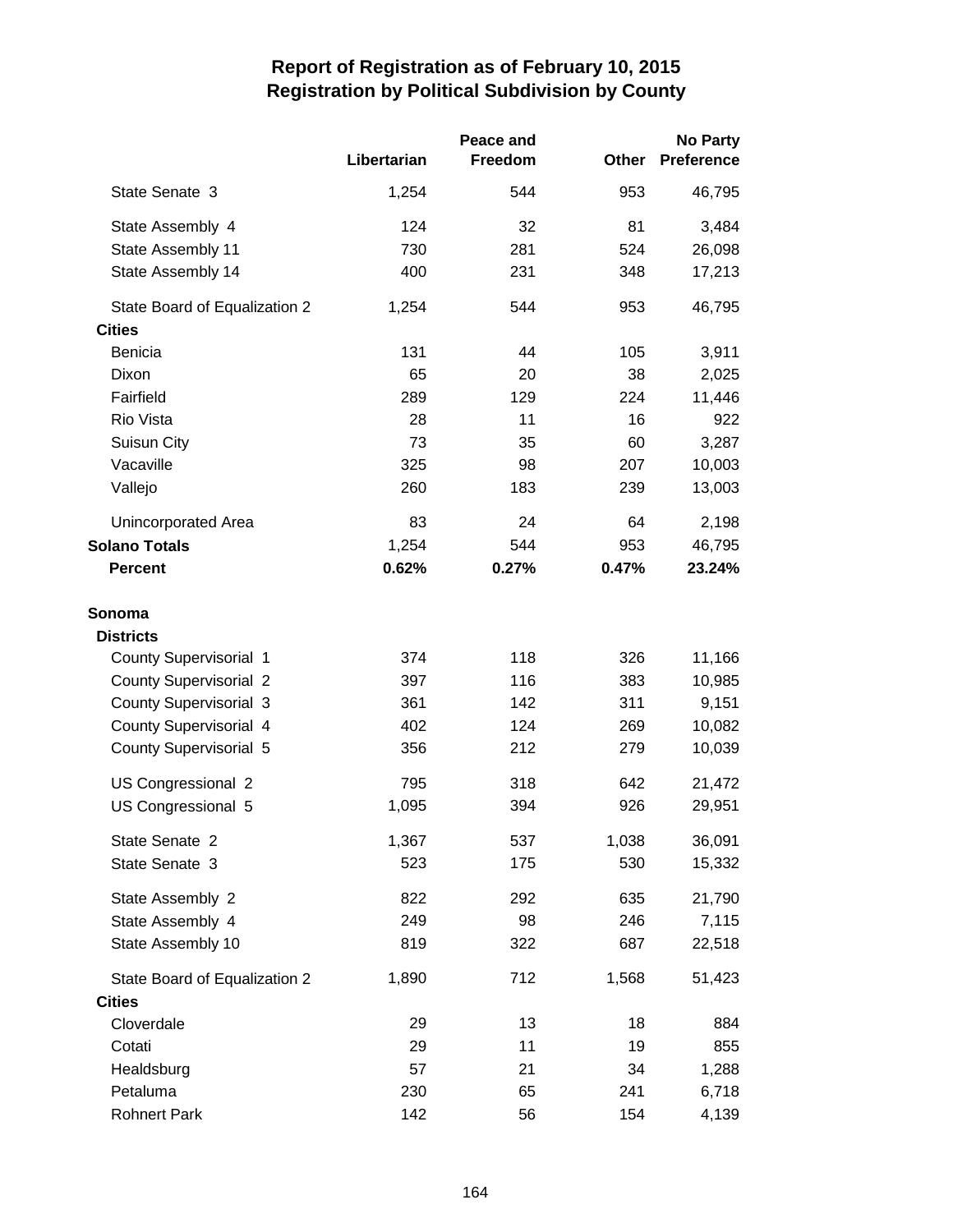|                               | <b>Total</b>      |                   |                 | American    |                |
|-------------------------------|-------------------|-------------------|-----------------|-------------|----------------|
|                               | <b>Registered</b> | <b>Democratic</b> | Republican      | Independent | Green          |
| Santa Rosa                    | 77,455            | 40,324            | 16,098          | 1,951       | 1,073          |
| Sebastopol                    | 4,732             | 2,936             | 534             | 86          | 199            |
| Sonoma                        | 6,421             | 3,305             | 1,379           | 184         | 91             |
| Windsor                       | 13,089            | 6,138             | 3,504           | 359         | 108            |
| Unincorporated Area           | 76,005            | 39,020            | 16,226          | 1,868       | 1,729          |
| <b>Sonoma Totals</b>          | 239,995           | 123,647           | 50,488          | 6,162       | 4,105          |
| <b>Percent</b>                |                   | 51.52%            | 21.04%          | 2.57%       | 1.71%          |
| <b>Stanislaus</b>             |                   |                   |                 |             |                |
| <b>Districts</b>              |                   |                   |                 |             |                |
| <b>County Supervisorial 1</b> | 45,467            | 15,132            | 20,074          | 1,402       | 131            |
| <b>County Supervisorial 2</b> | 42,577            | 14,243            | 18,282          | 1,267       | 142            |
| <b>County Supervisorial 3</b> | 40,657            | 15,438            | 16,440          | 1,106       | 85             |
| County Supervisorial 4        | 49,609            | 18,287            | 20,675          | 1,401       | 166            |
| County Supervisorial 5        | 35,223            | 15,084            | 12,345          | 967         | 88             |
| US Congressional 10           | 213,533           | 78,184            | 87,816          | 6,143       | 612            |
| State Senate 5                | 103,615           | 38,661            | 42,257          | 2,949       | 285            |
| State Senate 8                | 62,350            | 19,767            | 27,964          | 1,954       | 211            |
| State Senate 12               | 47,568            | 19,756            | 17,595          | 1,240       | 116            |
| State Assembly 12             | 136,694           | 47,231            | 58,222          | 4,073       | 383            |
| State Assembly 21             | 76,839            | 30,953            | 29,594          | 2,070       | 229            |
| State Board of Equalization 1 | 213,533           | 78,184            | 87,816          | 6,143       | 612            |
| <b>Cities</b>                 |                   |                   |                 |             |                |
| Ceres                         | 17,198            | 7,397             | 6,045           | 465         | 46             |
| Hughson                       | 2,984             | 907               | 1,425           | 96          | 5              |
| Modesto                       | 90,884            | 34,585            | 36,787          | 2,538       | 249            |
| Newman                        | 3,357             | 1,378             | 1,140           | 115         | $\overline{7}$ |
| Oakdale                       | 9,132             | 2,703             | 4,177           | 350         | 36             |
| Patterson                     | 7,160             | 3,412             | 1,921           | 224         | 17             |
| Riverbank<br>Turlock          | 8,634<br>28,603   | 3,214             | 3,318           | 237<br>843  | 19             |
| Waterford                     | 3,200             | 10,024<br>936     | 11,388<br>1,436 | 123         | 110<br>14      |
| Unincorporated Area           | 42,381            | 13,628            | 20,179          | 1,152       | 109            |
| <b>Stanislaus Totals</b>      | 213,533           | 78,184            | 87,816          | 6,143       | 612            |
| <b>Percent</b>                |                   | 36.61%            | 41.13%          | 2.88%       | 0.29%          |
| <b>Sutter</b>                 |                   |                   |                 |             |                |
| <b>Districts</b>              |                   |                   |                 |             |                |
| <b>County Supervisorial 1</b> | 8,178             | 2,795             | 3,341           | 232         | 27             |
| <b>County Supervisorial 2</b> | 5,803             | 1,944             | 2,175           | 239         | 33             |
| <b>County Supervisorial 3</b> | 10,020            | 2,679             | 5,130           | 314         | 28             |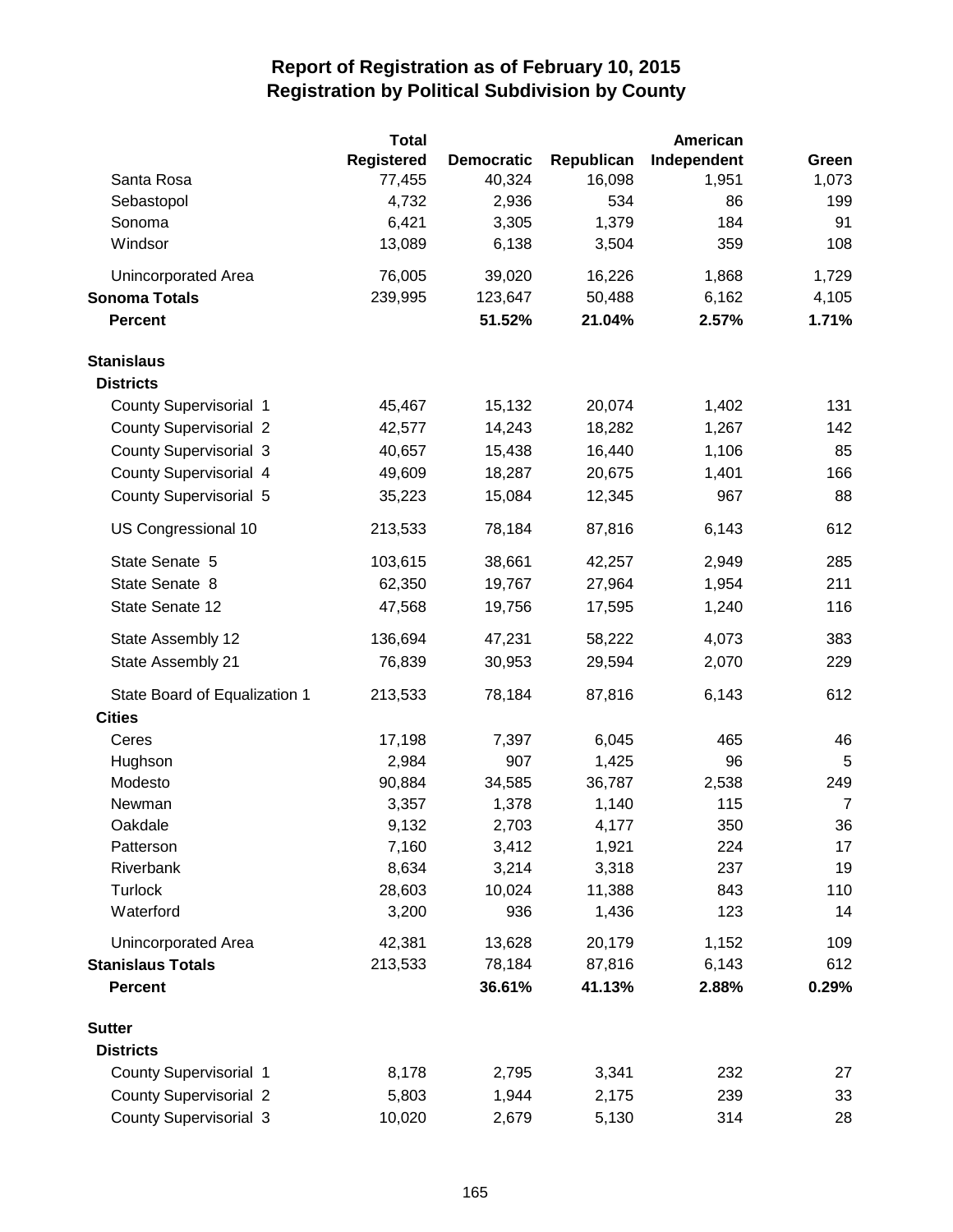|                               |             | Peace and      |           | <b>No Party</b>   |
|-------------------------------|-------------|----------------|-----------|-------------------|
|                               | Libertarian | Freedom        | Other     | <b>Preference</b> |
| Santa Rosa                    | 623         | 208            | 506       | 16,672            |
| Sebastopol                    | 27          | 26             | 24        | 900               |
| Sonoma                        | 33          | 11             | 35        | 1,383             |
| Windsor                       | 113         | 30             | 63        | 2,774             |
| Unincorporated Area           | 607         | 271            | 474       | 15,810            |
| <b>Sonoma Totals</b>          | 1,890       | 712            | 1,568     | 51,423            |
| Percent                       | 0.79%       | 0.30%          | 0.65%     | 21.43%            |
| <b>Stanislaus</b>             |             |                |           |                   |
| <b>Districts</b>              |             |                |           |                   |
| County Supervisorial 1        | 264         | 111            | 513       | 7,840             |
| <b>County Supervisorial 2</b> | 278         | 100            | 434       | 7,831             |
| <b>County Supervisorial 3</b> | 232         | 125            | 500       | 6,731             |
| County Supervisorial 4        | 318         | 132            | 631       | 7,999             |
| County Supervisorial 5        | 182         | 121            | 334       | 6,102             |
| US Congressional 10           | 1,274       | 589            | 2,412     | 36,503            |
| State Senate 5                | 633         | 291            | 1,246     | 17,293            |
| State Senate 8                | 409         | 136            | 687       | 11,222            |
| State Senate 12               | 232         | 162            | 479       | 7,988             |
| State Assembly 12             | 822         | 344            | 1,576     | 24,043            |
| State Assembly 21             | 452         | 245            | 836       | 12,460            |
| State Board of Equalization 1 | 1,274       | 589            | 2,412     | 36,503            |
| <b>Cities</b>                 |             |                |           |                   |
| Ceres                         | 75          | 62             | 163       | 2,945             |
| Hughson                       | 16          | $\overline{7}$ | 29        | 499               |
| Modesto                       | 553         | 255            | 1,119     | 14,798            |
| Newman                        | 23          | 13             | 32        | 649               |
| Oakdale<br>Patterson          | 72<br>37    | 18<br>27       | 138<br>64 | 1,638             |
| Riverbank                     | 51          | 30             | 85        | 1,458<br>1,680    |
| <b>Turlock</b>                | 189         | 73             | 317       | 5,659             |
| Waterford                     | 13          | 6              | 26        | 646               |
| Unincorporated Area           | 245         | 98             | 439       | 6,531             |
| <b>Stanislaus Totals</b>      | 1,274       | 589            | 2,412     | 36,503            |
| <b>Percent</b>                | 0.60%       | 0.28%          | 1.13%     | 17.09%            |
| <b>Sutter</b>                 |             |                |           |                   |
| <b>Districts</b>              |             |                |           |                   |
| County Supervisorial 1        | 54          | 33             | 188       | 1,508             |
| <b>County Supervisorial 2</b> | 51          | 26             | 153       | 1,182             |
| <b>County Supervisorial 3</b> | 63          | 20             | 202       | 1,584             |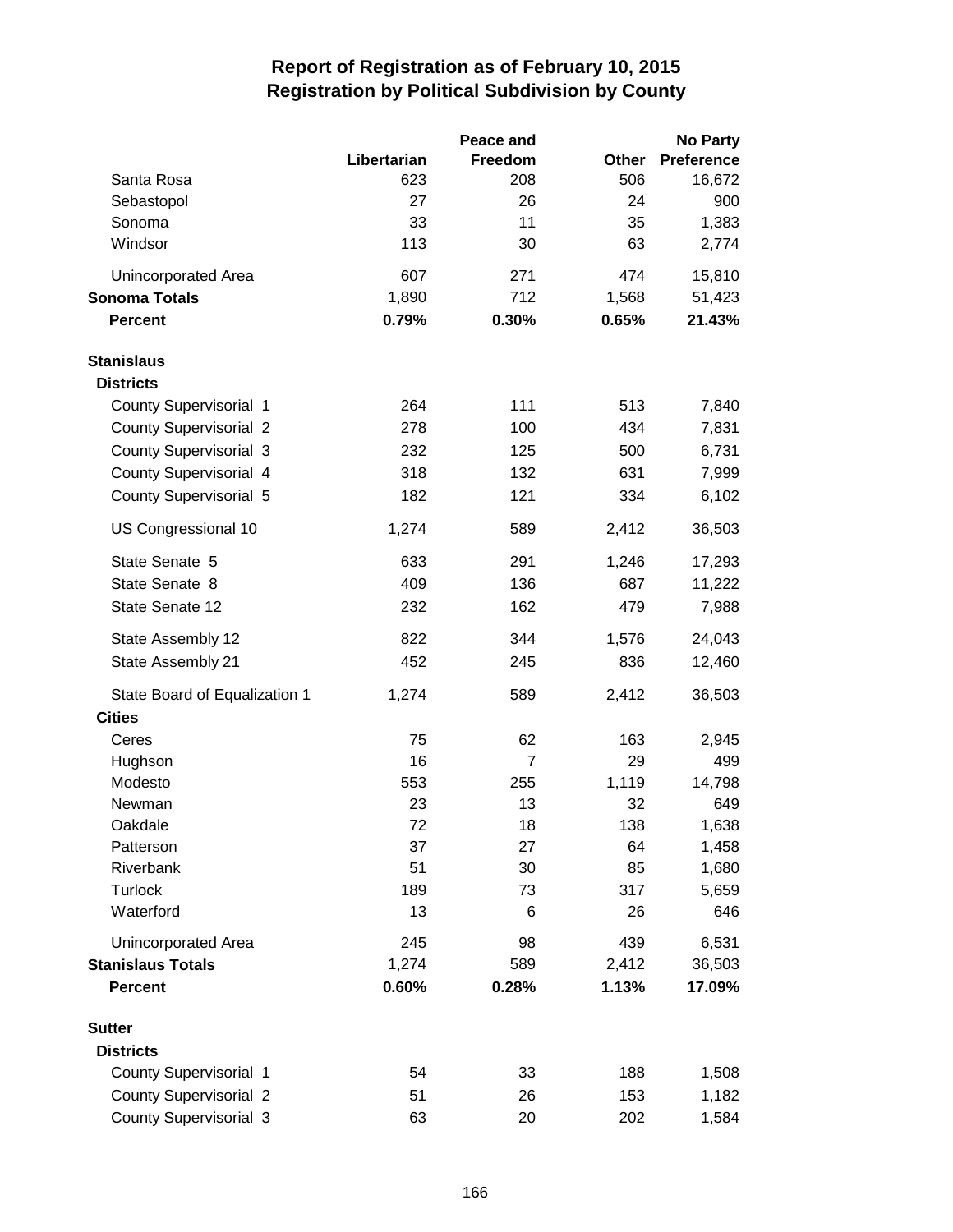|                               | <b>Total</b>      |                   |            | American    |       |
|-------------------------------|-------------------|-------------------|------------|-------------|-------|
|                               | <b>Registered</b> | <b>Democratic</b> | Republican | Independent | Green |
| <b>County Supervisorial 4</b> | 8,842             | 3,238             | 3,157      | 296         | 22    |
| <b>County Supervisorial 5</b> | 8,665             | 2,526             | 4,060      | 291         | 19    |
| US Congressional 3            | 41,508            | 13,182            | 17,863     | 1,372       | 129   |
| State Senate 4                | 41,508            | 13,182            | 17,863     | 1,372       | 129   |
| State Assembly 3              | 41,508            | 13,182            | 17,863     | 1,372       | 129   |
| State Board of Equalization 1 | 41,508            | 13,182            | 17,863     | 1,372       | 129   |
| <b>Cities</b>                 |                   |                   |            |             |       |
| Live Oak                      | 3,003             | 1,286             | 868        | 80          | 10    |
| <b>Yuba City</b>              | 27,847            | 9,286             | 11,124     | 977         | 93    |
| Unincorporated Area           | 10,658            | 2,610             | 5,871      | 315         | 26    |
| <b>Sutter Totals</b>          | 41,508            | 13,182            | 17,863     | 1,372       | 129   |
| <b>Percent</b>                |                   | 31.76%            | 43.04%     | 3.31%       | 0.31% |
| <b>Tehama</b>                 |                   |                   |            |             |       |
| <b>Districts</b>              |                   |                   |            |             |       |
| County Supervisorial 1        | 6,863             | 1,769             | 3,215      | 356         | 33    |
| <b>County Supervisorial 2</b> | 5,925             | 1,714             | 2,452      | 326         | 15    |
| <b>County Supervisorial 3</b> | 6,467             | 1,736             | 2,950      | 332         | 22    |
| <b>County Supervisorial 4</b> | 5,144             | 1,579             | 2,032      | 281         | 25    |
| <b>County Supervisorial 5</b> | 5,549             | 1,718             | 2,247      | 256         | 28    |
| US Congressional 1            | 29,948            | 8,516             | 12,896     | 1,551       | 123   |
| State Senate 4                | 29,948            | 8,516             | 12,896     | 1,551       | 123   |
| State Assembly 3              | 29,948            | 8,516             | 12,896     | 1,551       | 123   |
| State Board of Equalization 2 | 29,948            | 8,516             | 12,896     | 1,551       | 123   |
| <b>Cities</b>                 |                   |                   |            |             |       |
| Corning                       | 2,571             | 869               | 853        | 124         | 6     |
| <b>Red Bluff</b>              | 5,900             | 1,833             | 2,119      | 330         | 26    |
| Tehama                        | 193               | 66                | 77         | 15          | 1     |
| Unincorporated Area           | 21,284            | 5,748             | 9,847      | 1,082       | 90    |
| <b>Tehama Totals</b>          | 29,948            | 8,516             | 12,896     | 1,551       | 123   |
| <b>Percent</b>                |                   | 28.44%            | 43.06%     | 5.18%       | 0.41% |
| <b>Trinity</b>                |                   |                   |            |             |       |
| <b>Districts</b>              |                   |                   |            |             |       |
| County Supervisorial 1        | 1,542             | 528               | 566        | 92          | 14    |
| <b>County Supervisorial 2</b> | 1,497             | 417               | 548        | 66          | 26    |
| <b>County Supervisorial 3</b> | 1,426             | 483               | 438        | 75          | 31    |
| <b>County Supervisorial 4</b> | 1,446             | 521               | 454        | 69          | 23    |
| <b>County Supervisorial 5</b> | 1,298             | 413               | 397        | 71          | 22    |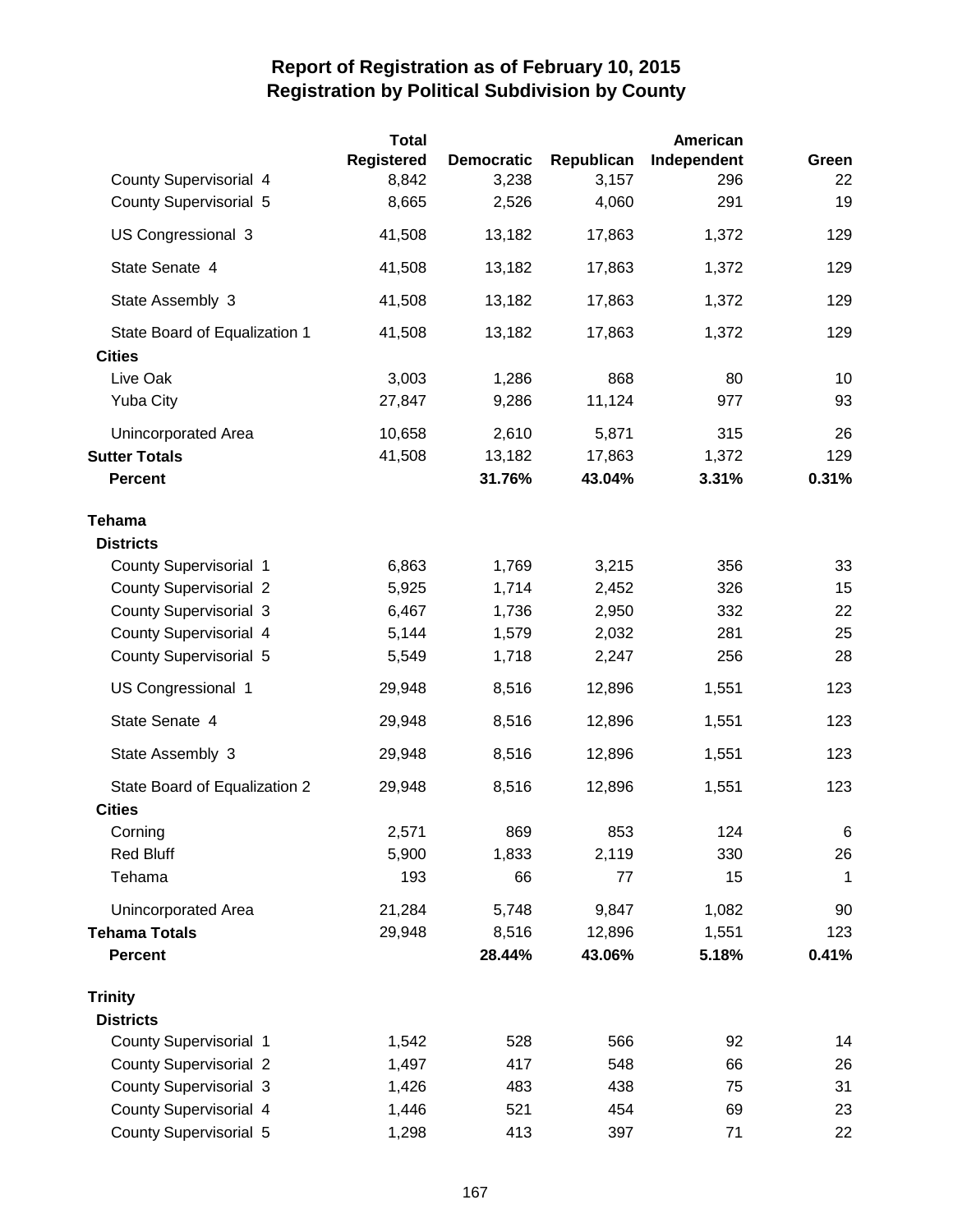|                               |                  | Peace and   |       | <b>No Party</b>   |
|-------------------------------|------------------|-------------|-------|-------------------|
|                               | Libertarian      | Freedom     | Other | <b>Preference</b> |
| County Supervisorial 4        | 54               | 36          | 160   | 1,879             |
| <b>County Supervisorial 5</b> | 60               | 21          | 181   | 1,507             |
| US Congressional 3            | 282              | 136         | 884   | 7,660             |
| State Senate 4                | 282              | 136         | 884   | 7,660             |
| State Assembly 3              | 282              | 136         | 884   | 7,660             |
| State Board of Equalization 1 | 282              | 136         | 884   | 7,660             |
| <b>Cities</b>                 |                  |             |       |                   |
| Live Oak                      | 17               | 17          | 76    | 649               |
| <b>Yuba City</b>              | 197              | 96          | 627   | 5,447             |
| Unincorporated Area           | 68               | 23          | 181   | 1,564             |
| <b>Sutter Totals</b>          | 282              | 136         | 884   | 7,660             |
| <b>Percent</b>                | 0.68%            | 0.33%       | 2.13% | 18.45%            |
| <b>Tehama</b>                 |                  |             |       |                   |
| <b>Districts</b>              |                  |             |       |                   |
| <b>County Supervisorial 1</b> | 57               | 18          | 25    | 1,390             |
| <b>County Supervisorial 2</b> | 59               | 28          | 21    | 1,310             |
| <b>County Supervisorial 3</b> | 59               | 15          | 34    | 1,319             |
| County Supervisorial 4        | 48               | 24          | 15    | 1,140             |
| <b>County Supervisorial 5</b> | 55               | 25          | 26    | 1,194             |
| US Congressional 1            | 278              | 110         | 121   | 6,353             |
| State Senate 4                | 278              | 110         | 121   | 6,353             |
| State Assembly 3              | 278              | 110         | 121   | 6,353             |
| State Board of Equalization 2 | 278              | 110         | 121   | 6,353             |
| <b>Cities</b>                 |                  |             |       |                   |
| Corning                       | 22               | 19          | 9     | 669               |
| <b>Red Bluff</b>              | 64               | 34          | 20    | 1,474             |
| Tehama                        | $\boldsymbol{0}$ | $\mathbf 0$ | 0     | 34                |
| Unincorporated Area           | 192              | 57          | 92    | 4,176             |
| <b>Tehama Totals</b>          | 278              | 110         | 121   | 6,353             |
| <b>Percent</b>                | 0.93%            | 0.37%       | 0.40% | 21.21%            |
| <b>Trinity</b>                |                  |             |       |                   |
| <b>Districts</b>              |                  |             |       |                   |
| County Supervisorial 1        | 16               | 6           | 28    | 292               |
| <b>County Supervisorial 2</b> | 27               | 6           | 12    | 395               |
| <b>County Supervisorial 3</b> | 21               | 8           | 24    | 346               |
| County Supervisorial 4        | 9                | 5           | 27    | 338               |
| <b>County Supervisorial 5</b> | 23               | 5           | 20    | 347               |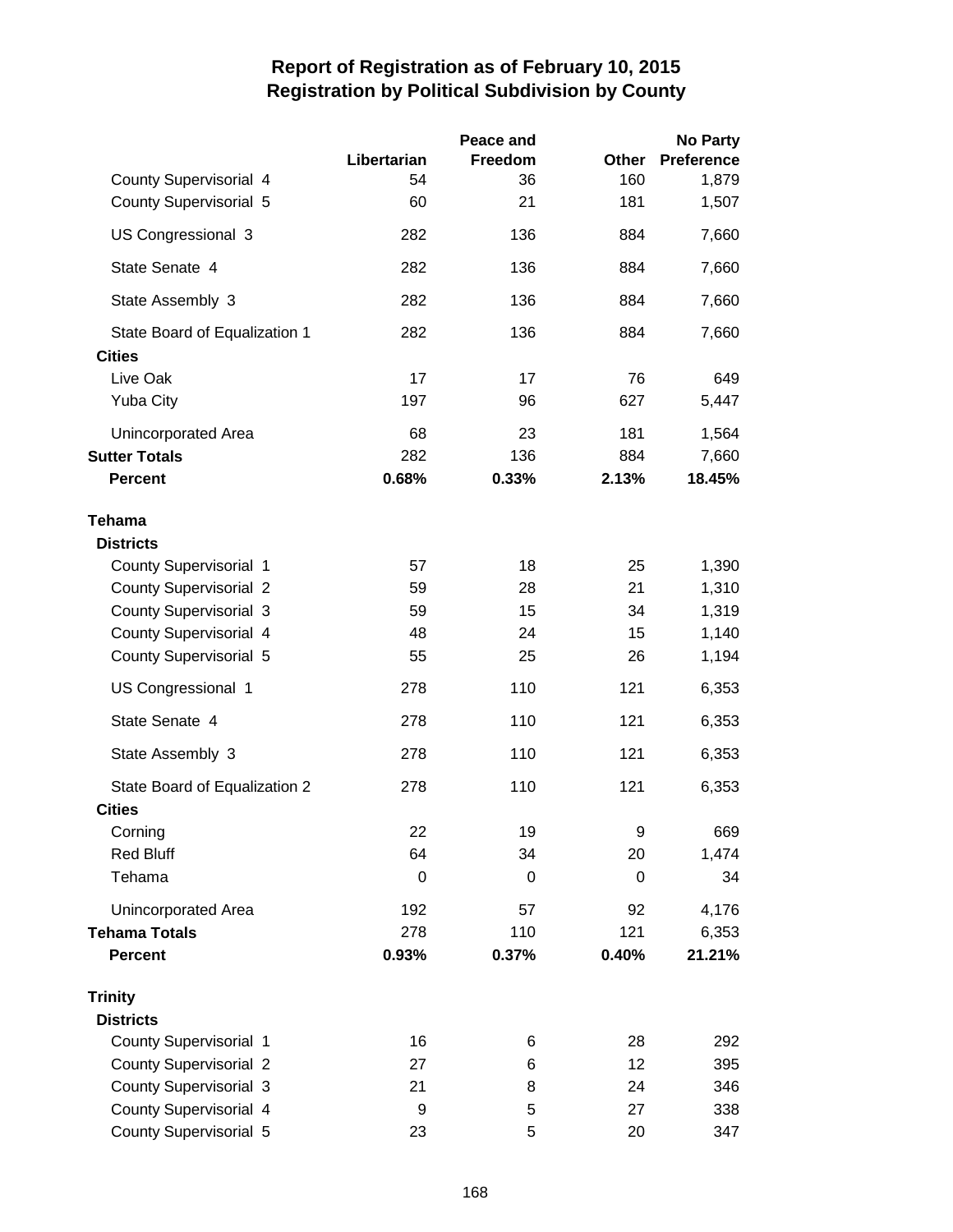|                                                | <b>Total</b>      |                   |            | American    |                  |
|------------------------------------------------|-------------------|-------------------|------------|-------------|------------------|
|                                                | <b>Registered</b> | <b>Democratic</b> | Republican | Independent | Green            |
| US Congressional 2                             | 7,209             | 2,362             | 2,403      | 373         | 116              |
| State Senate 2                                 | 7,209             | 2,362             | 2,403      | 373         | 116              |
| State Assembly 2                               | 7,209             | 2,362             | 2,403      | 373         | 116              |
| State Board of Equalization 2<br><b>Cities</b> | 7,209             | 2,362             | 2,403      | 373         | 116              |
| Unincorporated Area                            | 7,209             | 2,362             | 2,403      | 373         | 116              |
| <b>Trinity Totals</b>                          | 7,209             | 2,362             | 2,403      | 373         | 116              |
| <b>Percent</b>                                 |                   | 32.76%            | 33.33%     | 5.17%       | 1.61%            |
| <b>Tulare</b>                                  |                   |                   |            |             |                  |
| <b>Districts</b>                               |                   |                   |            |             |                  |
| <b>County Supervisorial 1</b>                  | 27,769            | 8,311             | 12,902     | 1,046       | 86               |
| <b>County Supervisorial 2</b>                  | 24,187            | 7,945             | 10,673     | 782         | 59               |
| <b>County Supervisorial 3</b>                  | 34,517            | 9,755             | 17,030     | 1,248       | 141              |
| County Supervisorial 4                         | 21,972            | 7,682             | 9,568      | 579         | 38               |
| <b>County Supervisorial 5</b>                  | 22,934            | 7,273             | 10,205     | 792         | 74               |
| US Congressional 21                            | 5,325             | 2,095             | 1,936      | 165         | 12               |
| US Congressional 22                            | 99,332            | 30,726            | 46,140     | 3,340       | 287              |
| US Congressional 23                            | 26,722            | 8,145             | 12,302     | 942         | 99               |
| State Senate 8                                 | 2,252             | 649               | 1,064      | 102         | 17               |
| State Senate 14                                | 48,478            | 17,263            | 19,795     | 1,428       | 109              |
| State Senate 16                                | 80,649            | 23,054            | 39,519     | 2,917       | 272              |
| State Assembly 23                              | 3,083             | 822               | 1,553      | 130         | 18               |
| State Assembly 26                              | 128,296           | 40,144            | 58,825     | 4,317       | 380              |
| State Board of Equalization 1                  | 131,379           | 40,966            | 60,378     | 4,447       | 398              |
| <b>Cities</b>                                  |                   |                   |            |             |                  |
| Dinuba                                         | 5,615             | 2,359             | 2,129      | 111         | $\overline{7}$   |
| Exeter                                         | 3,632             | 901               | 1,904      | 182         | $\boldsymbol{9}$ |
| Farmersville                                   | 2,119             | 884               | 628        | 68          | $\overline{2}$   |
| Lindsay                                        | 2,195             | 990               | 581        | 54          | 4                |
| Porterville                                    | 14,073            | 4,725             | 5,851      | 495         | 40               |
| Tulare                                         | 18,326            | 5,992             | 8,085      | 616         | 46               |
| Visalia                                        | 47,922            | 13,845            | 23,081     | 1,788       | 183              |
| Woodlake                                       | 1,560             | 735               | 429        | 38          | 4                |
| Unincorporated Area                            | 35,937            | 10,535            | 17,690     | 1,095       | 103              |
| <b>Tulare Totals</b>                           | 131,379           | 40,966            | 60,378     | 4,447       | 398              |
| <b>Percent</b>                                 |                   | 31.18%            | 45.96%     | 3.38%       | 0.30%            |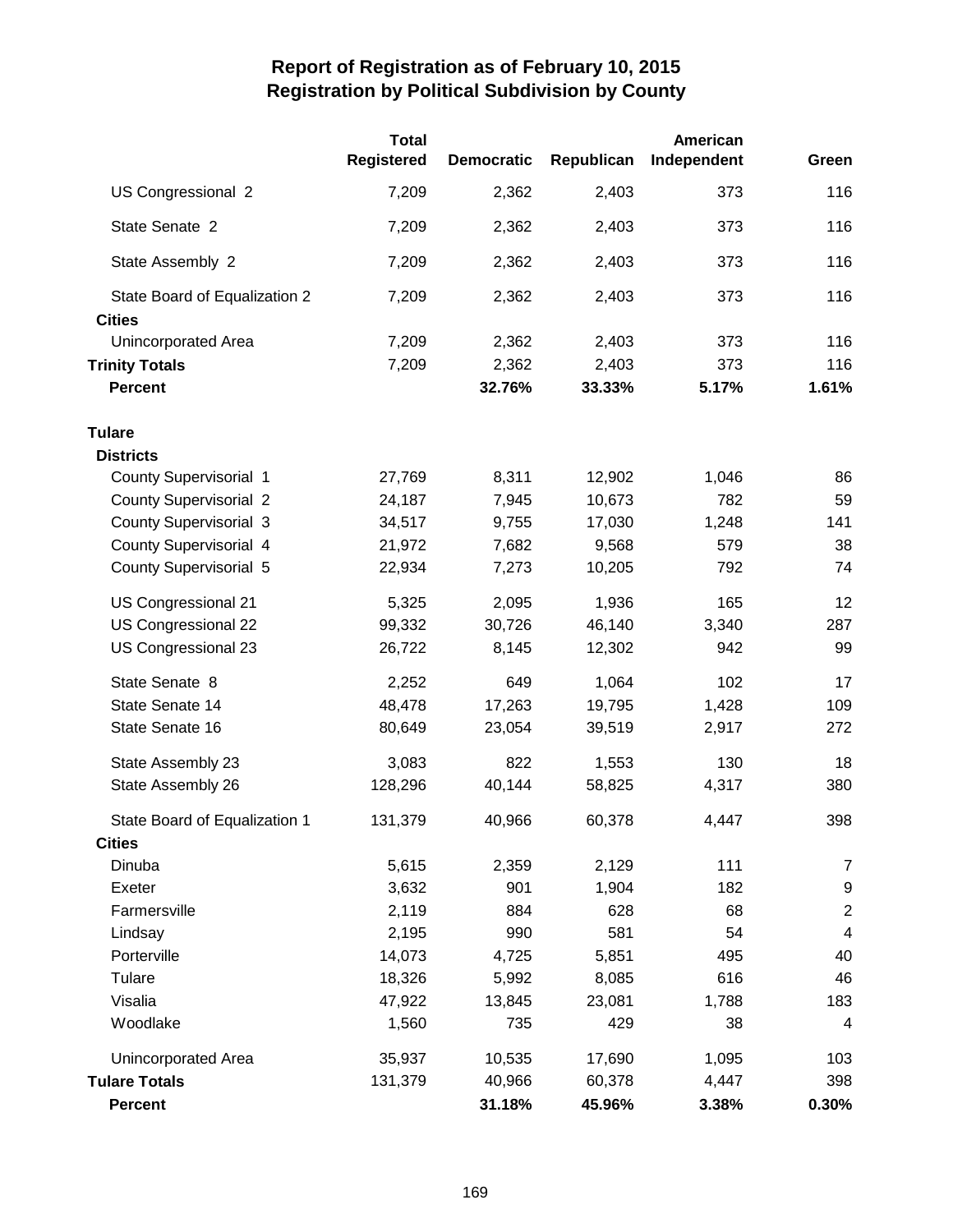|                                                | Libertarian | Peace and<br>Freedom | <b>Other</b>   | <b>No Party</b><br><b>Preference</b> |
|------------------------------------------------|-------------|----------------------|----------------|--------------------------------------|
| US Congressional 2                             | 96          | 30                   | 111            | 1,718                                |
| State Senate 2                                 | 96          | 30                   | 111            | 1,718                                |
| State Assembly 2                               | 96          | 30                   | 111            | 1,718                                |
| State Board of Equalization 2<br><b>Cities</b> | 96          | 30                   | 111            | 1,718                                |
| Unincorporated Area                            | 96          | 30                   | 111            | 1,718                                |
| <b>Trinity Totals</b>                          | 96          | 30                   | 111            | 1,718                                |
| <b>Percent</b>                                 | 1.33%       | 0.42%                | 1.54%          | 23.83%                               |
| <b>Tulare</b>                                  |             |                      |                |                                      |
| <b>Districts</b>                               |             |                      |                |                                      |
| <b>County Supervisorial 1</b>                  | 203         | 84                   | 53             | 5,084                                |
| <b>County Supervisorial 2</b>                  | 126         | 58                   | 24             | 4,520                                |
| <b>County Supervisorial 3</b>                  | 238         | 85                   | 48             | 5,972                                |
| <b>County Supervisorial 4</b>                  | 92          | 64                   | 27             | 3,922                                |
| <b>County Supervisorial 5</b>                  | 129         | 81                   | 51             | 4,329                                |
| US Congressional 21                            | 30          | 19                   | 4              | 1,064                                |
| US Congressional 22                            | 585         | 260                  | 129            | 17,865                               |
| US Congressional 23                            | 173         | 93                   | 70             | 4,898                                |
| State Senate 8                                 | 22          | 14                   | 12             | 372                                  |
| State Senate 14                                | 237         | 167                  | 76             | 9,403                                |
| State Senate 16                                | 529         | 191                  | 115            | 14,052                               |
| State Assembly 23                              | 35          | 14                   | 14             | 497                                  |
| State Assembly 26                              | 753         | 358                  | 189            | 23,330                               |
| State Board of Equalization 1                  | 788         | 372                  | 203            | 23,827                               |
| <b>Cities</b>                                  |             |                      |                |                                      |
| Dinuba                                         | 14          | 13                   | 6              | 976                                  |
| Exeter                                         | 25          | 13                   | 12             | 586                                  |
| Farmersville                                   | 10          | 6                    | 4              | 517                                  |
| Lindsay                                        | 18          | 16                   | $\overline{2}$ | 530                                  |
| Porterville                                    | 72          | 52                   | 36             | 2,802                                |
| Tulare                                         | 98          | 43                   | 19             | 3,427                                |
| Visalia                                        | 331         | 120                  | 66             | 8,508                                |
| Woodlake                                       | 10          | 10                   | 1              | 333                                  |
| Unincorporated Area                            | 210         | 99                   | 57             | 6,148                                |
| <b>Tulare Totals</b>                           | 788         | 372                  | 203            | 23,827                               |
| <b>Percent</b>                                 | 0.60%       | 0.28%                | 0.15%          | 18.14%                               |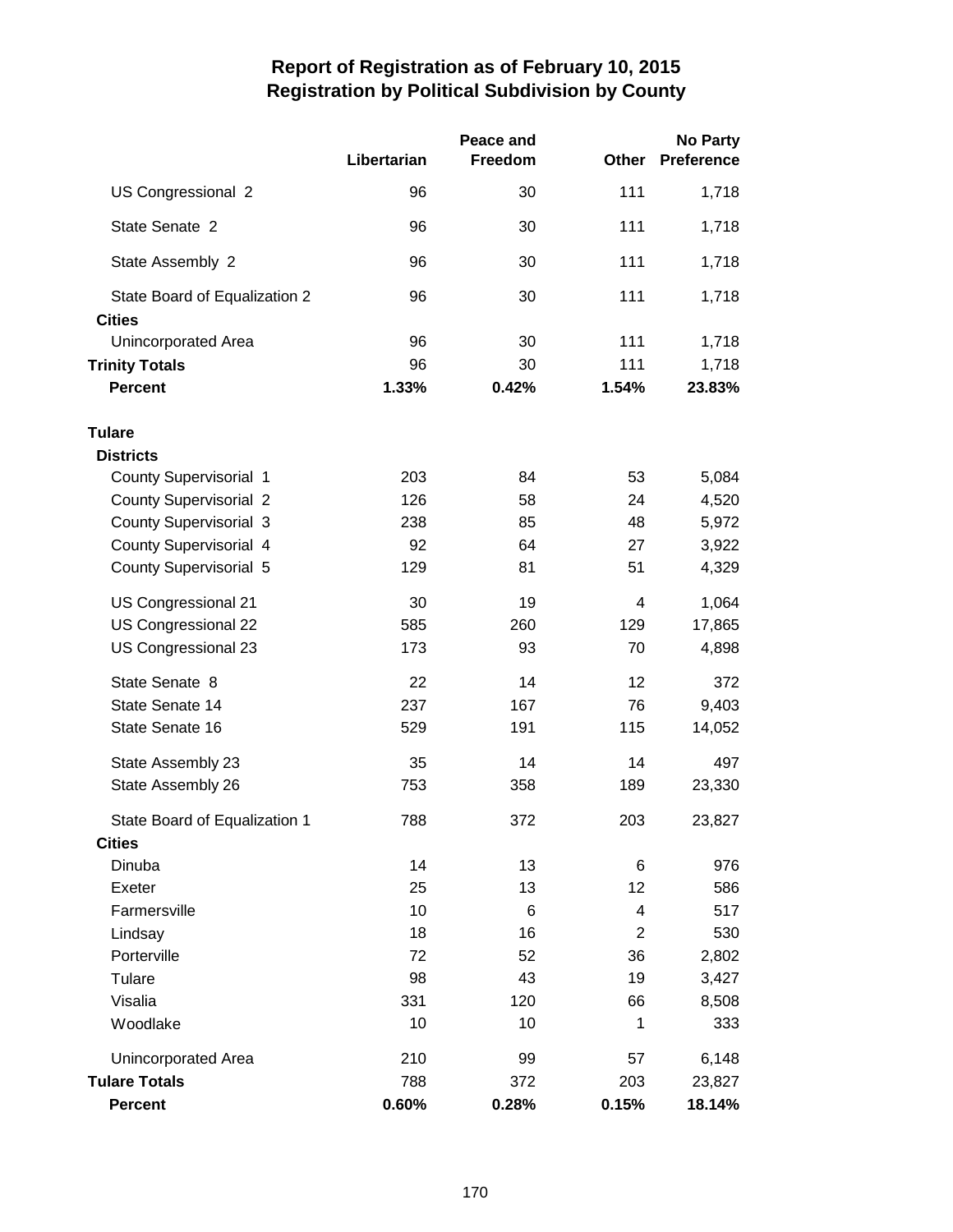|                                                | Total             |                   |            | American    |       |
|------------------------------------------------|-------------------|-------------------|------------|-------------|-------|
|                                                | <b>Registered</b> | <b>Democratic</b> | Republican | Independent | Green |
| <b>Tuolumne</b>                                |                   |                   |            |             |       |
| <b>Districts</b>                               |                   |                   |            |             |       |
| County Supervisorial 1                         | 5,709             | 1,982             | 2,163      | 253         | 54    |
| <b>County Supervisorial 2</b>                  | 5,768             | 1,749             | 2,470      | 235         | 31    |
| <b>County Supervisorial 3</b>                  | 5,752             | 1,779             | 2,470      | 252         | 33    |
| County Supervisorial 4                         | 5,875             | 1,708             | 2,618      | 262         | 44    |
| <b>County Supervisorial 5</b>                  | 5,817             | 1,823             | 2,417      | 240         | 53    |
| US Congressional 4                             | 28,921            | 9,041             | 12,138     | 1,242       | 215   |
| State Senate 8                                 | 28,921            | 9,041             | 12,138     | 1,242       | 215   |
| State Assembly 5                               | 28,921            | 9,041             | 12,138     | 1,242       | 215   |
| State Board of Equalization 1<br><b>Cities</b> | 28,921            | 9,041             | 12,138     | 1,242       | 215   |
| Sonora                                         | 2,366             | 878               | 751        | 108         | 30    |
| Unincorporated Area                            | 26,555            | 8,163             | 11,387     | 1,134       | 185   |
| <b>Tuolumne Totals</b>                         | 28,921            | 9,041             | 12,138     | 1,242       | 215   |
| <b>Percent</b>                                 |                   | 31.26%            | 41.97%     | 4.29%       | 0.74% |
| Ventura                                        |                   |                   |            |             |       |
| <b>Districts</b>                               |                   |                   |            |             |       |
| <b>County Supervisorial 1</b>                  | 93,256            | 39,338            | 27,723     | 2,516       | 901   |
| <b>County Supervisorial 2</b>                  | 97,712            | 31,240            | 39,244     | 2,652       | 456   |
| <b>County Supervisorial 3</b>                  | 81,934            | 33,020            | 27,540     | 2,130       | 324   |
| <b>County Supervisorial 4</b>                  | 92,950            | 28,417            | 39,351     | 2,660       | 388   |
| <b>County Supervisorial 5</b>                  | 64,580            | 35,895            | 12,587     | 1,228       | 252   |
| US Congressional 24                            | 5,560             | 2,399             | 1,381      | 161         | 85    |
| US Congressional 25                            | 67,344            | 19,883            | 29,259     | 1,921       | 284   |
| US Congressional 26                            | 356,200           | 145,158           | 115,304    | 9,073       | 1,949 |
| US Congressional 30                            | 1,328             | 470               | 501        | 31          | 3     |
| State Senate 19                                | 243,140           | 109,401           | 69,059     | 5,978       | 1,509 |
| State Senate 27                                | 187,292           | 58,509            | 77,386     | 5,208       | 812   |
| State Assembly 37                              | 130,349           | 55,822            | 38,468     | 3,443       | 1,094 |
| State Assembly 38                              | 72,067            | 21,413            | 31,032     | 2,081       | 302   |
| State Assembly 44                              | 226,688           | 90,205            | 76,444     | 5,631       | 922   |
| State Assembly 45                              | 1,328             | 470               | 501        | 31          | 3     |
| State Board of Equalization 3                  | 430,432           | 167,910           | 146,445    | 11,186      | 2,321 |
| <b>Cities</b>                                  |                   |                   |            |             |       |
| Camarillo                                      | 40,237            | 13,049            | 16,799     | 1,160       | 143   |
| Fillmore                                       | 6,485             | 2,948             | 1,698      | 169         | 30    |
| Moorpark                                       | 19,873            | 6,666             | 7,869      | 556         | 83    |
| Ojai                                           | 4,860             | 2,246             | 1,244      | 115         | 77    |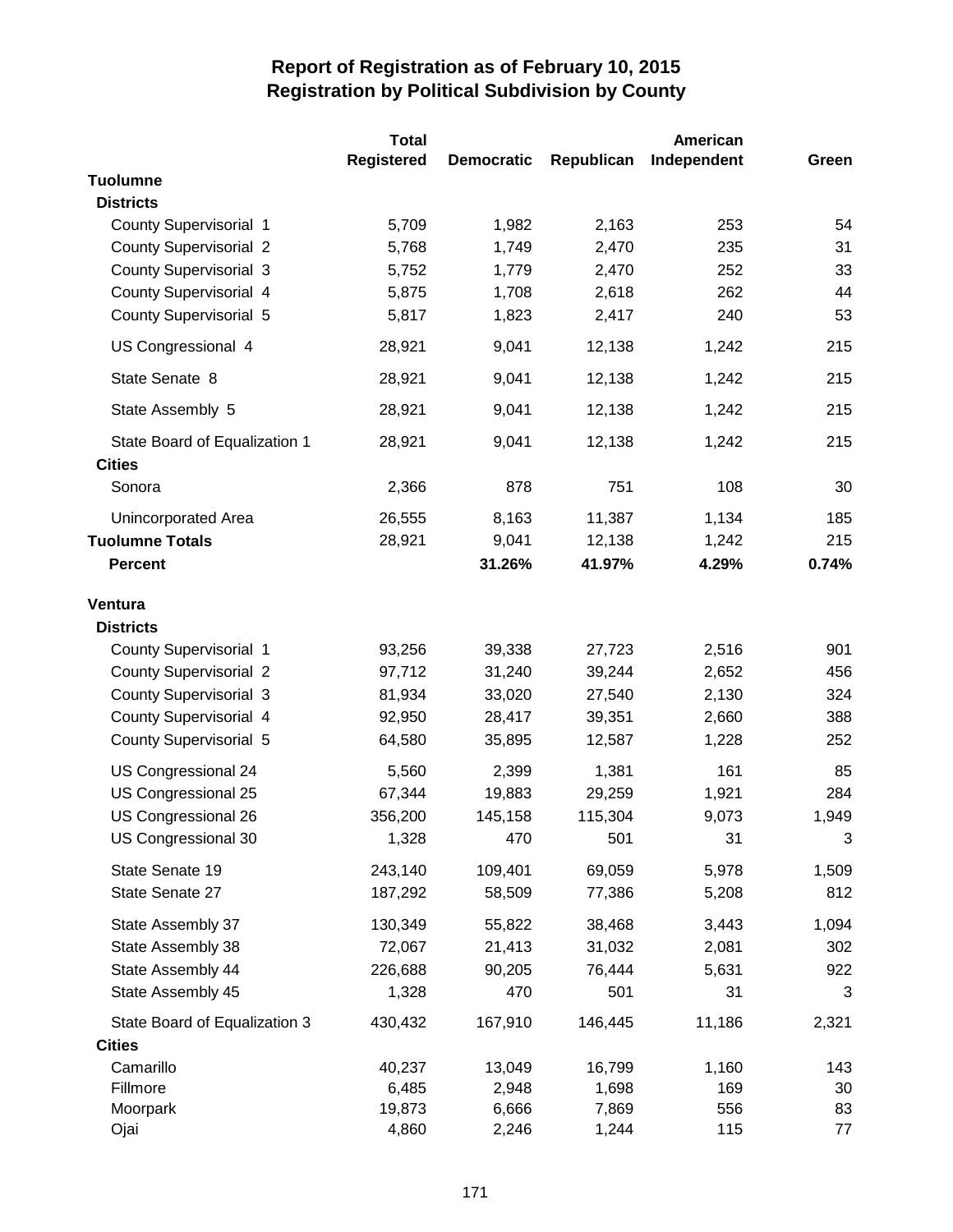| Libertarian<br>Preference<br>Freedom<br>Other<br><b>Tuolumne</b><br><b>Districts</b><br>County Supervisorial 1<br>52<br>22<br>10<br>1,173<br><b>County Supervisorial 2</b><br>69<br>20<br>17<br>1,177<br><b>County Supervisorial 3</b><br>14<br>1,133<br>58<br>13<br>County Supervisorial 4<br>12<br>47<br>15<br>1,169<br><b>County Supervisorial 5</b><br>53<br>6<br>1,205<br>20<br>US Congressional 4<br>279<br>88<br>61<br>5,857<br>61<br>State Senate 8<br>279<br>88<br>5,857<br>279<br>88<br>61<br>5,857<br>State Assembly 5<br>88<br>61<br>279<br>5,857<br>State Board of Equalization 1<br><b>Cities</b><br>Sonora<br>26<br>15<br>3<br>555<br>253<br>73<br>58<br>5,302<br>Unincorporated Area<br>279<br><b>Tuolumne Totals</b><br>88<br>61<br>5,857<br>0.96%<br>0.30%<br>0.21%<br>20.25%<br><b>Percent</b><br>Ventura<br><b>Districts</b><br>740<br>291<br>1,496<br>20,251<br>County Supervisorial 1<br><b>County Supervisorial 2</b><br>147<br>782<br>1,589<br>21,602<br><b>County Supervisorial 3</b><br>510<br>232<br>1,066<br>17,112<br>County Supervisorial 4<br>743<br>182<br>1,286<br>19,923<br>617<br><b>County Supervisorial 5</b><br>339<br>253<br>13,409<br>US Congressional 24<br>60<br>23<br>114<br>1,337<br>547<br>128<br>14,403<br>US Congressional 25<br>919<br>76,266<br>US Congressional 26<br>2,500<br>5,001<br>949<br>US Congressional 30<br>7<br>5<br>20<br>291<br>State Senate 19<br>1,619<br>784<br>3,245<br>51,545<br>State Senate 27<br>1,495<br>321<br>2,809<br>40,752<br>980<br>416<br>1,968<br>State Assembly 37<br>28,158<br>State Assembly 38<br>590<br>144<br>1,005<br>15,500<br>State Assembly 44<br>1,537<br>540<br>3,061<br>48,348<br>State Assembly 45<br>$\overline{7}$<br>5<br>291<br>20<br>State Board of Equalization 3<br>3,114<br>1,105<br>6,054<br>92,297<br><b>Cities</b><br>Camarillo<br>278<br>71<br>564<br>8,173<br>74<br>Fillmore<br>38<br>29<br>1,499<br>147<br>35<br>269<br>Moorpark<br>4,248<br>36<br>10<br>89<br>Ojai<br>1,043 |  | Peace and | No Party |
|------------------------------------------------------------------------------------------------------------------------------------------------------------------------------------------------------------------------------------------------------------------------------------------------------------------------------------------------------------------------------------------------------------------------------------------------------------------------------------------------------------------------------------------------------------------------------------------------------------------------------------------------------------------------------------------------------------------------------------------------------------------------------------------------------------------------------------------------------------------------------------------------------------------------------------------------------------------------------------------------------------------------------------------------------------------------------------------------------------------------------------------------------------------------------------------------------------------------------------------------------------------------------------------------------------------------------------------------------------------------------------------------------------------------------------------------------------------------------------------------------------------------------------------------------------------------------------------------------------------------------------------------------------------------------------------------------------------------------------------------------------------------------------------------------------------------------------------------------------------------------------------------------------------------------------------------------------------------------------------|--|-----------|----------|
|                                                                                                                                                                                                                                                                                                                                                                                                                                                                                                                                                                                                                                                                                                                                                                                                                                                                                                                                                                                                                                                                                                                                                                                                                                                                                                                                                                                                                                                                                                                                                                                                                                                                                                                                                                                                                                                                                                                                                                                          |  |           |          |
|                                                                                                                                                                                                                                                                                                                                                                                                                                                                                                                                                                                                                                                                                                                                                                                                                                                                                                                                                                                                                                                                                                                                                                                                                                                                                                                                                                                                                                                                                                                                                                                                                                                                                                                                                                                                                                                                                                                                                                                          |  |           |          |
|                                                                                                                                                                                                                                                                                                                                                                                                                                                                                                                                                                                                                                                                                                                                                                                                                                                                                                                                                                                                                                                                                                                                                                                                                                                                                                                                                                                                                                                                                                                                                                                                                                                                                                                                                                                                                                                                                                                                                                                          |  |           |          |
|                                                                                                                                                                                                                                                                                                                                                                                                                                                                                                                                                                                                                                                                                                                                                                                                                                                                                                                                                                                                                                                                                                                                                                                                                                                                                                                                                                                                                                                                                                                                                                                                                                                                                                                                                                                                                                                                                                                                                                                          |  |           |          |
|                                                                                                                                                                                                                                                                                                                                                                                                                                                                                                                                                                                                                                                                                                                                                                                                                                                                                                                                                                                                                                                                                                                                                                                                                                                                                                                                                                                                                                                                                                                                                                                                                                                                                                                                                                                                                                                                                                                                                                                          |  |           |          |
|                                                                                                                                                                                                                                                                                                                                                                                                                                                                                                                                                                                                                                                                                                                                                                                                                                                                                                                                                                                                                                                                                                                                                                                                                                                                                                                                                                                                                                                                                                                                                                                                                                                                                                                                                                                                                                                                                                                                                                                          |  |           |          |
|                                                                                                                                                                                                                                                                                                                                                                                                                                                                                                                                                                                                                                                                                                                                                                                                                                                                                                                                                                                                                                                                                                                                                                                                                                                                                                                                                                                                                                                                                                                                                                                                                                                                                                                                                                                                                                                                                                                                                                                          |  |           |          |
|                                                                                                                                                                                                                                                                                                                                                                                                                                                                                                                                                                                                                                                                                                                                                                                                                                                                                                                                                                                                                                                                                                                                                                                                                                                                                                                                                                                                                                                                                                                                                                                                                                                                                                                                                                                                                                                                                                                                                                                          |  |           |          |
|                                                                                                                                                                                                                                                                                                                                                                                                                                                                                                                                                                                                                                                                                                                                                                                                                                                                                                                                                                                                                                                                                                                                                                                                                                                                                                                                                                                                                                                                                                                                                                                                                                                                                                                                                                                                                                                                                                                                                                                          |  |           |          |
|                                                                                                                                                                                                                                                                                                                                                                                                                                                                                                                                                                                                                                                                                                                                                                                                                                                                                                                                                                                                                                                                                                                                                                                                                                                                                                                                                                                                                                                                                                                                                                                                                                                                                                                                                                                                                                                                                                                                                                                          |  |           |          |
|                                                                                                                                                                                                                                                                                                                                                                                                                                                                                                                                                                                                                                                                                                                                                                                                                                                                                                                                                                                                                                                                                                                                                                                                                                                                                                                                                                                                                                                                                                                                                                                                                                                                                                                                                                                                                                                                                                                                                                                          |  |           |          |
|                                                                                                                                                                                                                                                                                                                                                                                                                                                                                                                                                                                                                                                                                                                                                                                                                                                                                                                                                                                                                                                                                                                                                                                                                                                                                                                                                                                                                                                                                                                                                                                                                                                                                                                                                                                                                                                                                                                                                                                          |  |           |          |
|                                                                                                                                                                                                                                                                                                                                                                                                                                                                                                                                                                                                                                                                                                                                                                                                                                                                                                                                                                                                                                                                                                                                                                                                                                                                                                                                                                                                                                                                                                                                                                                                                                                                                                                                                                                                                                                                                                                                                                                          |  |           |          |
|                                                                                                                                                                                                                                                                                                                                                                                                                                                                                                                                                                                                                                                                                                                                                                                                                                                                                                                                                                                                                                                                                                                                                                                                                                                                                                                                                                                                                                                                                                                                                                                                                                                                                                                                                                                                                                                                                                                                                                                          |  |           |          |
|                                                                                                                                                                                                                                                                                                                                                                                                                                                                                                                                                                                                                                                                                                                                                                                                                                                                                                                                                                                                                                                                                                                                                                                                                                                                                                                                                                                                                                                                                                                                                                                                                                                                                                                                                                                                                                                                                                                                                                                          |  |           |          |
|                                                                                                                                                                                                                                                                                                                                                                                                                                                                                                                                                                                                                                                                                                                                                                                                                                                                                                                                                                                                                                                                                                                                                                                                                                                                                                                                                                                                                                                                                                                                                                                                                                                                                                                                                                                                                                                                                                                                                                                          |  |           |          |
|                                                                                                                                                                                                                                                                                                                                                                                                                                                                                                                                                                                                                                                                                                                                                                                                                                                                                                                                                                                                                                                                                                                                                                                                                                                                                                                                                                                                                                                                                                                                                                                                                                                                                                                                                                                                                                                                                                                                                                                          |  |           |          |
|                                                                                                                                                                                                                                                                                                                                                                                                                                                                                                                                                                                                                                                                                                                                                                                                                                                                                                                                                                                                                                                                                                                                                                                                                                                                                                                                                                                                                                                                                                                                                                                                                                                                                                                                                                                                                                                                                                                                                                                          |  |           |          |
|                                                                                                                                                                                                                                                                                                                                                                                                                                                                                                                                                                                                                                                                                                                                                                                                                                                                                                                                                                                                                                                                                                                                                                                                                                                                                                                                                                                                                                                                                                                                                                                                                                                                                                                                                                                                                                                                                                                                                                                          |  |           |          |
|                                                                                                                                                                                                                                                                                                                                                                                                                                                                                                                                                                                                                                                                                                                                                                                                                                                                                                                                                                                                                                                                                                                                                                                                                                                                                                                                                                                                                                                                                                                                                                                                                                                                                                                                                                                                                                                                                                                                                                                          |  |           |          |
|                                                                                                                                                                                                                                                                                                                                                                                                                                                                                                                                                                                                                                                                                                                                                                                                                                                                                                                                                                                                                                                                                                                                                                                                                                                                                                                                                                                                                                                                                                                                                                                                                                                                                                                                                                                                                                                                                                                                                                                          |  |           |          |
|                                                                                                                                                                                                                                                                                                                                                                                                                                                                                                                                                                                                                                                                                                                                                                                                                                                                                                                                                                                                                                                                                                                                                                                                                                                                                                                                                                                                                                                                                                                                                                                                                                                                                                                                                                                                                                                                                                                                                                                          |  |           |          |
|                                                                                                                                                                                                                                                                                                                                                                                                                                                                                                                                                                                                                                                                                                                                                                                                                                                                                                                                                                                                                                                                                                                                                                                                                                                                                                                                                                                                                                                                                                                                                                                                                                                                                                                                                                                                                                                                                                                                                                                          |  |           |          |
|                                                                                                                                                                                                                                                                                                                                                                                                                                                                                                                                                                                                                                                                                                                                                                                                                                                                                                                                                                                                                                                                                                                                                                                                                                                                                                                                                                                                                                                                                                                                                                                                                                                                                                                                                                                                                                                                                                                                                                                          |  |           |          |
|                                                                                                                                                                                                                                                                                                                                                                                                                                                                                                                                                                                                                                                                                                                                                                                                                                                                                                                                                                                                                                                                                                                                                                                                                                                                                                                                                                                                                                                                                                                                                                                                                                                                                                                                                                                                                                                                                                                                                                                          |  |           |          |
|                                                                                                                                                                                                                                                                                                                                                                                                                                                                                                                                                                                                                                                                                                                                                                                                                                                                                                                                                                                                                                                                                                                                                                                                                                                                                                                                                                                                                                                                                                                                                                                                                                                                                                                                                                                                                                                                                                                                                                                          |  |           |          |
|                                                                                                                                                                                                                                                                                                                                                                                                                                                                                                                                                                                                                                                                                                                                                                                                                                                                                                                                                                                                                                                                                                                                                                                                                                                                                                                                                                                                                                                                                                                                                                                                                                                                                                                                                                                                                                                                                                                                                                                          |  |           |          |
|                                                                                                                                                                                                                                                                                                                                                                                                                                                                                                                                                                                                                                                                                                                                                                                                                                                                                                                                                                                                                                                                                                                                                                                                                                                                                                                                                                                                                                                                                                                                                                                                                                                                                                                                                                                                                                                                                                                                                                                          |  |           |          |
|                                                                                                                                                                                                                                                                                                                                                                                                                                                                                                                                                                                                                                                                                                                                                                                                                                                                                                                                                                                                                                                                                                                                                                                                                                                                                                                                                                                                                                                                                                                                                                                                                                                                                                                                                                                                                                                                                                                                                                                          |  |           |          |
|                                                                                                                                                                                                                                                                                                                                                                                                                                                                                                                                                                                                                                                                                                                                                                                                                                                                                                                                                                                                                                                                                                                                                                                                                                                                                                                                                                                                                                                                                                                                                                                                                                                                                                                                                                                                                                                                                                                                                                                          |  |           |          |
|                                                                                                                                                                                                                                                                                                                                                                                                                                                                                                                                                                                                                                                                                                                                                                                                                                                                                                                                                                                                                                                                                                                                                                                                                                                                                                                                                                                                                                                                                                                                                                                                                                                                                                                                                                                                                                                                                                                                                                                          |  |           |          |
|                                                                                                                                                                                                                                                                                                                                                                                                                                                                                                                                                                                                                                                                                                                                                                                                                                                                                                                                                                                                                                                                                                                                                                                                                                                                                                                                                                                                                                                                                                                                                                                                                                                                                                                                                                                                                                                                                                                                                                                          |  |           |          |
|                                                                                                                                                                                                                                                                                                                                                                                                                                                                                                                                                                                                                                                                                                                                                                                                                                                                                                                                                                                                                                                                                                                                                                                                                                                                                                                                                                                                                                                                                                                                                                                                                                                                                                                                                                                                                                                                                                                                                                                          |  |           |          |
|                                                                                                                                                                                                                                                                                                                                                                                                                                                                                                                                                                                                                                                                                                                                                                                                                                                                                                                                                                                                                                                                                                                                                                                                                                                                                                                                                                                                                                                                                                                                                                                                                                                                                                                                                                                                                                                                                                                                                                                          |  |           |          |
|                                                                                                                                                                                                                                                                                                                                                                                                                                                                                                                                                                                                                                                                                                                                                                                                                                                                                                                                                                                                                                                                                                                                                                                                                                                                                                                                                                                                                                                                                                                                                                                                                                                                                                                                                                                                                                                                                                                                                                                          |  |           |          |
|                                                                                                                                                                                                                                                                                                                                                                                                                                                                                                                                                                                                                                                                                                                                                                                                                                                                                                                                                                                                                                                                                                                                                                                                                                                                                                                                                                                                                                                                                                                                                                                                                                                                                                                                                                                                                                                                                                                                                                                          |  |           |          |
|                                                                                                                                                                                                                                                                                                                                                                                                                                                                                                                                                                                                                                                                                                                                                                                                                                                                                                                                                                                                                                                                                                                                                                                                                                                                                                                                                                                                                                                                                                                                                                                                                                                                                                                                                                                                                                                                                                                                                                                          |  |           |          |
|                                                                                                                                                                                                                                                                                                                                                                                                                                                                                                                                                                                                                                                                                                                                                                                                                                                                                                                                                                                                                                                                                                                                                                                                                                                                                                                                                                                                                                                                                                                                                                                                                                                                                                                                                                                                                                                                                                                                                                                          |  |           |          |
|                                                                                                                                                                                                                                                                                                                                                                                                                                                                                                                                                                                                                                                                                                                                                                                                                                                                                                                                                                                                                                                                                                                                                                                                                                                                                                                                                                                                                                                                                                                                                                                                                                                                                                                                                                                                                                                                                                                                                                                          |  |           |          |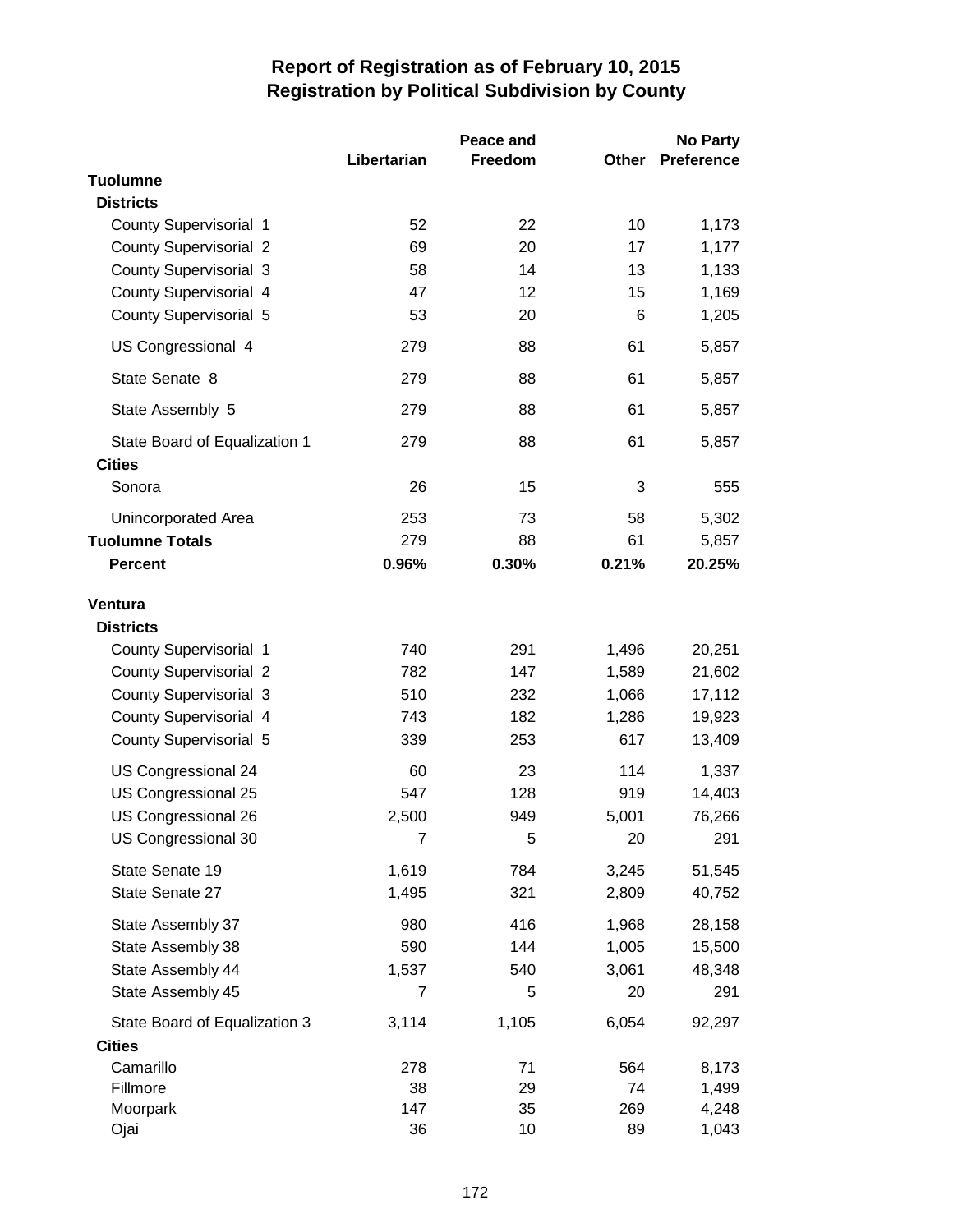|                               | <b>Total</b>      |                   |            | <b>American</b> |       |
|-------------------------------|-------------------|-------------------|------------|-----------------|-------|
|                               | <b>Registered</b> | <b>Democratic</b> | Republican | Independent     | Green |
| Oxnard                        | 75,102            | 41,183            | 14,686     | 1,419           | 273   |
| Port Hueneme                  | 9,034             | 4,537             | 2,036      | 224             | 37    |
| San Buenaventura              | 63,753            | 26,581            | 19,667     | 1,751           | 543   |
| Santa Paula                   | 12,043            | 6,237             | 2,686      | 256             | 59    |
| Simi Valley                   | 70,146            | 20,817            | 30,262     | 2,013           | 282   |
| <b>Thousand Oaks</b>          | 76,160            | 24,003            | 30,837     | 2,079           | 364   |
| Unincorporated Area           | 52,739            | 19,643            | 18,661     | 1,444           | 430   |
| <b>Ventura Totals</b>         | 430,432           | 167,910           | 146,445    | 11,186          | 2,321 |
| <b>Percent</b>                |                   | 39.01%            | 34.02%     | 2.60%           | 0.54% |
| Yolo                          |                   |                   |            |                 |       |
| <b>Districts</b>              |                   |                   |            |                 |       |
| <b>County Supervisorial 1</b> | 19,071            | 8,289             | 4,951      | 698             | 125   |
| <b>County Supervisorial 2</b> | 17,784            | 9,333             | 2,810      | 406             | 282   |
| <b>County Supervisorial 3</b> | 17,801            | 7,193             | 5,777      | 577             | 95    |
| County Supervisorial 4        | 20,744            | 10,758            | 3,502      | 430             | 342   |
| County Supervisorial 5        | 16,152            | 7,001             | 4,642      | 487             | 105   |
| US Congressional 3            | 69,926            | 33,031            | 16,349     | 1,823           | 800   |
| US Congressional 6            | 21,626            | 9,543             | 5,333      | 775             | 149   |
| State Senate 3                | 69,926            | 33,031            | 16,349     | 1,823           | 800   |
| State Senate 6                | 21,626            | 9,543             | 5,333      | 775             | 149   |
| State Assembly 4              | 69,926            | 33,031            | 16,349     | 1,823           | 800   |
| State Assembly 7              | 21,626            | 9,543             | 5,333      | 775             | 149   |
| State Board of Equalization 2 | 91,552            | 42,574            | 21,682     | 2,598           | 949   |
| <b>Cities</b>                 |                   |                   |            |                 |       |
| Davis                         | 32,314            | 17,358            | 4,717      | 677             | 555   |
| West Sacramento               | 21,626            | 9,543             | 5,333      | 775             | 149   |
| Winters                       | 3,202             | 1,431             | 830        | 90              | 39    |
| Woodland                      | 24,219            | 10,405            | 7,189      | 768             | 129   |
| <b>Unincorporated Area</b>    | 10,191            | 3,837             | 3,613      | 288             | 77    |
| <b>Yolo Totals</b>            | 91,552            | 42,574            | 21,682     | 2,598           | 949   |
| <b>Percent</b>                |                   | 46.50%            | 23.68%     | 2.84%           | 1.04% |
| Yuba                          |                   |                   |            |                 |       |
| <b>Districts</b>              |                   |                   |            |                 |       |
| <b>County Supervisorial 1</b> | 4,274             | 1,431             | 1,332      | 236             | 9     |
| <b>County Supervisorial 2</b> | 5,042             | 1,732             | 1,799      | 225             | 17    |
| <b>County Supervisorial 3</b> | 4,794             | 1,648             | 1,523      | 252             | 19    |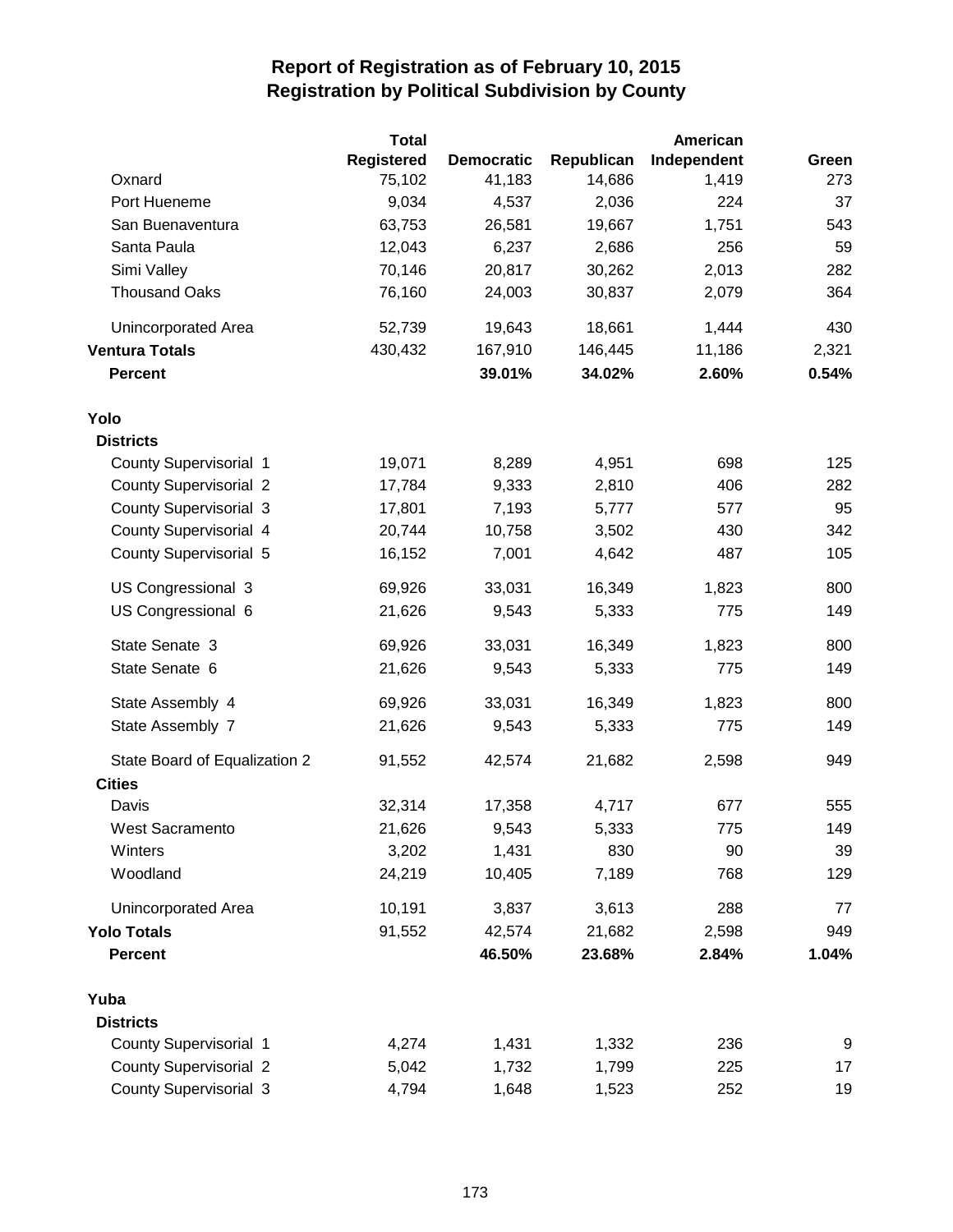|                               |             | Peace and |       | <b>No Party</b>   |
|-------------------------------|-------------|-----------|-------|-------------------|
|                               | Libertarian | Freedom   | Other | <b>Preference</b> |
| Oxnard                        | 375         | 312       | 748   | 16,106            |
| Port Hueneme                  | 65          | 36        | 127   | 1,972             |
| San Buenaventura              | 502         | 194       | 1,036 | 13,479            |
| Santa Paula                   | 52          | 44        | 142   | 2,567             |
| Simi Valley                   | 567         | 140       | 977   | 15,088            |
| <b>Thousand Oaks</b>          | 574         | 115       | 1,264 | 16,924            |
| Unincorporated Area           | 480         | 119       | 764   | 11,198            |
| <b>Ventura Totals</b>         | 3,114       | 1,105     | 6,054 | 92,297            |
| <b>Percent</b>                | 0.72%       | 0.26%     | 1.41% | 21.44%            |
| Yolo                          |             |           |       |                   |
| <b>Districts</b>              |             |           |       |                   |
| <b>County Supervisorial 1</b> | 136         | 134       | 29    | 4,709             |
| <b>County Supervisorial 2</b> | 131         | 55        | 31    | 4,736             |
| <b>County Supervisorial 3</b> | 151         | 97        | 32    | 3,879             |
| County Supervisorial 4        | 153         | 52        | 22    | 5,485             |
| County Supervisorial 5        | 121         | 78        | 32    | 3,686             |
| US Congressional 3            | 540         | 243       | 99    | 17,041            |
| US Congressional 6            | 152         | 173       | 47    | 5,454             |
| State Senate 3                | 540         | 243       | 99    | 17,041            |
| State Senate 6                | 152         | 173       | 47    | 5,454             |
| State Assembly 4              | 540         | 243       | 99    | 17,041            |
| State Assembly 7              | 152         | 173       | 47    | 5,454             |
| State Board of Equalization 2 | 692         | 416       | 146   | 22,495            |
| <b>Cities</b>                 |             |           |       |                   |
| Davis                         | 234         | 88        | 40    | 8,645             |
| West Sacramento               | 152         | 173       | 47    | 5,454             |
| Winters                       | 19          | 10        | 10    | 773               |
| Woodland                      | 200         | 108       | 32    | 5,388             |
| Unincorporated Area           | 87          | 37        | 17    | 2,235             |
| <b>Yolo Totals</b>            | 692         | 416       | 146   | 22,495            |
| <b>Percent</b>                | 0.76%       | 0.45%     | 0.16% | 24.57%            |
| Yuba                          |             |           |       |                   |
| <b>Districts</b>              |             |           |       |                   |
| <b>County Supervisorial 1</b> | 29          | 20        | 11    | 1,206             |
| <b>County Supervisorial 2</b> | 51          | 32        | 6     | 1,180             |
| <b>County Supervisorial 3</b> | 32          | 21        | 17    | 1,282             |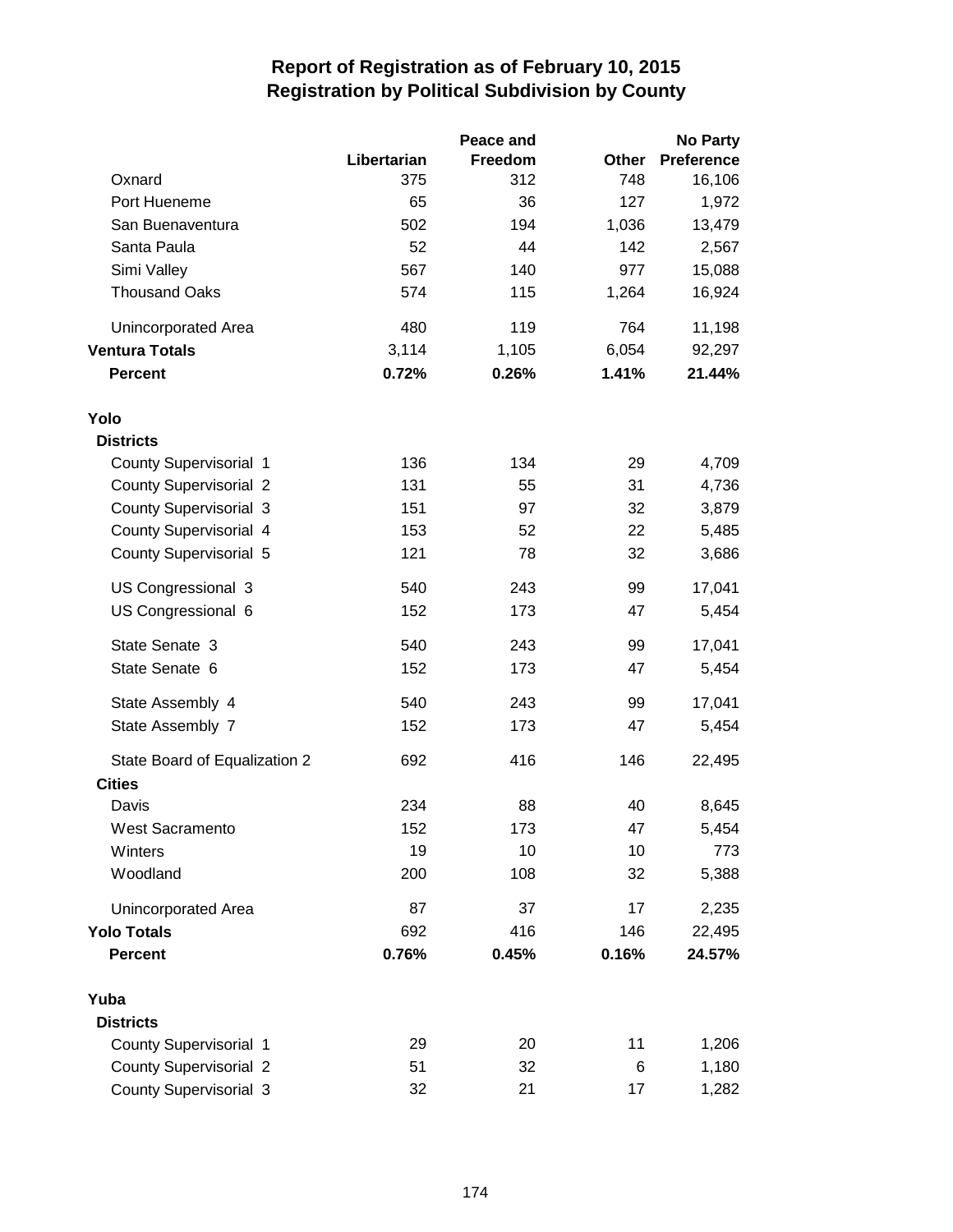|                               | <b>Total</b>      |                   |            | American    |         |
|-------------------------------|-------------------|-------------------|------------|-------------|---------|
|                               | <b>Registered</b> | <b>Democratic</b> | Republican | Independent | Green   |
| County Supervisorial 4        | 5,399             | 1,461             | 2,383      | 248         | 16      |
| <b>County Supervisorial 5</b> | 7,809             | 1,925             | 3,548      | 399         | 79      |
| US Congressional 3            | 27,318            | 8,197             | 10,585     | 1,360       | 140     |
| State Senate 4                | 27,318            | 8,197             | 10,585     | 1,360       | 140     |
| State Assembly 3              | 27,318            | 8,197             | 10,585     | 1,360       | 140     |
| State Board of Equalization 1 | 27,318            | 8,197             | 10,585     | 1,360       | 140     |
| <b>Cities</b>                 |                   |                   |            |             |         |
| Marysville                    | 4,351             | 1,486             | 1,606      | 192         | 17      |
| Wheatland                     | 1,512             | 385               | 718        | 74          | 6       |
| Unincorporated Area           | 21,455            | 6,326             | 8,261      | 1,094       | 117     |
| Yuba Totals                   | 27,318            | 8,197             | 10,585     | 1,360       | 140     |
| <b>Percent</b>                |                   | 30.01%            | 38.75%     | 4.98%       | 0.51%   |
| <b>Incorporated Total</b>     | 14,211,783        | 6,250,686         | 3,836,983  | 374,998     | 80,571  |
| <b>Unincorporated Total</b>   | 3,073,354         | 1,154,604         | 1,085,558  | 97,432      | 22,507  |
| <b>State Total</b>            | 17,717,936        | 7,645,173         | 4,958,225  | 480,124     | 109,836 |